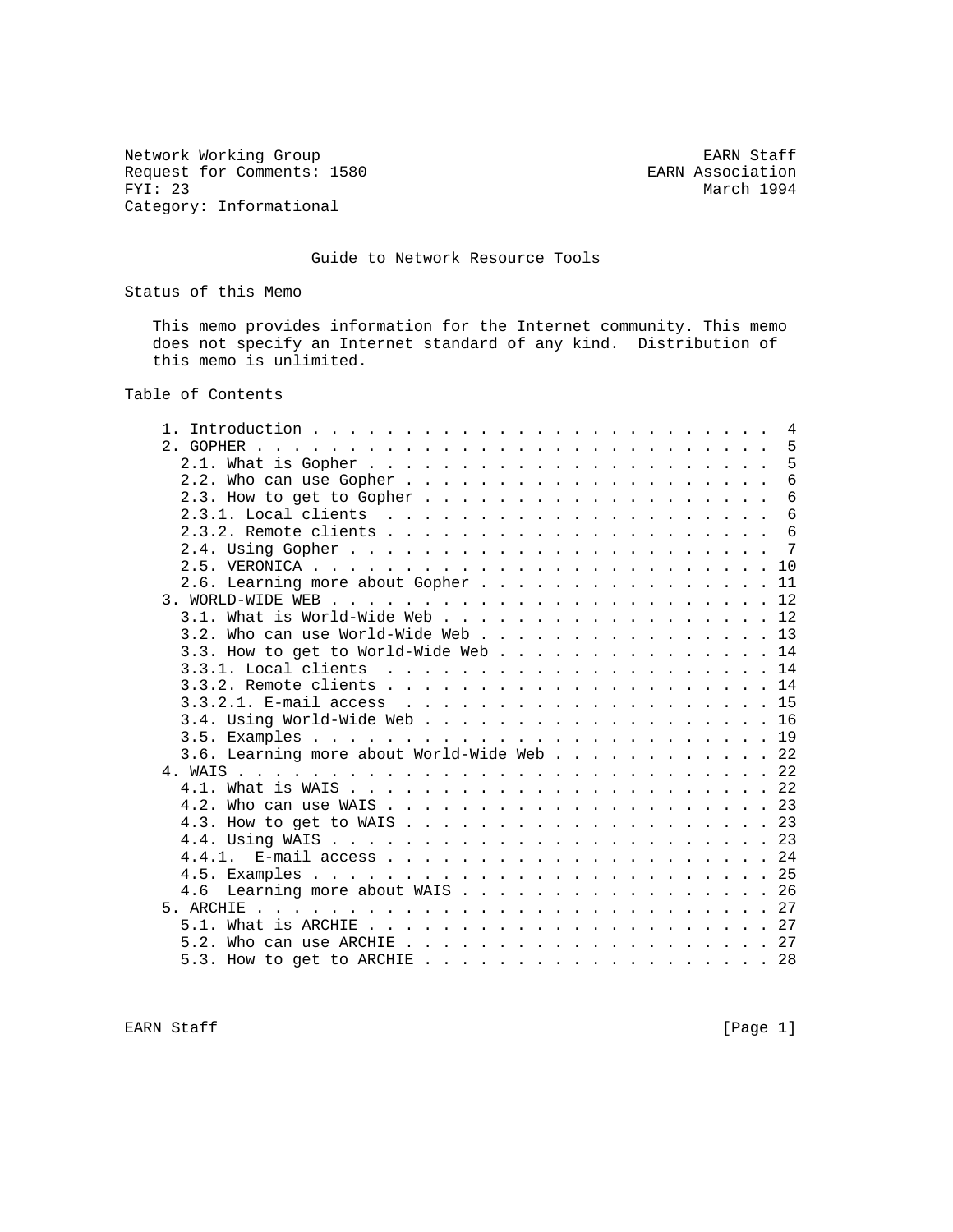| 5.4.1. Using a local client 29                   |  |
|--------------------------------------------------|--|
| 5.4.1.1. Archie client command and parameters 29 |  |
|                                                  |  |
| 5.4.3. Using electronic mail 34                  |  |
|                                                  |  |
| 5.6. Learning more about ARCHIE 37               |  |
|                                                  |  |
|                                                  |  |
|                                                  |  |
|                                                  |  |
|                                                  |  |
| 6.4.1. Using a local client 40                   |  |
|                                                  |  |
|                                                  |  |
| 6.4.3. Using electronic mail 43                  |  |
|                                                  |  |
| 6.6. Learning more about WHOIS 45                |  |
|                                                  |  |
|                                                  |  |
|                                                  |  |
|                                                  |  |
|                                                  |  |
| 7.4.1. Using a local client 47                   |  |
|                                                  |  |
| 7.4.3. Using electronic mail 50                  |  |
|                                                  |  |
| 7.6. Learning more about X.500 53                |  |
|                                                  |  |
|                                                  |  |
|                                                  |  |
| 8.3. How to get to NETFIND 54                    |  |
|                                                  |  |
|                                                  |  |
|                                                  |  |
|                                                  |  |
|                                                  |  |
| 8.6. Learning more about NETFIND 59              |  |
|                                                  |  |
|                                                  |  |
|                                                  |  |
| 9.3 How to get to TRICKLE 61                     |  |
|                                                  |  |
|                                                  |  |
| 9.6. Learning more about TRICKLE 65              |  |
|                                                  |  |
|                                                  |  |
|                                                  |  |
|                                                  |  |
|                                                  |  |
|                                                  |  |

EARN Staff [Page 2]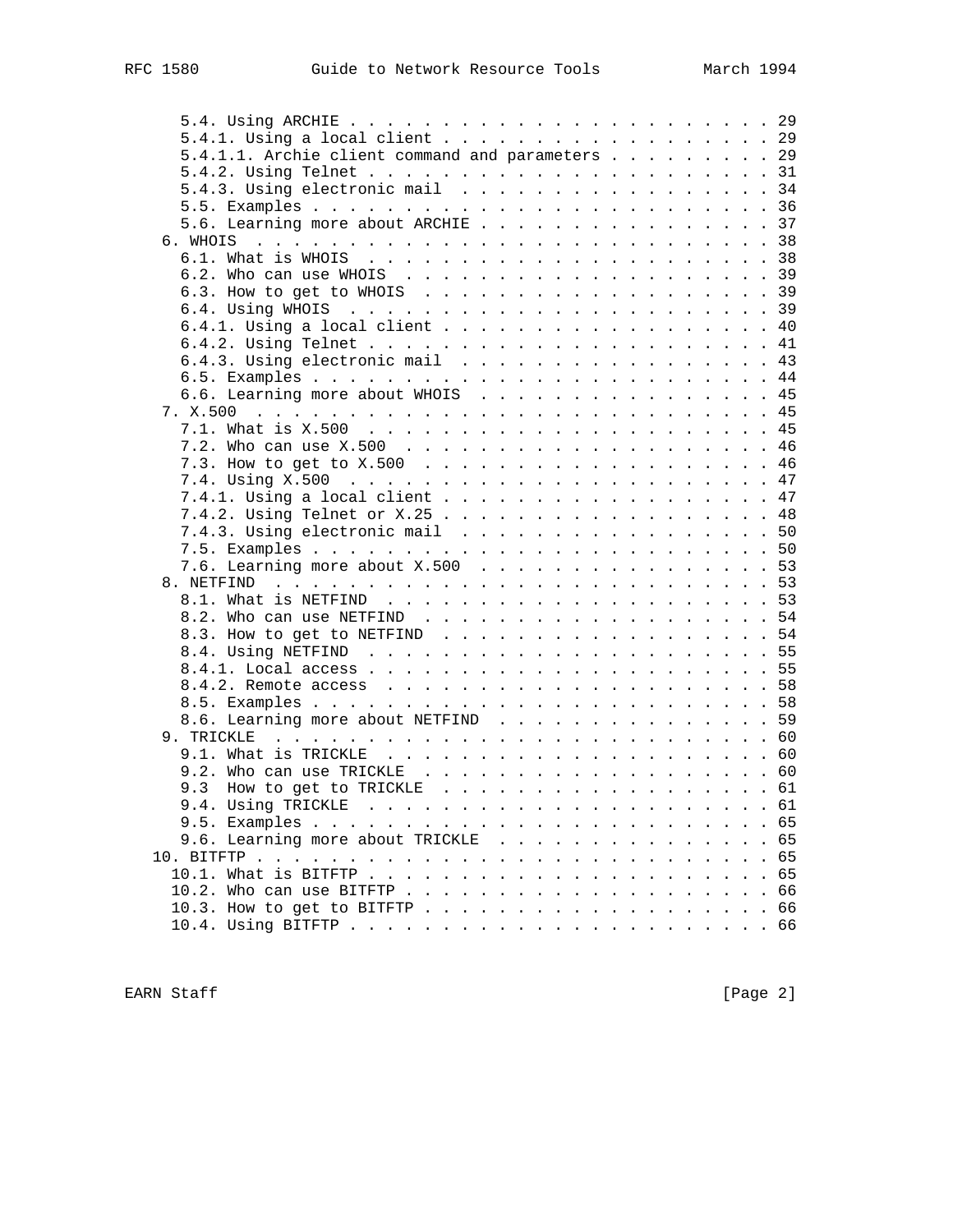| 10.6. Learning more about BITFTP 70     |  |  |  |  |  |      |
|-----------------------------------------|--|--|--|--|--|------|
|                                         |  |  |  |  |  |      |
|                                         |  |  |  |  |  |      |
|                                         |  |  |  |  |  |      |
|                                         |  |  |  |  |  |      |
|                                         |  |  |  |  |  |      |
|                                         |  |  |  |  |  |      |
|                                         |  |  |  |  |  |      |
| 11.4.3. LISTSERV DATABASE Functions 84  |  |  |  |  |  |      |
| 11.4.4. Commands for INFORMATION 85     |  |  |  |  |  |      |
|                                         |  |  |  |  |  |      |
| 11.6. Learning more about LISTSERV 87   |  |  |  |  |  |      |
|                                         |  |  |  |  |  |      |
|                                         |  |  |  |  |  |      |
|                                         |  |  |  |  |  |      |
| 12.3. How to get to NETNEWS 89          |  |  |  |  |  |      |
|                                         |  |  |  |  |  |      |
|                                         |  |  |  |  |  |      |
|                                         |  |  |  |  |  |      |
| 12.6. Learning more about NETNEWS 93    |  |  |  |  |  |      |
|                                         |  |  |  |  |  |      |
|                                         |  |  |  |  |  |      |
|                                         |  |  |  |  |  |      |
| 13.1.2. How to get to ASTRA 94          |  |  |  |  |  |      |
| 13.1.3. Learning more about ASTRA 94    |  |  |  |  |  |      |
|                                         |  |  |  |  |  |      |
|                                         |  |  |  |  |  |      |
| 13.2.2. How to get to NETSERV 95        |  |  |  |  |  |      |
| 13.2.3. Learning more about NETSERV 96  |  |  |  |  |  |      |
|                                         |  |  |  |  |  |      |
|                                         |  |  |  |  |  |      |
| 13.3.2. How to get to MAILBASE 96       |  |  |  |  |  |      |
| 13.3.3. Learning more about MAILBASE 96 |  |  |  |  |  |      |
|                                         |  |  |  |  |  |      |
|                                         |  |  |  |  |  |      |
| 13.4.2. How to get to PROSPERO 97       |  |  |  |  |  |      |
| 13.4.3. Learning more about PROSPERO 98 |  |  |  |  |  |      |
|                                         |  |  |  |  |  |      |
|                                         |  |  |  |  |  |      |
|                                         |  |  |  |  |  |      |
| 13.5.3. Learning more about IRC 99      |  |  |  |  |  |      |
| 13.6. RELAY                             |  |  |  |  |  | . 99 |
| 13.6.1. What is RELAY                   |  |  |  |  |  | 99   |
| 13.6.2. How to get to RELAY             |  |  |  |  |  | 100  |
| 13.6.3. Learning more about RELAY       |  |  |  |  |  | 101  |
| 14. Security Considerations             |  |  |  |  |  | 101  |
|                                         |  |  |  |  |  | 101  |
|                                         |  |  |  |  |  | 102  |
|                                         |  |  |  |  |  |      |

EARN Staff [Page 3]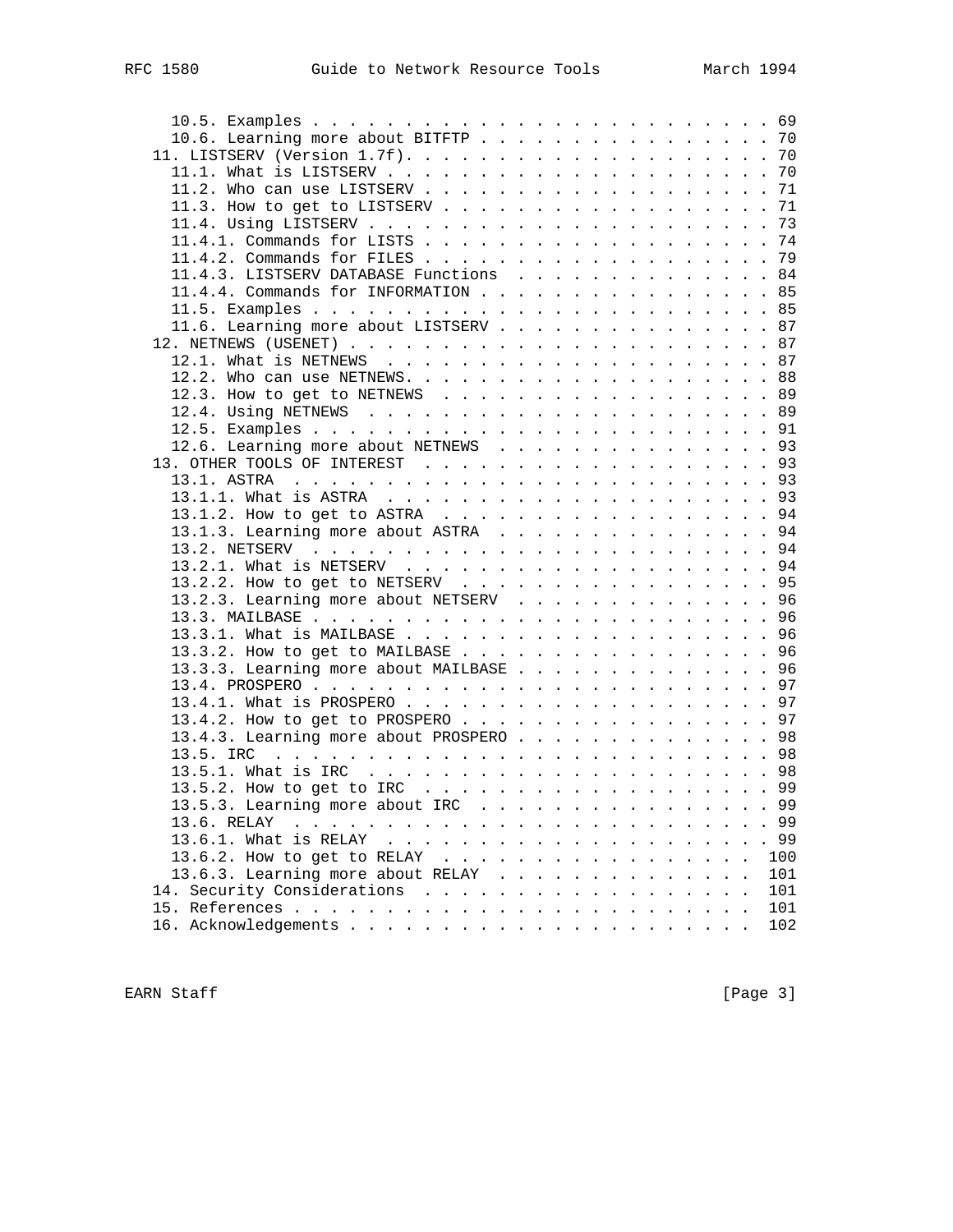| 18. Appendix A - Freely available networking software 103 |  |  |  |  |
|-----------------------------------------------------------|--|--|--|--|
|                                                           |  |  |  |  |
| 18.2. World-Wide Web clients 104                          |  |  |  |  |
|                                                           |  |  |  |  |
| 18.4. Netnews - news reader software 106                  |  |  |  |  |
|                                                           |  |  |  |  |

1. Introduction

 As the worldwide academic computer network grows and expands far beyond its previous confines, so the resources and services available on the network evolve and multiply at a dizzying rate. The typical user is hardpressed to keep up with this explosive growth. Fortunately, a number of tools are available to facilitate the task of locating and retrieving network resources, so that users anywhere can utilize texts, data, software and information for public access. Facilities to explore public domain software repositories, to consult mailing list archives and databases, to retrieve directory information and to participate in global group discussions are now available to all.

 The key to exploiting these resources is a server, special software on a computer somewhere in the network which accepts requests (or queries or commands) and sends a response automatically. The requestor does not have to be working on the same computer (or even in the same part of the world) in order to use the server. Many servers accept requests via electronic mail, so that often the requestor needs not even be on the same computer network as the server. In many cases, servers are interconnected so that once you have established contact with one server, you can easily communicate with other servers as well.

 Today, many users have powerful computers on the desktop, with advanced graphical, audio and storage capabilities, which are connected to the network. This fact has given rise to what is known as the client-server model. Users can have special software on their local computer called a client which can utilize the capabilities of that computer and can also communicate with a server on the network. These clients provide an easy-to-use, intuitive user interface, allow use of pointing devices such as a mouse, and exploit other local features. The client sends the user's requests to a server using a standardized format (called a protocol) and the server sends its response in a condensed format which the client displays to the user in a more readable way.

 Several of the tools described herein have several different functions. However they could be classified in functional areas according to their main purpose. Sections two and three cover two

EARN Staff [Page 4]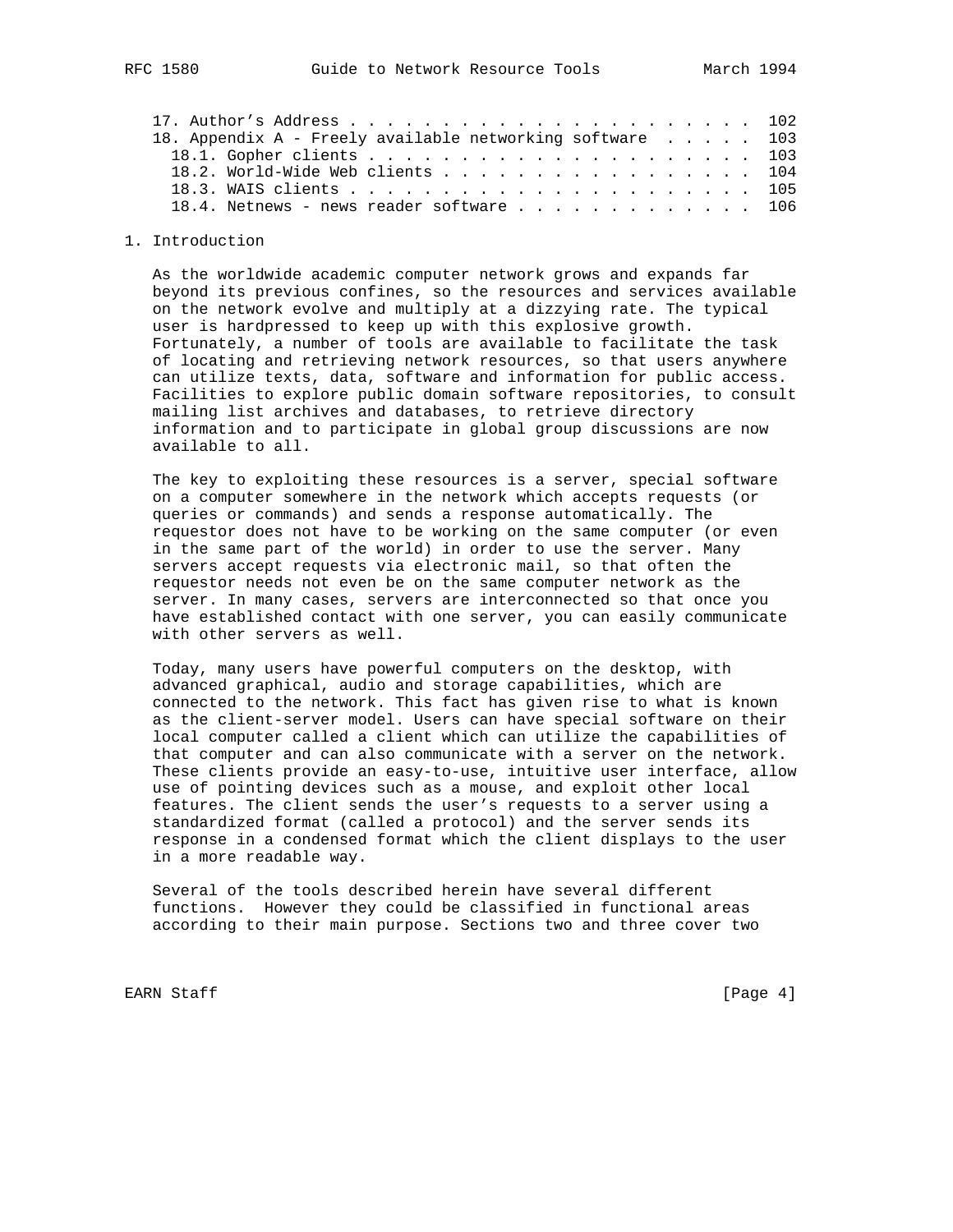services, Gopher and World-Wide Web, which use the client-server model to explore the network providing a means of moving through a wide range of network sources and resources in a uniform and intuitive way. A tool for searching in a wide range of different databases located throughout the network, WAIS, is documented in section four. The problem of knowing where to find network resources (files and programs) is addressed in section five, which deals with archie. Three tools for finding people, computers and their network addresses, WHOIS, X.500 and Netfind, are discussed in sections six, seven and eight. While just about all of these network tools can be used to get files of one sort or another, there are a few servers available for getting files easily and efficiently from various repositories in the network. Two of these servers, TRICKLE and BITFTP, are covered in sections nine and ten. Sections eleven and twelve deal with what is perhaps the most popular of all the network resources, discussion groups on every imaginable topic. The two tools discussed there are LISTSERV and Netnews (Usenet). Section thirteen gives brief descriptions and pointers for a number of tools which were not mainstream enough to get a full description. Some are still in the developmental stage (Prospero), some are relatively unknown outside a particular network (ASTRA and Netserv from EARN/Bitnet and Mailbase from JANET) and some are meant for chatting rather than work (Relay and IRC).

 The purpose of this guide is to supply the basic information that anyone on the network needs to try out and begin using these tools. A basic knowledge of networking terminology has been assumed, as well as familiarity with the basic tools of networking: electronic mail (often referred to as e-mail or simply mail throughout this guide) and, for those connected to the Internet, FTP (file transfer protocol) and Telnet (remote login). It is beyond the scope of this guide to describe these basic tools. The example in the BITFTP section of this guide shows how one can use BITFTP to get guides to these tools over the network.

#### 2. GOPHER

2.1. What is Gopher

 The Internet Gopher, or simply Gopher, is a distributed document delivery service. It allows users to explore, search and retrieve information residing on different locations in a seamless fashion.

 When browsing it, the information appears to the user as a series of nested menus. This kind of menu structure resembles the organization of a directory with many subdirectories and files. The subdirectories and the files may be located either on the local server site or on remote sites served by other Gopher servers. From the user point of

EARN Staff [Page 5]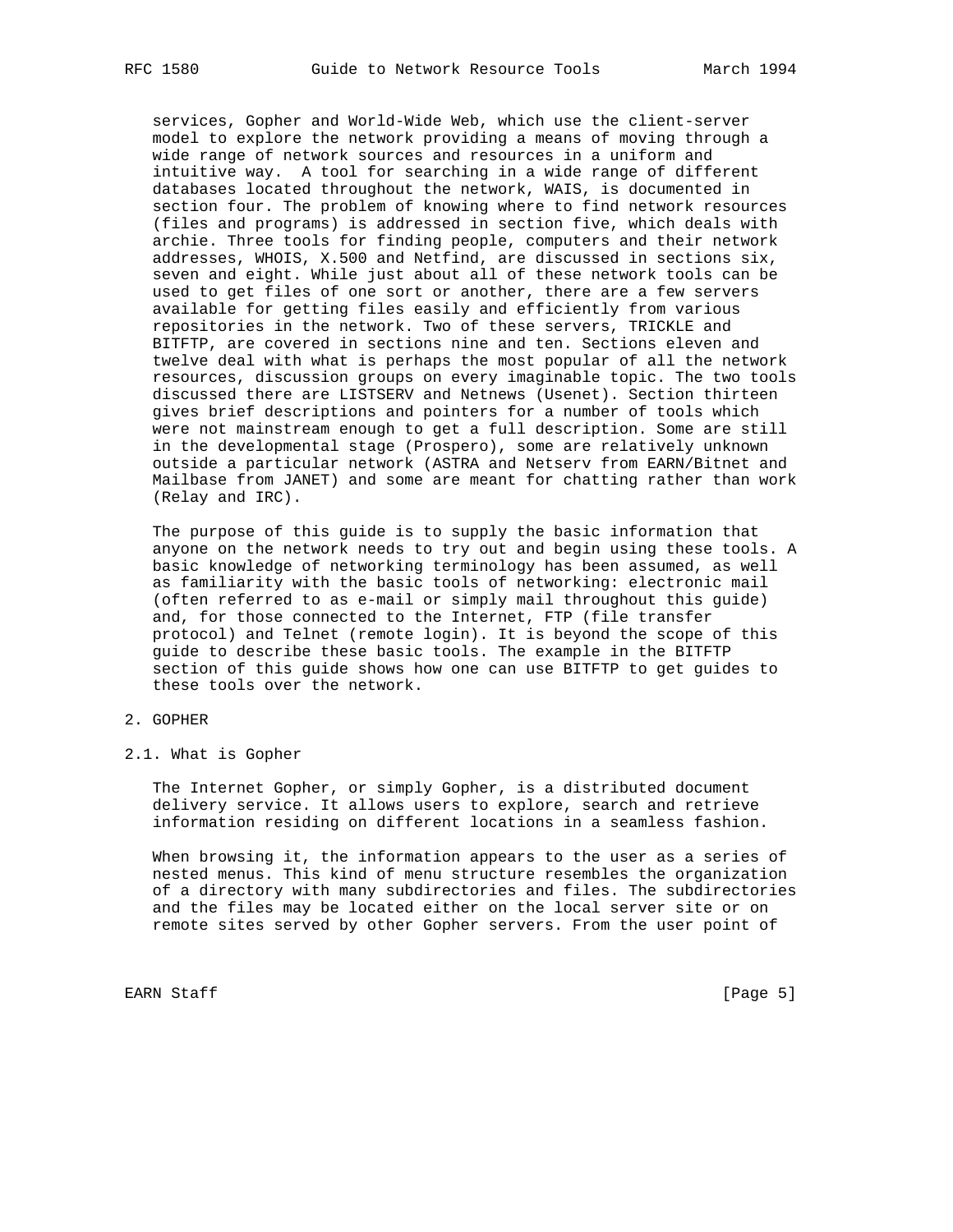view, all information items presented on the menus appear to come from the same place.

 The information can be a text or binary file, directory information (loosely called phone book), image or sound. In addition, Gopher offers gateways to other information systems (World-Wide Web, WAIS, archie, WHOIS) and network services (Telnet, FTP). Gopher is often a more convenient way to navigate in a FTP directory and to download files.

 A Gopher server holds the information and handles the users' queries. In addition, links to other Gopher servers create a network wide cooperation to form the global Gopher web (Gopherspace).

2.2. Who can use Gopher

 Gopher uses the client-server model to provide access to the Gopher web. You must be on the international TCP/IP network (the Internet) in order to use a client on your computer to access Gopher.

2.3. How to get to Gopher

 Users explore the Gopher menus using various local clients or accessing a remote client via an interactive Telnet session.

2.3.1. Local clients

 Public domain clients for accessing a Gopher server are available for: Macintosh, MS-DOS, OS/2, VM/CMS, VMS, NeXT, Unix, X-Windows. The clients are available for anonymous FTP from many FTP sites (e.g., boombox.micro.umn.edu in the directory /pub/gopher). See the list of freely available client software in Appendix A.

#### 2.3.2. Remote clients

 Some sites allow public access to a client. To access such a remote client, telnet to one of these sites:

| info.anu.edu.au          | Australia (login: info) |
|--------------------------|-------------------------|
| tolten.puc.cl            | Columbia                |
| ecnet.ec                 | Ecuador                 |
| gopher.chalmers.se       | Sweden                  |
| consultant.micro.umn.edu | USA                     |
| qopher.uiuc.edu          | USA                     |
| panda.uiowa.edu          | USA (login: panda)      |
| sunsite.unc.edu          | USA                     |

EARN Staff [Page 6]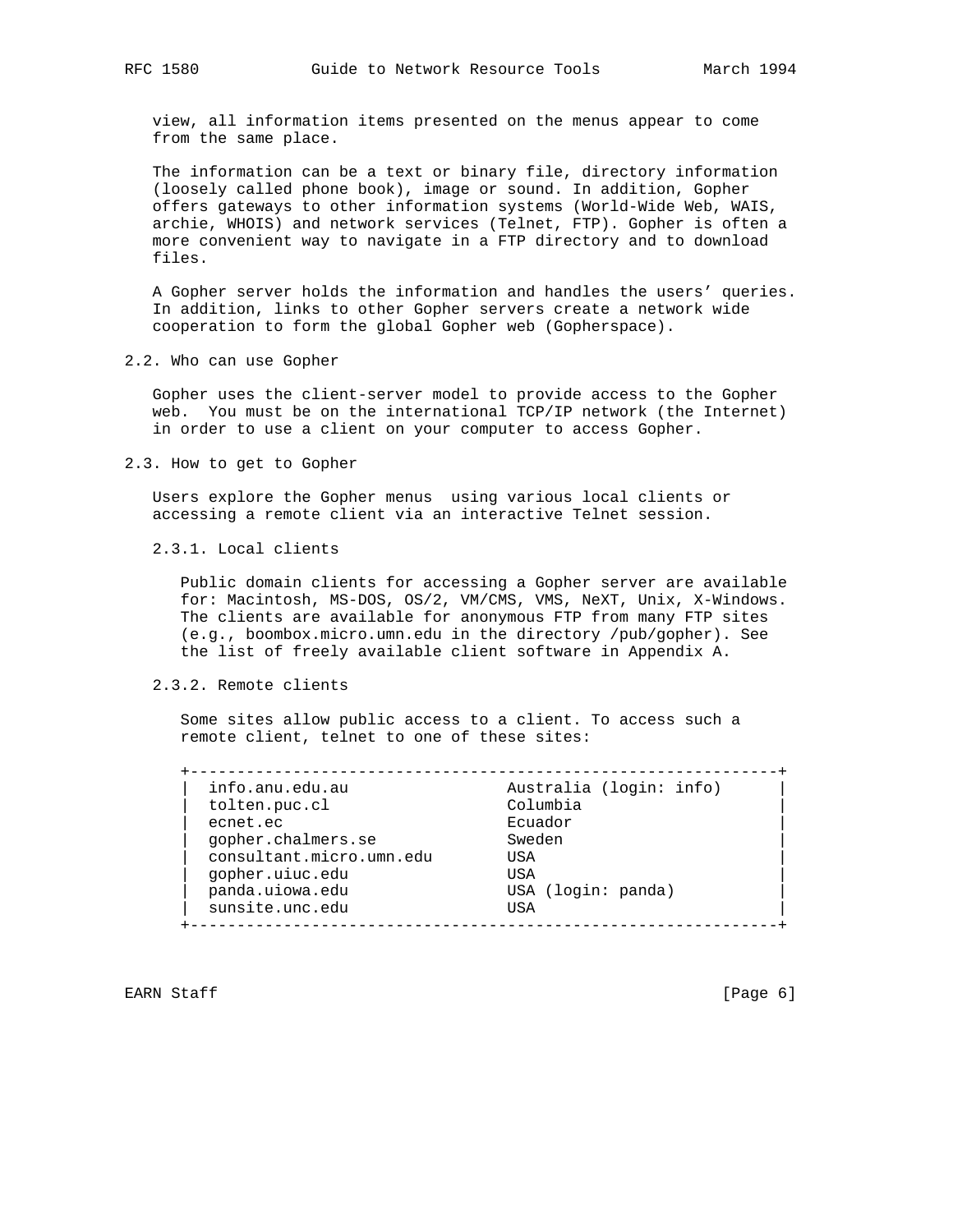At the login: prompt type gopher (unless specified otherwise) and the top-level Gopher menu for that site will be displayed.

Users are requested to use the site closest to them.

```
 2.4. Using Gopher
```
 The implementations of the Gopher clients on various platforms are slightly different to take advantage of the platforms' capabilities (mouse, graphic functions, X-Windows server) and to offer the popular look and feel. Even with different implementations, the same set of functions and commands is available.

 When issuing the gopher command, you will be connected automatically to the default Gopher server specified at the installation. The format of the command is:

```
 +---------------------------------------------------------------+
 | |
   gopher <hostname>
 | |
    +---------------------------------------------------------------+
```
 where hostname is an optional alternative Gopher server you want to talk to.

 When connected to a Gopher server, it is still possible to access another server by exploring the Other Gopher servers in the rest of the world branch. To locate them more easily, the Gopher servers are distributed in geographical regions:

- \* Africa
- \* Europe
- \* Middle East
- \* North America
- \* Pacific
- \* South America

and then by countries.

 Access to a Gopher server is identical whether using a local or a remote client: a simple menu-driven interface which doesn't require any special training or knowledge from the user.

Here is a sample menu:

EARN Staff [Page 7]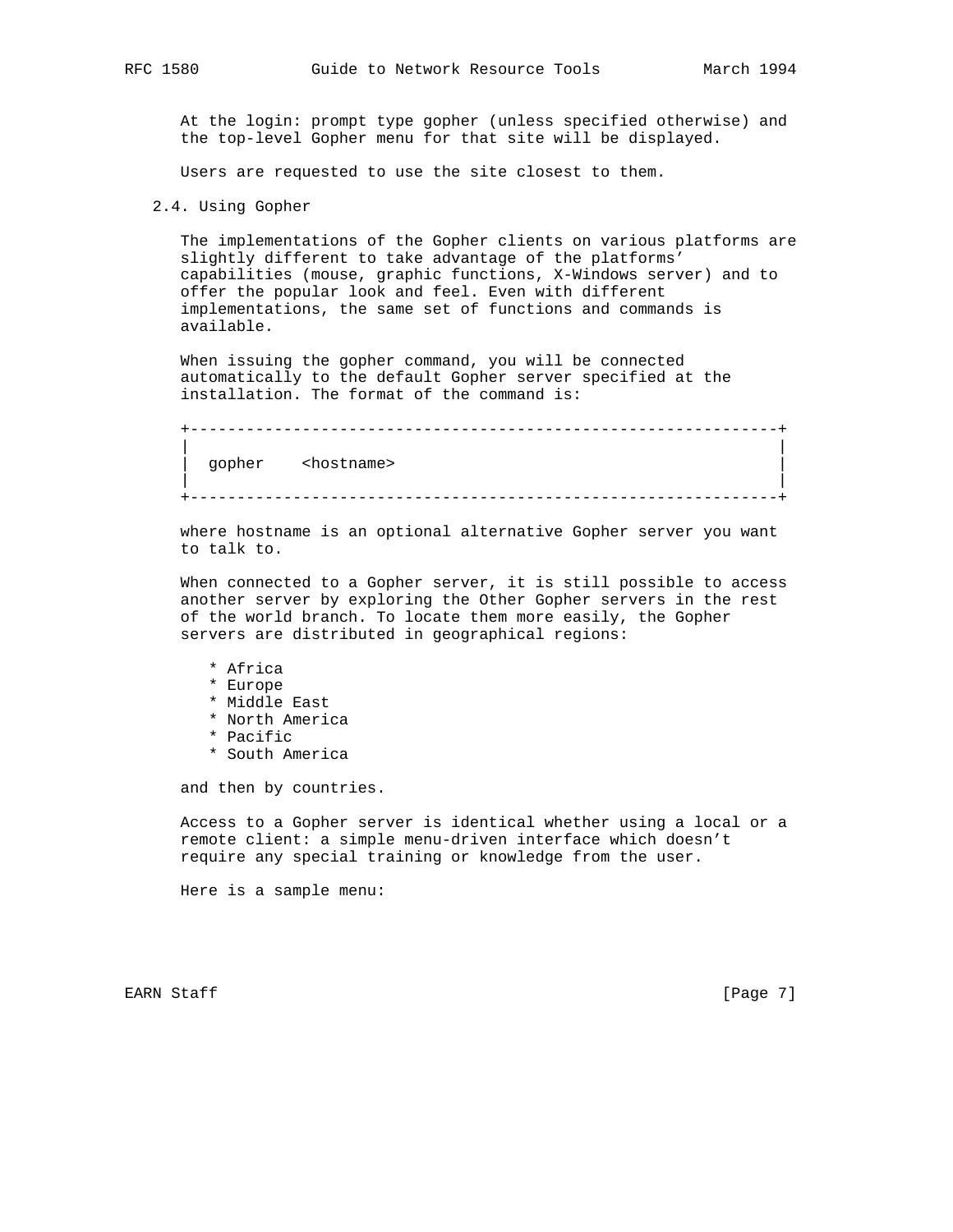----------------------------------------------------------------- Internet Gopher Information Client v1.1 Information About Gopher 1. About Gopher. 2. Search Gopher News <?> 3. Gopher News Archive/ 4. comp.infosystems.gopher (Usenet newsgroup)/ 5. Gopher Software Distribution/ 6. Gopher Protocol Information/ 7. University of Minnesota Gopher software licensing policy. 8. Frequently Asked Questions about Gopher. 9. gopher93/ 10. Gopher| example server/ 11. How to get your information into Gopher. --> 12. New Stuff in Gopher. 13. Reporting Problems or Feedback. 14. big Ann Arbor gopher conference picture.gif <Picture> Press ? for Help, q to Quit, u to go up a menu Page:  $1/1$  ----------------------------------------------------------------- In the example above, any item can be selected by typing its line number or by moving the cursor (-->) next to it. An item could be: \* a subdirectory \* a text file \* a binary file \* a sound file \* an image file \* a phone book (directory information) \* an index-search \* a Telnet session Items are displayed with an identifying symbol next to them. In

 the example above, "<?>" means a full text index-search, "/" means a subdirectory, "<Picture>" means an image file and no symbol means a text file.

 Some Gopher clients are not able to handle certain file types (e.g., sound files). Some clients display only files of types they can handle or files they suppose you are interested in. Others

EARN Staff [Page 8]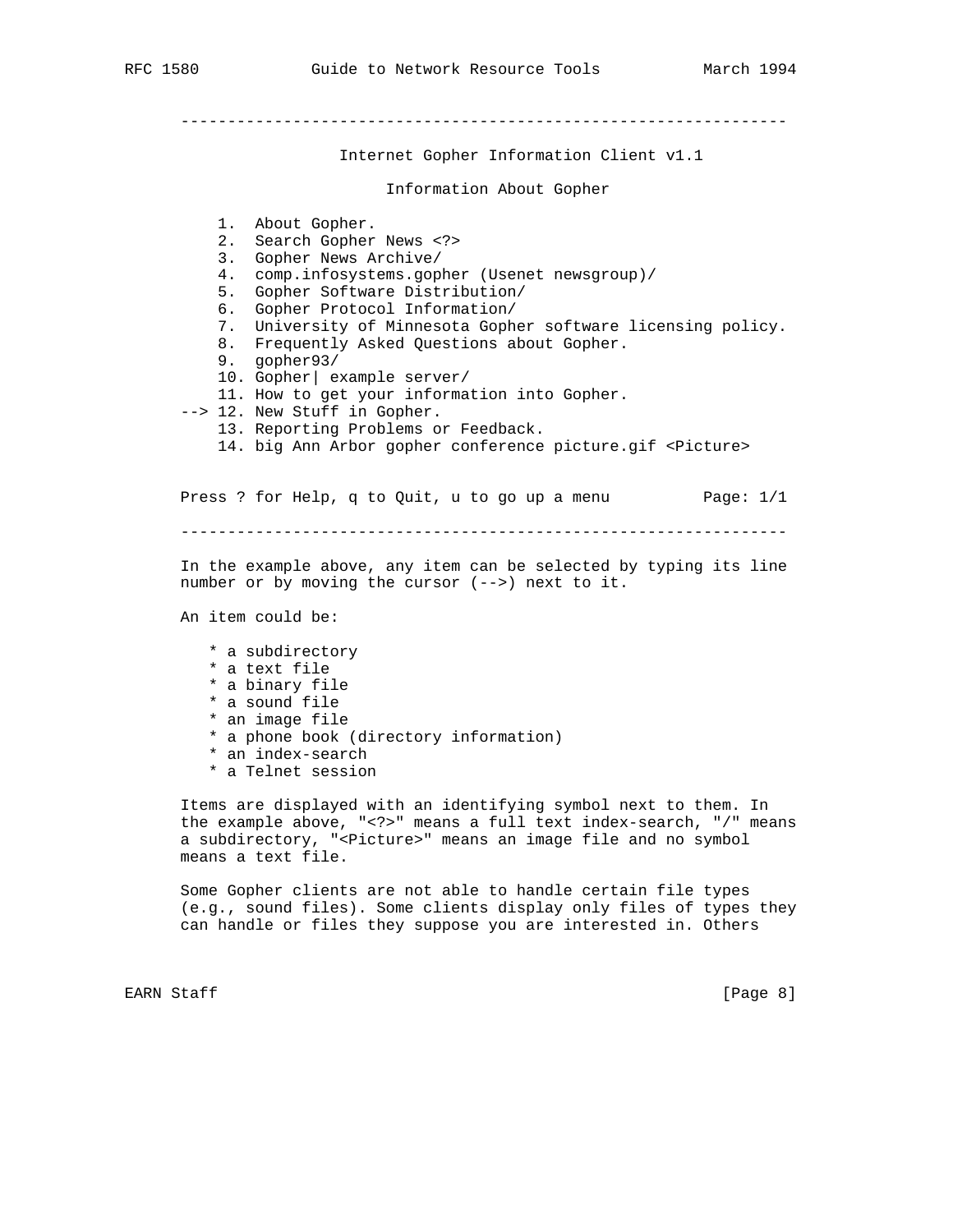display all types of files.

 Most Gopher clients allow you to create, view and select bookmarks. A bookmark keeps track of the exact location of a Gopher item, regardless of where it resides. It is useful when you often need to reach a file or a service located far from the top-level directory. A collection of bookmarks is like a customized Gopher menu.

 Some capabilities of a local Gopher client are bound to the capabilities of your own computer. In fact, for sound files, image files and Telnet sessions, the Gopher client looks for the appropriate software on your computer and passes control to it to perform the requested task. When the task is completed, control is returned to the Gopher client.

 At any time, it is possible to terminate the session (quit command), to cancel the current processing or to get the on-line help (help command).

An item is processed according to its type:

- a subdirectory its contents are displayed. To go up one level, use the up
	- command.
- a text file

 the file is displayed. Then you can browse it, search for a particular string, print it on a local printer or copy (save) it onto your local disk space in a user-specified file (the last 2 functions may not be available to you).

a binary file

 the remote file is simply copied onto your local disk space in a user-specified file. Binary files are binhexed Macintosh files, archives (.zip, .tar,...), compressed files, programs, etc.

a sound file

 the remote file is played through your local audio device if it exists, as well as the appropriate utility. Only one sound file can be active at a time; you will be warned if you try to play a sound before a previous one is done.

 an image file the remote file is displayed on your computer screen if an image viewer exists on your computer.

EARN Staff [Page 9]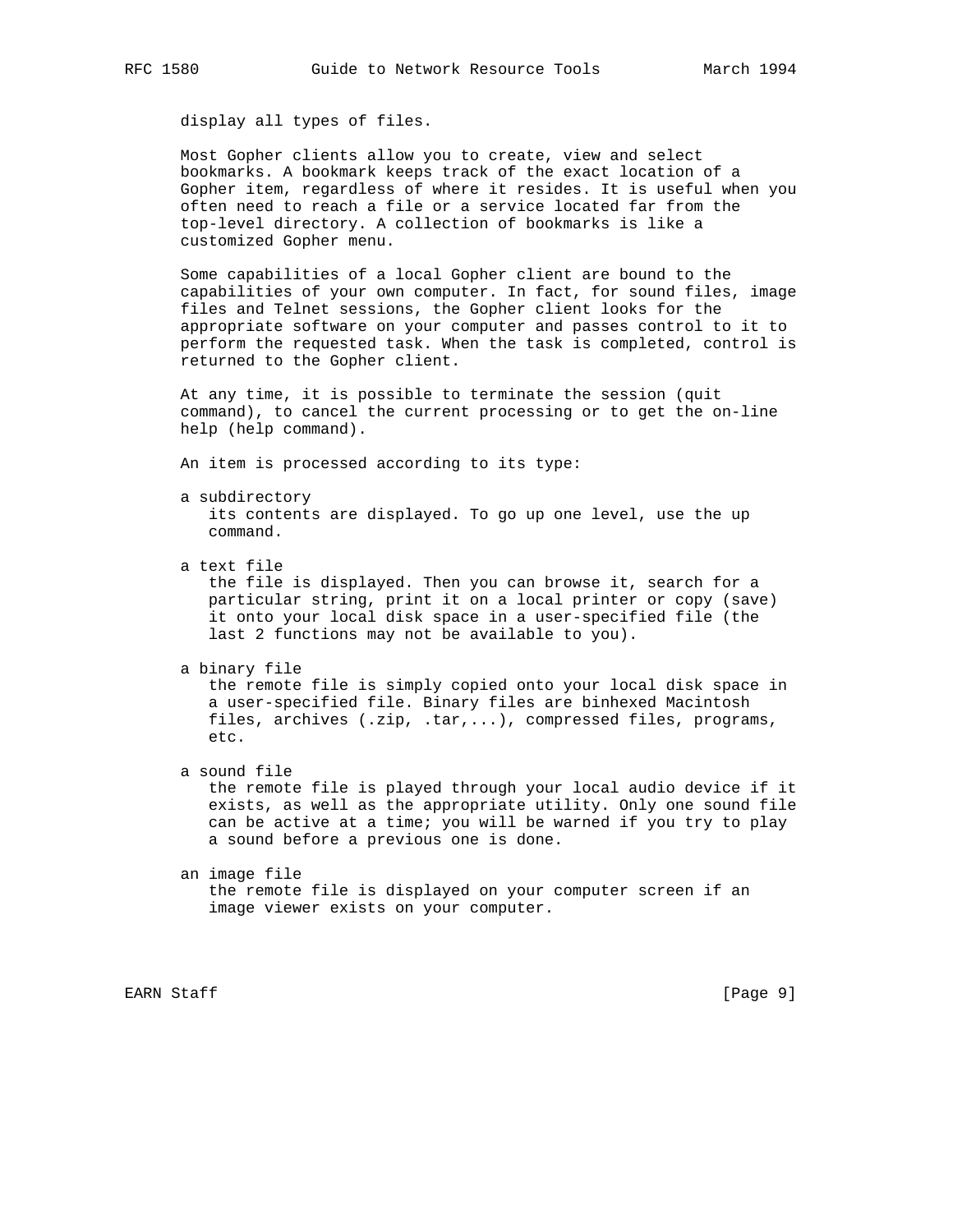#### a phone book

 you are prompted for a search string to look up people information through the selected phone book. Since different institutions have different directory services, the queries are not performed in the same fashion.

an index-search

 you are prompted for a search string which may be one or more words, plus the special operators and, or, and not. The search is case-insensitive. Usually, an index is created to help users locate the information in a set of documents quickly. E.g.:

terminal and setting or tset

 will find all documents which contain both the words terminal and setting, or the word tset. or is nonexclusive so the documents may contain all of the words.

 The result of the index-search looks like any Gopher menu, but each menu item is a file that contains the specified search string.

- a Telnet session Telnet sessions are normally text-based information services, for example, access to library catalogs.
- 2.5. VERONICA

 Veronica was designed as a solution to the problem of resource discovery in the rapidly-expanding Gopher web, providing a keyword search of more than 500 Gopher menus. Veronica helps you find Gopher-based information without doing a menu-by-menu, site-by-site search. It is to the Gopher information space, what archie is to the FTP archives.

 Veronica is accessible from most top-level Gopher menus or from the Other Gopher servers... branch. There is no need for opening another connection or another application.

 When you choose a veronica search , you will be prompted to enter a keyword or keywords. The simplest way to search with veronica is to enter a single word and hit the RETURN key. It does not matter whether the word is upper-case or lower-case. The veronica server will return a gopher menu composed of items whose titles match your keyword specification. Items can be accessed as with any Gopher menu. E.g.:

eudora

EARN Staff [Page 10]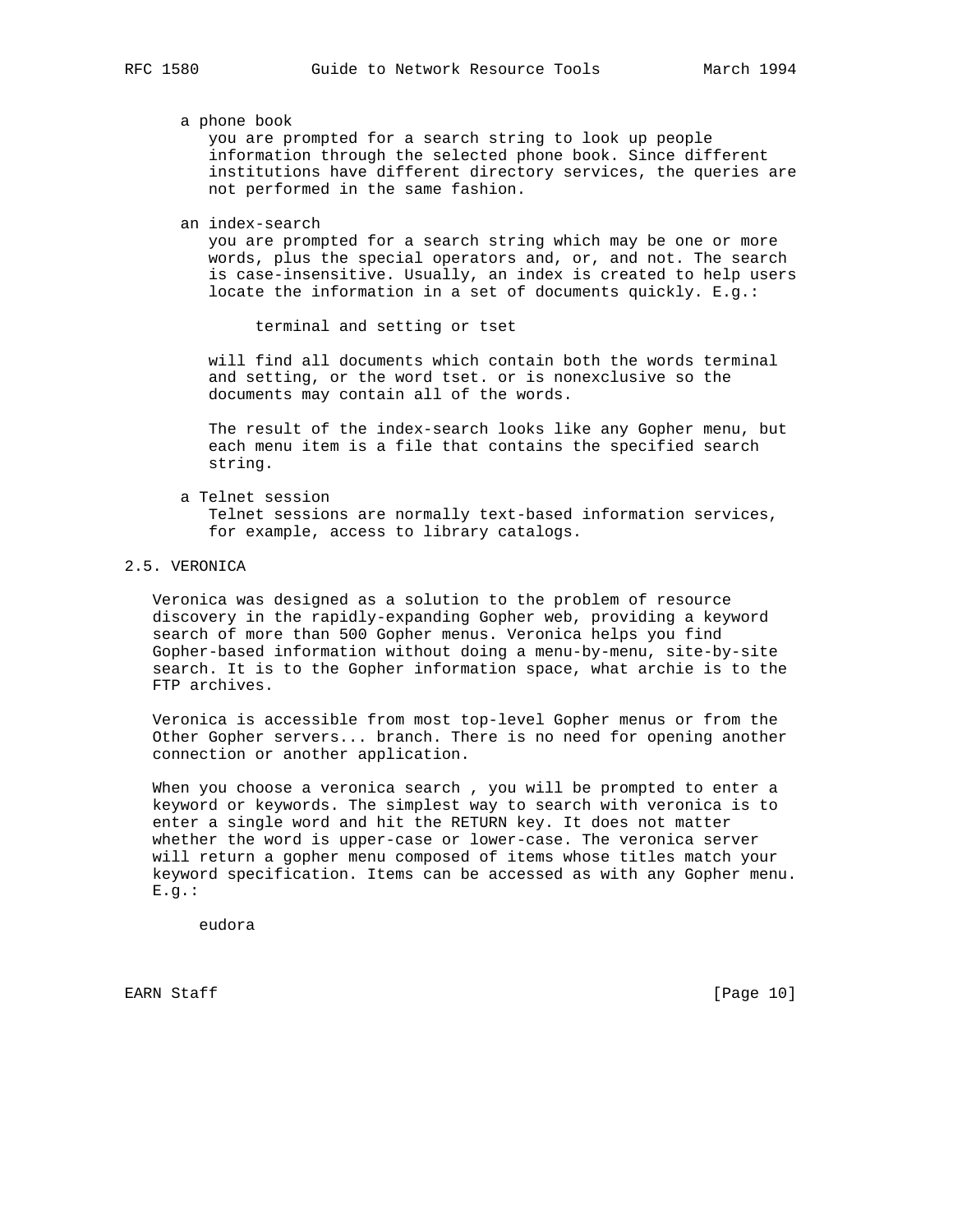will give you a list of menu titles that contain eudora, such as:

 Electronic Mail: Eudora on Macintosh, Micro-08 Modem Setting Eudora Slip. A UNIX-based Eudora reader for those that ... Eudora: Popmail for the Macintosh. Eudora.

#### etc.

 The search string may contain keywords optionally separated by and, or and not. If there is no operator between 2 keywords, and is assumed. E.g.:

eudora and macintosh

 will give you a list of menu titles that contain both eudora and macintosh, such as:

 Eudora: Popmail for the Macintosh. v4.1 EUDORA: E-MAIL FOR THE MACINTOSH. Micro News: Eudora - A Mailer for the Macintosh. Eudora: Electronic Mail on Your Macintosh. ACS News - Eudora Mail Reader for Macintosh.

etc.

 "\*" is the wildcard character. It can replace any other character or characters at the end of a keyword. E.g.:

desk\*

will give you a list of menu titles, such as:

 The Help Desk. Keene State College Press Release COMPUTER ON EVERY DESK. DESKQview/X... An alternative to Windows???. Ethernet at Your Desktop/

etc.

2.6. Learning more about Gopher

 The Internet Gopher is developed by the Computer and Information Services Department of the University of Minnesota. Bug reports, comments, suggestions, etc. should be mailed to the Gopher development team at: gopher@boombox.micro.umn.edu.

EARN Staff [Page 11]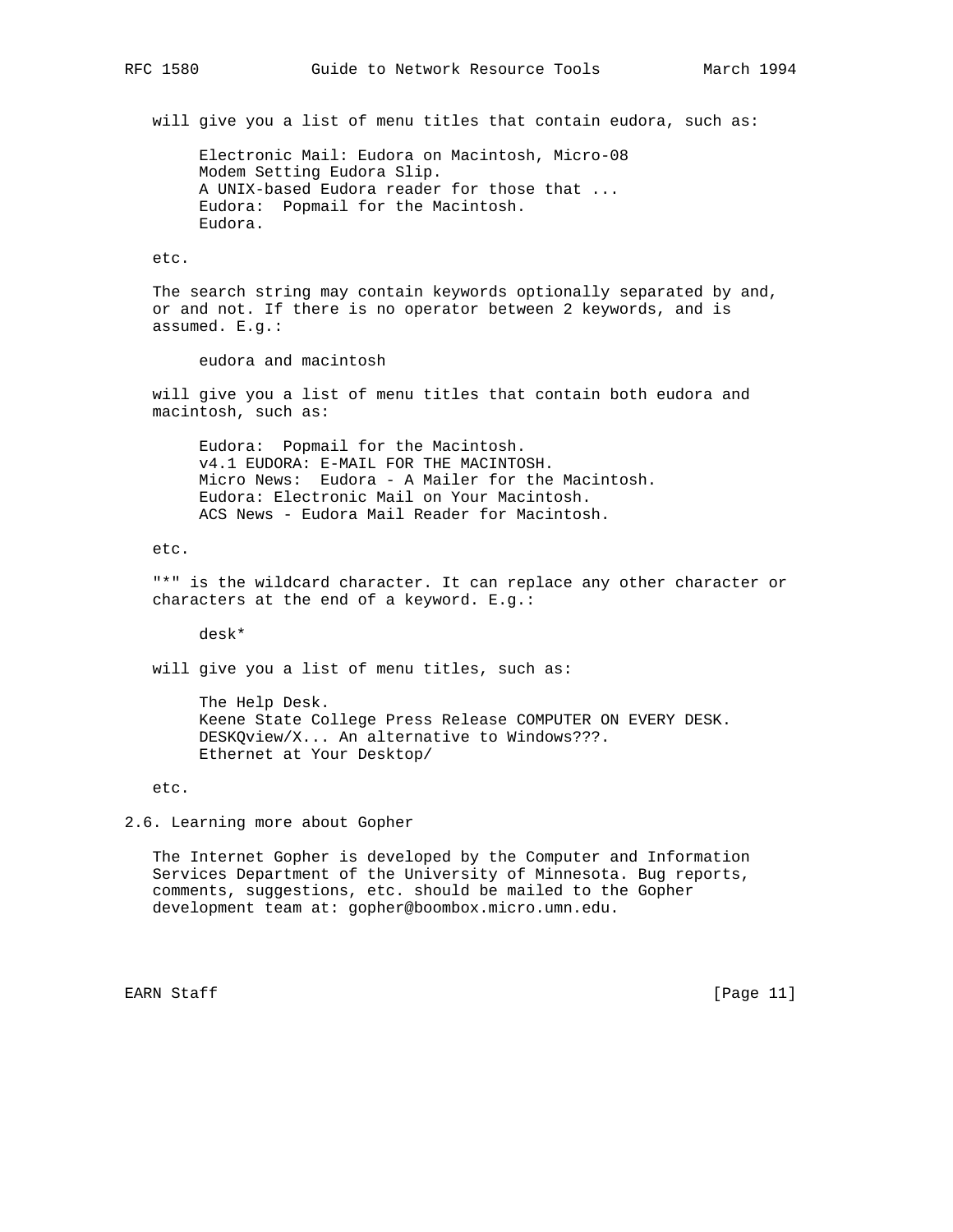Mailing list: gopher-news@boombox.micro.umn.edu To subscribe send a mail to: gopher-news-request@boombox.micro.umn.edu

Usenet newsgroup: comp.infosystems.gopher

 A comprehensive description of veronica search methods is available from the veronica menus.

 Veronica is being developed by Steve Foster and Fred Barrie at the University of Nevada. Bug reports, comments, suggestions, etc. should be addressed to: gophadm@futique.scs.unr.edu

- 3. WORLD-WIDE WEB
- 3.1. What is World-Wide Web

 World-Wide Web (also called WWW or W3) is an information system based on hypertext, which offers a means of moving from document to document (usually called to navigate) within a network of information.

 Hypertext documents are linked to each other through a selected set of words. For example, when a new word, or a new concept, is introduced in a text, hypertext makes it possible to point to another document which gives more details about it. The reader can open the second document by selecting the unknown word or concept and the relevant section is displayed. The second document may also contain links to further details. The reader need not know where the referenced document is, and there is no need to type a command to display it, or to browse it to find the right paragraph. Cross-references may be defined in the same document. A collection of documents is a database.

 If you were reading this document on a hypertext system, instead of this all too short explanation about hypertext, you would have a selectable pointer to a complete hypertext information web with examples and more pointers to other definitions.

For instance, in the first document you might read:

-----------------------------------------------------------------

 The WorldWideWeb (W3) is a wide-area "hypermedia" information retrieval initiative aiming to give universal access to a large universe of documents.

-----------------------------------------------------------------

EARN Staff [Page 12]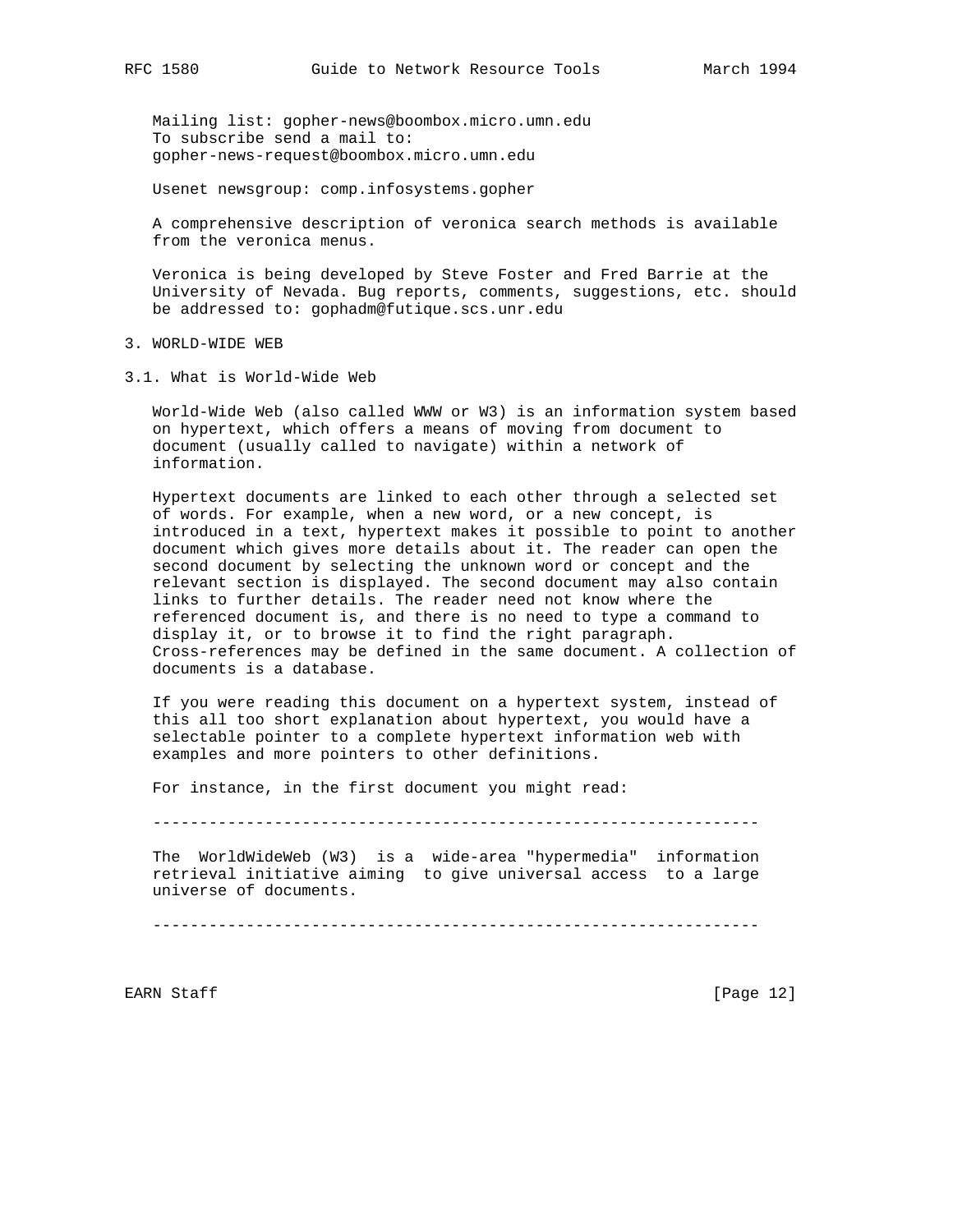Selecting hypermedia will display the following explanation for you:

-----------------------------------------------------------------

## WHAT IS HYPERTEXT Hypertext is text which is not constrained to be linear.

 Hypertext is text which contains "links" to other texts. The term was coined by "Ted Nelson" around 1965 (see "History").

 HyperMedia is a term used for hypertext which is not constrained to be text: it can include graphics, video and "sound", for example. Apparently Ted Nelson was the first to use this term too.

-----------------------------------------------------------------

 Then you can learn more about links and Nelson. Indeed, the links in WWW are not confined to text only, so the term hypermedia is more accurate. For example, the link to Nelson might point to a file containing a picture of Ted Nelson. The picture would be displayed on your screen if you have a suitable configuration.

 Also, special documents (indexes) in the WWW information space can be search for given keyword(s). The result is a document which contains links to the documents found.

 World-Wide Web uses hypertext over the network: the linked documents may be located at various sites. WWW can handle different text formats and various information organizations. WWW also provides access to many of the other tools described in this guide.

3.2. Who can use World-Wide Web

 WWW uses the client-server model to provide access to the information universe. You must be on the international TCP/IP network (the Internet) in order to use a client on your computer to access WWW. If you are on the Internet, but don't have a WWW client on your computer, you can still enter the World-Wide Web. Several sites offer public interactive access to WWW clients (see the Remote clients section under How to get to World-Wide Web below).

 If you have e-mail access only, or if you are not on the Internet then you can not fully exploit the vast potential of WWW. However, a mail-robot is available at the address: listserv@info.cern.ch which gives e-mail access to WWW-accessible listserv@info.cern.ch files. (see E-mail access section under How to get to World-Wide Web below).

EARN Staff [Page 13]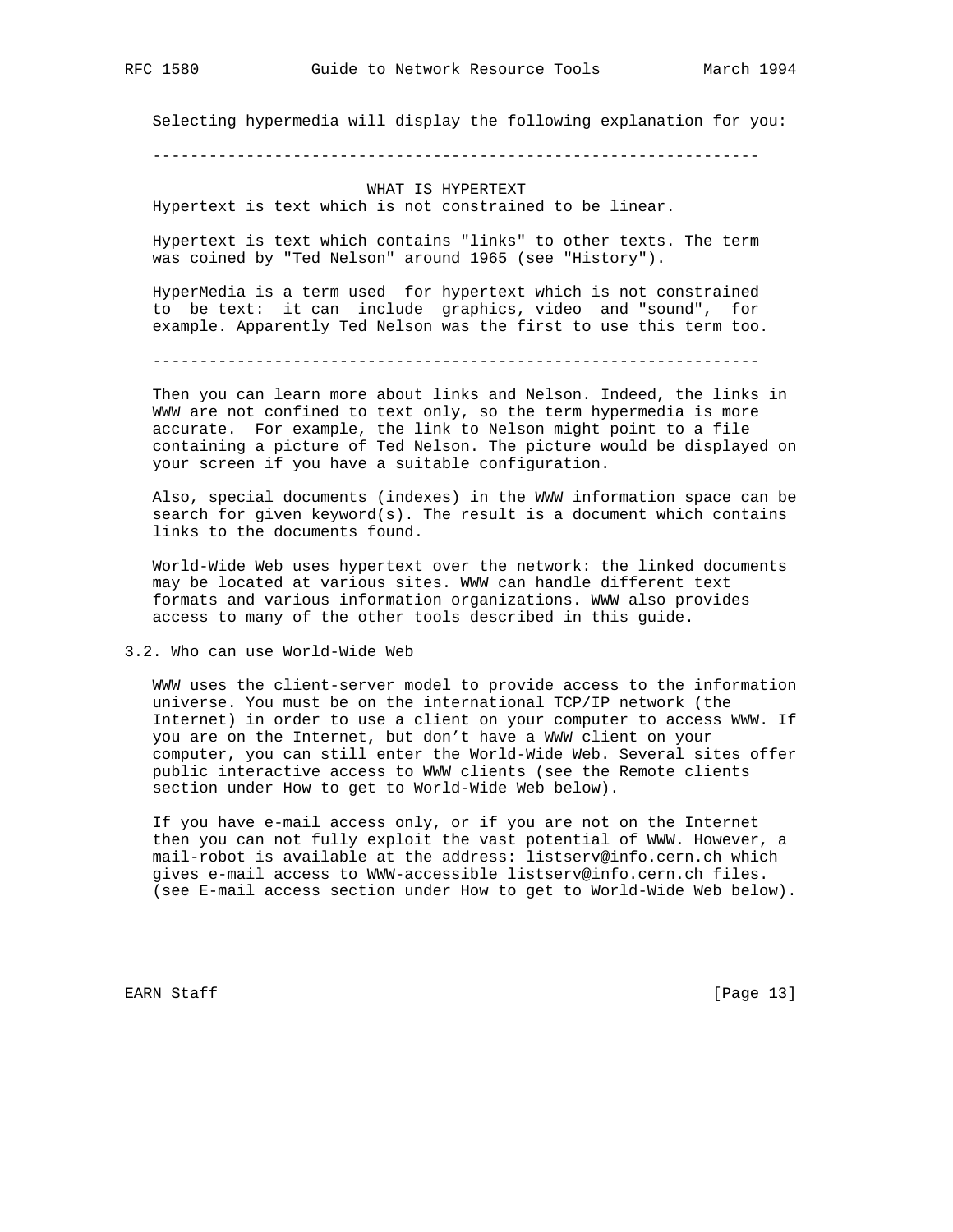#### 3.3. How to get to World-Wide Web

 Users access the World-Wide Web facilities via a client called a browser. This interface provides transparent access to the WWW servers. If a local WWW client is not available on your computer, you may use a client at a remote site. Thus, an easy way to start with WWW is to access a remote client.

## 3.3.1. Local clients

 Usage of a local client is encouraged since it provides better performance and better response time than a remote client.

 Public domain clients for accessing WWW servers are available for: Macintosh, MS-DOS, VMS, VM/CMS, MVS, NeXT, Unix, X-Windows. The clients are available for anonymous FTP from info.cern.ch in the directory /pub/www. All these platforms support a simple line mode browser. In addition, graphical clients are available for: Macintosh, Windows, X-Windows, NeXT and Unix. See the list of freely available client software in Appendix A.

## 3.3.2. Remote clients

 To access a remote WWW client, telnet to the client site. If you are new to WWW, you should telnet to info.cern.ch. No login is needed. You will immediately enter the WWW line mode browser. Some publicly accessible clients feature locally developed clients. Most remote clients are at sites with WWW servers with information on specific areas. After you telnet to the client site, at the login: prompt enter www, no password is needed. The following remote client sites are available:

| Site                  | Country | Server Specialization                  |
|-----------------------|---------|----------------------------------------|
| vms.huji.ac.il        | Israel  | Environment                            |
| info.cern.ch          |         | Switzerland (CERN) High-energy physics |
| fatty.law.cornell.edu | USA     | Law                                    |
| ukanaix.cc.ukans.edu  | USA     | History                                |
| www.njit.edu          | USA     |                                        |

 CERN is the entry point to find information about WWW itself and to have an overview of the Web with a catalogue of the databases sorted by subject.

EARN Staff [Page 14]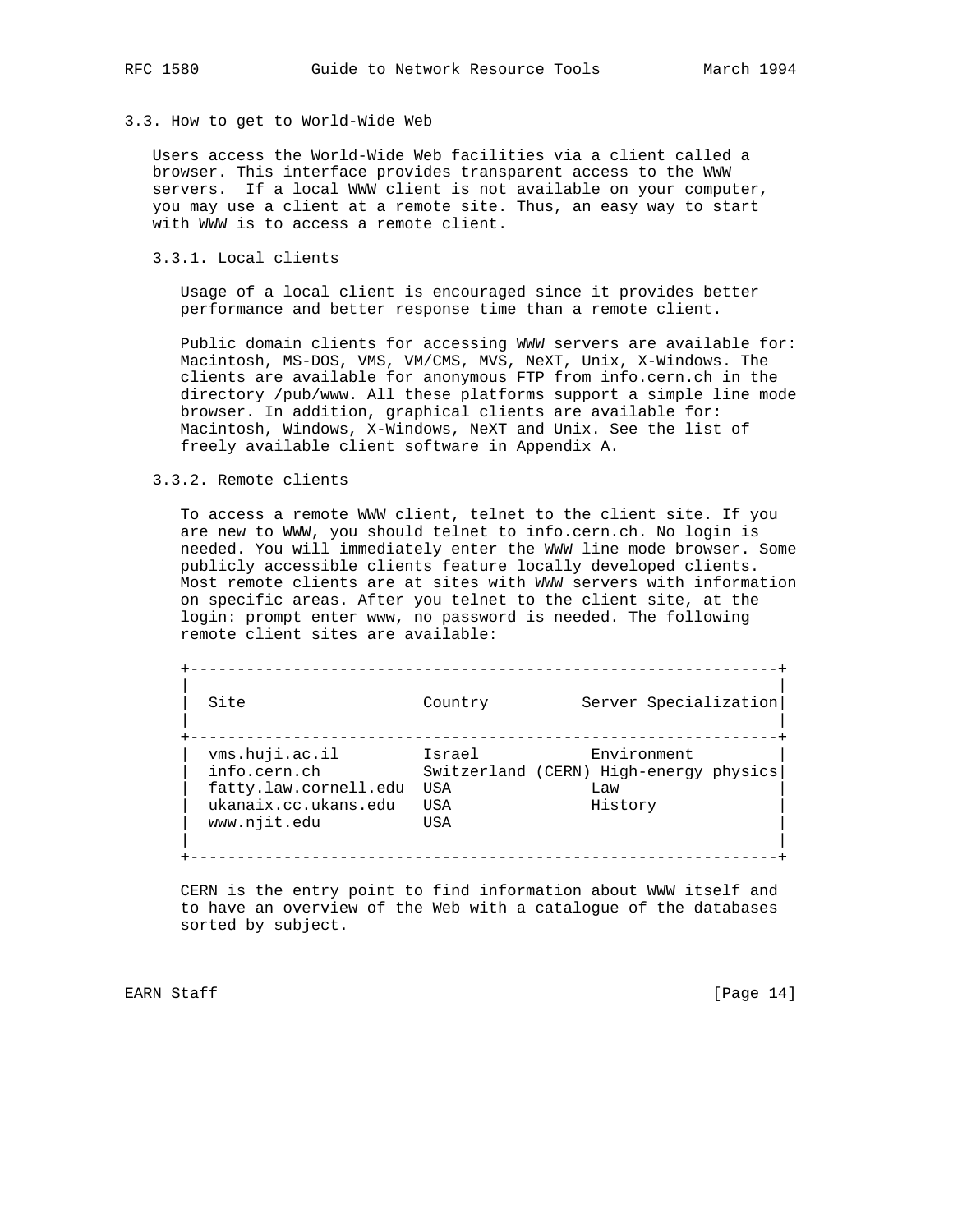# 3.3.2.1. E-mail access

 In order to get a file, send mail to listserv@info.cern.ch with a SEND command. The SEND command returns the document with the given WWW address, subject to certain restrictions. Hypertext documents are formatted to 72 character width, with links numbered. A separate list at the end of the file gives the document-addresses of the related documents.

 If the document is hypertext, its links will be marked by numbers in brackets, and a list of document addresses by number will be appended to the message. In this way, you can navigate through the web, more or less. A good file to start with would be:

http://info.cern.ch./hypertext/DataSources/bySubject/Overview.html

 Note that, despite the name listserv in the address of this mail robot, it is not a LISTSERV server.

A note of caution from the WWW developers and maintainers:

"As the robot gives potential mail access to a \*vast\* amount of information, we must emphasise that the service should not be abused. Examples of appropriate use would be:

- \* Accessing any information about W3 itself;
- \* Accessing any CERN and/or physics-related or network development related information;

Examples of INappropriate use would be:

- \* Attempting to retrieve binaries or tar files or anything more than directory listings or short ASCII files from FTP archive sites;
- \* Reading Usenet newsgroups which your site doesn't receive;
- \* Repeated automatic use.

 There is currently a 1000 line limit on any returned file. We don't want to overload other people's mail relays or our server. We reserve the right to withdraw the service at any time. We are currently monitoring all use of the server, so your reading will not initially enjoy privacy.

Enjoy!"

The W3 team at CERN (www-bug@info.cern.ch)

EARN Staff [Page 15]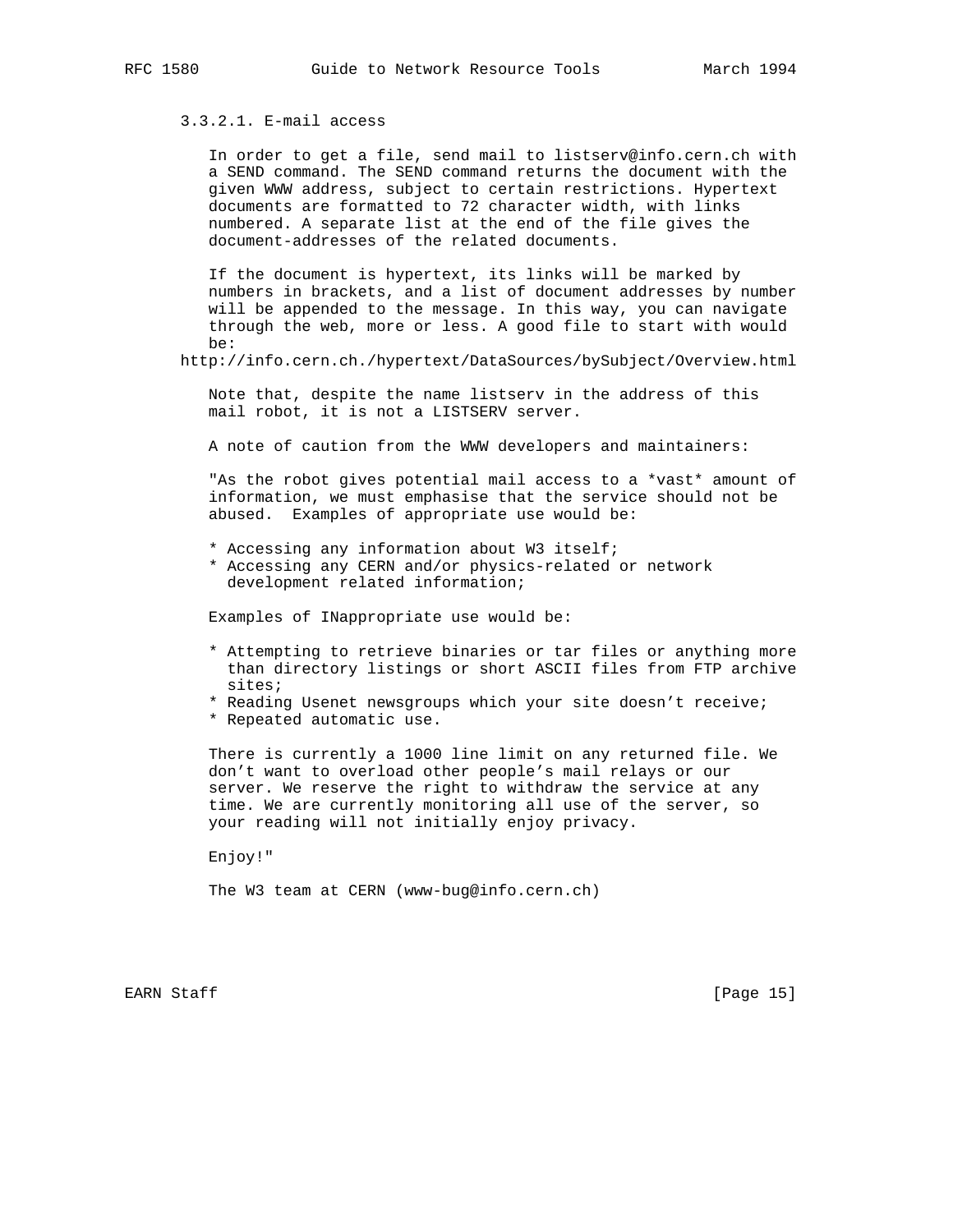3.4. Using World-Wide Web

 When using a graphical interface, you access the WWW functions by pressing mouse buttons. In particular, references are highlighted or underlined words. To follow a link, click on the associated reference.

 The line mode browser is a more simple user interface: references are numbers in square brackets next to words. Type the number and hit the RETURN key to follow a reference. For example, here is the beginning of the Subject Catalogue you get on the CERN server:

-----------------------------------------------------------------

 The World-Wide Web Virtual Library: Subject Catalogue WWW VIRTUAL LIBRARY

 This is the subject catalogue. See also arrangement by service type[1]. Mail www-request@info.cern.ch to add pointers to this list.

Aeronautics Mailing list archive index[2]. See also NASA LaRC[3]

Agriculture[4] Separate list, see also Almanac mail servers[5].

Astronomy and Astrophysics

 Abstract Indexes[6] at NASA, Astrophysics work at FNAL[7], Princeton's[8] Sloane Digital Sky Survey, the STELAR project, Space Telescope Electronic Information System[9], the Southampton University Astronomy Group[10], the National Solar Observatory[11], Astrophysics work at the AHPCRC[12]. See also: space[13].

Bio Sciences[14] Separate list.

Computing[15] Separate list.

1-81, Back, <RETURN> for more, Quit, or Help:

-----------------------------------------------------------------

 The following commands are available within WWW. Some are disabled when not applicable (e.g., Find is enabled only when the current document is an index). Angle brackets (<>) indicate an optional parameter.

EARN Staff [Page 16]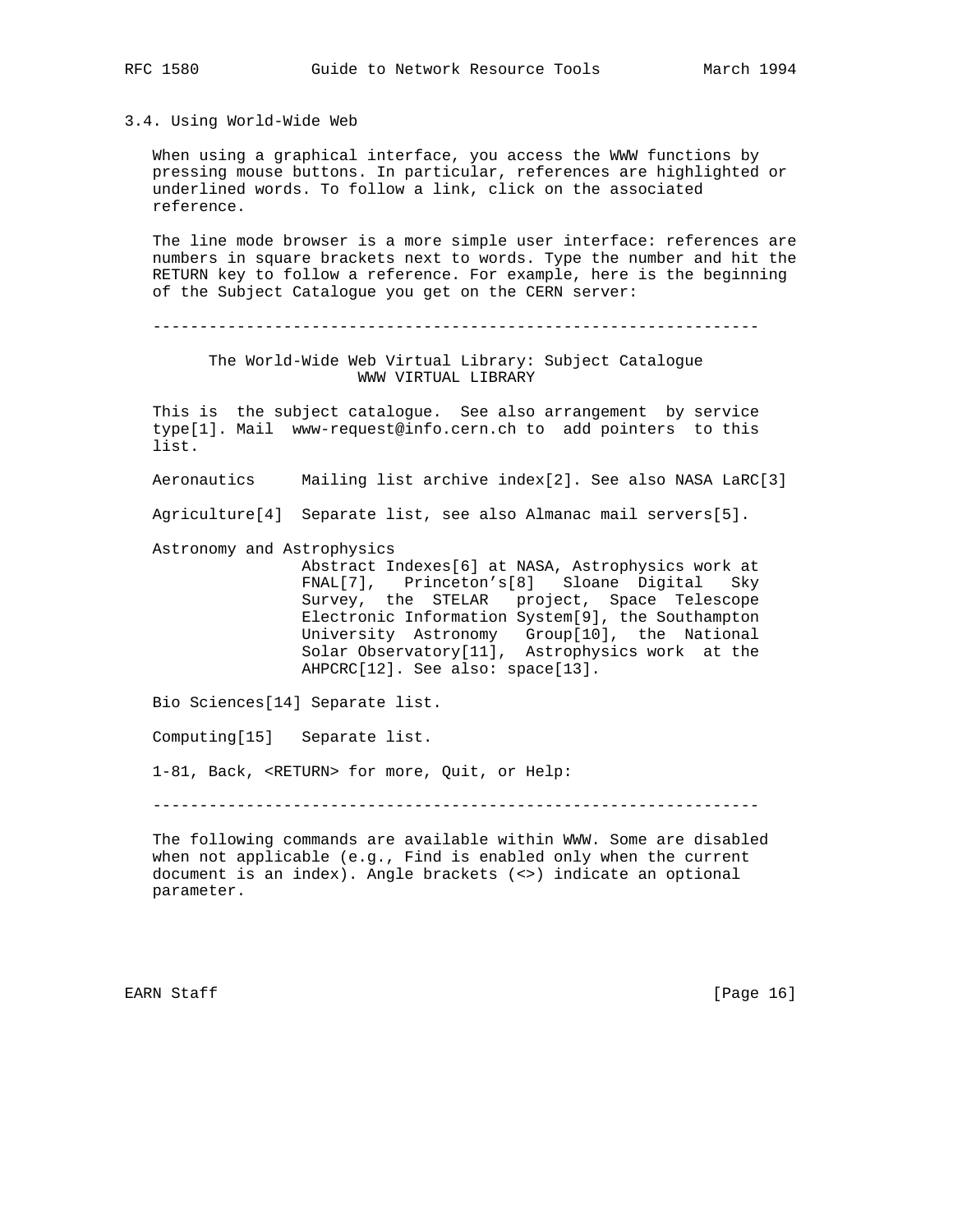Help gives a list of available commands depending on the context, and the hypertext address of the current document. Manual displays the on-line manual. Quit exits WWW. Up, Down scrolls up or down one page in the current document. Top, BOttom goes to the top or the bottom of the current document. Back goes back to the document you were reading before. HOme goes back to the first document you were reading. Next, Previous goes to the next or previous document in the list of pointers from the document that led to the current one. List gives a numbered list of the links from the current document. To follow a link, type in the number. Recall <number> if number is omitted, gives a numbered list of the documents you have visited. To display one specific document, re-issue the command with number. <Find> keyword queries the current index with the supplied keyword(s). A list of matching entries is displayed with possibly links to further details. Find can be omitted if the first keyword does not conflict with another WWW command. Multiple keywords are separated by blanks. Go docaddress goes to the document represented by the given hypertext address, which is interpreted relatively to the current document.

EARN Staff [Page 17]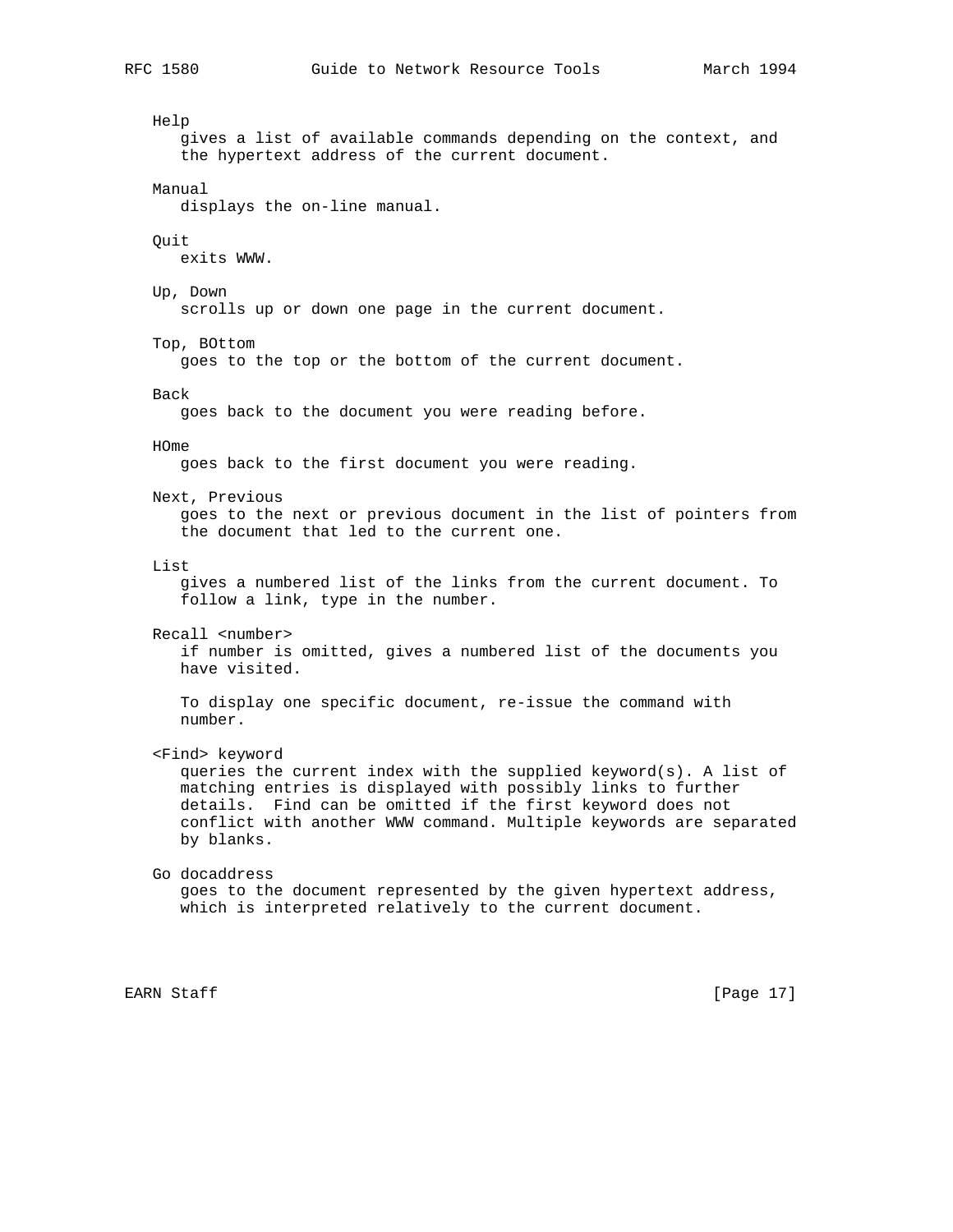Extra command available on Unix versions only:

Print

 prints the current document, without the numbered document references. The default print command is lpr, but it may be defined in your local working environment by the variable WWW\_PRINT\_COMMAND.

 To access WWW with the line mode browser, type: www. The default first document will appear on your screen. From this point, you should be able to navigate through the WWW universe by reading the text and following the instructions at the bottom of the screen. If you want to start with a first document other than the default, or if you want to change some other aspect of the usual interaction, there are a number of command line parameters and options available. The full format of the www command to invoke the line mode browser is:

 +---------------------------------------------------------------+ | | www <options> <docaddress <keyword>> | | +---------------------------------------------------------------+

where:

docaddress

 is the hypertext address of the document at which you want to start browsing.

keyword

 queries the index specified by docaddress with the supplied keyword(s). A list of matching entries is displayed. Multiple keywords are separated by blanks.

Options are:

 $-n$ 

 non-interactive mode. The document is formatted and displayed to the screen. Pages are delimited with form feed characters (FF).

-listrefs

 adds a list of the addresses of all documents references to the end. Non-interactive mode only.

-pn

 sets the page length to n lines. Without a number, makes the page length infinite. Default is 24.

EARN Staff [Page 18]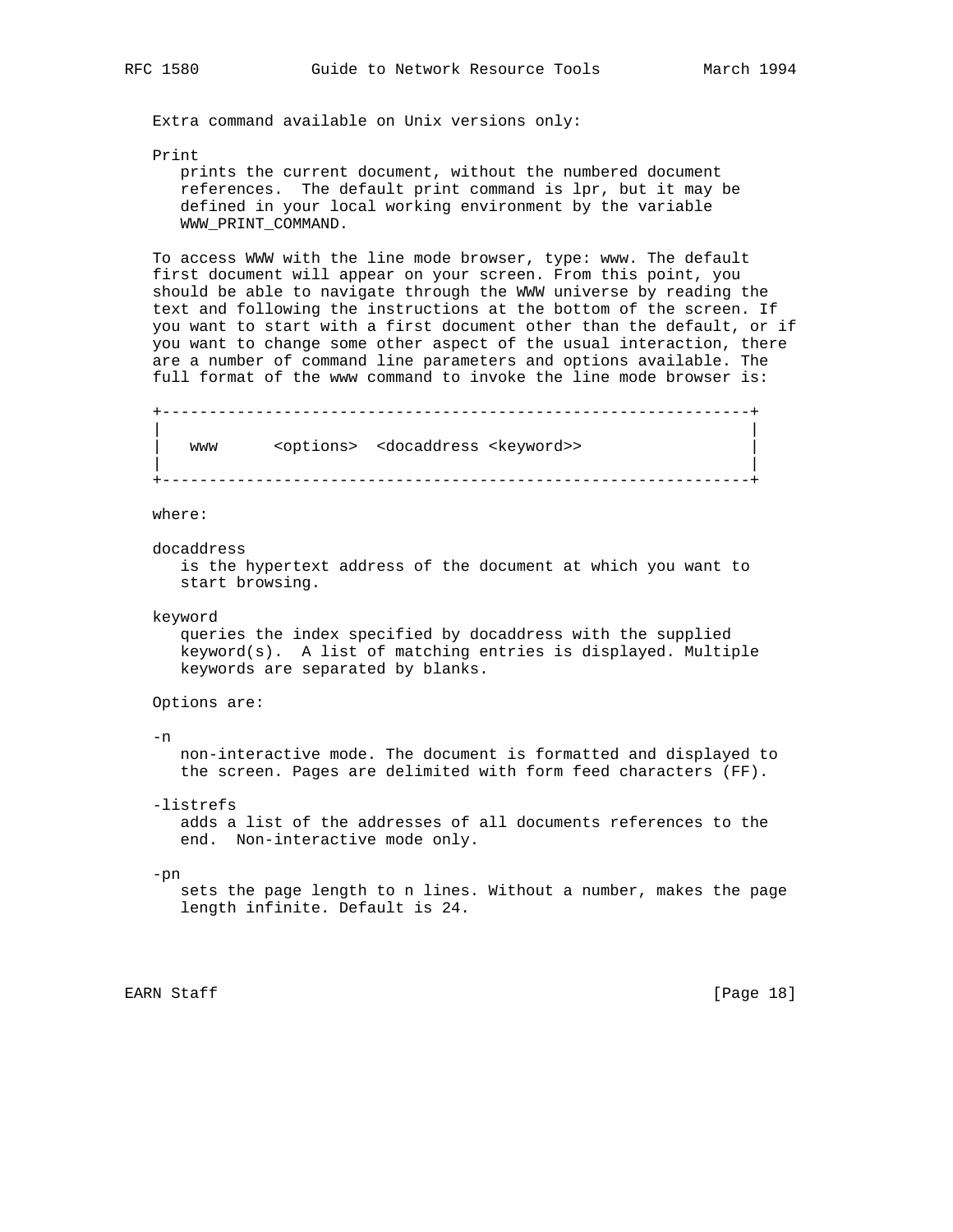-wn sets the page width to n columns. The default is 78, 79 or 80 depending on the system. -na hides references in the text. Useful, when printing out the document. -version displays the version number of the software. The commands listed above should be available in all clients. They may be abbreviated (CAPITAL letters indicate acceptable abbreviation). Case is not significant. Special characteristics of the line mode browser interface are: number type in a number given in [] and hit the RETURN key to follow the link associated to the reference. RETURN hit the RETURN key to display the next page of the current document (without a reference number). 3.5. Examples WWW gives you access to an information universe. Let's say you want to know how many film versions of The Three Musketeers there have been. You browse the WWW Subject Catalogue and select Movies: ----------------------------------------------------------------- Movie database browser (Cardiff) A Hypertext movie database browser Sep 2nd... Your help is needed..[1] Aug 29th.. Images, sounds, mpegs & reviews[2] Select the type of search you'd like to perform:- Movie people[3].....(multi Oscar winners)[4] or Movie titles[5] .....(multi Oscar winners)[6] Searches the "rec.arts.movies" movie database system, maintained by Col Needham et-al. EARN Staff [Page 19]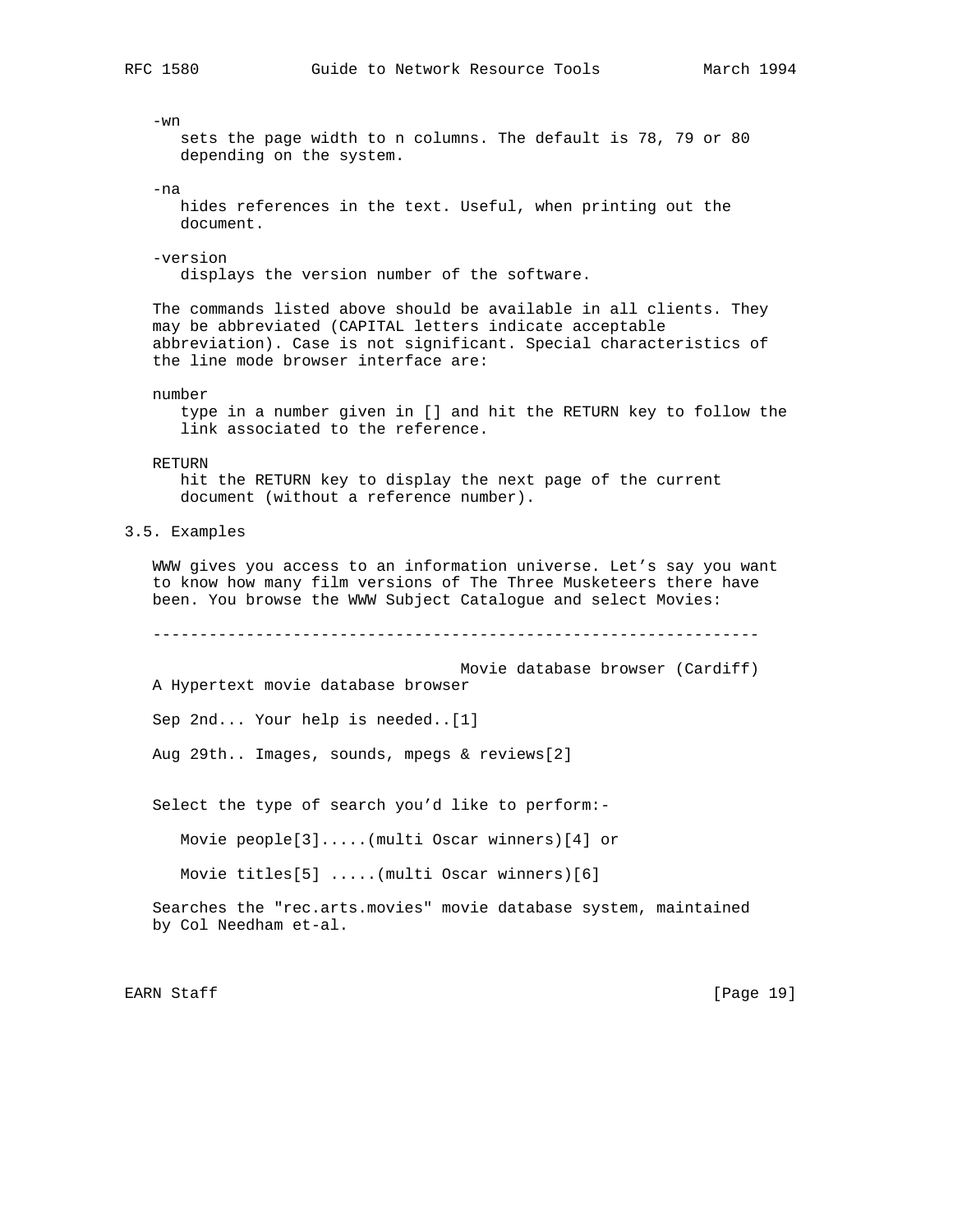If you have a comment or suggestion, it can be recorded here[8]

HERE[9] is a pre-1986 movie information gopher server. (at

Manchester UK)

1-13, Back, Up, <RETURN> for more, Quit, or Help: 5

Here[7] is some information on list maintainers.

-----------------------------------------------------------------

You select Movie titles, and then type three musketeers as keywords:

-----------------------------------------------------------------

Movie title queries

# MOVIE TITLE QUERY

Enter a movie title or substring.

 Example, to search for movies with the word "alien" in their title, type "alien".

This will return details on several movies, including Aliens[1]

 Note: if the title begins with A or The, leave it out. If you're determined to include it, then put ', A' or ', The' at the end of the of the substring e.g.

Enforcer, The

Gauntlet, The

Searching is case insensitive.

search menu[2] Fun and Games page[3] COMMA home page[4]

 FIND <keywords>, 1-5, Back, Up, <RETURN> for more, or Help: three musketeers

-----------------------------------------------------------------

You find that there have been six film versions of the story:

EARN Staff [Page 20]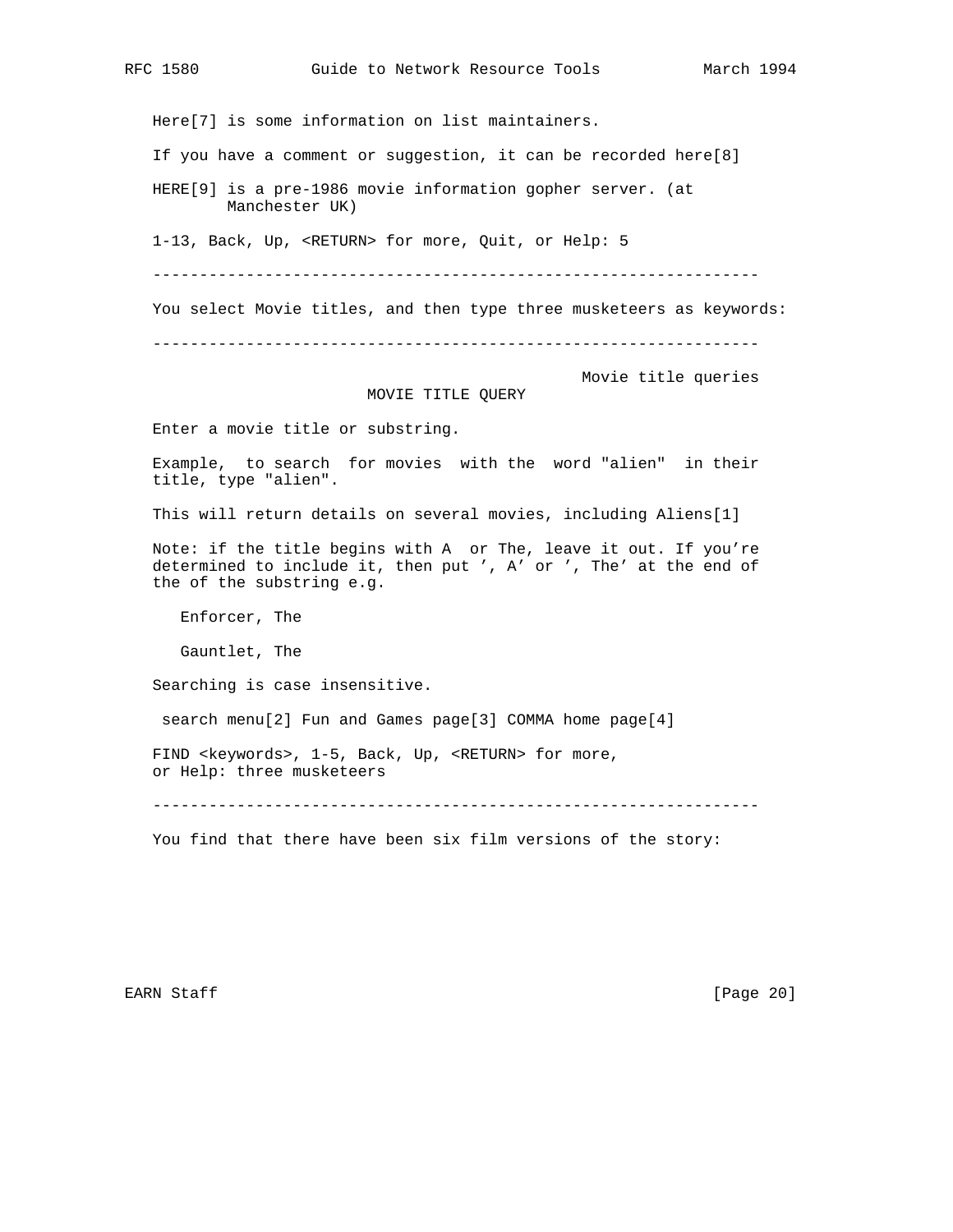----------------------------------------------------------------- Movie Info Here are the results from the search for "three musketeers" Three Musketeers, The (1921)[1] Three Musketeers, The (1933)[2] Three Musketeers, The (1935)[3] Three Musketeers, The (1939)[4] Three Musketeers, The (1948)[5] Three Musketeers, The (1974)[6] search menu[7] Fun and Games page[8] COMMA home page[9] Rob.H[10] Robert.Hartill@cm.cf.ac.uk FIND <keywords>, 1-10, Back, Up, Quit, or Help: 1 ----------------------------------------------------------------- You decide to look for more information on the 1921 version: ----------------------------------------------------------------- Movie Info Here are the results from the search for "Three Musketeers, The (1921)" THREE MUSKETEERS, THE (1921) 1921 Cast Belcher, Charles[1] ......Bernajoux De Brulier, Nigel[2] ......Cardinal Richelieu De La Motte, Marguerite[3] ......Constance Bonacieux Fairbanks, Douglas[4] ......D'Artagnan Irwin, Boyd[5] ......Comte de Rochefort MacLaren, Mary[6] ......Queen Anne of Austria Menjou, Adolphe[7] ......Louis XIII Pallette, Eugene[8] ......Aramis EARN Staff [Page 21]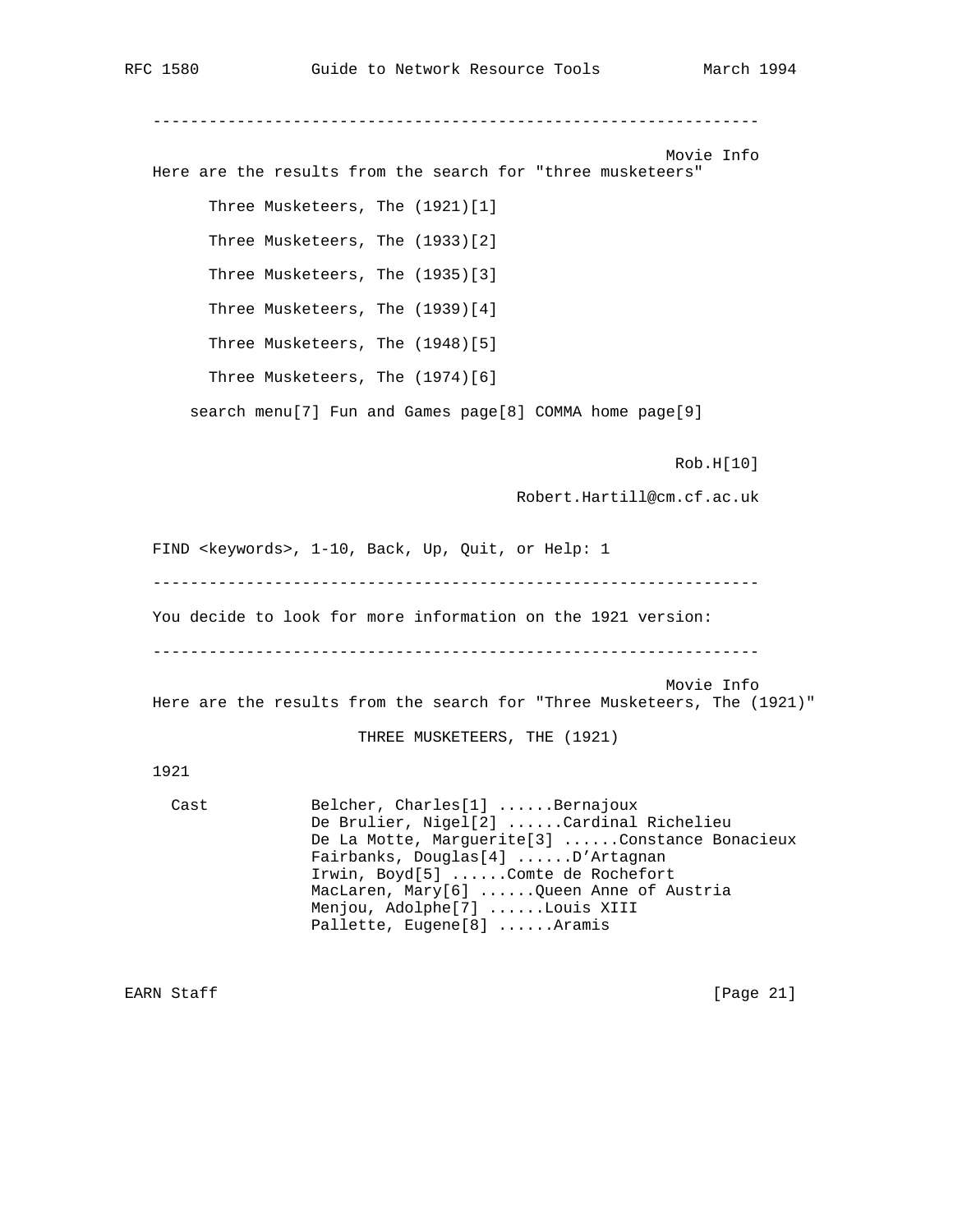Poff, Lon[9] ......Father Joseph Siegmann, George[10] ......Porthos Stevens, Charles[11] ......Planchet

Directed by Niblo, Fred[12]

Music by Gottschalk, Louis F.[13]

1-21, Back, Up, <RETURN> for more, Quit, or Help: 7

-----------------------------------------------------------------

 You're hooked! You decide to look for more information on Adolphe Menjou, search more titles, find Oscar winners, etc.

#### 3.6. Learning more about World-Wide Web

 World-Wide Web is being developed at CERN (European Particle Physics Laboratory) by the World-Wide Web team leaded by Tim Berners-Lee. Bug reports, comments, suggestions, etc. should be mailed to: www-bug@info.cern.ch

 On-line documentation is available from info.cern.ch, for anonymous FTP or using the remote WWW client.

 Mailing lists: www-talk@info.cern.ch To subscribe send a mail to www-talk-request@info.cern.ch

Usenet newsgroup: comp.infosystems.www

- 4. WAIS
- 4.1. What is WAIS

 WAIS, Wide Area Information Server, is a distributed information retrieval system. It helps users search databases over networks using an easy-to-use interface. The databases (called sources) are mostly collections of text-based documents, but they may also contain sound, pictures or video as well. Databases on topics ranging from Agriculture to Social Science can be searched with WAIS.

 The databases may be organized in different ways, using various database systems, but the user isn't required to learn the query languages of the different databases. WAIS uses natural language queries to find relevant documents. The result of the query is a set of documents which contain the words of the query: no semantic information is extracted from the query.

EARN Staff [Page 22]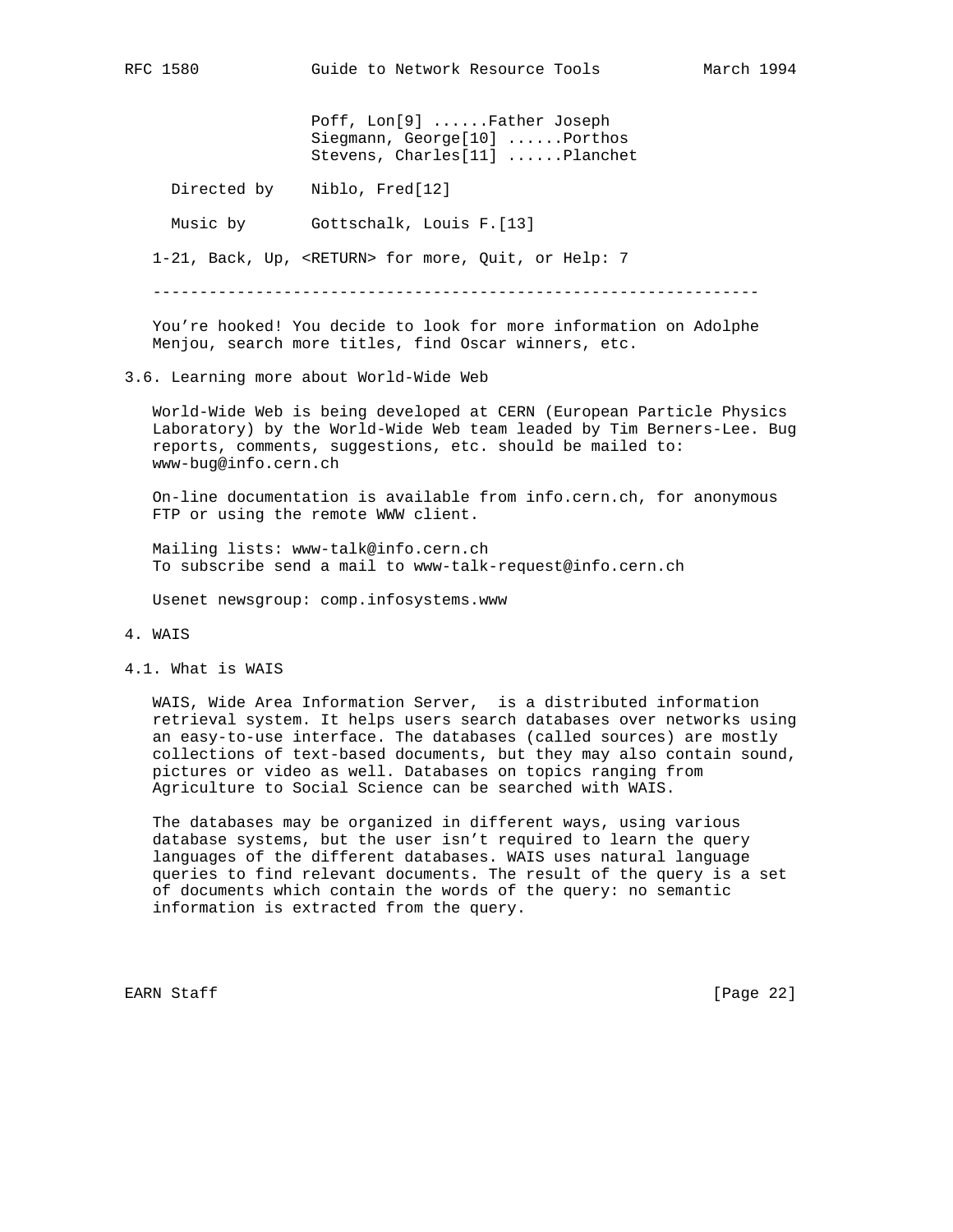4.2. Who can use WAIS

 WAIS uses the client-server model to provide access to databases. You must be on the international TCP/IP network (the Internet) in order to use a client on your computer to access WAIS.

 If you have e-mail access only, or if you are not on the Internet you can still exploit some of the potential of WAIS. An e-mail interface is available at the address: waismail@quake.think.com which gives e-mail access to WAIS databases (see E-mail access section under Using WAIS below).

4.3. How to get to WAIS

 There are many WAIS servers throughout the network. A directory-of-servers database is available at several sites. You can address a query to it, e.g., to find out what databases are available on a particular subject. This database is also available via anonymous FTP from Think.com in the directory /wais as file wais-sources.tar.Z.

 If you do not have access to a WAIS client, (at least) two demonstration sites are available to allow you to get acquainted with WAIS. You can telnet to:

 +---------------------------------------------------------------+ | | quake.think.com (login: wais) sunsite.unc.edu (login: swais) | | +---------------------------------------------------------------+

 The two demonstration sites above run swais (Screen WAIS), a simple WAIS client for Unix.

4.4. Using WAIS

 There are many freely available client software programs for various operating systems (Unix, VMS, MVS, MS-DOS, OS/2 and Macintosh) and for specific environments (GNU Emacs, X-Windows, Openlook, Sunview, NeXT, and MS-Windows). See the list of freely available client software in Appendix A.

 The client interface differs slightly on different platforms. However, the queries are performed in the same way, whatever the interface.

EARN Staff [Page 23]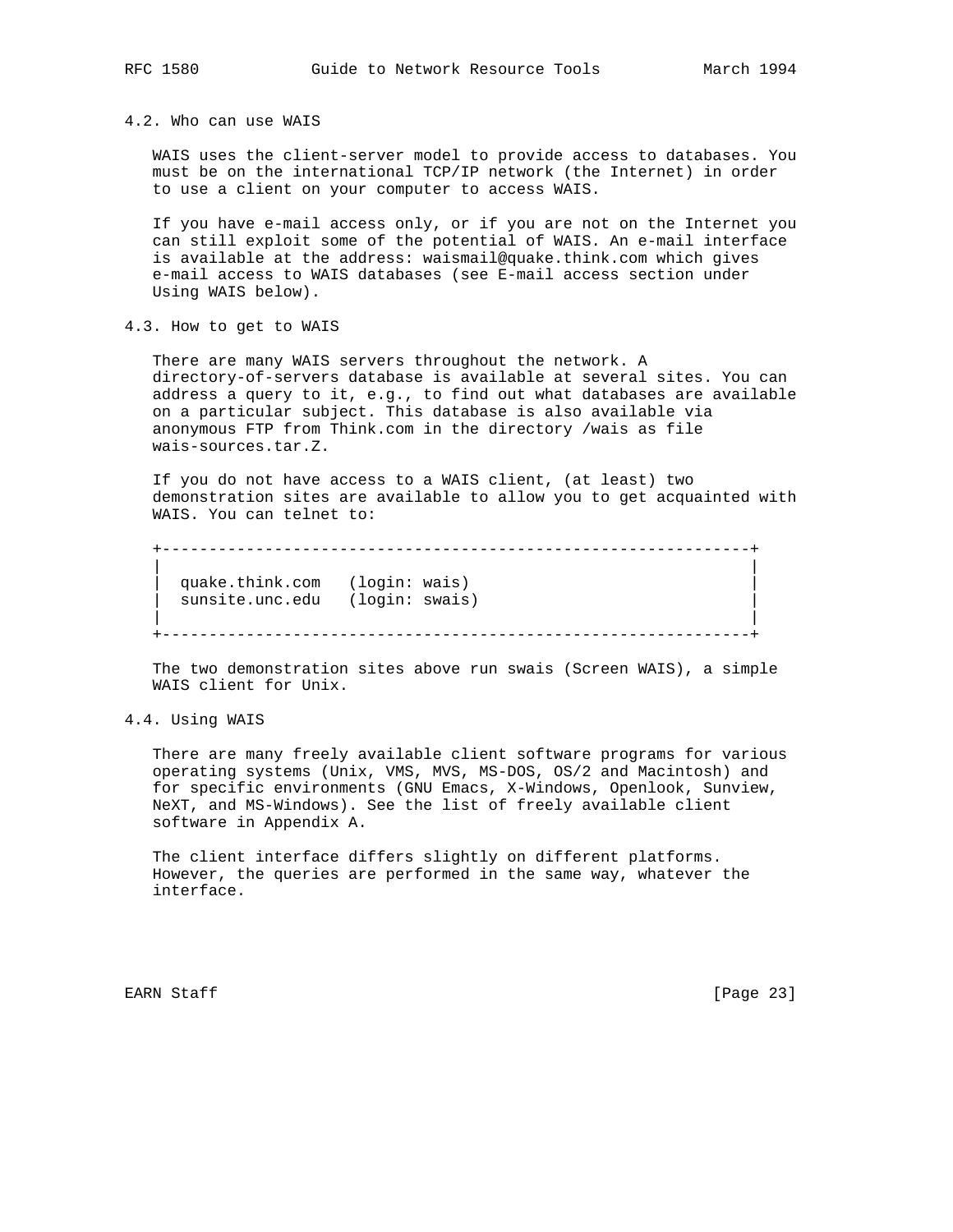- \* Step 1: The user selects a set of databases to be searched from among the available databases.
- \* Step 2: The user formulates a query by giving keywords to be searched for.
- \* Step 3: When the query is run, WAIS asks for information from each selected database.
- \* Step 4: Headlines of documents satisfying the query are displayed. The selected documents contain the requested words and phrases. Selected documents are ranked according to the number of matches.
- \* Step 5: To retrieve a document, the user simply selects it from the resulting list.
- \* Step 6: If the response is incomplete, the user can state the question differently or feed back to the system any one or more of the selected documents he finds relevant.
- \* Step 7: When the search is run again, the results will be updated to include documents which are similar to the ones selected, meaning documents which share a large number of common words.

4.4.1. E-mail access:

 You can query WAIS databases and retrieve documents by sending commands in the body part of an e-mail message to waismail@quake.think.com. The Subject: line is ignored. The important commands are (a vertical bar (|) indicates a choice of parameters):

 help to get the help file

maxres number

to set the maximum number of results to be returned.

search source-name | "source-name1 source-name2 ..." keywords

where:

 source-name is a source name as found in the directory-of-servers (with or without the .src ending). Use double-quotes (") to group several sources to be searched.

keywords

are the words you would normally type into a query.

EARN Staff [Page 24]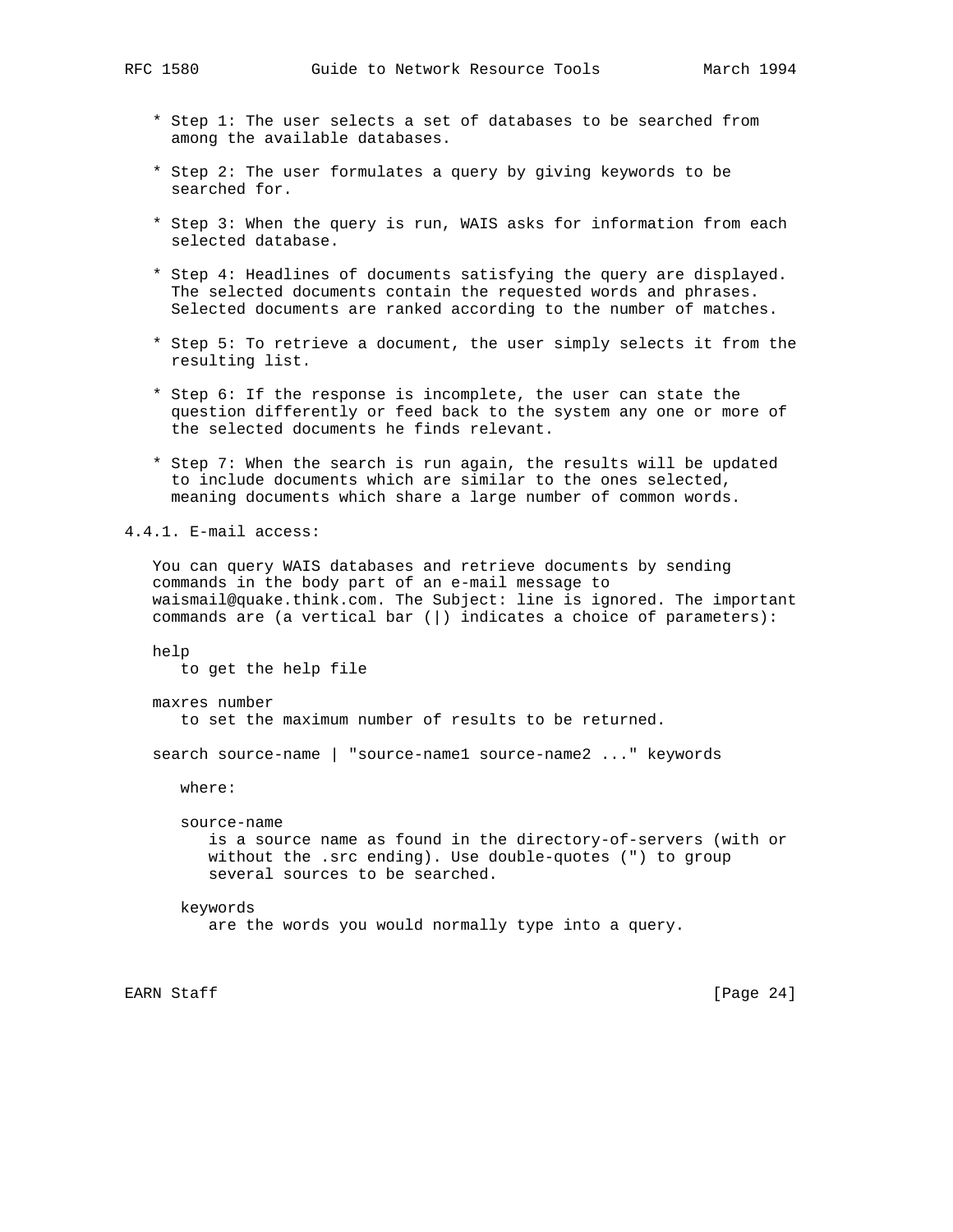You may specify several search requests in a mail message. If you don't know what sources you can search, just try anything. If the source name is not recognised, you'll get a list of sources.

retrieve docid

 to retrieve a document from a database. docid is a DocID as returned by a search above. You may put more than one retrieval request in a mail message, but you must leave a blank line between requests. The docid must be written exactly as returned by a search request, including any spaces. You can retrieve non-text documents as well as text. If the document is of type TEXT or WSRC you will get the result directly. Other types will be UUENCODED.

DocID: docid

 same as retrieve. This form is identical to the form which is returned by a search request. It makes it easy to use the reply mail function to retrieve results.

#### 4.5. Examples

 When you log in to the demonstration site at quake.think.com, you have immediate access to the directory-of-servers database via the swais client software. To find recipes using papaya, you would select the recipes database and give papaya as the keyword. Here are the results of the search:

-----------------------------------------------------------------

| #    | Score Source |                                         | Title                                                     | Lines |
|------|--------------|-----------------------------------------|-----------------------------------------------------------|-------|
|      |              |                                         | 001: 1000 (recipes) arielle@ta Re: Dawn's Muffins, Pt III | 339   |
| 002: |              | 1000 (recipes) arielle@ta Re: Muffins 3 |                                                           | 632   |
| 003: |              | 1000 (recipes) arielle@ta Re: Pineapple |                                                           | 678   |
| 004: |              |                                         | 750 (recipes) arielle@ta Re: Pork and Papaya Salad        | 33    |
| 005: |              | 750 (recipes) arielle@ta Re: Bread      |                                                           | 681   |
| 006: |              |                                         | 500 (recipes) roder@cco. Re: NONFAT BAKERY COLLECTION     | 423   |
| 007: |              |                                         | 500 (recipes) shiva@hoss Re: Juice Recipes                | 65    |
| 008: |              |                                         | 250 (recipes) arielle@ta Re: Prawn Salad                  | 49    |
| 009: |              |                                         | 250 (recipes) arielle@ta Re: COLLECTION: Lots of Avoca    | 447   |
| 010: |              |                                         | 250 (recipes) mecca@acsu Re: REOUEST: blender-made fru    | 29    |
| 011: |              |                                         | 250 (recipes) Ann.Adamci Re: Re: REOUEST: blender-made    | 38    |
| 012: |              |                                         | 250 (recipes) patth@Pani Re: Re: REQUEST: blender-made    | 49    |
| 013: |              | 250 (recipes) arielle@ta Re: Avocados   |                                                           | 459   |
| 014: |              |                                         | 250 (recipes) red trek@d Re: VEGAN: red beans and rice    | 78    |
|      |              |                                         |                                                           |       |

-----------------------------------------------------------------

 You can then select any of the above documents for viewing, for example, the Pork and Papaya Salad recipe:

EARN Staff [Page 25]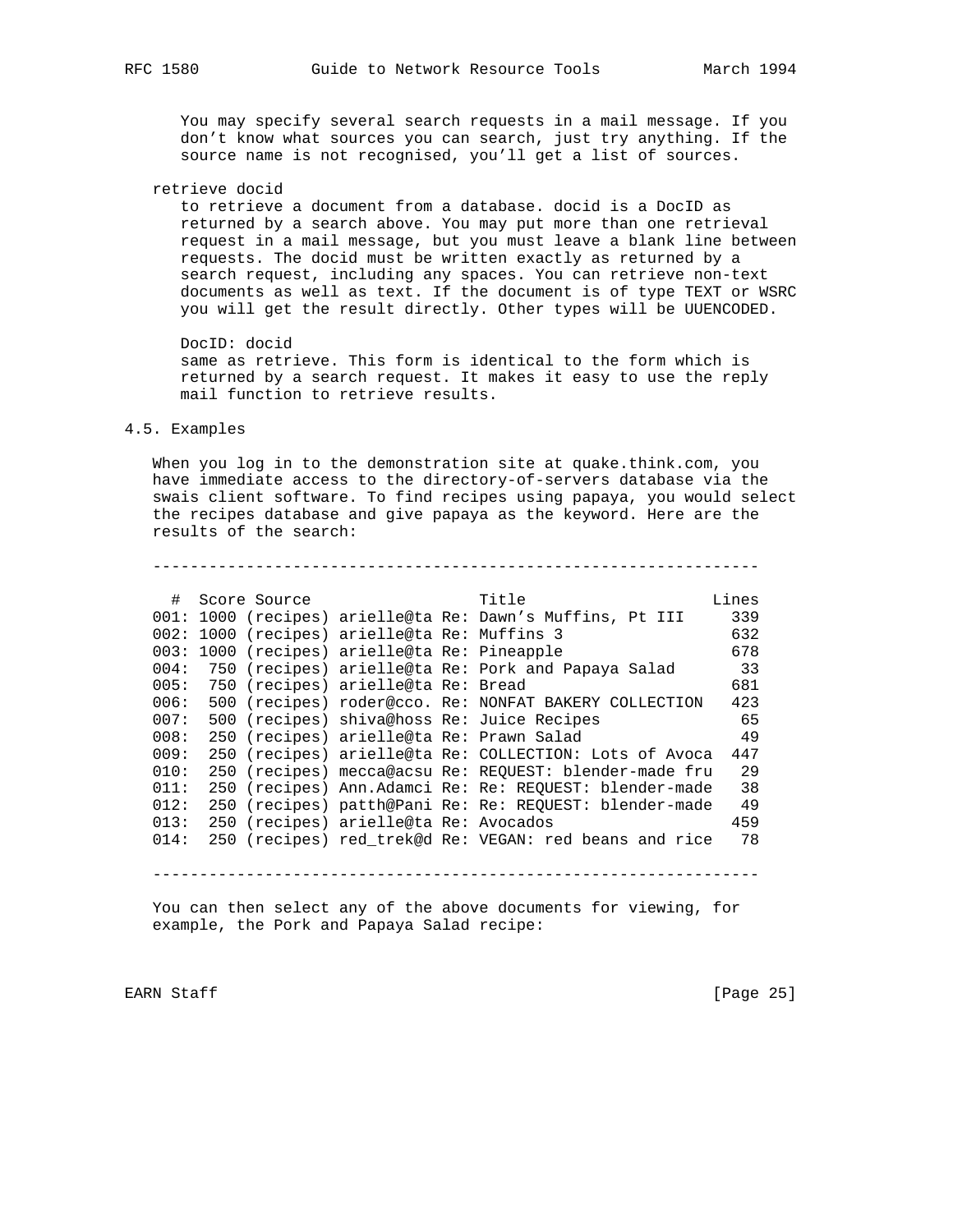-----------------------------------------------------------------

 Newsgroups: rec.food.recipes From: arielle@taronga.com (Stephanie da Silva) Subject: Pork and Papaya Salad Message-ID: <5BBP2SB@taronga.com> Date: Mon, 29 Mar 1993 06:51:47 GMT Lines: 23

 1/4 cup dried currants 1/2 cup balsamic vinegar 1/4 cup walnut oil 1/4 cup chicken broth 1 tablespoon honey 1/4 teaspoon ground cinnamon 1 pound cooked boneless pork loin roast 1 head Belgian endive Bibb lettuce leaves 2 papayas, seeded, peeled and sliced lengthwise 2 avocados, seeded, peeled and sliced lengthwise 1/4 cup broken walnut pieces

 In a small bowl pour enough boiling water over currants to cover. Let stand 5 minutes; drain. For dressing, in a screw-top jar combine vinegar, oil, chicken broth, honey, and cinnamon. Cover; shake well. Trim fat from pork; slice thinly. Separate leaves of Belgian endive. Line 6 salad plates with lettuce leaves. Arrange pork, endive, papaya, and avocado on plates. Sprinkle with currants and walnuts. Drizzle dressing over salads.

Stephanie da Silva arielle@taronga.com

-----------------------------------------------------------------

 If you give more than one keyword, then all documents containing any of the keywords will be listed.

4.6. Learning more about WAIS

 A bibliography of documents, services and sources for WAIS is maintained by Barbara Lincoln Brooks of WAIS Inc. The bibliography is available from ftp.wais.com in the directory /pub/wais-inc-doc along with many other WAIS documents.

 There are currently four main FTP sites for WAIS documentation and software:

EARN Staff [Page 26]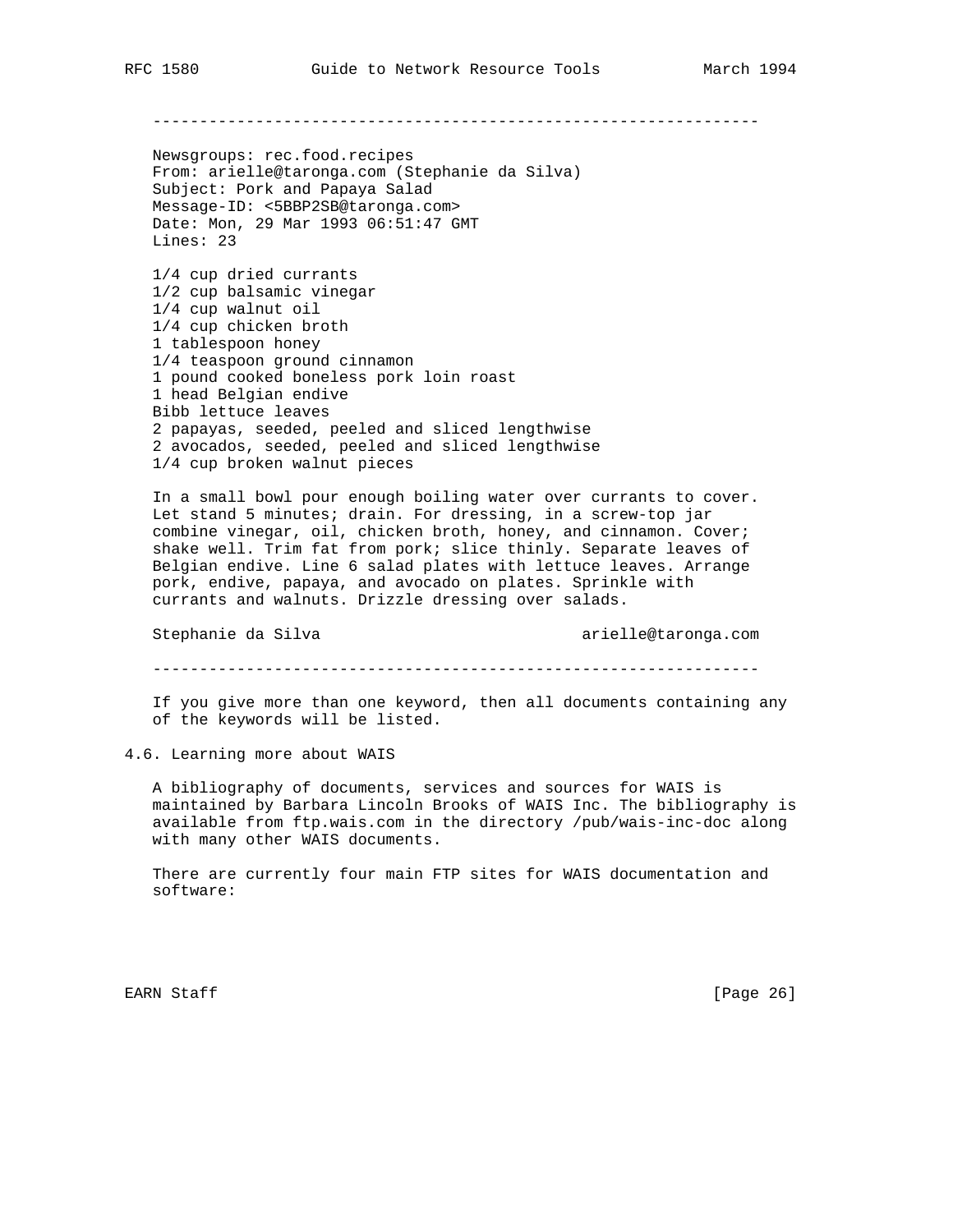- \* ftp.cnidr.org
- \* ftp.wais.com
- \* quake.think.com
- \* sunsite.unc.edu

For information on free WAIS software contact freewais@cnidr.org

 Mailing list: wais-discussion@wais.com To subscribe send a mail to wais-discussion-request@wais.com

Usenet newsgroup: comp.infosystems.wais

WAIS was developed at Thinking Machines Corporation.

- 5. ARCHIE
- 5.1. What is ARCHIE

 Archie is an information system. It offers an electronic directory service for locating information in the international TCP/IP network (the Internet).

 The best known use of archie is for scanning a database of the contents of more than 1000 anonymous FTP sites around the world. Currently, this database contains more than 2,100,000 file names from anonymous FTP sites. This database is known as the archie database.

 The files made available at anonymous FTP sites are software packages for various systems (Windows, MS-DOS, Macintosh, Unix, etc.), utilities, information or documentation files, mailing list or Usenet group discussion archives. At most FTP sites, the resources are organized hierarchically in directories and subdirectories. The database tracks both the directory path and the file names.

 The archie database is automatically updated, thereby ensuring that the information is accurate. Using this database, users can easily find the the location of files they need without logging onto several machines.

5.2. Who can use ARCHIE

 Users on any network can access the archie database by electronic mail. Other means of access are available to users on the Internet (see the section Using ARCHIE below for details).

 You are requested to respect a few basic rules when you request information from an archie server:

EARN Staff [Page 27]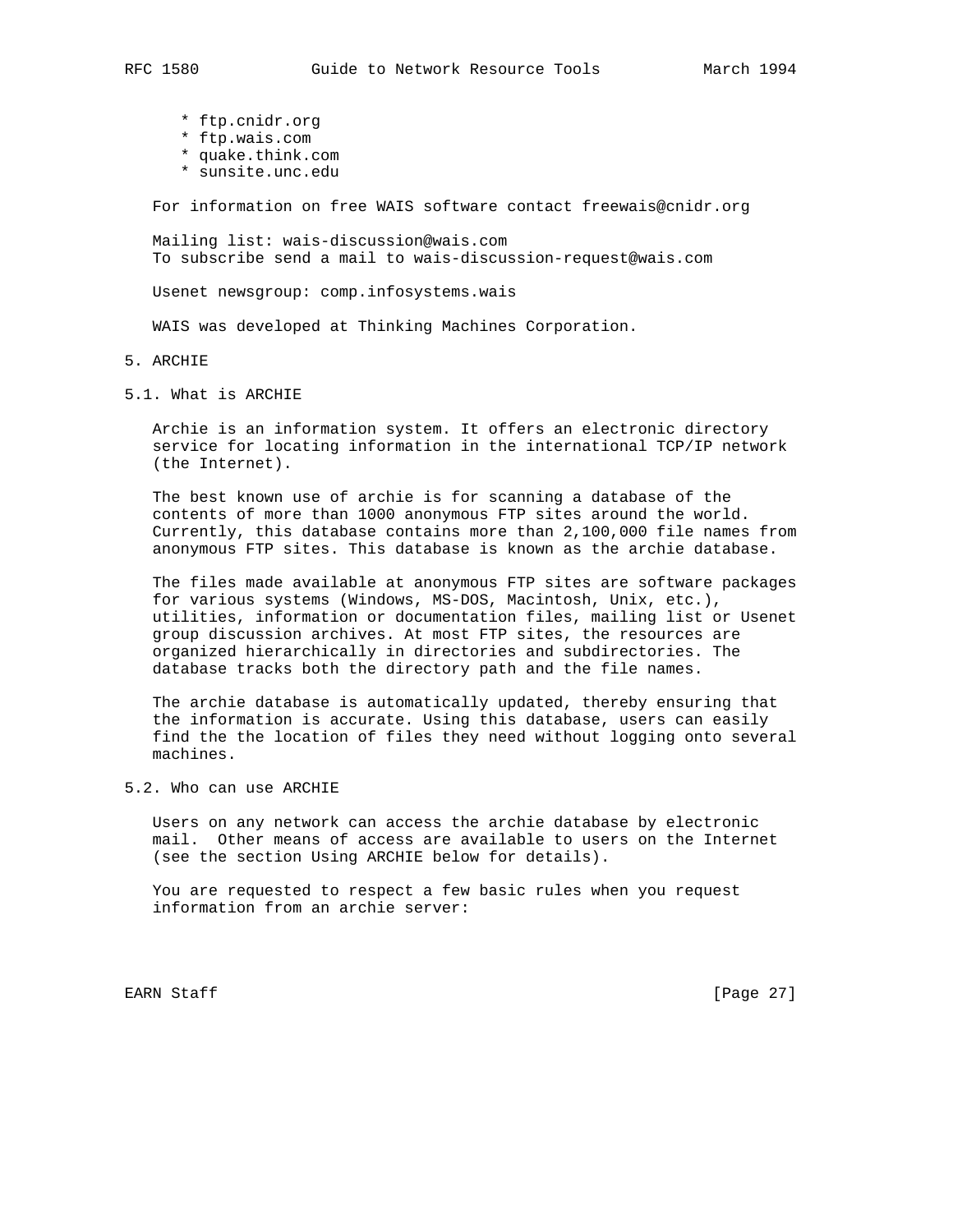\* avoid connecting during working hours; most of the archie servers are

not dedicated machines, they have local functions as well.

- \* make your queries as specific as possible; the response will be quicker and shorter.
- \* user interfaces installed on your computer contribute to reduce the

load on the server sites, please use them.

 \* use the archie server closest to you and, in particularly, don't overload the transatlantic lines.

# 5.3. How to get to ARCHIE

The archie database is maintained in the following locations:

+---------------------------------------------------------------+

| Host                       | Country       |
|----------------------------|---------------|
| archie.au                  | Australia     |
| archie.edvz.uni-linz.ac.at | Austria       |
| archie.univie.ac.at        | Austria       |
| archie.ugam.ca             | Canada        |
| archie.funet.fi            | Finland       |
| archie.th-darmstadt.de     | Germany       |
| archie.doc.ic.ac.uk        | Great-Britain |
| archie.ac.il               | Israel        |
| archie.unipi.it            | Italy         |
| archie.wide.ad.jp          | Japan         |
| archie.kyoto-u.ac.jp       | Japan         |
| archie.hana.nm.kr          | Korea         |
| archie.sogang.ac.kr        | Korea         |
| archie.nz                  | New Zealand   |
| archie.rediris.es          | Spain         |
| archie.luth.se             | Sweden        |
| archie.switch.ch           | Switzerland   |
| archie.ncu.edu.tw          | Taiwan        |
| archie.ans.net             | USA           |
| archie.internic.net        | USA           |
| archie.rutgers.edu         | USA           |
| archie.sura.net            | USA           |
| archie.unl.edu             | USA           |

EARN Staff [Page 28]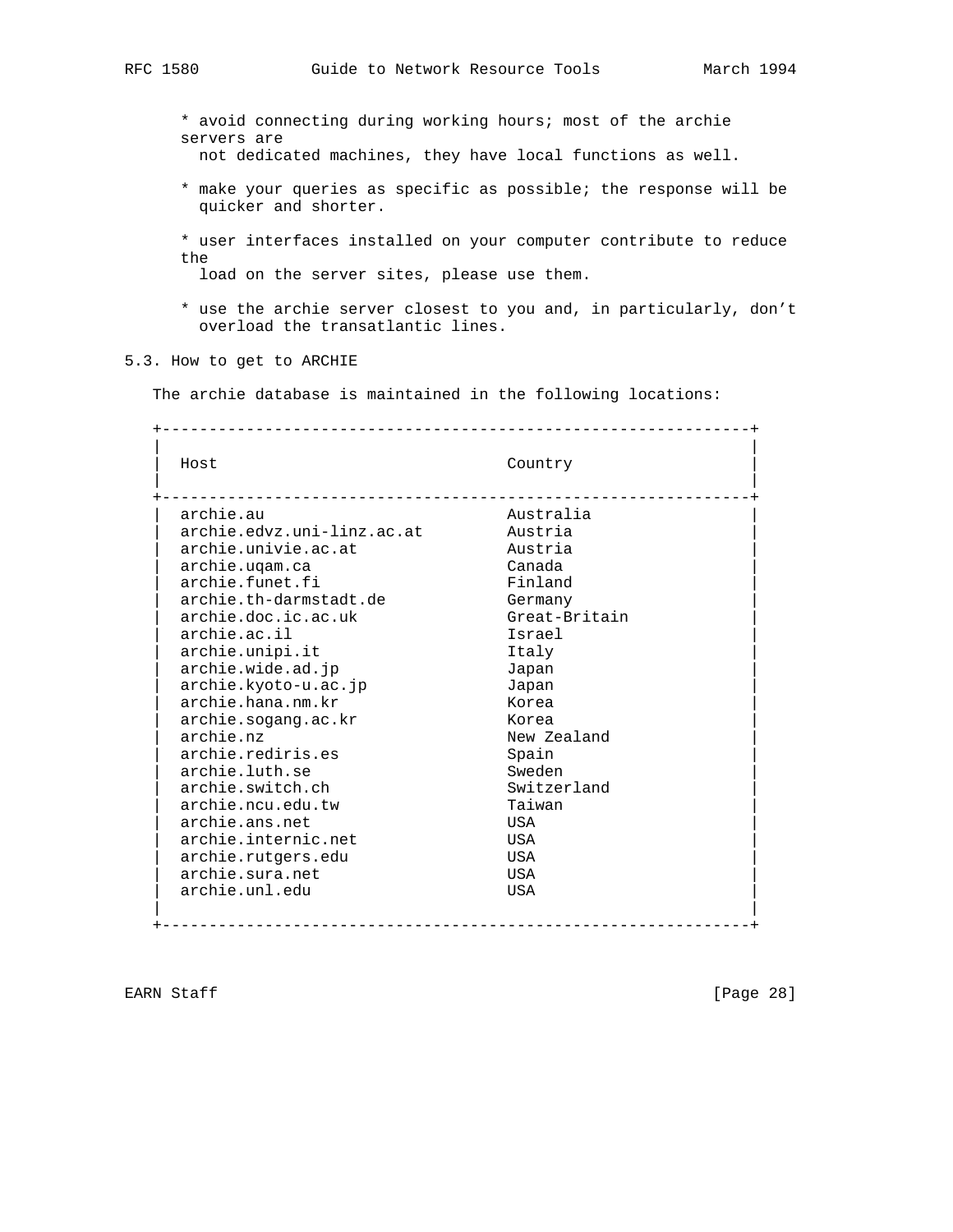There are three ways to access the archie database: via a local client, interactive Telnet session or electronic mail. Each type of access is described below in the Using ARCHIE section.

#### 5.4. Using ARCHIE

 The format of the parameters is given at the end of this section. Angle brackets (<>) indicate an optional parameter; a vertical bar (|) indicates a choice of parameters.

 Note: A new version of the archie server (3.0) is now available. Some of the commands for interactive access and the e-mail interface are slightly different from previous versions of the server (2.11 and before). Command formats marked with a (+) are valid in version 3.0 only, those marked with a (\*) are acceptable only in previous versions. To find out which version is installed at the server you wish to use, issue the version command.

5.4.1. Using a local client:

 Usage of these clients is encouraged since they provide quick and easy non-interactive access to the archie servers, and thus, better performance of the servers and better response time for the user.

 Public domain clients for accessing archie servers are available for: Macintosh, MS-DOS, OS/2, VMS, NeXT, Unix and X-Windows. The clients are available for anonymous FTP from the archie sites in the directories /pub/archie/clients or /archie/clients. All these platforms support a simple command line client. In addition, a graphical interface (called xarchie) is available for X-Windows.

5.4.1.1. Archie client command and parameters

 When using a graphical interface, you access the archie functions by pressing mousse buttons. The results are displayed with selectable fields for further explorations.

 The basic archie client is a command with parameters that you enter on your local machine. With most versions of the archie client, if you type archie with no parameters, you will get a list of the possible parameters and a short description of each. The format of the command is:

EARN Staff [Page 29]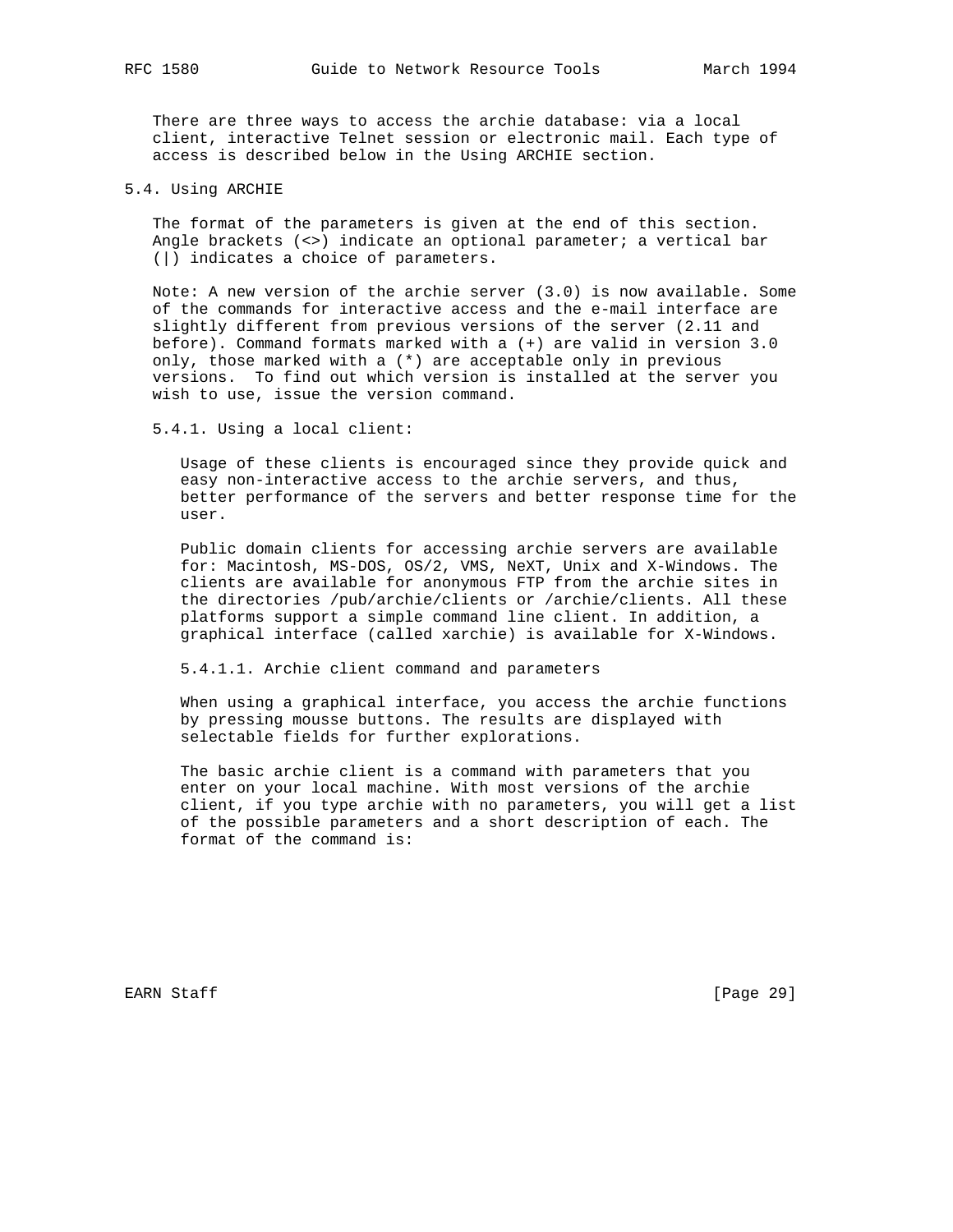```
 +---------------------------------------------------------------+
 | |
      archie <-options> string | pattern
 | |
      +---------------------------------------------------------------+
      where the options are:
      o
         specifies an output file name to store the results (not
        available with all clients).
      l
         lists the result one match per line. This form is suitable for
        parsing by programs.
      t
        sorts the result inverted by date
      m#
         specifies maximum number of matches to return (# within the
        range 0 to 1000). The default value is 95.
      h archie-server
         specifies an archie server to send the query to; if this
         parameter is not given, then the query will be sent to the
         default archie server, if one is defined.
      L
         lists known servers and current default server.
      The following group of options determines the kind of search
      performed on the database. They are mutually exclusive.
      s
         a match occurs if the file/directory name contains string. The
         search is case insensitive.
      c
        as above, but the search is case sensitive.
      e
        string must EXACTLY match (including case) the file/directory
         name in the database. This is the DEFAULT search method.
      r
        searches the database using pattern. It contains special
         characters which must be interpreted before performing the
```
EARN Staff [Page 30]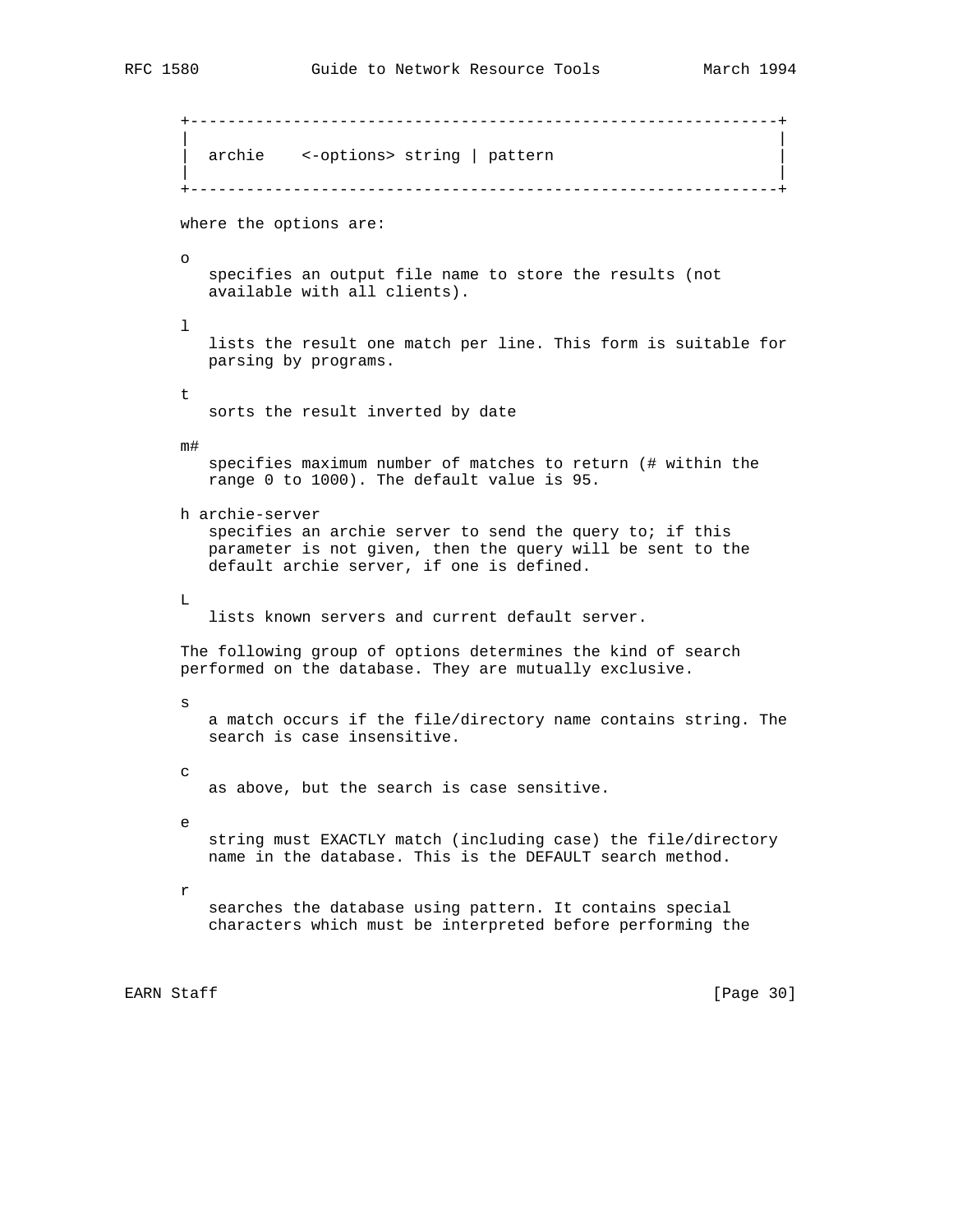search.

 There may be some slight differences in the options available with different clients on different platforms.

 The result is a list of FTP site addresses with files or directories matching the argument, the size of the file, its last modification date and its directory. By default, the list is sorted by host address. See the Examples section below for an example of archie output.

5.4.2. Using Telnet:

 To access an archie server interactively, telnet to one of the existing servers (see the list of servers in the section How to get to ARCHIE above). At the login: prompt enter archie, the login procedure ends leaving the user at a archie> prompt. The server is ready for user requests. The following commands are available:

 exit, quit, bye exits archie.

help <command-name>

 invokes the on-line help. If issued with commandname, the help request is restricted to the specified topic. Pressing the RETURN key exits from the on-line help.

list <pattern>

 provides a list of the sites in the database and the time at which they were last updated. The optional parameter limits the list to sites matching pattern. The result is a list of site names, sites IP address and date of the last update in the database. The command list with no pattern will list all sites in the database (more than 1000 sites!). E.g.,

list \.de\$

will list all German sites

site(\*) site-name

 lists the directories and, recursively, the subdirectories, of site-name in the database. The result may be very long.

 whatis string searches the database of software package descriptions for string. The search is case-insensitive.

EARN Staff [Page 31]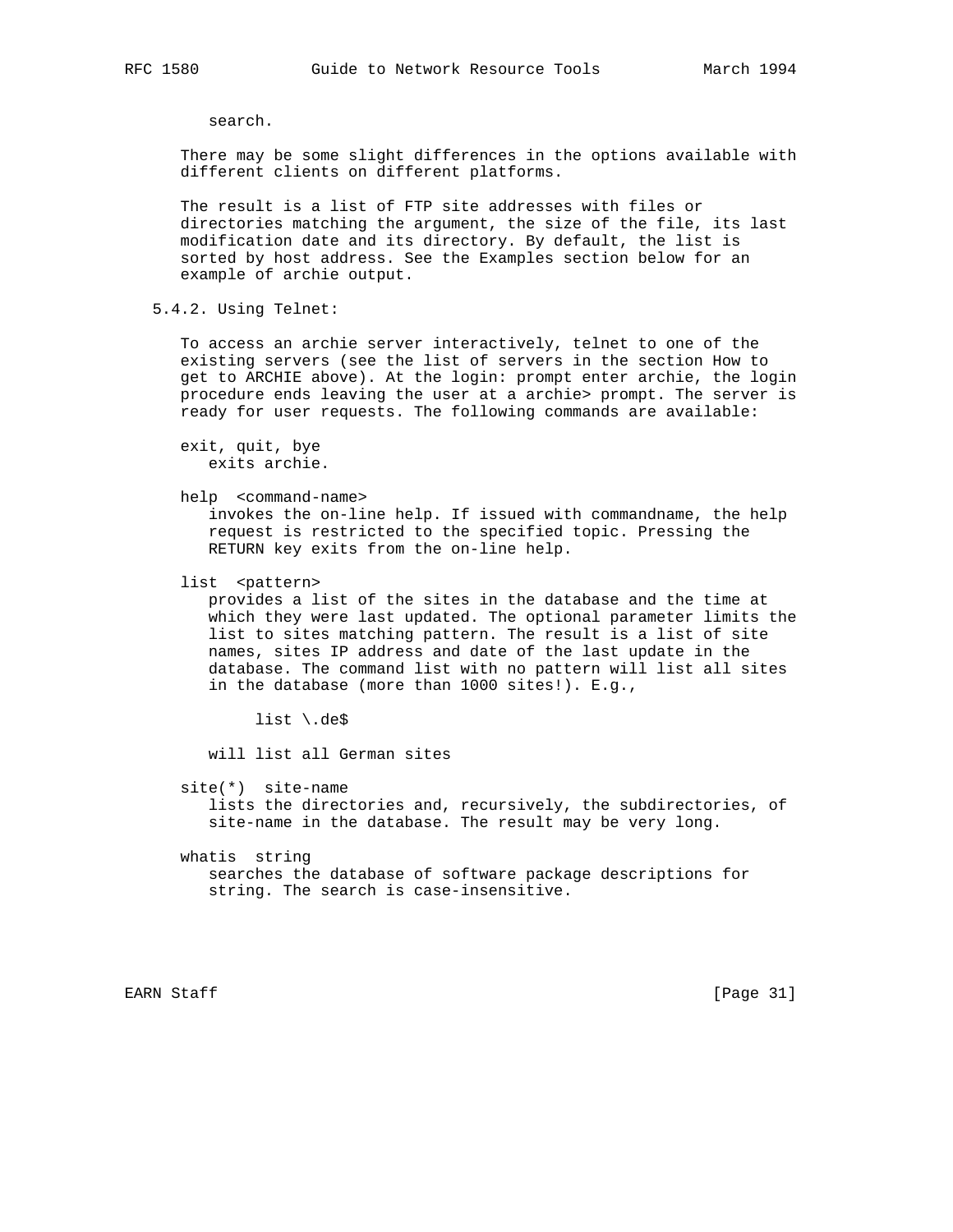```
 prog string | pattern
 find(+) string | pattern
```
 searches the database for string or pattern which represents the name of the resource to be found in the database. Searches may be performed in a number of different ways specified in the variable search (set command) which also decides the interpretation of the parameter as string or pattern. The result is a list of FTP site addresses with matching entries, the size of the resource, its last modification date and the directory to find it. The number of hits is limited by the maxhits variable (set command). The result of prog can be sorted in different ways, depending on the value of the sortby variable (set command). By default, the variables search, maxhits and sortby are set to, respectively, exact match search on string, 1000 hits and unsorted resulting list. Typing the keyboard interrupt character during a search will abort it. The results up to that time are displayed. See the Examples section below for an example of the prog command and its results.

mail <email> <,email2...>

 sends the result of the last command in a mail message to the specified e-mail address(es). If issued with no argument, the result is sent to the address specified in the variable mailto (set command).

show <variable>

 displays the value of the given variable name. If issued with no argument, it displays all variables. See the set command below for the possible variables.

 set variable value sets one of the archie's variables. Values of these variables affect how archie interacts with the user.

Variables and values are:

 compress(+) compress-method specifies the compression method (none or compress) to be used before mailing a result with the mail command. The default is none.

 encode(+) encode-method specifies the encoding method (none or uuencode) to be used before mailing a result with the mail command. This variable is ignored if compress is not set. The default is none.

EARN Staff [Page 32]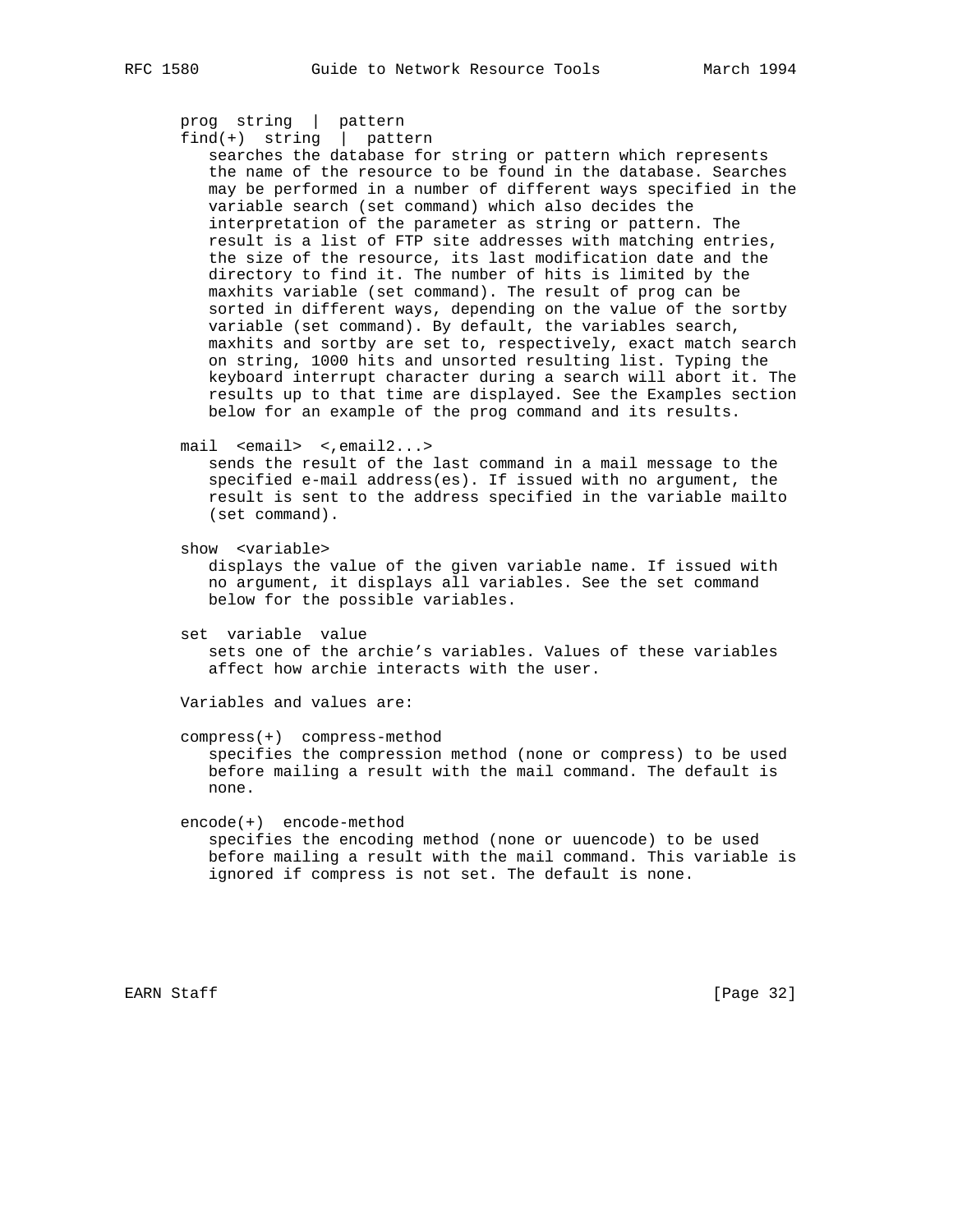mailto email <, email2 ...> specifies the e-mail address(es) to mail the result of the last command when mail is issued with no arguments. maxhits number specifies the maximum number of matches prog will generate (within the range 0 to 1000). The default value is 1000. search search-value determines the kind of search performed on the database by the command: prog string | pattern. search-values are: sub a parttial and case insensitive search is performed with string on the database, e.g.: "is" will match "islington" and "this" and "poison" subcase as above but the search is case sensitive, e.g.: "TeX" will match "LaTeX" but not "Latex" exact the parameter of prog (string) must EXACTLY match (including case) the string in the database. The fastest search method of all, and the default. regex pattern is interpreted before performing a search on the database. sortby sort-value describes how to sort the result of prog. sort-values are: hostname on the FTP site address in lexical order. time by the modification date, most recent first. size by the size of the found files or directories, largest first. filename on file or directory name in lexical order.

EARN Staff [Page 33]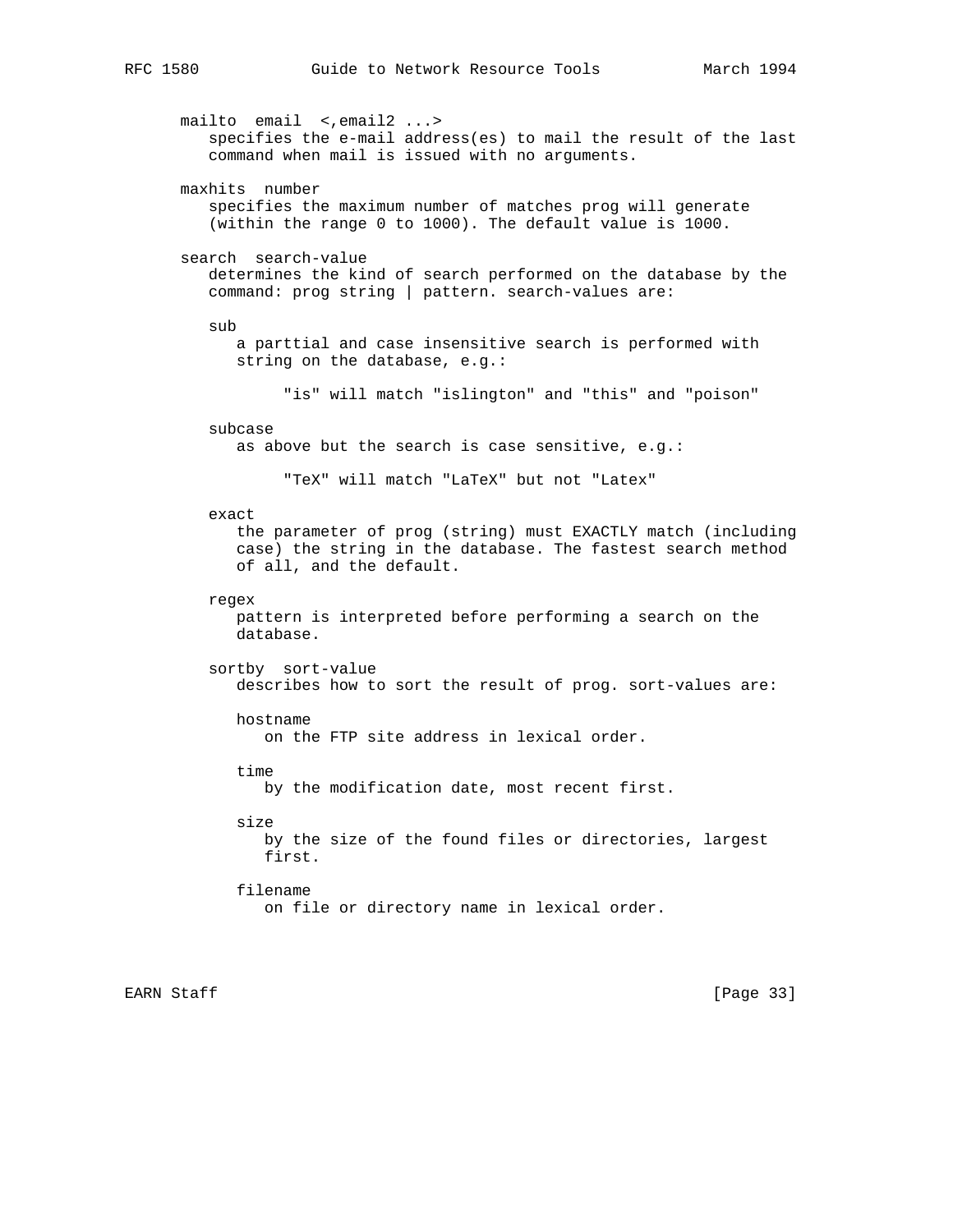none

unsorted (default)

 The reverse sorting orders from those described here are obtained by prepending r to the sortby value given. (e.g., reverse hostname order hostname is rhostname).

term terminal-type <number-of-rows <number-of-columns>> tells the archie server what type of terminal you are using, and optionally its size in rows and columns, e.g.:

set term xterm 24 100

5.4.3. Using electronic mail:

 Users limited to electronic mail connectivity can access the archie servers by sending mail to the domain address of one of the servers listed in the section How to get to ARCHIE (e.g., archie@archie.ac.il). The commands are sent in the body part of the mail.

 The electronic mail interface to an archie server recognizes a subset of the commands described in Using Telnet. Most useful commands and particularities to the e-mail interface are described below. If an empty message, or a message containing no valid requests is received, it will be considered to be a help request.

 Command lines begin in the first column. All lines that do not match a valid command are ignored. The Subject: line is processed as if it were part of the message body.

help

 sends you the help file. The help command is exclusive, ie, other commands in the same message are ignored.

path return-address

 set mailto(+) return-address specifies a return e-mail address different from that which is extracted from the message header. If you do not receive a reply from the archie server within several hours, you might need to add a path command to your message request.

list pattern <pattern2 ...>

 provides a list of the sites in the database that match pattern and the time at which they were last updated. The result is a list with site names, sites IP address and date of the last update in the database.

EARN Staff [Page 34]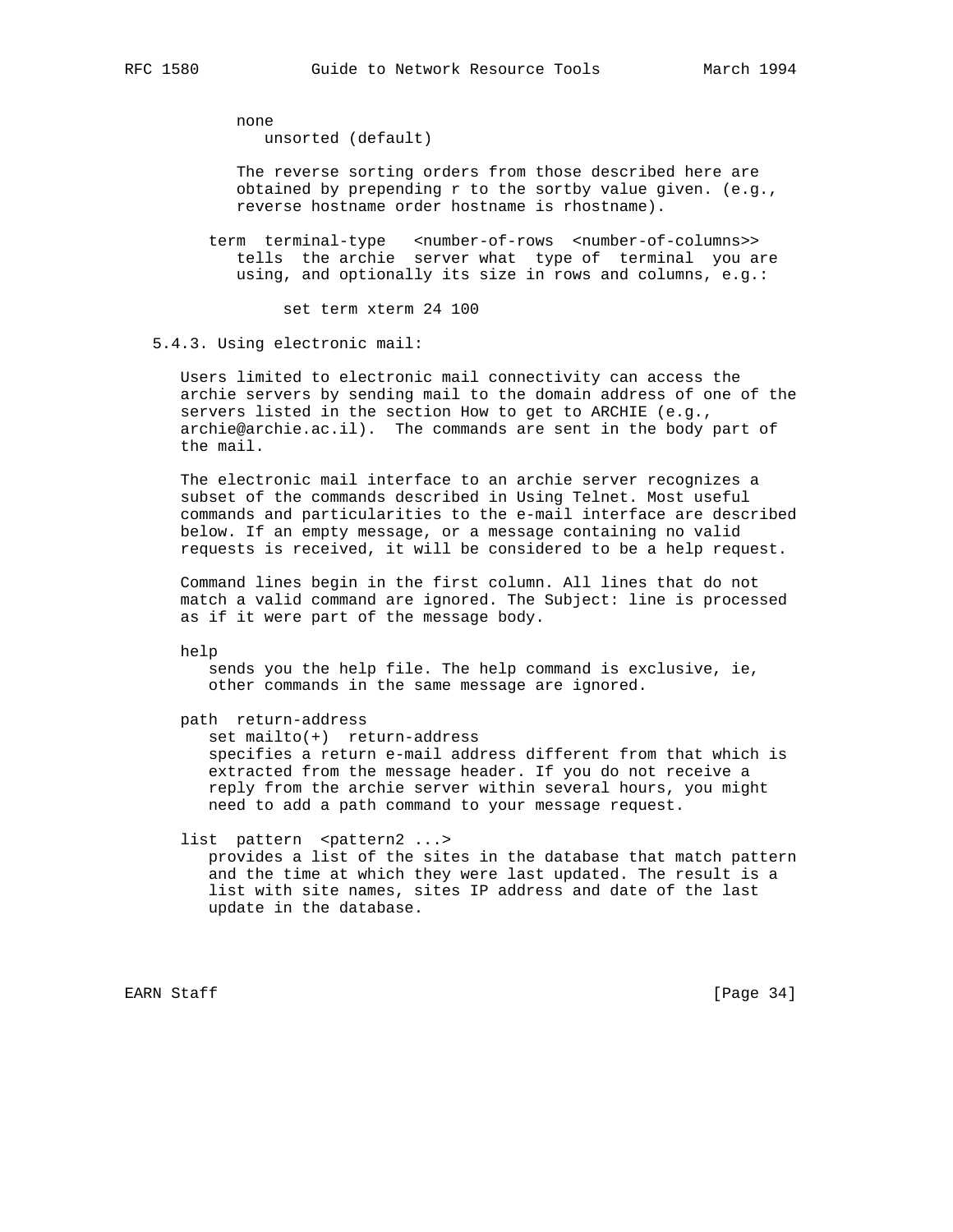site(\*) site-name lists the directories and, recursively, the subdirectories, of site-name in the database.

whatis string <string2 ...> searches the database of software packages descriptions for each string. The search is case insensitive.

## prog pattern <pattern2 ...>

 $find(+)$  pattern <pattern2> searches the database for each interpretation of pattern which represents the name of a resource to be found in the database. If multiple patterns are placed on one line, in that case, the results will be mailed back in one message. If multiple prog lines appear, then multiple messages will be returned, one for each prog line. Results are sorted by FTP site address in lexical order. If pattern contains spaces, it must be quoted with single (') or double (") quotes. The search is case insensitive.

compress(\*)

 causes the result of the current request to be compressed and uuencoded. When you receive the reply, you should run it through uudecode. This will produce a .Z file. You can then run uncompress on this file and get the result of your request

set compress(+) compress-method

 specifies the compression method (none or compress) to be used before mailing the result of the current request. The default is none.

set encode(+) encode-method

 specifies the encoding method (none or uuencode) to be used before mailing the result of the current request. This variable is ignored if compress is not set. The default is none.

 Note: set compress compress and set encode uuencode would produce the same result as the former compress command.

quit

 nothing past this point is interpreted. Useful when a signature is automatically appended at the end of your mail messages.

Description of pattern

 A pattern describes a character string including characters which take a special meaning. The special meaning is lost when "\" is put before the character. The special characters are:

EARN Staff [Page 35]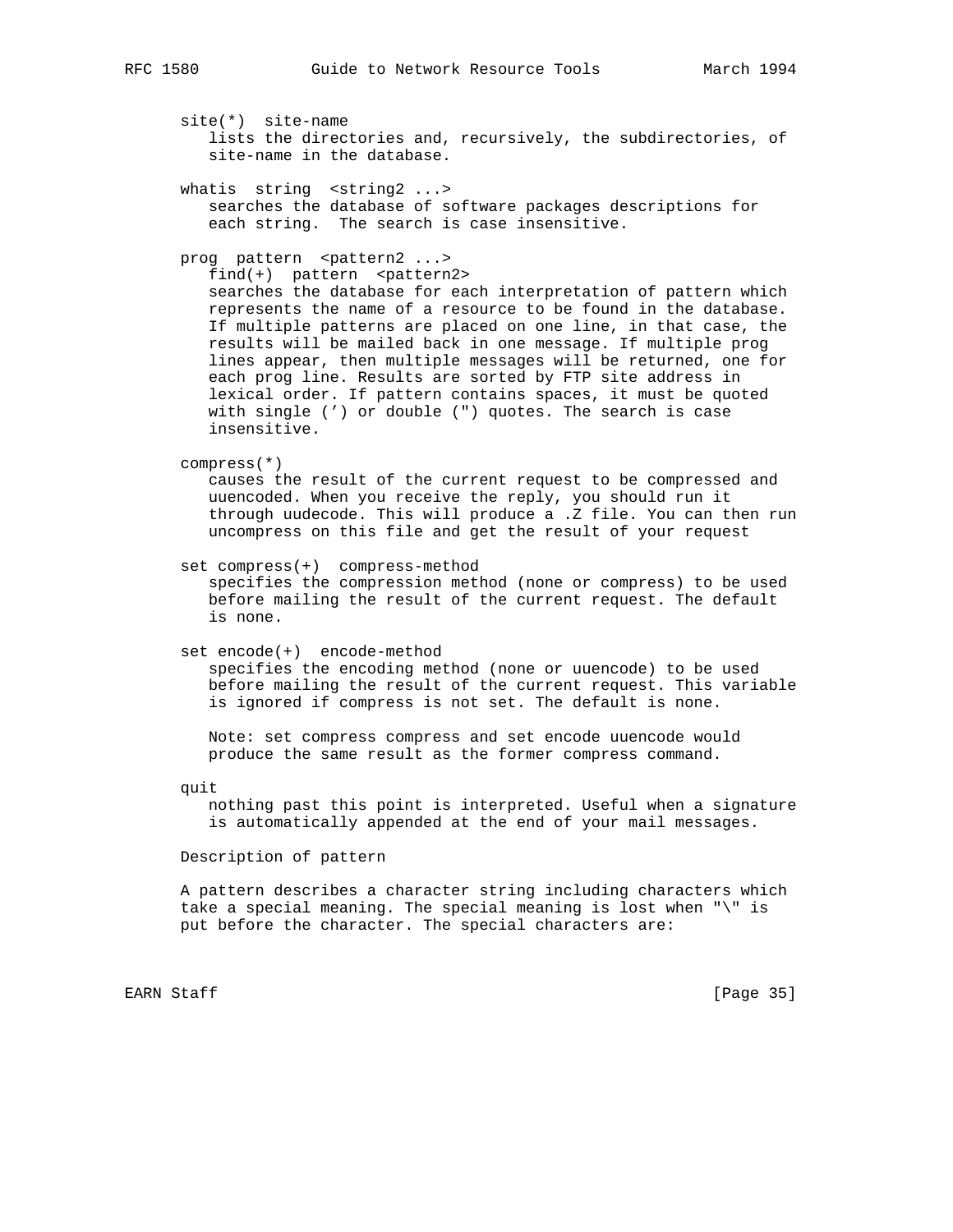(period) this is the wildcard character that replaces any other character, e.g., "...." will match any 4 character string.

 (caret) if "^" appears at the beginning of the pattern, then the searched string must start with the substring following the "^". If it occurs anywhere else in the pattern it is regarded as non-special, e.g.:

 "^efghi" will match "efghi" or "efghijlk" but not "abcefghi"

 (dollar) if "\$" appears at the end of the pattern, then the searched string must end with the substring preceding the "\$". If occurring anywhere else in the pattern, it is regarded as non-special, e.g.:

 "efghi\$" will match "efghi" or "abcdefghi" but not "efghijkl"

## 5.5. Examples

\$

```
 If you are using an archie client, and enter the command:
```
archie -s eudora

or if you send, by e-mail or during a Telnet session, the command:

prog eudora

or

find eudora

then archie will send you the following results:

 Host ftp.ascii.co.jp (133.152.1.1) Last updated 03:38 8 Aug 1993

 Location: /pub/MAC DIRECTORY drwxrwxr-x 2048 bytes 00:00 6 May 1992 eudora

 Host ftp.ascii.co.jp (133.152.1.1) Last updated 03:38 8 Aug 1993

EARN Staff [Page 36]

.

 $\sim$   $\sim$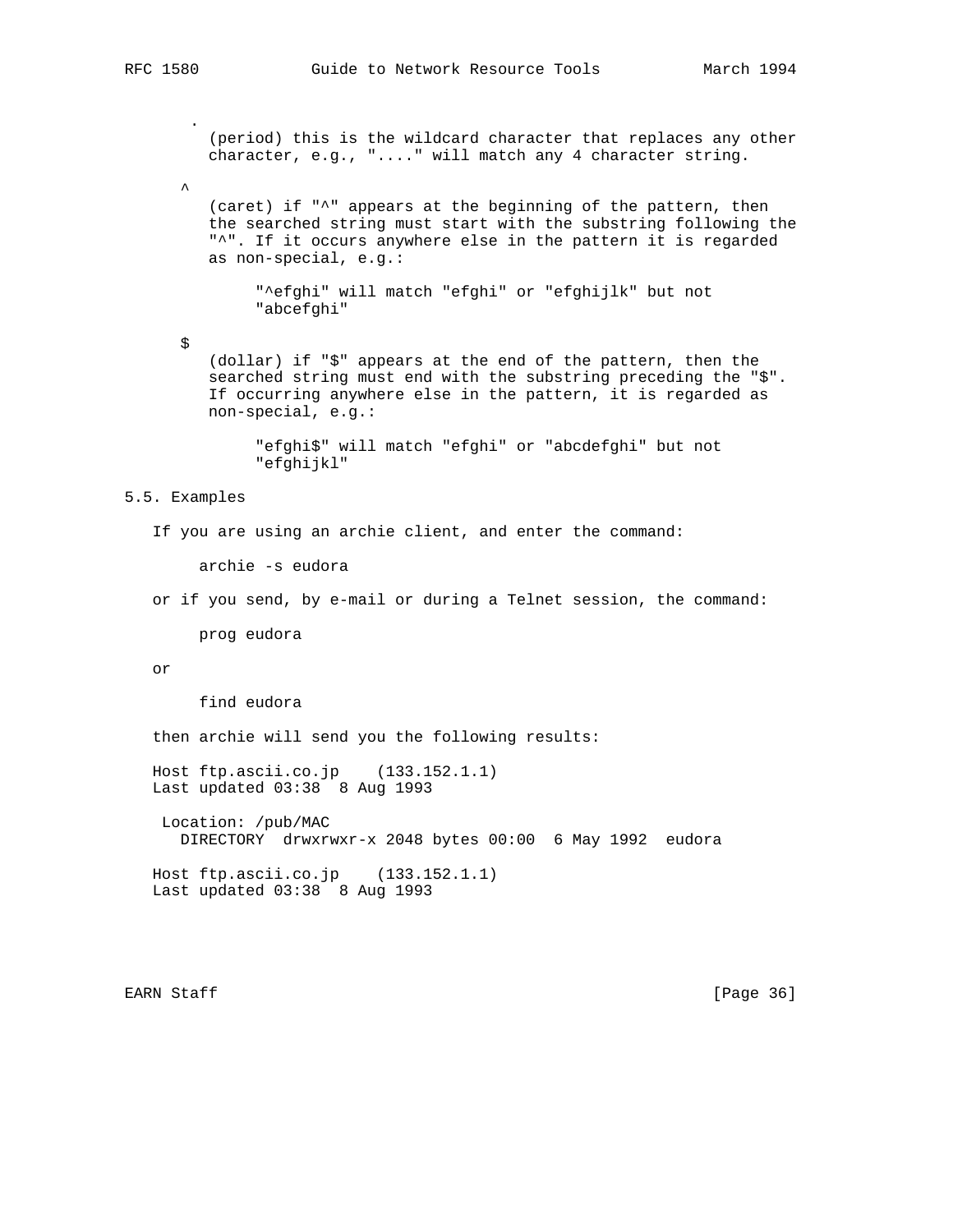```
RFC 1580 Guide to Network Resource Tools March 1994
    Location: /pub/MAC/eudora
     FILE -r--r--r-- 281139 bytes 00:00 21 Oct 1991 eudora1.2.2.sit.hqx
   Host ftp.ci.ua.pt (192.80.21.201)
   Last updated 04:53 9 Aug 1993
    Location: /pub/NetNews/comp.binaries.mac
      FILE -rw-r--r-- 438 bytes 12:04 10 Jul 1993 Eudora1.3.readme
   Host ftp.ci.ua.pt (192.80.21.201)
   Last updated 04:53 9 Aug 1993
    Location: /pub/NetNews/comp.binaries.mac
      FILE -rw-r--r-- 278912 bytes 12:04 10 Jul 1993 Eudora1.3.sit.bin
   etc.
```
If you send the command list  $\cdot$  de\$ by e-mail or in a Telnet session, then you will get the following results:

| alice.fmi.uni-passau.de    | 132.231.1.180  12:31  8 Aug 1993   |  |  |
|----------------------------|------------------------------------|--|--|
| askhp.ask.uni-karlsruhe.de | 129.13.200.33 12:25 8 Aug 1993     |  |  |
| athene.uni-paderborn.de    | 131.234.2.32 15:21 6 Aug 1993      |  |  |
| bseis.eis.cs.tu-bs.de      | 134.169.33.1 00:18 31 Jul 1993     |  |  |
| clio.rz.uni-duesseldorf.de | 134.99.128.3 12:10 8 Aug 1993      |  |  |
| cns.wtza-berlin.de         | 141.16.244.4  16:08  31  Jul  1993 |  |  |
|                            |                                    |  |  |

etc.

 If you send the command whatis compression by e-mail or in a Telnet session, then you will get the following results:

| RFC 468   | Braden, R.T. FTP data compression 1973 March 8; 5p. |  |  |  |  |  |
|-----------|-----------------------------------------------------|--|--|--|--|--|
| arc       | PC compression program                              |  |  |  |  |  |
| deltac    | Image compression using delta modulation            |  |  |  |  |  |
| spl       | Splay tree compression routines                     |  |  |  |  |  |
| squeeze   | A file compression program                          |  |  |  |  |  |
| uncrunch  | Uncompression program                               |  |  |  |  |  |
| unsqueeze | Uncompression programs                              |  |  |  |  |  |
|           |                                                     |  |  |  |  |  |

5.6. Learning more about ARCHIE

 However you communicate with the archie server, on-line help is available.

 If you have any questions about archie, write to the Archie Group, Bunyip Information Systems Inc. at info@bunyip.com.

EARN Staff [Page 37]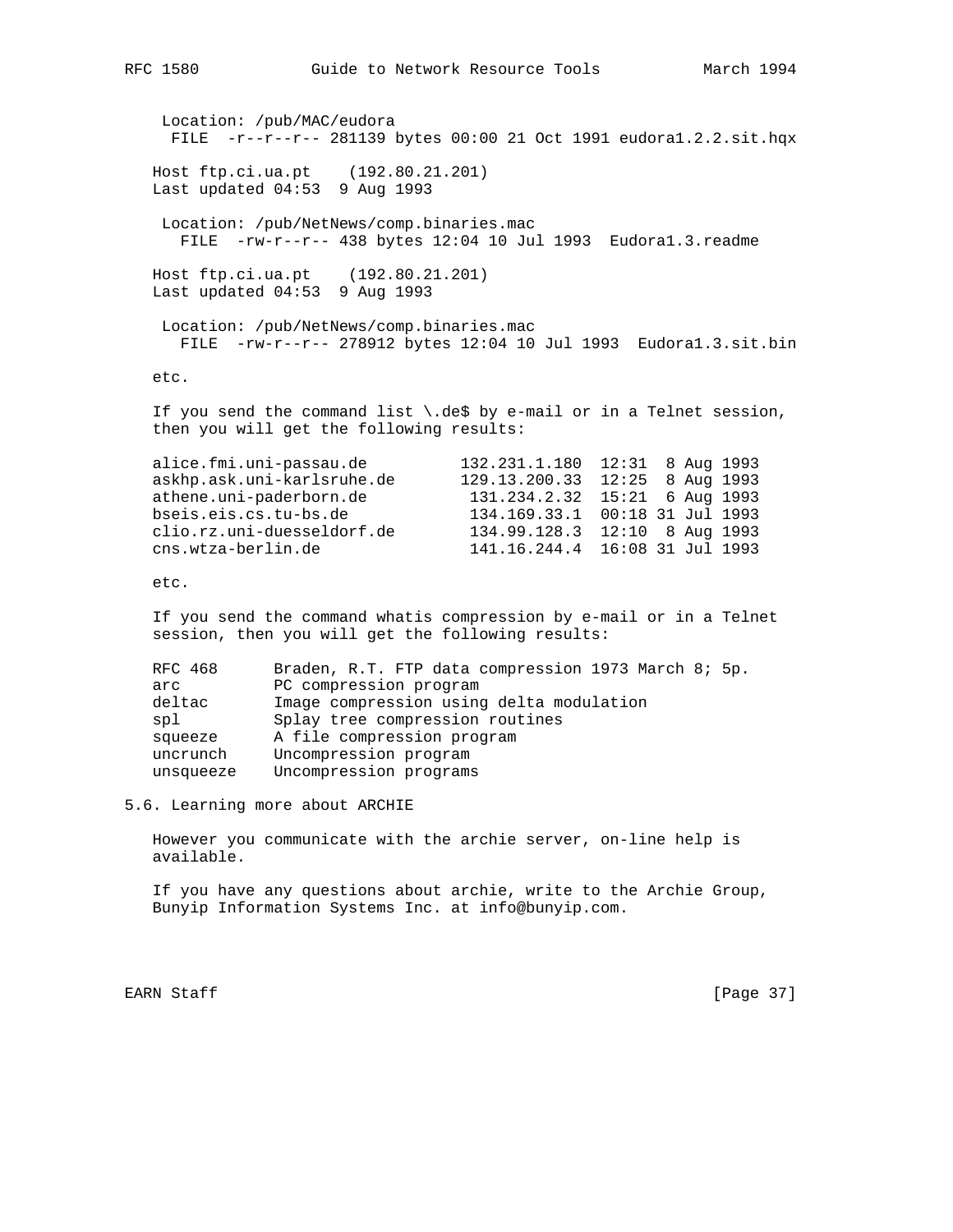Bug reports, comments, suggestions, etc. should be mailed to archie-group@bunyip.com. In addition, the database administrator at a particular archie server can be contacted at archie-admin@address.of.archie.server, e.g.: archie-admin@archie.ac.il.

 Mailing list: archie-people@bunyip.com To subscribe send a mail to: archie-people-request@bunyip.com

 Archie was developed by Alan Emtage, Peter Deutsch, and Bill Heelan from the McGill University Computing Center, Canada. Now archie is supported by Bunyip Information System Inc., Canada.

# 6.1. WHOIS

6.1. What is WHOIS

 WHOIS provides directory service to network users. This service is a way of finding e-mail addresses, postal addresses and telephone numbers. It may also deliver information about networks, networking organizations, domains and sites.

 The main database of networking-related names (organizations, sites, networks, people, etc.) is maintained by the Internet Registration Service (InterNIC). Actually, the names of the administrative and technical contacts for registered domains are automatically entered into the database when domain or IP number applications are processed by the Internet coordination authority. Each entry of the database has a handle (a unique identifier), a name, a record type, and various other fields depending on the type of record. This database will be used as an example in the descriptions below.

 Before April 1, 1993, the Network Information Center (NIC) of the Defense Data Network (DDN) was the Internet coordination authority and, therefore, maintained the database (known as the NIC database). The NIC database is now restricted to information about the .mil domain. Many documents still refer to these names.

 Many academic sites maintain their own database to offer information about their staff members and students.

 In its current implementation, WHOIS has some limitations which prevent it from becoming an efficient directory service for a large volume of information and numerous requests: the various WHOIS servers have no knowledge of each other, a database is maintained at each server site, and, finally, new functionalities have been implemented locally at various sites and not propagated. A new extended protocol, WHOIS++, is being specified to improve the current

EARN Staff [Page 38]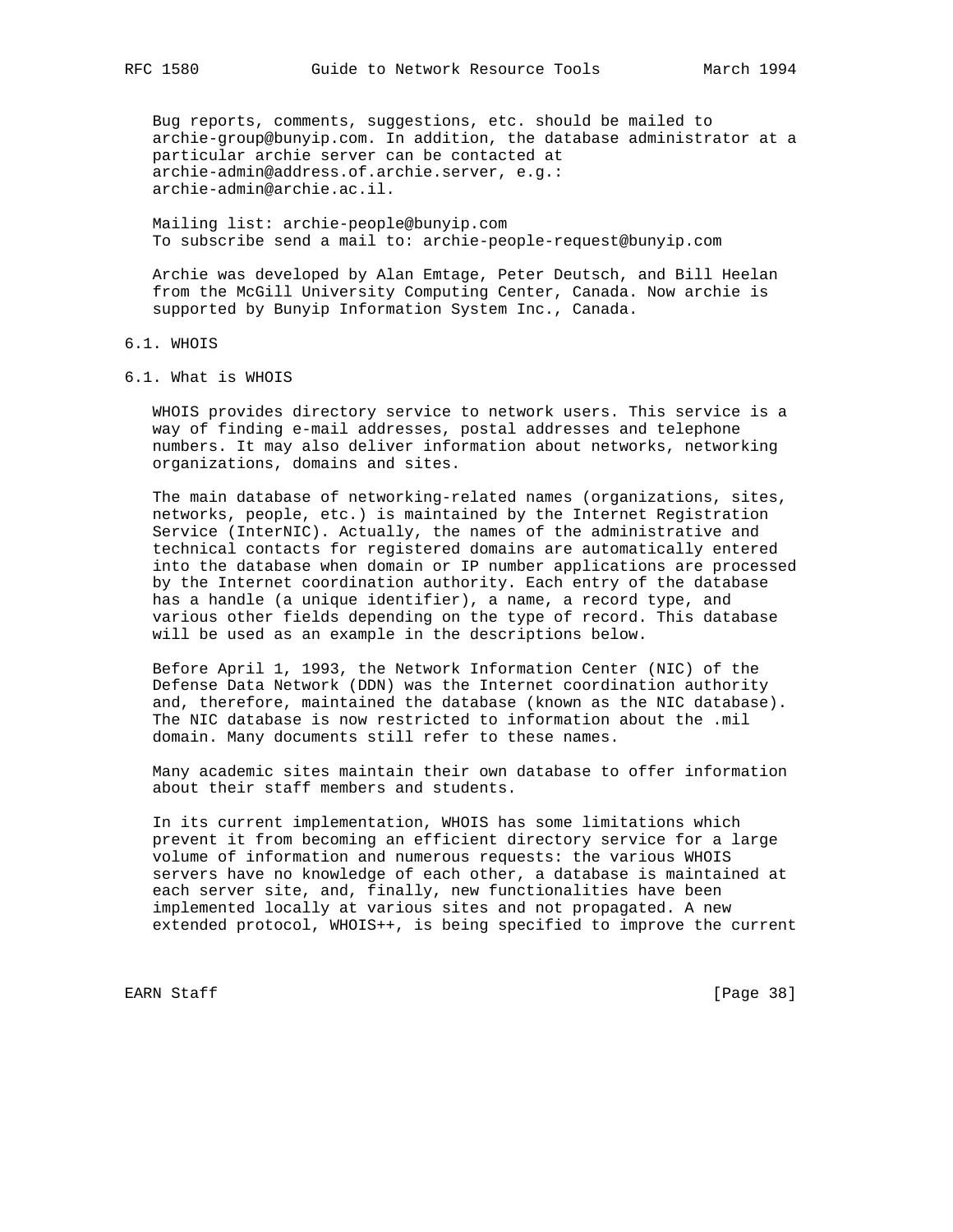service. WHOIS++ will include local enhancements to the WHOIS service, an improved query syntax and its architecture will allow a real distributed directory service for the entire Internet.

 This new protocol for directory services will be made available shortly.

6.2. Who can use WHOIS

 WHOIS is available to users on the international TCP/IP network (the Internet).

 A WHOIS server is accessible across the network from a user program running on local machines or via an interactive Telnet session to the site which hosts the server.

 In addition, the InterNIC offers an electronic mail interface to the database it maintains, allowing users not on the Internet or users with electronic mail only to access this information. This type of access is described below in the Using WHOIS section.

 In general, WHOIS servers should only be used for isolated queries about specific information. Typically, it is not acceptable to make an extended series of queries to obtain large sections of the directory. Such a strategy is unfair both because of excessive consumption of server resources, and because the directory information belongs to individuals. In particular, extracting lists of people for commercial purposes is strictly prohibited.

6.3. How to get to WHOIS

 There are many WHOIS servers throughout the network and a comprehensive list would be too long to be included here. A WHOIS server offers information about the organization to which it belongs: it doesn't share a common directory with other WHOIS servers and doesn't know either where to find information about other institutions.

6.4. Using WHOIS

 WHOIS has become the familiar name of the user program for accessing a WHOIS database, although NICNAME is the original name.

In the following, angle brackets (<>) indicate an optional parameter.

EARN Staff [Page 39]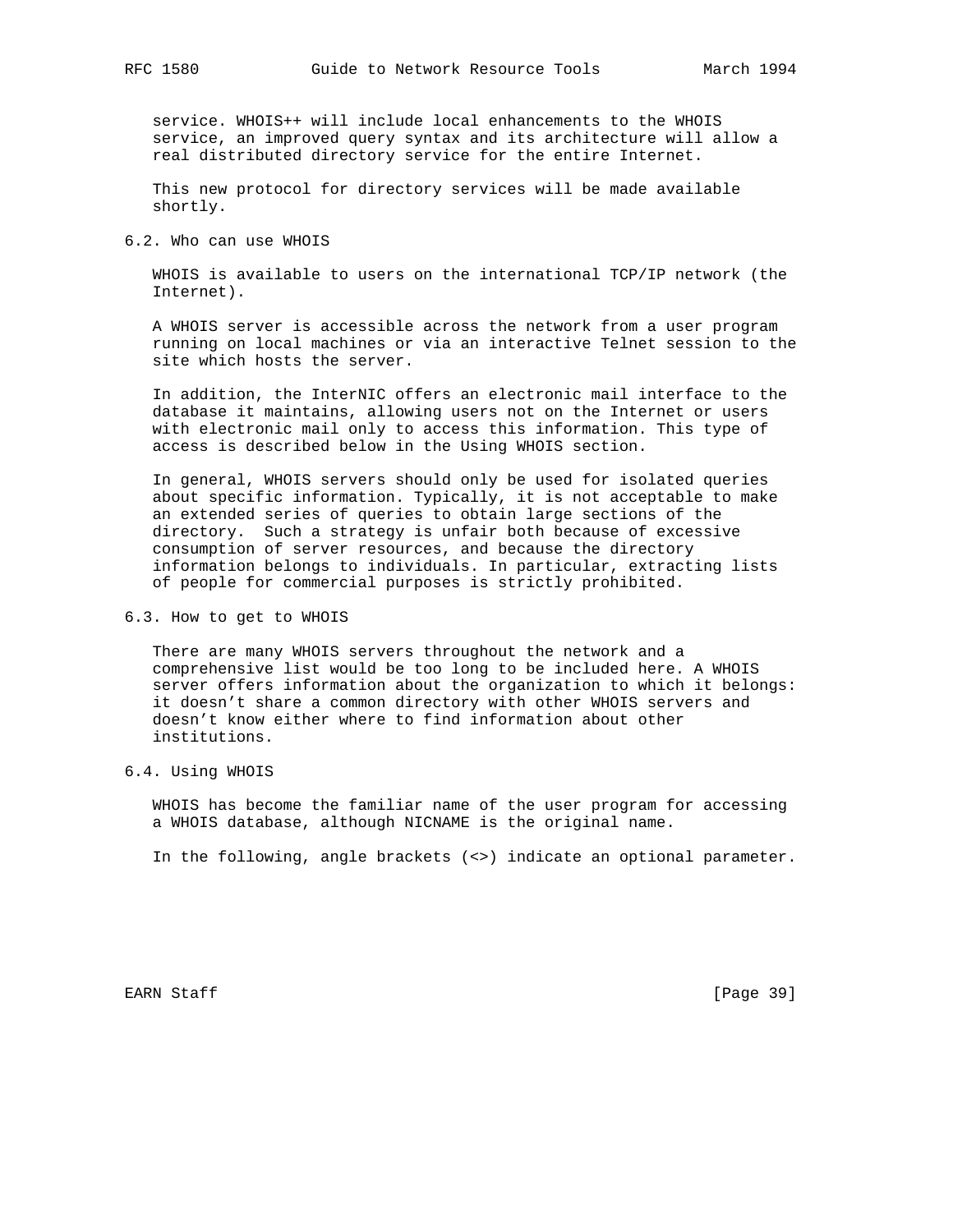6.4.1. Using a local client:

 Unix computers have a native whois command. On non-Unix machines, ask your system administrator whether your computer has it or not. This command searches the database on the specified site for entry which contains identifier. The format is:

```
 +---------------------------------------------------------------+
 | |
    whois <-h site-name> identifier
 | |
    +---------------------------------------------------------------+
```

```
 where:
```
site-name

 is the domain address of the site which hosts the database you want to query (e.g., whois.internic.net). On some installations, the default value is still set to the old NIC database site (nic.ddn.mil).

identifier

 is a name (person, host, domain or network), an IP number or a handle.

```
 Special characters may be used in identifier to specify the
 search:
```
before identifier will cause a name-only search.

before identifier will cause a handle-only search.

 ... or . after identifier will cause a partial search: everything starting with identifier will match.

in identifier will cause a search on the e-mail addresses.

 before identifier will return the entire membership list of the entry that matches identifier (e.g., a site and its registered users).

.

!

@

 $\star$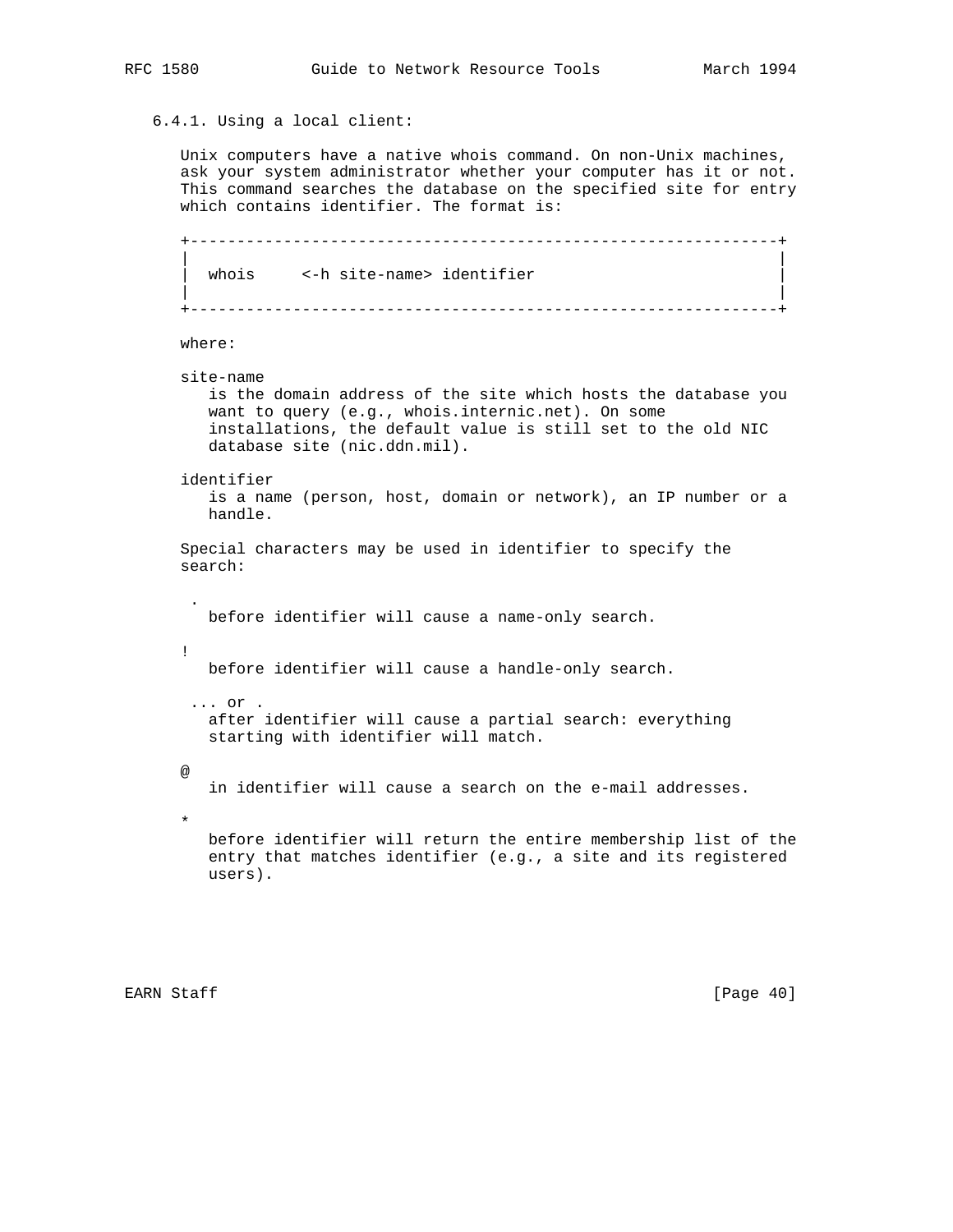% before identifier will return only the membership list of the entry that matches identifier (e.g., the registered users of a site). The special characters may be used together. The results are displayed in one of 2 ways: \* a full detailed display for a single match, \* a list of summary lines for multiple matches. In both cases, the handle is shown in parentheses after the name. 6.4.2. Using Telnet: To access the InterNIC database interactively, telnet to the InterNIC site (whois.internic.net). No login is required. Other WHOIS databases may have a Telnet access and offer most of the functions below (e.g., whois.ripe.net which hosts the WHOIS database of the European IP Networks). In the following, CAPITAL letters indicate acceptable abbreviation; angle brackets (<>) indicate an optional parameter. WHOIS invokes the information retrieval program. ? displays a short on-line help. HElp accesses the full on-line help. Q, QUIT, RETURN key exits WHOIS <keyword> identifier searches the database for an entry which contains identifier. The default action is to do a broad search, looking for matches in many fields: handle, name, nicknames, hostname, IP number, etc, and finding all record types. keyword may be used to narrow the search to a specific record type. keyword may be one of:

EARN Staff [Page 41]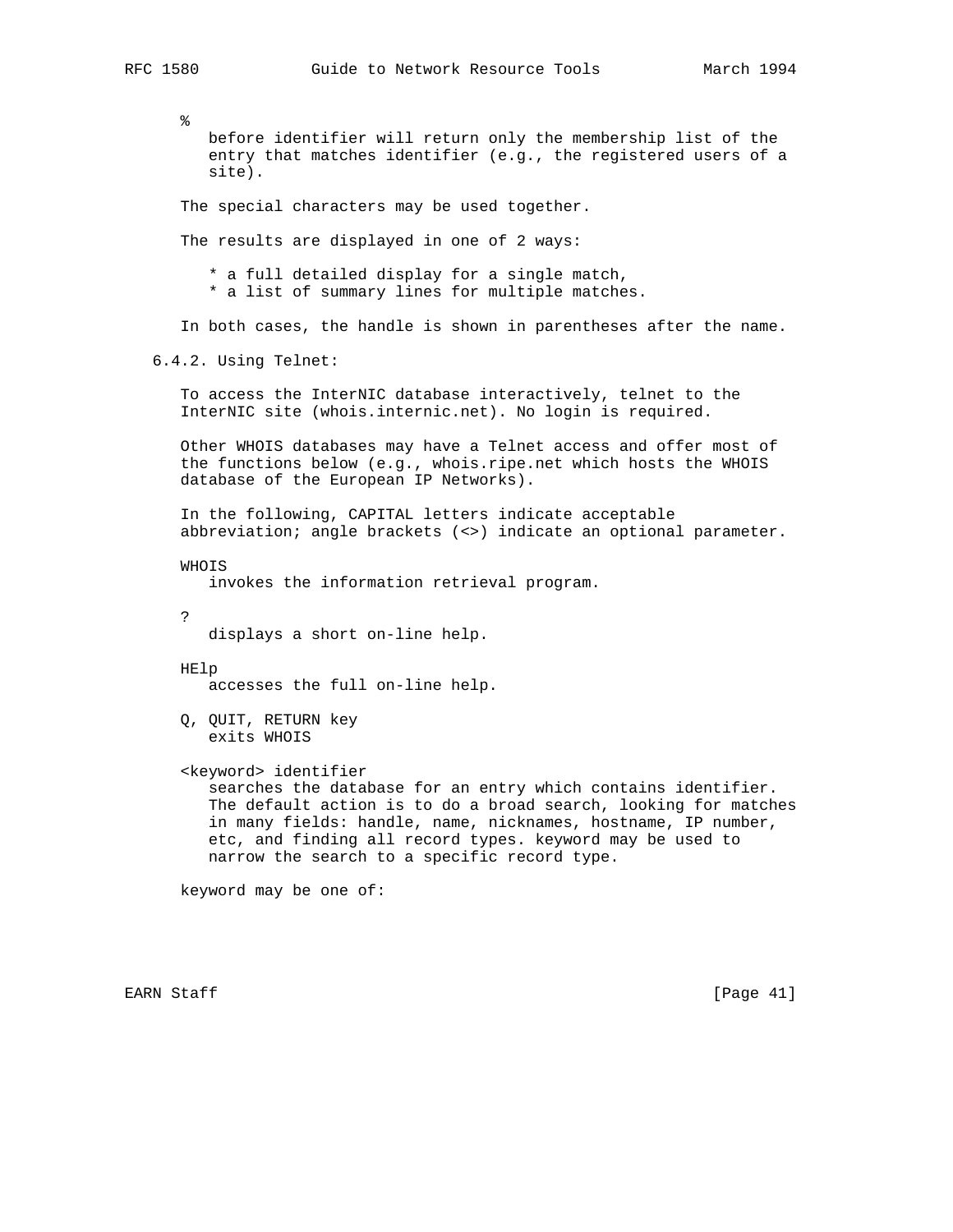PErson limits the search to persons. DOmain limits the search to domains (e.g., DO EARN.NET). HOst limits the search to hosts (e.g., HO PRINCETON). NEtwork limits the search to networks (e.g., NE EBONE). Organization limits the search to organizations (e.g., O CREN). NAme same as leading '.' in identifier. HAndle same as '!' in identifier. PArtial same as trailing '.' in identifier. Mailbox same as '@' in identifier. EXPand same as '\*' in identifier. SUBdisplay same as '%' in identifier. Full or  $'= '$  shows detailed display for each match. SUMmary or '\$' shows summary always, even if just one match. Special characters may be used in identifier to specify the search: . before identifier will cause a name-only search. ! before identifier will cause a handle-only search.

EARN Staff [Page 42]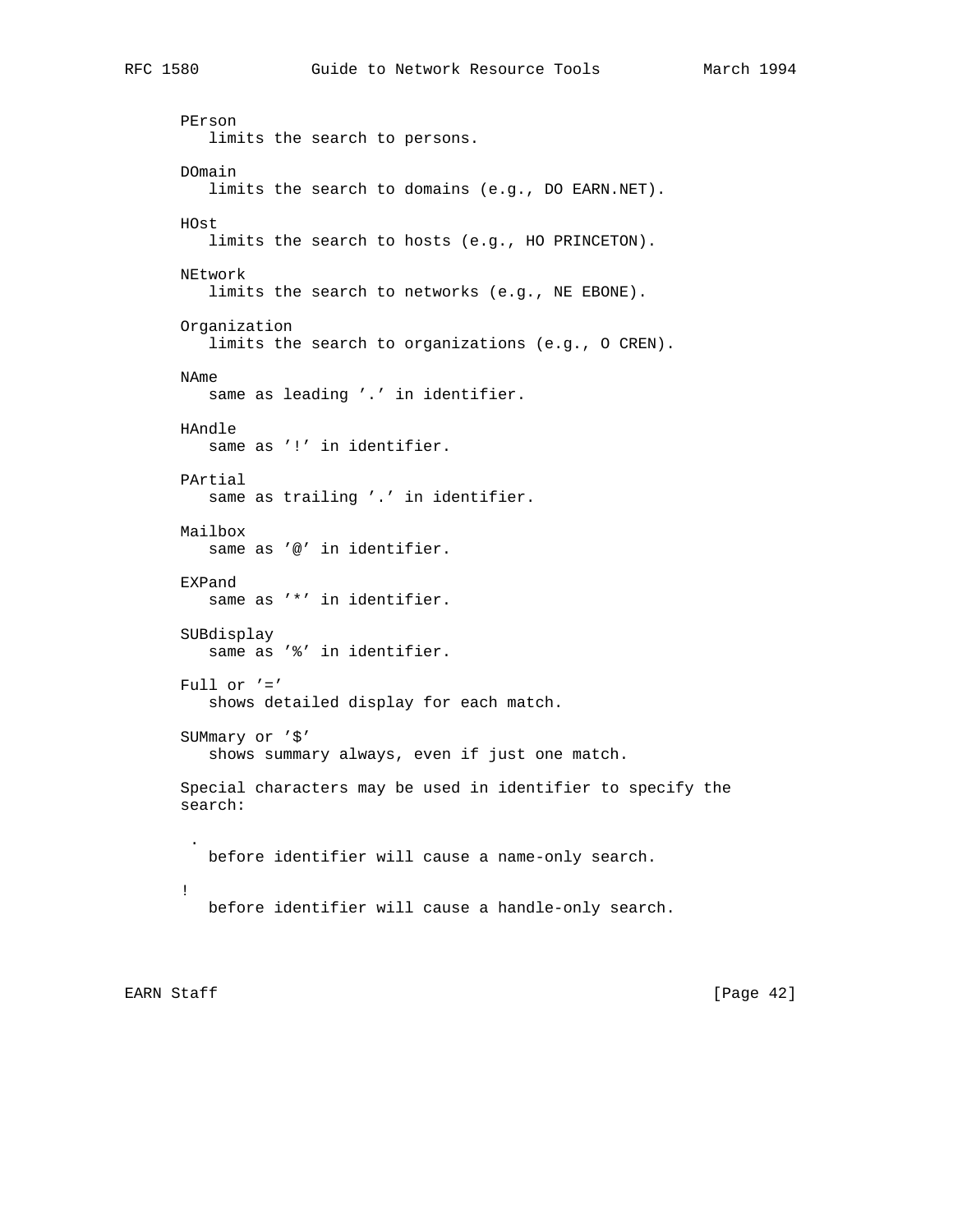... or . after identifier will cause a partial search: everything starting with identifier will match. @ in identifier will cause a search on the e-mail addresses.  $\star$  before identifier will return the entire membership list of the entry that match identifier (e.g., a site and its registered users).  $\epsilon$  before identifier will return only the membership list of the entry that matches identifier (e.g., the registered users of a site).  $\sim$  before identifier will return the entry that matches identifier only, no membership list. The special characters may be used together. Except if Full or SUMmary are specified, the results are displayed in one of 2 ways: \* a full detailed display for a single match, \* a list of summary lines for multiple matches. In all cases, the handle is shown in parenthesis after the name. 6.4.3. Using electronic mail: Users limited to electronic mail connectivity can send requests to

 the database maintained at the InterNIC by sending mail to mailserv@internic.net. The commands are sent in the Subject: field. The body part of the mail is ignored except if the Subject: line is empty. In that case, only the first line is interpreted.

 This electronic mail interface recognizes all commands described in Using Telnet. Requests should be prefixed with the word WHOIS. Requests are processed automatically once a day.

EARN Staff [Page 43]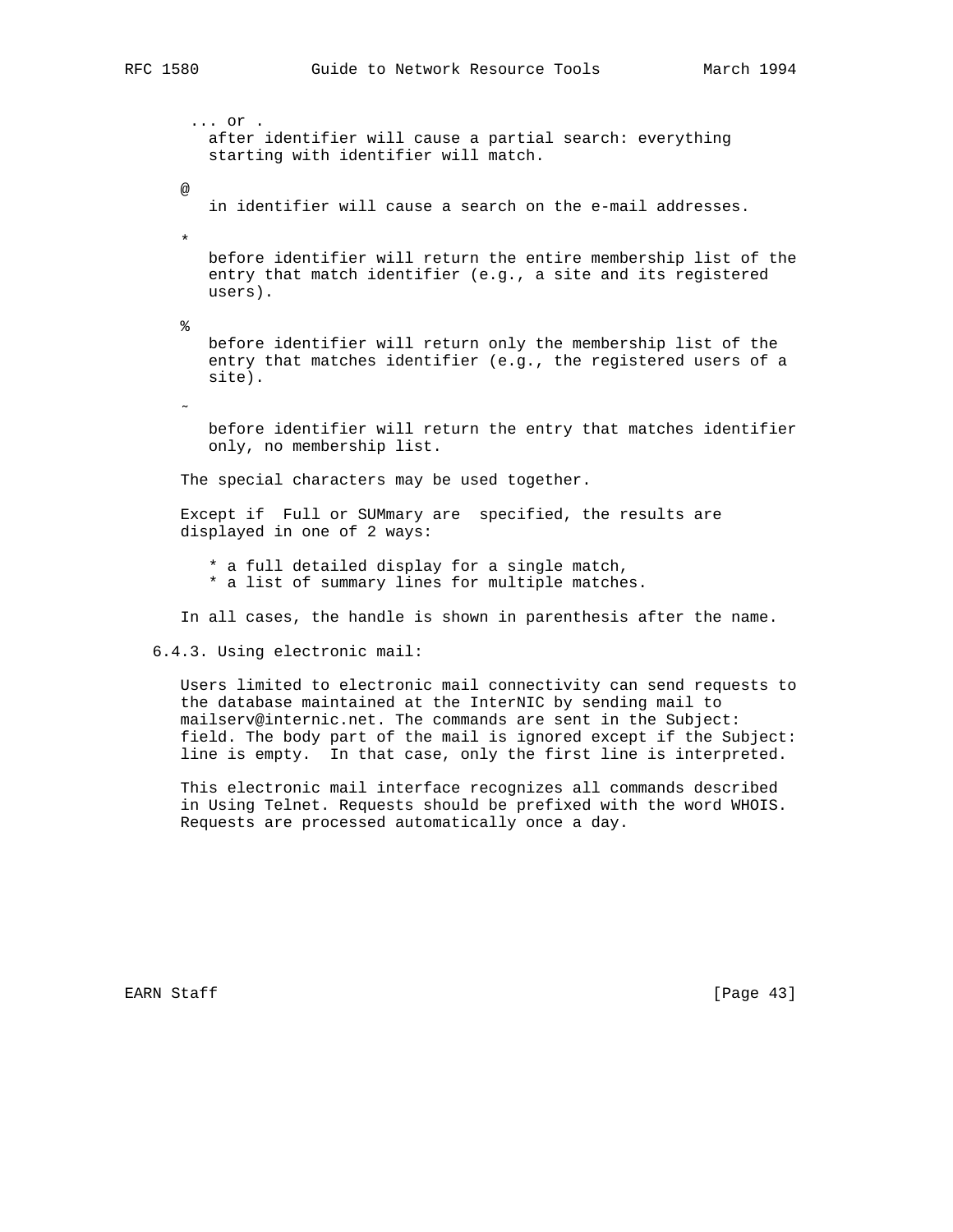6.5. Examples If you are using a local client, and enter the command: whois  $\lvert$  EARN... (remark: " $\lvert$ " is an escape character) or if you send by e-mail the command: whois !EARN... then you will get the following results: EARN (EARN-HST) SEINE.EARN.NET 193.52.216.1 European Academic Research Network (EARN-DOM) EARN.NET To obtain detailed information on the second item, enter or send the command: whois EARN-DOM then you will get the following result: European Academic Research Network (EARN-DOM) EARN Office PSI - Batiment 211 91405 Orsay CEDEX FRANCE Domain Name: EARN.NET Administrative Contact: Bovio, Daniele (DB355) hi@EARNCC.EARN.NET +33 1 6941 2426 (FAX) +33 1 6941 6683 Technical Contact, Zone Contact: Grange, Nadine (NG4) grange@EARNCC.EARN.NET +33 1 6941 2426 (FAX) +33 1 6941 6683 Record last updated on 15-Dec-93. Domain servers in listed order: SEINE.EARN.NET 193.52.216.1<br>DNS.NIS.GARR.IT 192.12.192.5 192.12.192.5,131.114.2.5 LUMIERE.CIRCE.FR 130.84.8.14 For a partial search, enter: whois hi@ear...

EARN Staff [Page 44]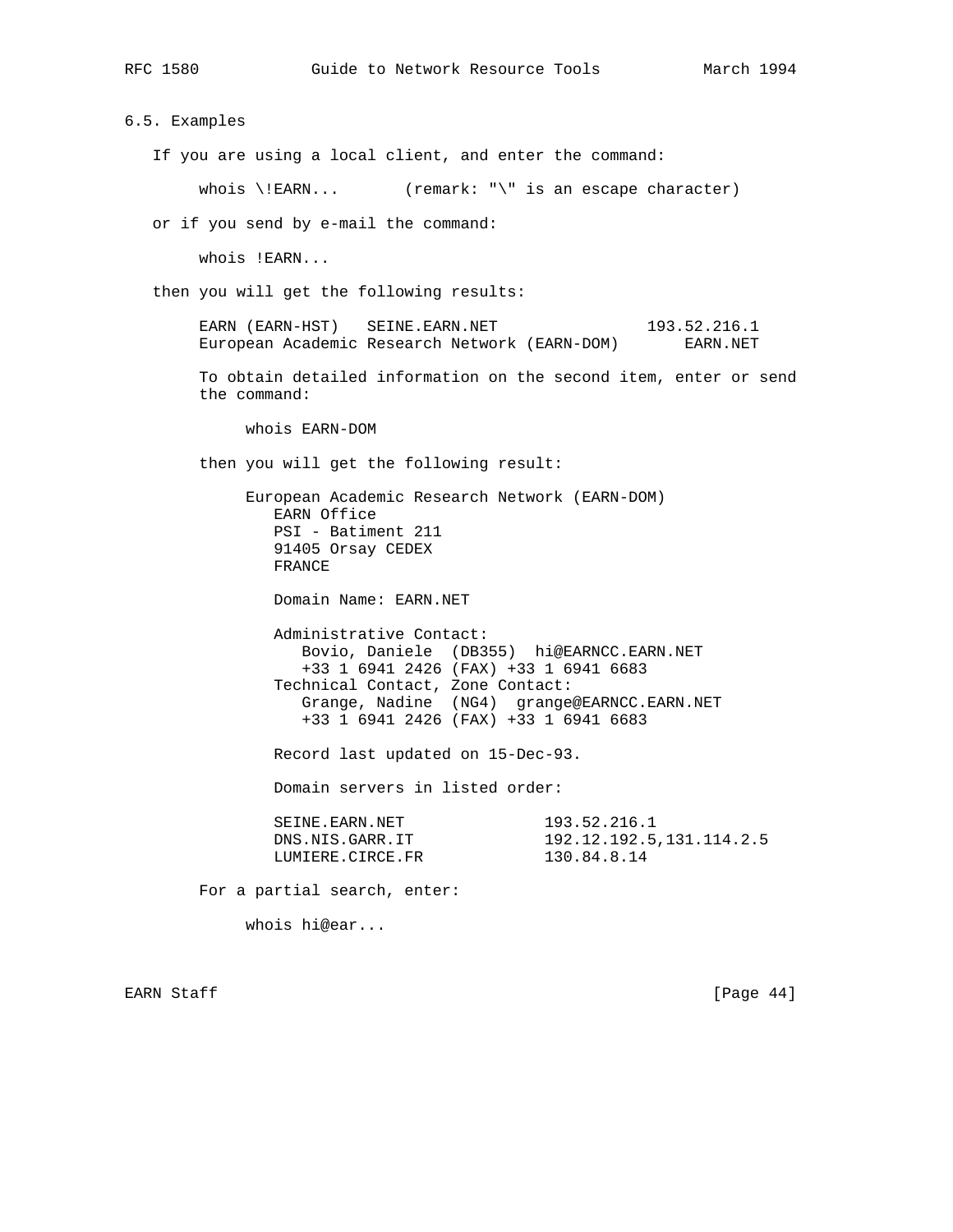then you will get the following result:

 Bovio, Daniele (DB355) hi@EARNCC.EARN.NET EARN EARN Office PSI - BP Batiment 211 91405 ORSAY CEDEX, France **FREQUE STREET STREET IN THE STREET IN THE STREET IN THE STREET IN THE STREET IN** +33 1 6941 2426 (FAX) +33 1 6941 6683

6.6. Learning more about WHOIS

 The WHOIS service is documented in an Internet Request For Comments (RFC 1400).

If you have any questions about WHOIS write to action@internic.net.

 Bug reports, comments, suggestions, etc. should be mailed to action@internic.net.

- 7. X.500
- 7.1. What is X.500

 X.500 is an OSI (Open System Information) based directory services protocol designed by the CCITT (International Telegraph and Telephone Consultative Committee).

 X.500 provides distributed directory services to network users. The X.500 directory specifies a model for connecting directory services to form one distributed global directory. Each directory service holds a part of the global database and the directory information is made available via a server (called a Directory System Agent - DSA). The database is maintained locally. From the user point of view, the entire directory is accessible from the local server.

 While most of the information available today via X.500 is about people and organizations, the design of the X.500 directory is also suitable for storing information about other entities (or objects), such as network resources, applications or hardware. Several projects are underway which utilize these directory capabilities (e.g., the Internet RFCs (Request For Comments) are listed in the global directory).

 Each item (entry) in the X.500 directory describes one object (e.g., a person, a network resource, an organization) and has a Distinguished Name - DN (a unique identifier). It consists of a collection of attributes (e.g., last name, organization name, e-

EARN Staff [Page 45]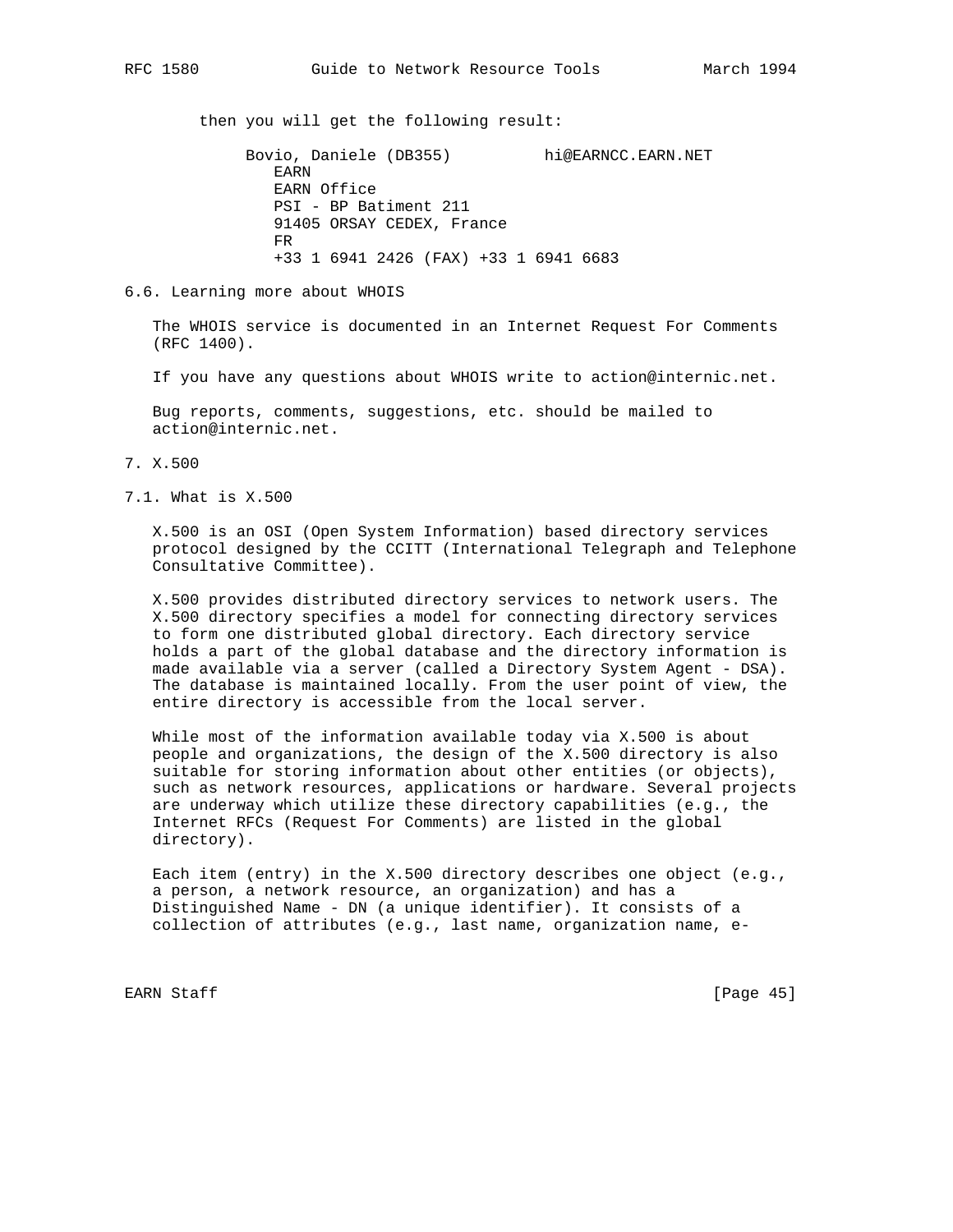mail,...- for a person). The information held in the X.500 directory (or Directory Information Base - DIB) is arranged hierarchically. This organization is called the Directory Information Tree (DIT). At the top-level is the root entry (the World), then the country level, then the organization level, and, eventually, the people, the resources, etc., at the bottom-level of the hierarchy.

7.2. Who can use X.500

 Although X.500 is part of the OSI standard definition, OSI access is not necessary to use the directory services. Many X.500 services are available on the Internet. In addition, users on any network can access the X.500 directory by electronic mail. See the section Using X.500 below for details.

7.3. How to get to X.500

 There are three ways to access the X.500 services: via a local client, interactive session (Telnet or X.25 access) or electronic mail. Each type of access is described below in the Using X.500 section.

 In addition, other network tools (e.g., WWW and Gopher) provide access to X.500 directory services through gateways.

 Accessing a remote client is an easy way to start querying the X.500 directory. Some sites allow public access via Telnet or X.25 to a client. Public access user interfaces are available at: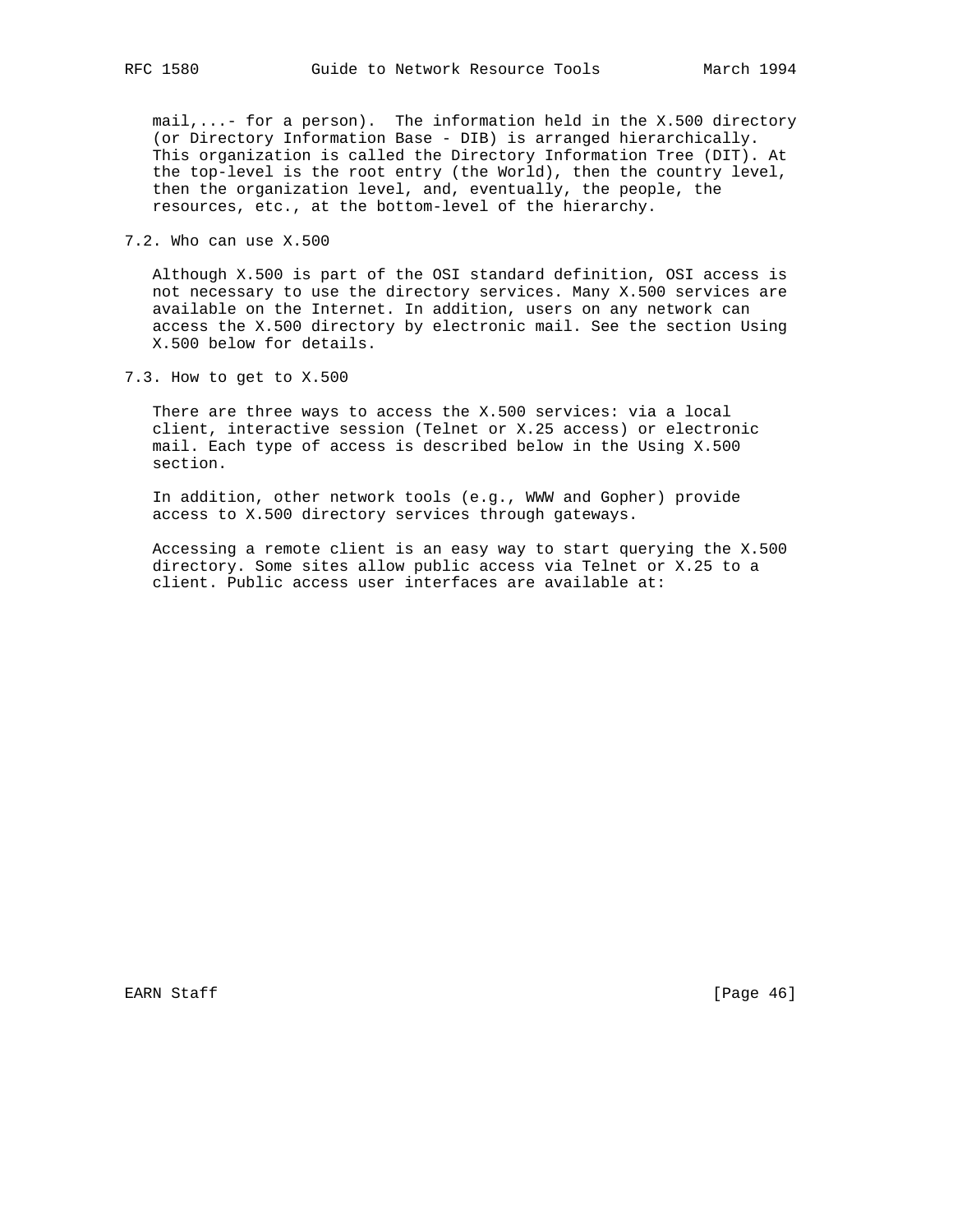+---------------------------------------------------------------+

 | | | Telnet (login) Public X.25 (login) Country | | | +---------------------------------------------------------------+ | jethro.ucc.su.oz.au (fred) Australia | | elem4.vub.ac.be (dua) 222100611 Belgium | | login.dkuug.dk (ds) Denmark | nic.funet.fi (dua) Binland Einland Binland Binland Binland Binland Binland Binland Binland Binland Binland Binland Binland Binland Binland Binland Binland Binland Binland Binland Binland Binland Binland Binland Binland Bin 20800603053201 France | (login: dua, password: ucom.x) France | | 26245050230303 Germany | | ashe.cs.tcd.ie (de) Ireland | | jolly.nis.garr.it (de or fred) 22225010083212 Italy | | zoek.nic.surfnet.nl (zoek) Netherlands| | elc1.mat.torun.edu.pl (de or dish) Poland | | chico.rediris.es (directorio) 2142160234013 Spain | | hypatia.umdc.umu.se (de) 240374810306 Sweden | | nic.switch.ch (dua) 22847971014540 Switzerland| | paradise.ulcc.ac.uk (dua) 23421920014853 Paradise | | | +---------------------------------------------------------------+

 Paradise is a European project to encourage the use of X.500 in European countries.

 To connect to one of these sites, select an access method (Telnet or X.25) and at the login: prompt type the specified login, if required.

## 7.4. Using X.500

 X.500 supports data management functions (addition, modification and deletion of entries) and powerful lookup capabilities. The use of X.500 is primarily for its lookup capabilities, ie, querying a database for information on a person (postal address, telephone number, e-mail address, etc.). The basic fields for searching are the person's name, the name of the person's organization (and department within the organization) and the country.

 In the following, angle brackets (<>) indicate an optional parameter; a vertical (|) indicates a choice of parameters.

7.4.1. Using a local client:

 In the X.500 world, a local client is called a Directory User Agent (DUA) Public domain and commercial DUAs are available for numerous platforms ranging from mainframes to personal computers. For a comprehensive list of DUAs, their description and where to

EARN Staff [Page 47]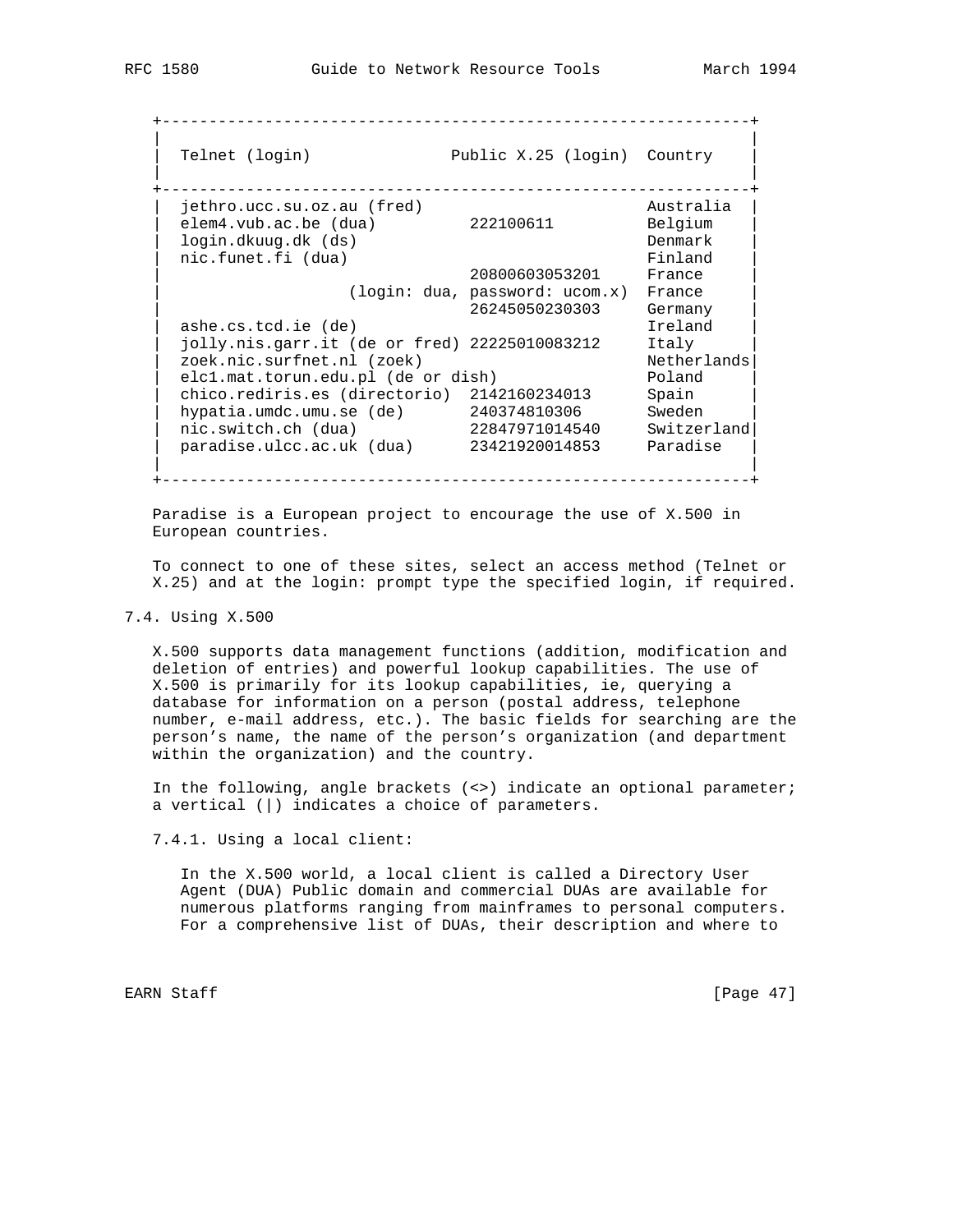find them, consult the Internet document RFC 1292 - A Catalog of Available X.500 Implementations.

 Available DUAs range from simple line commands to sophisticated graphical user interfaces which require a pointing device.

7.4.2. Using Telnet or X.25:

 3 categories of user interfaces might be available at the remote site:

- \* line-oriented: de, dish, fred
- \* menu-driven: sd (formerly known as widget)
- \* X-Windows-based: Xdi, Xlookup (or xlu), pod

 Capabilities of these DUAs range from basic search facilities to full X.500 functionality.

 de (directory enquiries) is recommended for novice users since it is a very simple user-interface. It has been designed to run as a public access DUA and is accessible from any kind of terminal. It supports the basic X.500 functions: read, search, list. The Simple query mode is suitable for those who are new to querying the X.500 directory.

 de invokes the X.500 interrogation user-interface.

q

exits de.

EARN Staff [Page 48]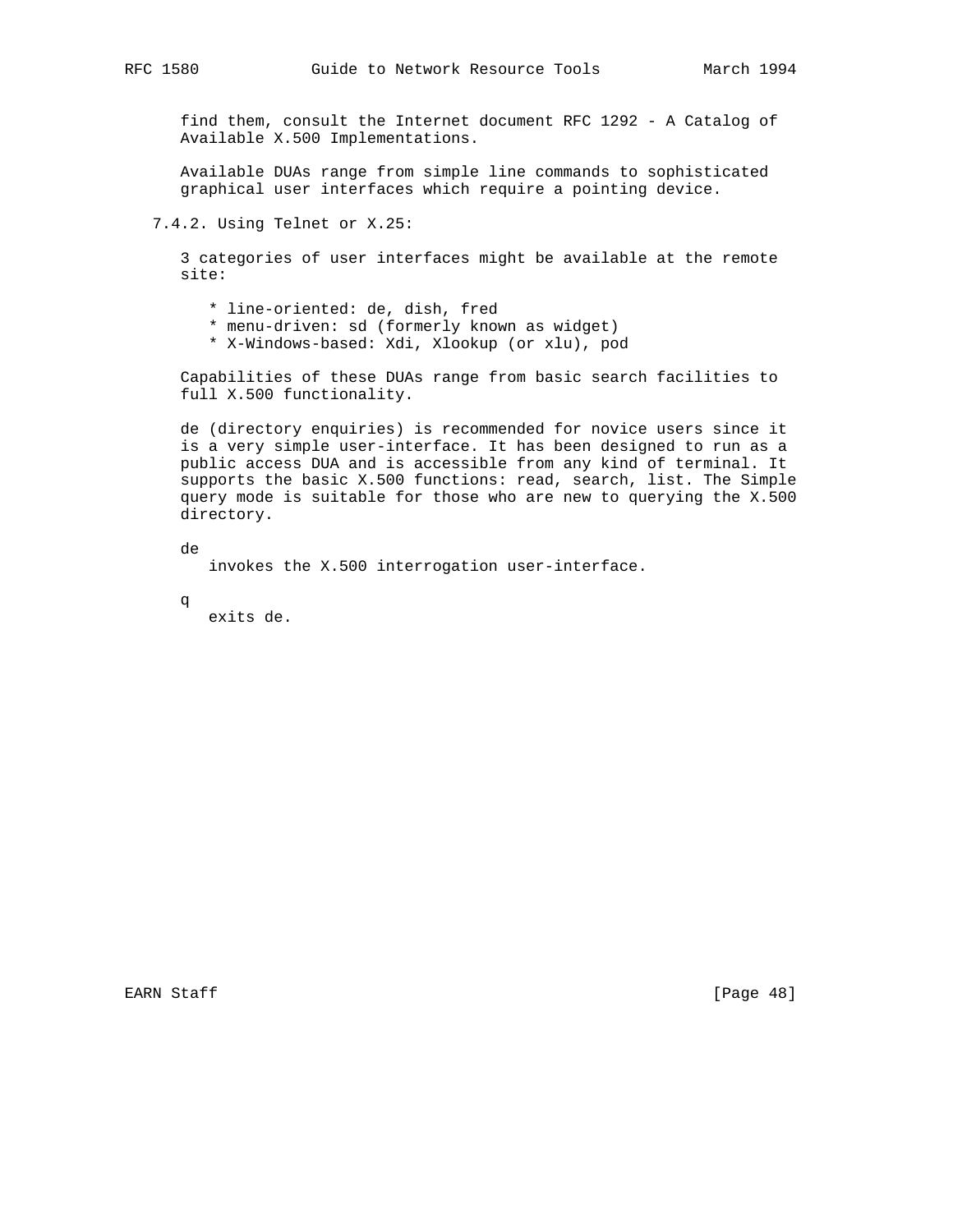?<topic> displays the on-line help on the specified topic or general help.

 $\mathord{\sim} \mathord{\mathbb C}$ 

 (Ctrl-C) is the interrupt character. It aborts a search in progress or resets the current query specification.

 $\star$ 

-

 (asterisk) will list all entries of the specified field. It is also the wildcard character and can replace any other character in a name. It can appears anywhere in the name, e.g.: smit\* or \*smit\* are valid string formats.

resets the default value to a blank string.

 When de is invoked, the user is requested to fill in 4 fields to specify a request. In all fields, the value from the previous request is the default value. Press the RETURN key to accept it, or enter a new value. All searches are case insensitive.

The four fields to be filled in are:

Person's name

 Wildcard characters may be used anywhere in the name. All matching names will be listed. Typing only "\*" will match all people of the specified department or organization. If this field is blank, the search will be on department or organization only.

Department name

 the name (or an acronym) of the department in the organization where the person works. Wildcard characters may be used anywhere in the name. Typing only "\*" will match all departments. If no person's name has been entered, details on the department are displayed, otherwise, the search is carried out with the selected name. If no department name is given, all departments will be searched. This field could be omitted in small organizations.

Organization name

 the name (or an acronym) of the organization where the person works. Wildcard characters may be used anywhere in the name. Typing only "\*" will match all organizations. If no person's name or department name has been entered, details on the organization are displayed, otherwise, the search is carried out with the selected name.

EARN Staff [Page 49]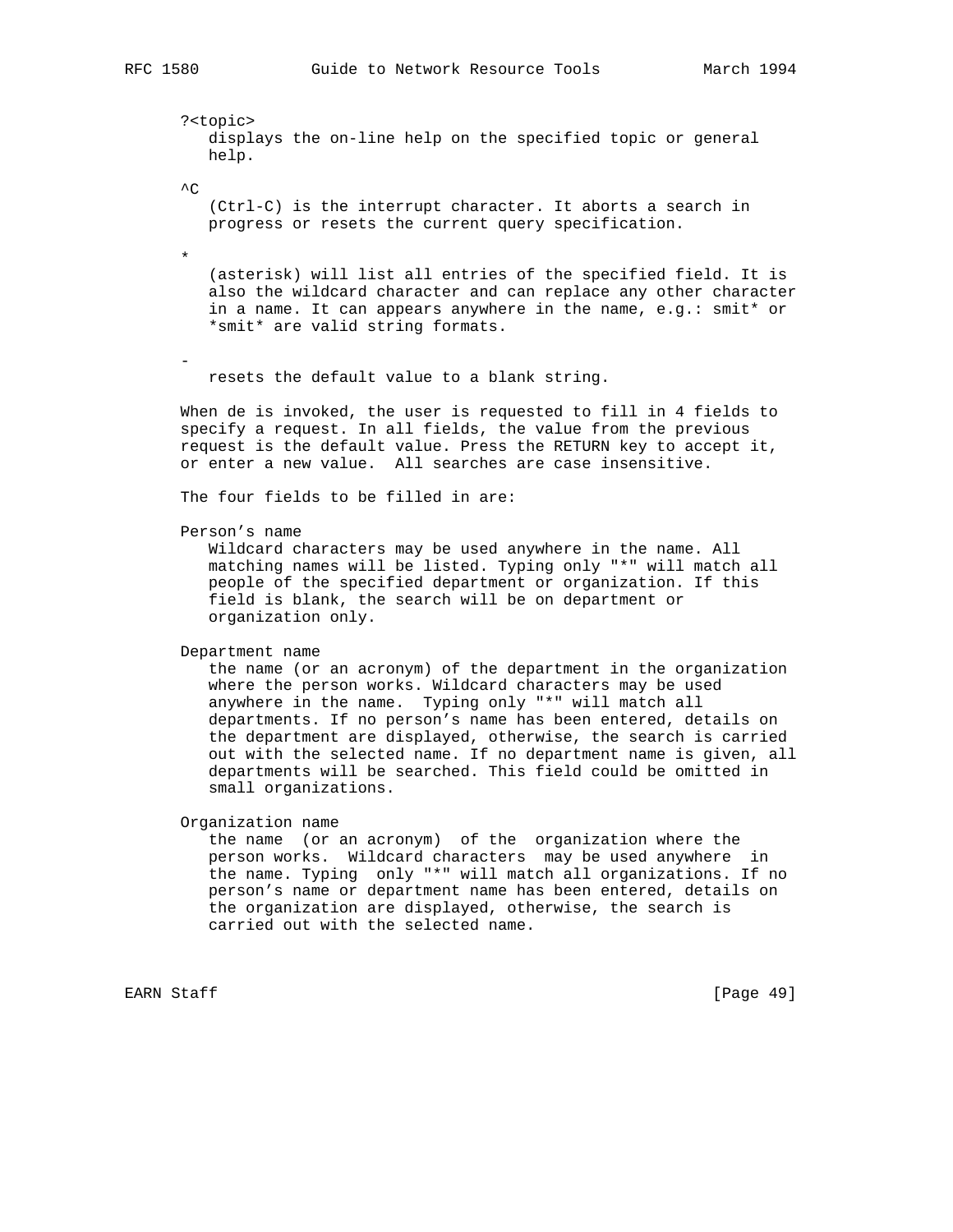Country name

 the name of the country where the person works. Typing "\*" will list all countries. The country name could be the 2-letter country code (e.g., DK stands for Denmark), the name or a part of it without wildcards (e.g., nether instead of The Netherlands).

 If a large number of matching entries are found, they are listed so that the user can select one entry to get further details.

7.4.3. Using electronic mail:

 The Norwegian networking organization (UNINETT) offers an e-mail interface to X.500. To use it, send a mail message to: Directory@UNINETT.NO with the word find in the Subject: field. The body part contains the search request, one per message.

The format of the search request is:

 +---------------------------------------------------------------+ | | | find <person-name> <: org-name <; country-name>> | | | <; country-name> | | | +---------------------------------------------------------------+

 If org-name and country-name are omitted, the sender's organization name and country name are used as default values. The mail interface guesses these values from the From: field of your mail, so the results can be surprising if your address ends with .bitnet!

 "\*" (asterisk) is the wildcard character and can replace any other characters in any name. It can appear anywhere in the name.

 The result of the query is sent back in a mail message. The search is case insensitive.

 Note: To avoid overloading the directory service, users are not allowed to search for a person without selecting an organization. To receive a help file, send the word help instead of a find command.

### 7.5. Examples

 Using de, you can search for the Anthropoloy department of the University College of London in United Kingdom, with the following request:

EARN Staff [Page 50]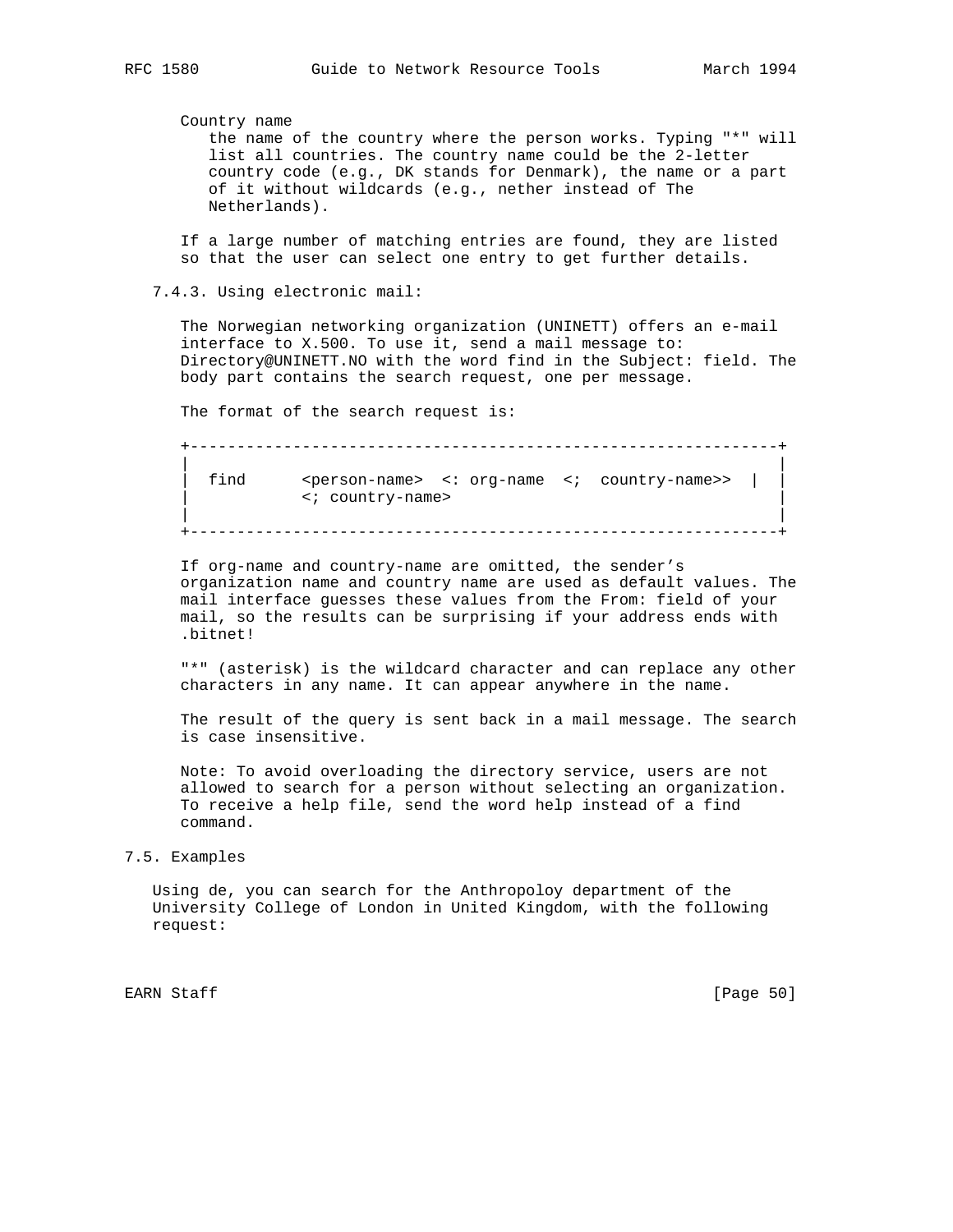Person's name, q to quit, \* to browse, ? for help :- Department name, \* to browse, ? for help  $:- a*$  Organisation name, \* to browse, ? for help :- ucl Country name, \* to browse, ? for help :- uk

 A few entries match the selected department, all are listed for further selection:

 United Kingdom University College London

 Got the following matches. Please select one from the list by typing the number corresponding to the entry you want.

 United Kingdom University College London 1 A.U.T. Office 2 American Institute for Foreign Study 3 Anatomy and Developmental Biology 4 Anthropology 5 Audio Visual Centre Department name, \* to browse, ? for help :- 4 United Kingdom University College London Anthropology Telephone Number +44 71-387-7050 x2455 fax +44 71 380 7728

 If you are looking for Erik Lawaetz from UNI-C in Denmark, you can enter the following request (default values come from a previous request):

```
 Person's name, q to quit, * to browse, ? for help
:- law*
 Department name, * to browse, <CR> to search all depts, ?
 for help
 :-
 Organisation name, * to browse, ? for help
 :- uni-c
 Country name, * to browse, ? for help
:- dk
```
One entry matches the selected criteria, details are displayed:

EARN Staff [Page 51]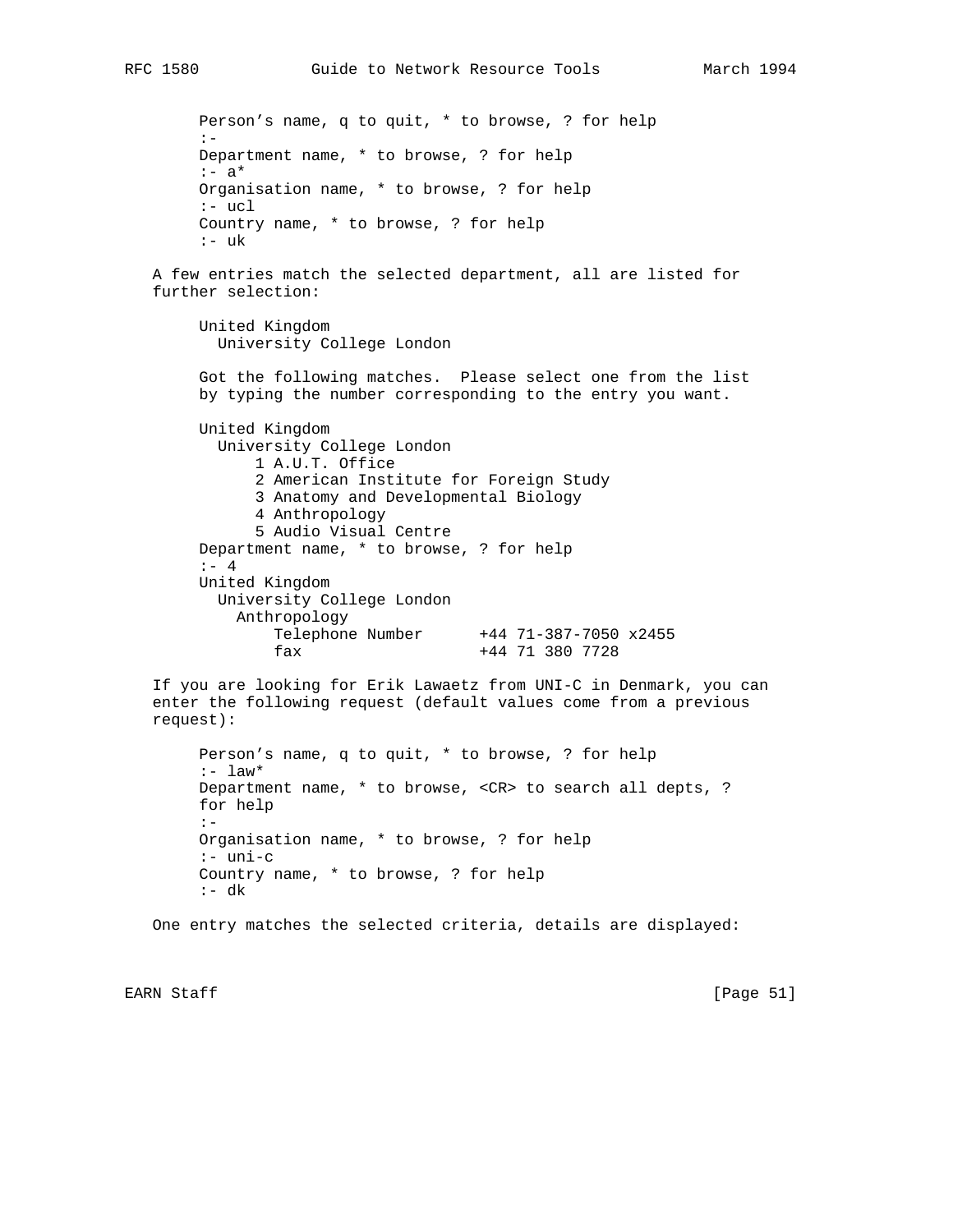Denmark UNI-C Erik Lawaetz postalAddress UNI-C **DTH**  Bygning 305 DK-2800 Lyngby Telephone Number +45 45 93 83 55 +45 42 88 39 99 x2018 fax +45 45 93 02 20 electronic mail Erik.Lawaetz@uni-c.dk If you send mail to Directory@UNINETT.NO with the request: find geir ped\* : \*oslo ; no you'll get the following result: ----------------------------------------------------------------- This message is in response to your request to the directory to find geir ped\* : \*oslo ; no This is interpreted as a request to find a person with a name matching "geir ped\*" in an organisation with name matching "\*oslo" in a country with a name matching "no".

 There were 8 organisations with a name matching the organizational name you specified. Within those organisations there were 7 persons that had a name matching the personal name you specified. Directory information for the located persons is shown below.

Geir Pedersen : Universitetet i Oslo ; Norway

| Alternate        | Geir Kenneth Pedersen                          |  |  |  |  |
|------------------|------------------------------------------------|--|--|--|--|
| Alternate        | Geir K. Pedersen                               |  |  |  |  |
| $E-Mail (RFC)$   | Geir.Pedersen@usit.uio.no                      |  |  |  |  |
| $E-Mail (X.400)$ | /G=geir/S=pedersen/OU=usit/O=uio/PRMD=uninett/ |  |  |  |  |
|                  | $ADMD = /C = no/$                              |  |  |  |  |
| Postal Address   | Postboks 1059 - Blindern                       |  |  |  |  |
|                  | 0316 Oslo 3                                    |  |  |  |  |
|                  | NORWAY                                         |  |  |  |  |
| Phone            | $+47-22-852478$                                |  |  |  |  |
| Phone            | +47-22-852470 (front-office)                   |  |  |  |  |
| Fax-phone        | $+47-22-852730$                                |  |  |  |  |
| Description      | Project leader for UNINETTs X.500 projects     |  |  |  |  |
|                  |                                                |  |  |  |  |

EARN Staff [Page 52]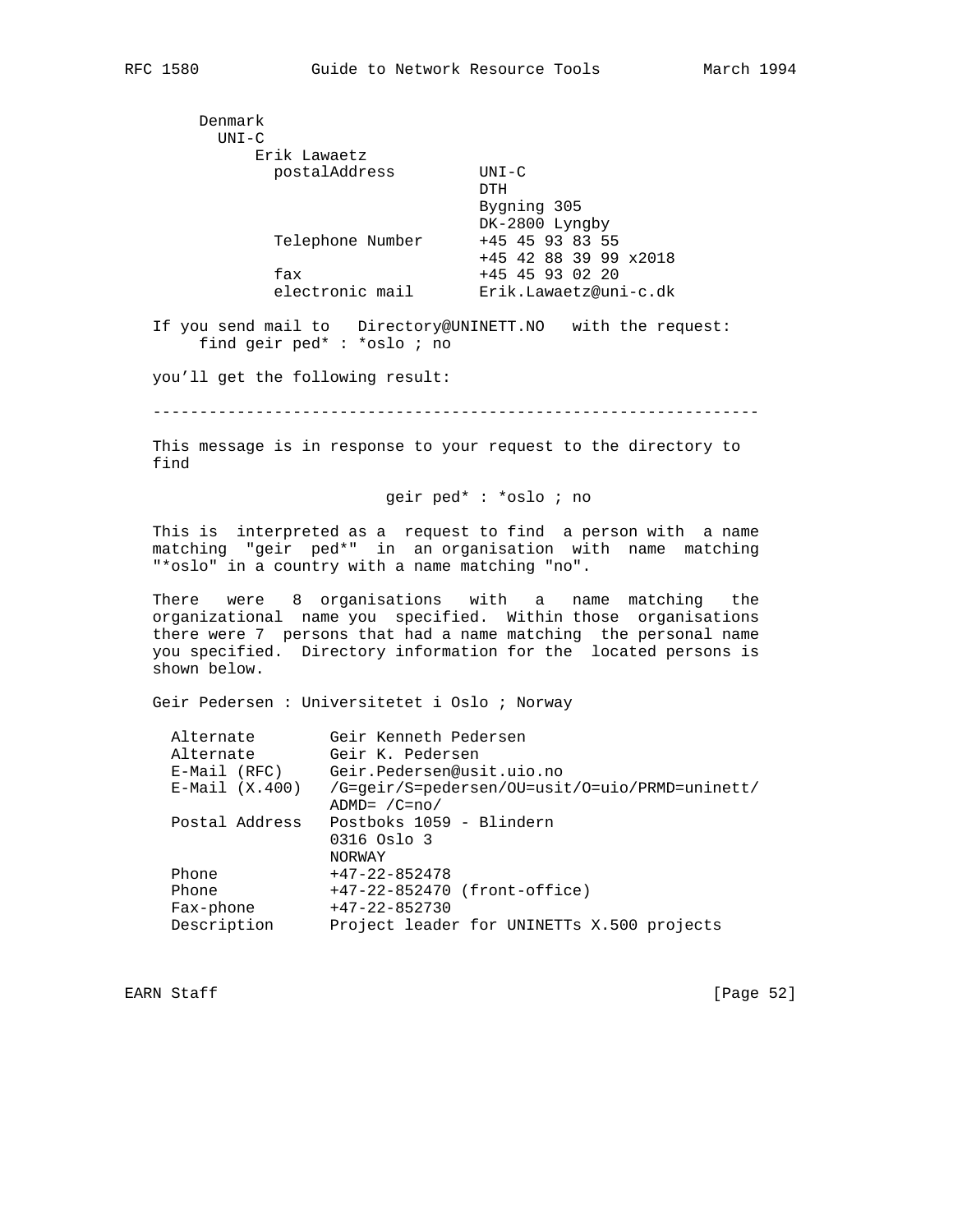| User ID |                | geirp                            |  |
|---------|----------------|----------------------------------|--|
|         | Favorite Drink | Farris                           |  |
|         | Street Address | Gaustadalleen 23                 |  |
|         | Home Address   | Gaustadveien 17A                 |  |
|         |                | 0372 Oslo 3                      |  |
|         |                | NORWAY                           |  |
|         | See also       | Geir Pedersen : UNINETT ; Norway |  |
|         | Entry updated  | Tue Jun 15 11:51:31 1993         |  |

-----------------------------------------------------------------

and 6 other entries.

### 7.6. Learning more about X.500

Several Internet RFC documents deal with X.500:

- RFC 1292 A Catalog of Available X.500 Implementations.
- RFC 1308 Executive Introduction to Directory Services Using the X.500 Protocol,
- RFC 1309 Technical Overview of Directory Services Using the X.500 Protocol,

 The official source of information on X.500 is the X.500 recommendation published by the CCITT (Blue Book, Volume VIII - Fascicle VIII.8, Data Communication Networks Directory, Recommendations X.500-X.521, CCITT, 1988, ISBN 92-61-03731-3). This document is also available electronically: send the command GET ITU-5233 to itudoc@itu.ch or consult the ITU document store via Gopher to gopher.itu.ch. This is not intended for the casual user!

# 8. NETFIND

8.1. What is NETFIND

 NETFIND is an Internet user directory tool. It provides a simple Internet white pages directory facility.

 Given the name of a person on the Internet and a rough description of where the person works, Netfind attempts to locate telephone and electronic mailbox information about the person. It does so using a seed database of domains and hosts in the network.

 Netfind finds information about people through the Internet protocols SMTP and finger. If the person being sought is at a site that is not directly connected to the Internet (e.g., the site is connected only

EARN Staff [Page 53]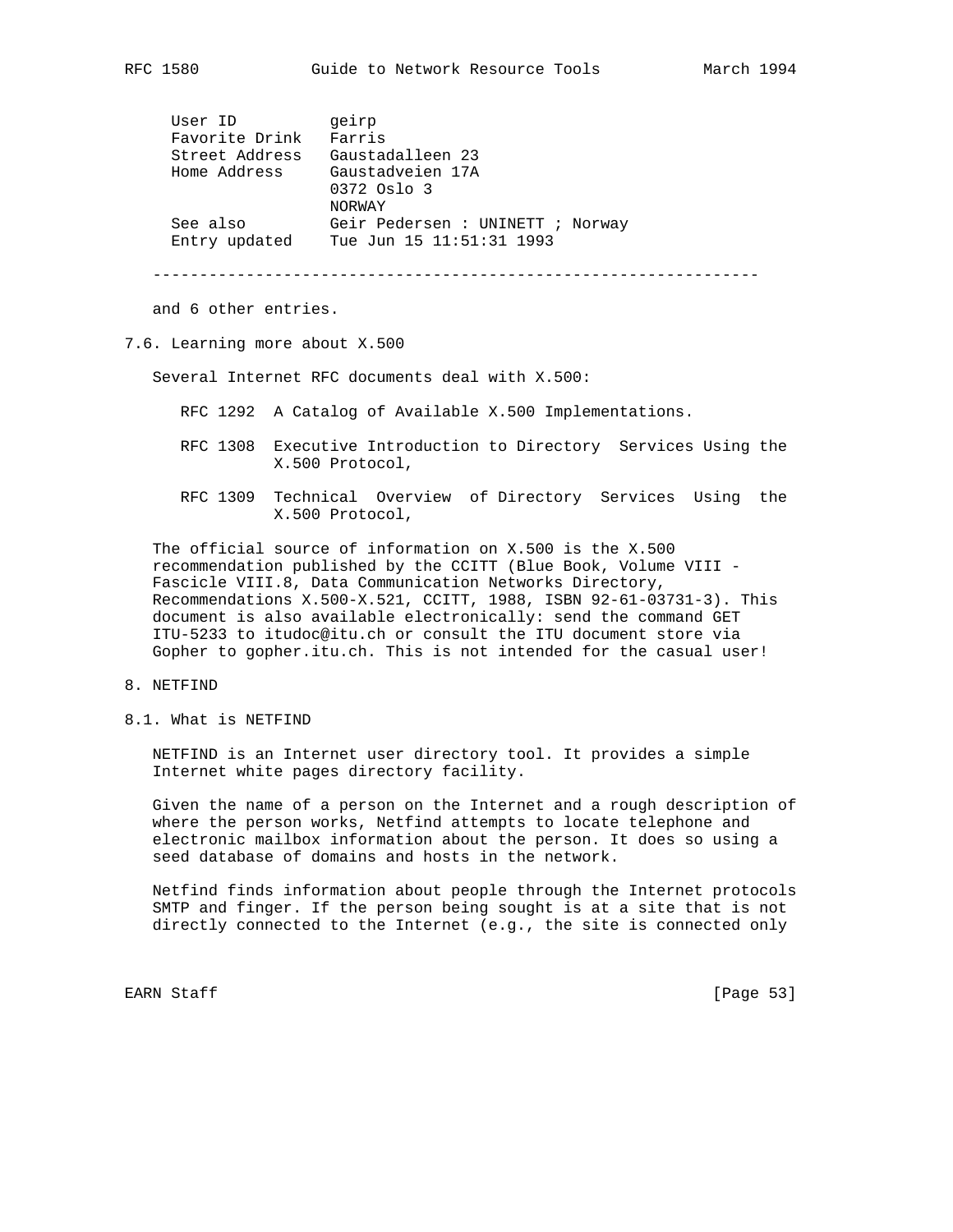through a mail forwarding gateway), Netfind informs the user that the person can not be found.

 Due to the dynamic nature of Netfind's search procedures and variations in Internet availability, different results can be obtained for the same search on different occasions.

 The Netfind software can only run on Suns running SunOS 4.0 or more recent.

8.2. Who can use NETFIND

 You must be on the international TCP/IP network (the Internet) in order to use Netfind. Moreover, Netfind can only find information on users who are on the Internet.

There is no e-mail access to Netfind.

8.3. How to get to NETFIND

 You can access Netfind through software at your site (local access), or you can use Telnet to access it at one of the following hosts (remote access) and log in as netfind, no password is needed.

 +---------------------------------------------------------------+ | | | Host Country | | | +---------------------------------------------------------------+ | archie.au Australia | netfind.anu.edu.au | netfind.ee.mcgill.ca Canada | | malloco.ing.puc.cl Chile | Chile | Chile | Chile | Chile | Chile | Chile | Chile | Chile | Chile | Chile | Chile | Chile | Chile | Chile | Chile | Chile | Chile | Chile | Chile | Chile | Chile | Chile | Chile | Chile | C netfind.vslib.cz Czech Republic monolith.cc.ic.ac.uk England nic.nm.kr Korea  $\begin{tabular}{ll} \texttt{lincoh.technet.sg} & \texttt{Singapore} \\ \texttt{nic.uakom.sk} & \texttt{Slovakia} \end{tabular}$  | nic.uakom.sk Slovakia | | bruno.cs.colorado.edu USA | ds.internic.net USA mudhoney.micro.umn.edu USA netfind.oc.com USA redmont.cis.uab.edu USA dino.conicit.ve Venezuela | | +---------------------------------------------------------------+

EARN Staff [Page 54]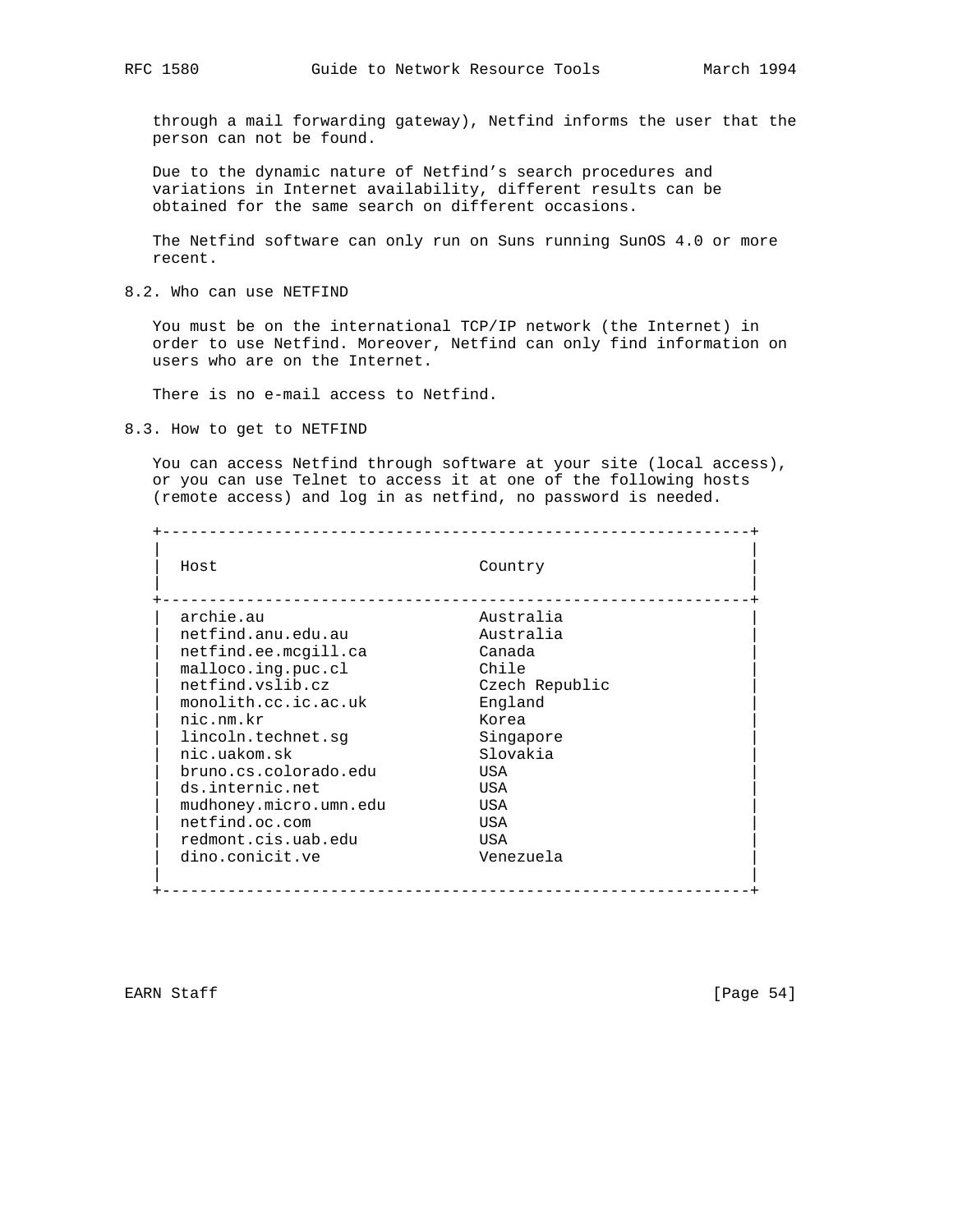### 8.4. Using NETFIND

 To use Netfind, you give it the name of a person and keywords indicating where that person works. After you specify a search, Netfind looks in its seed database to find domains matching the specified keywords. If there is more than one matching domain, Netfind displays the list of matching domains, and asks you to select up to three to search. If the keys you specified match more than 100 domains, Netfind will list some of the matching domains/organizations and ask you to form a more specific search. You can use any of the parts of an organization's name (or any of the components of its domain name) as keys in searches. Using more than one key implies the logical AND of the keys. Specifying too many keys may cause searches to fail.

When it completes the search (or when interrupted by <circ>C), Netfind summarizes the search results. The summary includes problems searching remote domains, information about the most promising e-mail address for the person being sought (if available), and information about when and where the person most recently/is currently logged in (if available). If more than one person is located by a search, the summary does not include information about e-mail targets and most recent/current logins (since only the user can decide which person was the correct one)

8.4.1. Local access:

The format of the Netfind command is:

 +---------------------------------------------------------------+ | | netfind <options> name-keyword place-keywords | | +---------------------------------------------------------------+

where the options are:

-h

 tells Netfind to skip the domain search phase, and immediately begin searching individual machines found in the seed database. This option exists for measurement purposes. It is not of much use to casual users.

 $-\mathbf{s}$ 

 will disable usage of the SMTP protocol during searches. This option is mainly useful for measurement purposes. Without this protocol, searches will begin producing finger output slightly sooner, but will often search less useful machines, generate

EARN Staff [Page 55]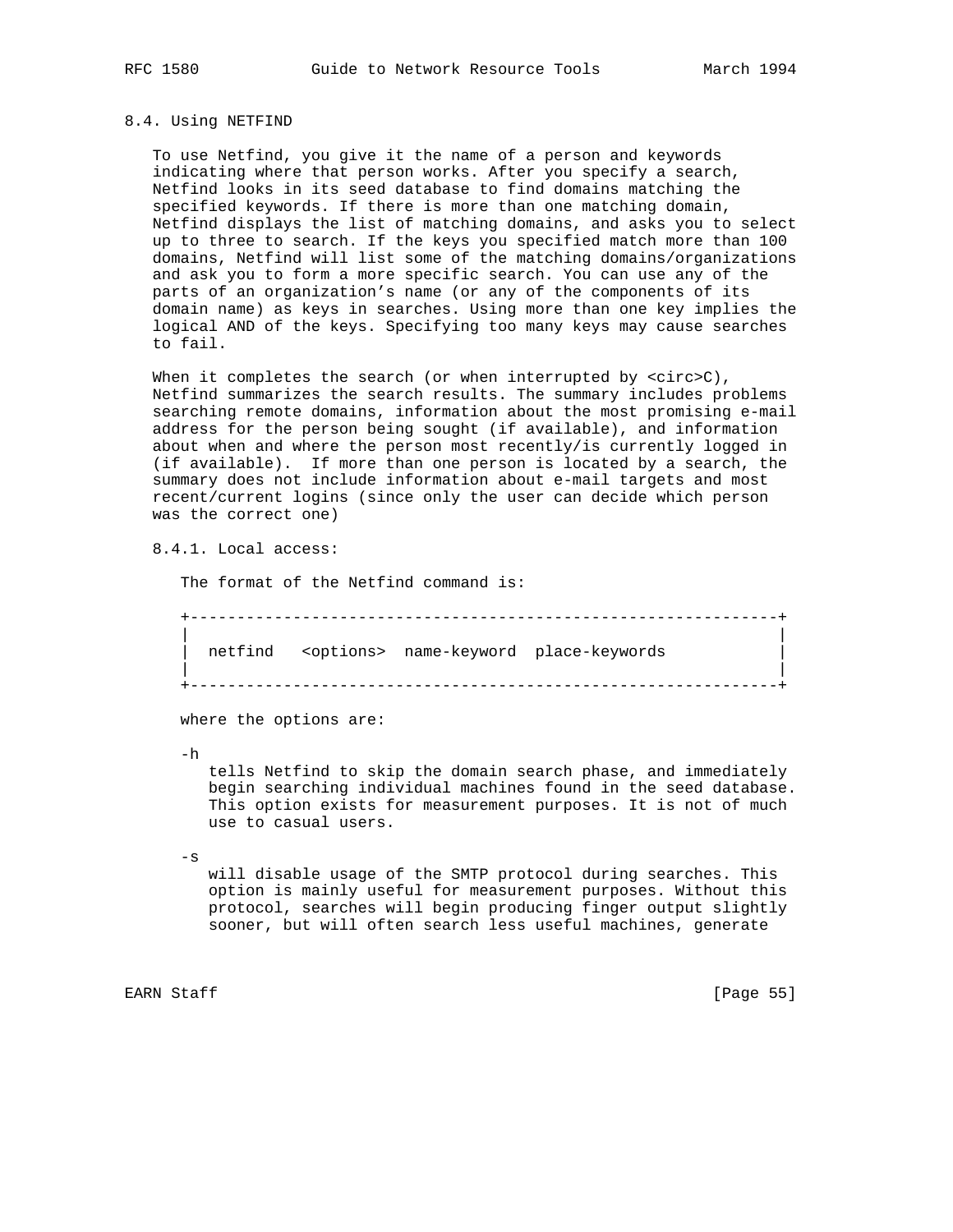more Internet load, and fail to find information for users at sites that do not support finger (such as many companies).

-t

 will report how many timeouts occurred. The -T option will set the timeout interval to the specified number of seconds. It may be necessary to use this option to increase the timeout value for intercontinental searches.

 $-D$ 

 sets the maximum number of domains that Netfind will search at once. The default is 3. While it may seem convenient to set a high value for this number, we suggest you do not do this. The search will actually proceed faster (and waste less Internet bandwidth) if a small number of well chosen domains are searched.

 $-H$ 

 sets the maximum number of machines that will be searched by Netfind. The default value is 50. Again, we suggest that you do not set this value higher.

 $-m$ 

 displays measurement information. If no filename is specified, measurements are output to stderr. The packet count estimates are usually exaggerated, because they make pessimistic assumptions about the state of the Domain Naming System.

-d

 allows you to turn on various classes of debugging output (all of which are output to stderr), using a letter corresponding to each one. Debugging output is enabled using the -d option with a list of letters, e.g., -dslf. The following classes/letters exist:

 $\sim$ :

 display control messages (check if the program has reached a specified point)

f: display finger related messages

h:

list machine names found in the seed database

l:

display lock related messages (when entering monitors)

EARN Staff [Page 56]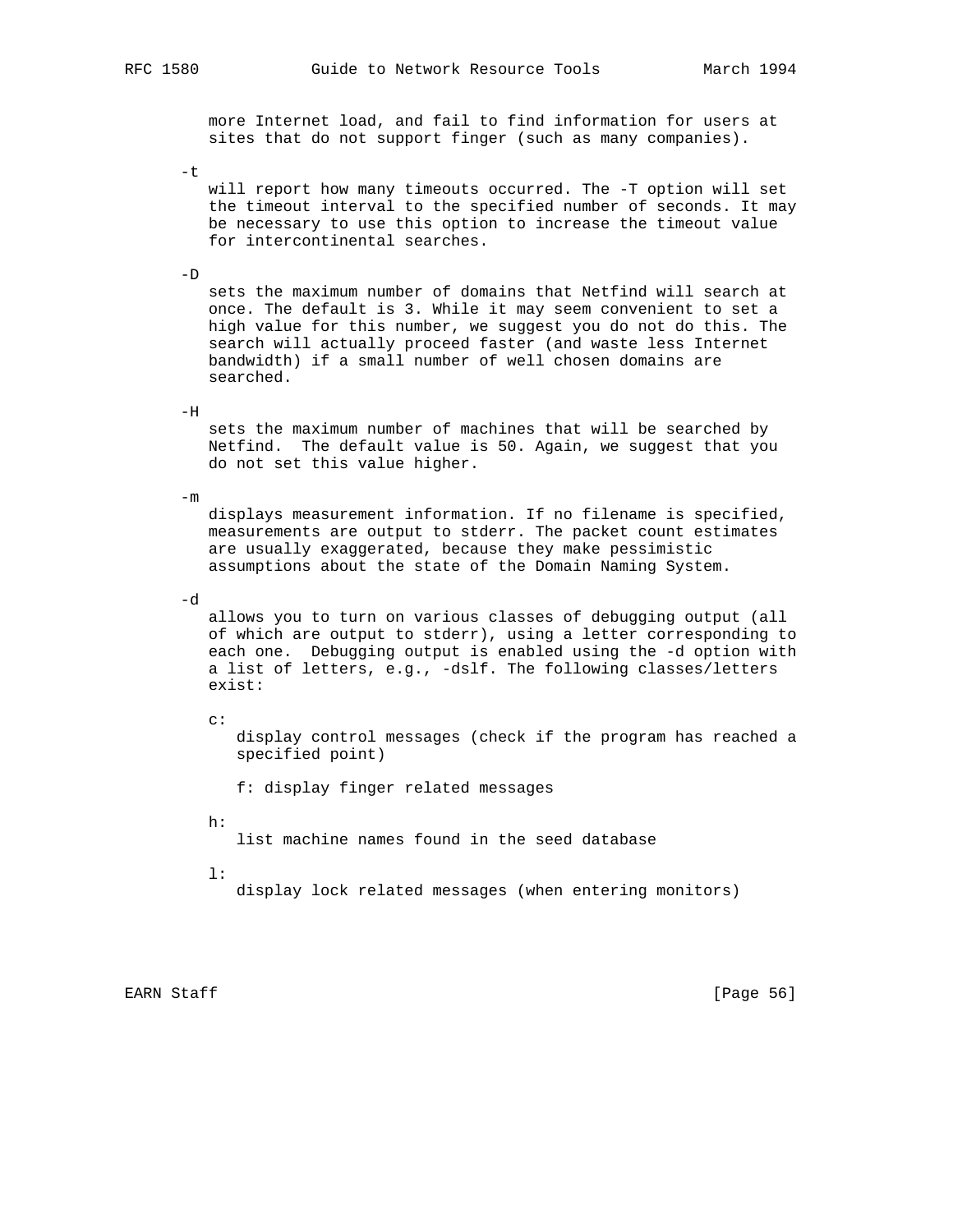m: display messages about mail protocol (SMTP) n: display messages about network failures r: display hosts matched from the seed database that were rejected from searches because of search scope selection s: display system call related messages t: display thread related messages

A:

 convert the above flags to mean their complement (example -dAt means produce all debug output except that for threads).

 The letters that are most likely to be of interest to the casual user are f, m, and n. By default, these options are enabled. Specifying any of these three flags with -d on the command line will disable them (hence, the -d option toggles the default behavior of each of the flags).

 The name keyword specifies the person being sought by first, last, or login name (only one name can be specified).

 The place keywords describe where the person works, by either the name of the institution or the city/state/country. If you know the institution's domain name (e.g., cs.colorado.edu, where there are host names like brazil.cs.colorado.edu) you can specify it as keys without the dots (e.g., cs colorado edu). The host parts of domain names (brazil) cannot be used as keywords. Keys are case insensitive and may be specified in any order, although using a very common key (like university) first will cause internal buffers to overflow and some domains to be missed.

 Using more than one key implies the logical and of the keys. Specifying too many keys may cause searches to fail. If this happens, try specifying fewer keys.

EARN Staff [Page 57]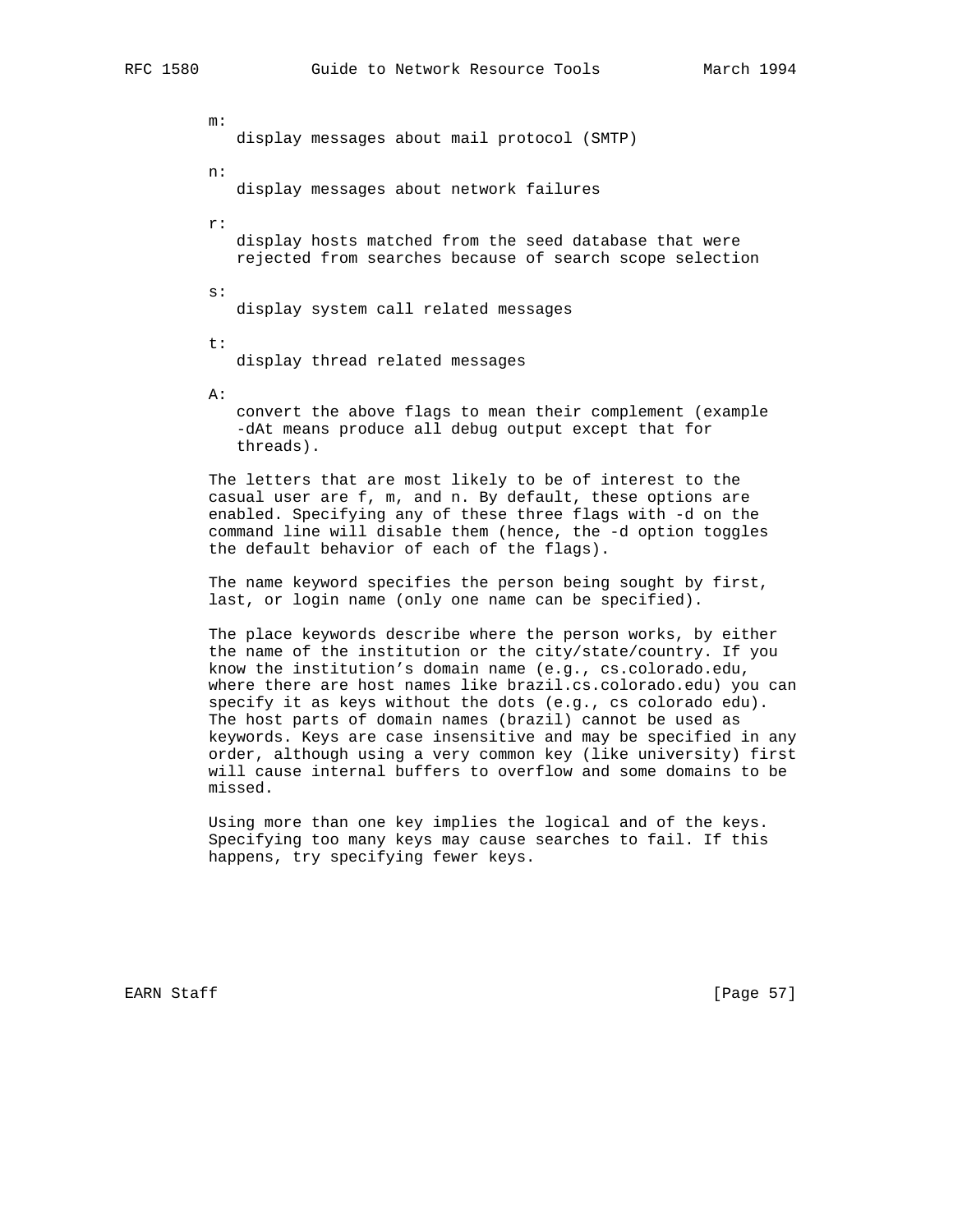8.4.2. Remote access:

 Telnet to one of the remote Netfind sites (see How to get to NETFIND, above) and log in as netfind. No password is necessary. You will get the following menu:

Top level choices:

- 1. Help
- 2. Search
- 3. Seed database lookup
- 4. Options
- 5. Quit (exit server)

 If you select Search, you will be given an opportunity to enter a name keyword and place keywords.

8.5. Examples

 To find the address of e-mail address of Nadine Grange, who works at the EARN office at CIRCE in France, you could try the keywords:

nadine circe france

 Since there are more than three domains that fit the place keywords, you are asked to pick a few. The search proceeds, using the domains of your choice:

-----------------------------------------------------------------

 Please select at most 3 of the following domains to search: 0. circe.fr (centre national de la recherche scientifique, orsay ce 1. ciripa.circe.fr (centre inter-regional de calcul electronique, c 2. dnet.circe.fr (centre national de la recherche scientifique, ors 3. ibmmail.circe.fr (centre national de la recherche scientifique, 4. obspm.circe.fr (centre national de la recherche scientifique, or 5. oecd.circe.fr (centre national de la recherche scientifique, ors 6. phy.circe.fr (centre national de la recherche scientifique, orsa 7. ups.circe.fr (centre national de la recherche scientifique, orsa 8. cth.ups.circe.fr (centre national de la recherche scientifique, 9. lure.ups.circe.fr (centre national de la recherche scientifique, 10. lps.cth.ups.circe.fr (centre national de la recherche scientifi

Enter selection  $(e.g., 2 0 1)$  --> 0 ( 1) check\_name: checking domain circe.fr. Level = 0 Search of domains completed. Proceeding to search of hosts. ( 3) check\_name: checking host loire.circe.fr. Level = 0 ( 4) check\_name: checking host solrt.circe.fr. Level = 0 ( 5) check\_name: checking host groucho.circe.fr. Level = 0

EARN Staff [Page 58]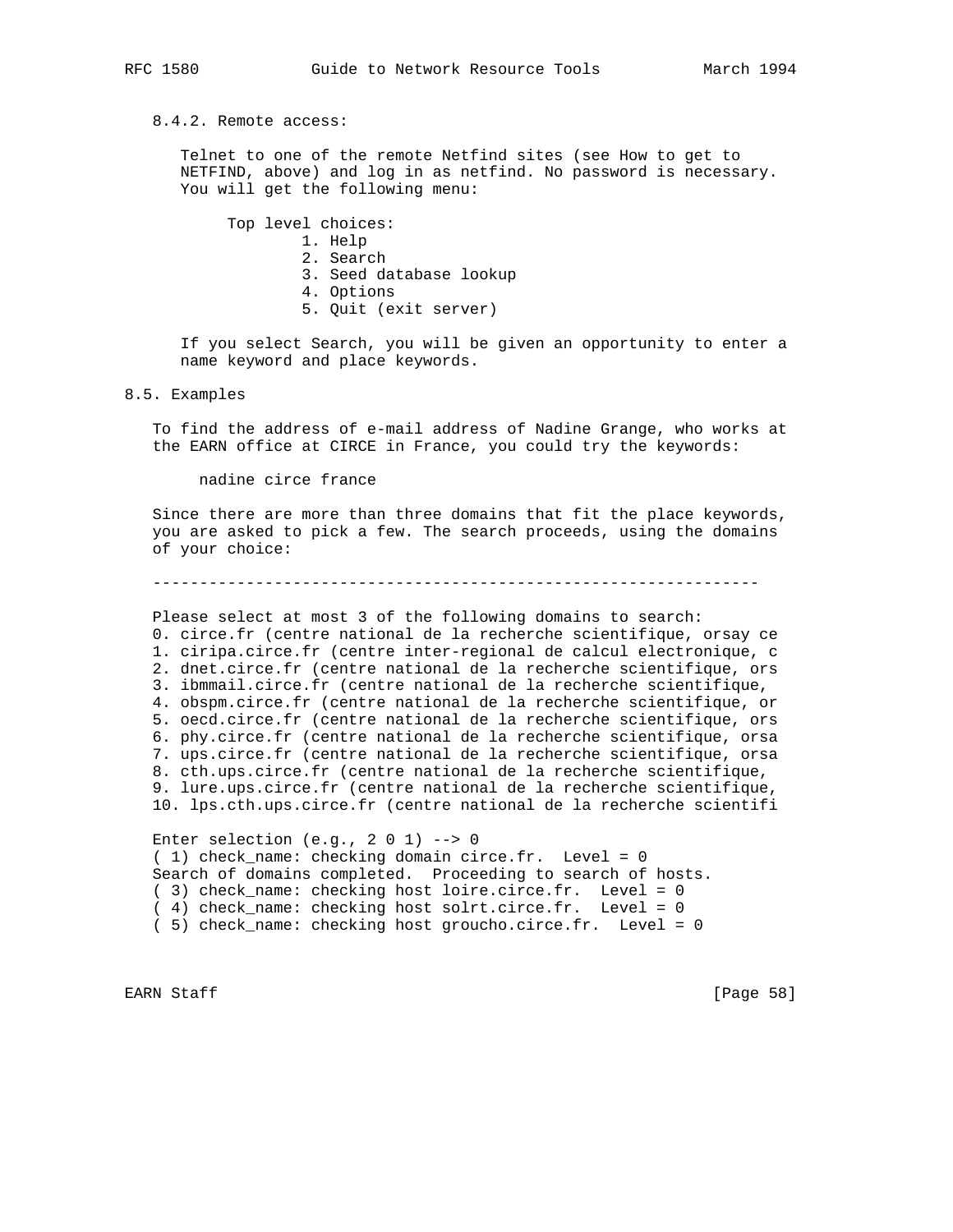( 1) check\_name: checking host rsovax.circe.fr. Level = 0 ( 2) check\_name: checking host ventura.circe.fr. Level = 0 ( 1) do\_connect: Finger service not available on host rsovax.circe. ( 1) check\_name: checking host earn-ng.circe.fr. Level = 0 ( 4) check\_name: checking host luregate.circe.fr. Level = 0 SYSTEM: loire.circe.fr Login name: nadine 11 m In real life: Nadine Grange<br>Directory: /home/nadine 11 m Shell: /bin/csh Directory: /home/nadine Shell: /bin/csh On since Sep 7 08:48:05 on ttyp0 4 days 21 hours Idle Time New mail received Sun Sep 12 00:00:08 1993; unread since Fri Sep 10 11:53:17 1993 No Plan. Login name: nadine In real life: Nadine Grange Directory: /home/nadine Shell: /bin/csh On since Sep 7 09:17:09 on ttyp6 1 day 12 hours Idle Time SUMMARY: - "nadine" is currently logged in from loire.circe.fr, since Sep 7 09:17:09. - The most promising email address for "nadine" based on the above search is nadine@loire.circe.fr. ----------------------------------------------------------------

Note that Netfind found only an Internet address on a Unix machine.

8.6. Learning more about NETFIND

 The remote access version of Netfind has a large Help section. There is also a set of frequently asked questions available with the software release, in the Doc directory. These questions cover Functionality, Methodology, Network and Remote Site Load, Privacy, Future Directions, and Related Work.

A noteworthy article on Netfind is:

 Experience with a Semantically Cognizant Internet White Pages Directory Tool, by M. F. Schwartz and P. G. Tsirigotis, Journal of Internetworking Research and Experience, March 1991, pp. 23-50.

 This publication discusses the research principles, performance, and scope measurements of Netfind, and compares it with other white pages facilities.

 There is a mailing list for Netfind users (for software updates and other discussions). To be added to the list, send an e-mail message

EARN Staff [Page 59]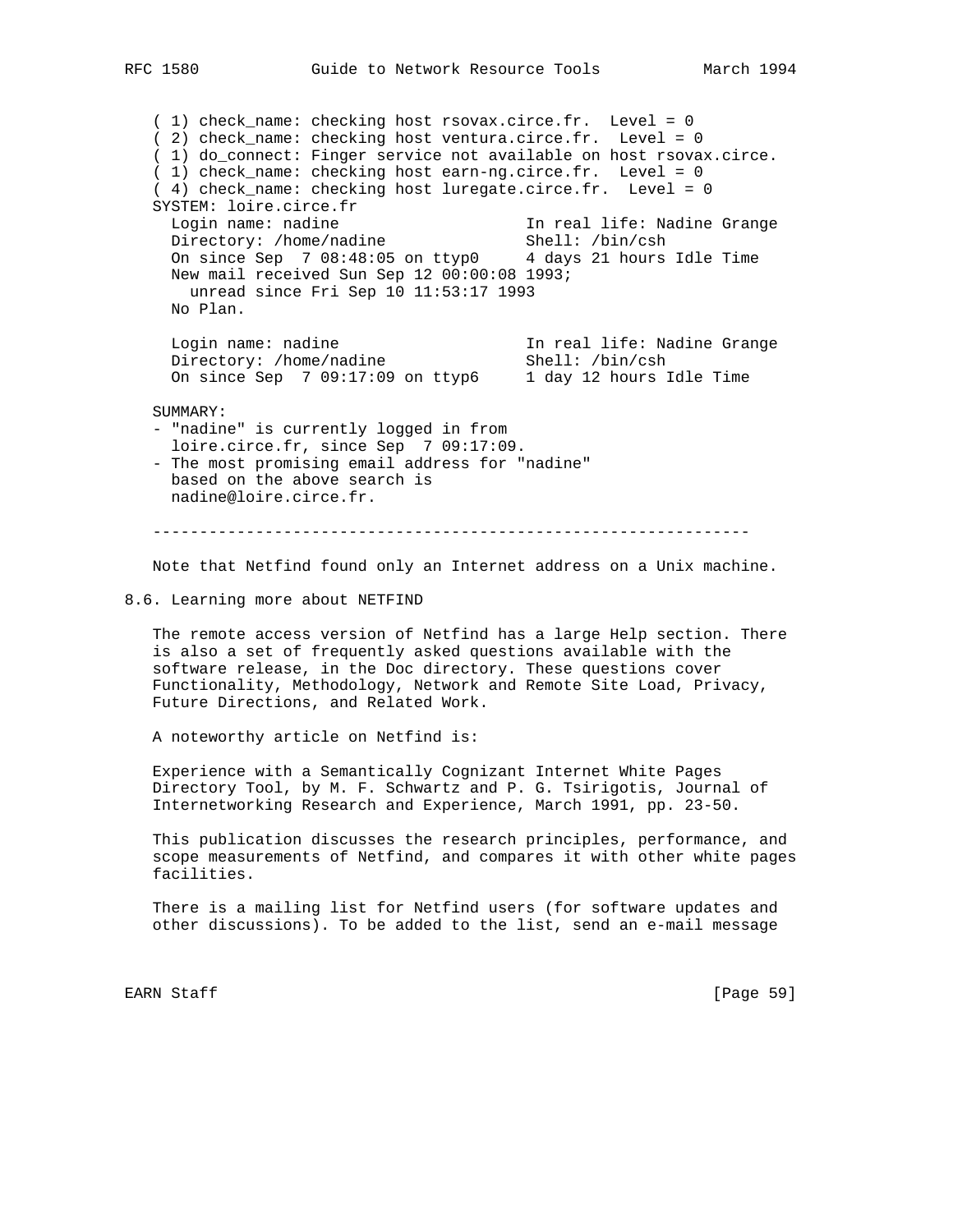to netfind-users-request@cs.colorado.edu with the body (not subject line) subscribe netfind-users

- 9. TRICKLE
- 9.1. What is TRICKLE

 TRICKLE is a service which will send you files on request or by subscription. TRICKLE works with various anonymous FTP sites (computers in the Internet network that allow public access and retrieval of software and files). It provides a quick and easy alternative to FTP, whether or not you have access to the Internet.

 There are several TRICKLE servers throughout the world that cooperate to distribute the files efficiently. To request files, the user issues commands to the nearest TRICKLE server, which delivers the software either from its local cache disk, from the cache of another TRICKLE server, or from an FTP site that holds the software.

#### 9.2. Who can use TRICKLE

There are currently TRICKLE servers at the following addresses:

| Location | EARN/BITNET               | Internet                       |
|----------|---------------------------|--------------------------------|
| Austria  | TRICKLE@AWIWUW11          | TRICKLE@awiwuw11.wu-wien.ac.at |
| Colombia | TRICKLE@UNALCOL           | TRICKLE@unalcol.unal.edu.co    |
| France   | TRICKLE@FRMOP11           | TRICKLE@frmop11.cnusc.fr       |
| Germany  | TRICKLE@DEARN             | TRICKLE@vm.qmd.de              |
| Israel   | TRICKLE@TAUNIVM           | TRICKLE@vm.tau.ac.il           |
| Italy    | TRICKLE@IMIPOLI           | TRICKLE@imipoli.cdc.polimi.it  |
|          | Netherlands TRICKLE@HEARN | TRICKLE@hearn.nic.surfnet.nl   |
| Poland   | TRICKLE@PLEARN            | TRICKLE@plearn.edu.pl          |
| Sweden   | TRICKLE@SEARN             | TRICKLE@searn.sunet.se         |
| Turkey   | TRICKLE@TREARN            | TRICKLE@eqe.edu.tr             |
| Turkey   | TRICKLE@TRMETU            | TRICKLE@3090.cc.metu.edu.tr    |

 When you send a command to a TRICKLE server, it either executes the command or sends you a message with the address of the TRICKLE server for your area.

 The files which are available from TRICKLE are organized in main directories which contain many subdirectories. The main directories

EARN Staff [Page 60]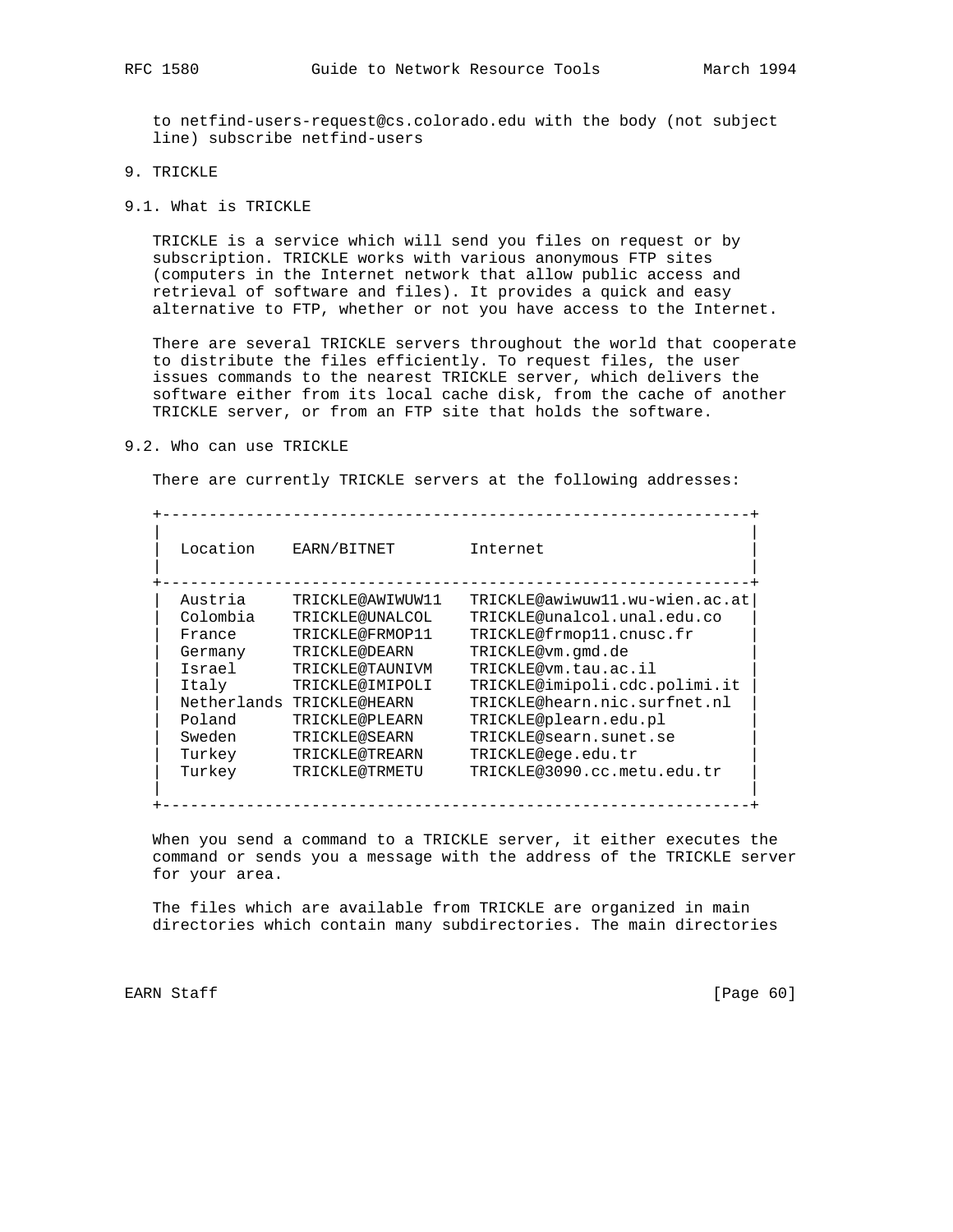which are currently available are:

 +---------------------------------------------------------------+ | | Directory Source FTP Site Contents | | +---------------------------------------------------------------+ | MSDOS oak.oakland.edu Large MS-DOS software archive| | MISC oak.oakland.edu Software for VM, VMS, Unix | | SIGM oak.oakland.edu SIG/M CP/M archive | | PC-BLUE oak.oakland.edu PC-BLUE MS-DOS archive | | CPM oak.oakland.edu CP/M software archive | | ARCHIVES oak.oakland.edu Various discussion group arc.| | UNIX-C oak.oakland.edu Unix and C code software arc.| | MACINTOS oak.oakland.edu Apple Macintosh software arc.| | OS2 2tp-os2.nmsu.edu Large archive of OS/2 sw | | AMIGA nic.funet.fi Large Amiga collection | | KERMIT watsun.cc.columbia.edu Kermit network software | | TEX rusinfo.rus.uni-stuttgart.de TeX software and fonts | | WUARCHIVE wuarchive.wustl.edu MS-DOS and others | | EXPO-MIT export.lcs.mit.edu Unix and others | | UUNET ftp.uu.net Unix and others | | SUMEX-AIM sumex-aim.stanford.edu Macintosh and others | | GARFIELD garfield.catt.ncsu.edu Multimedia (pictures/sounds) | | X11 export.lcs.mit.edu X-Windows software distrib. | | LINUX nic.funet.fi Linux system software dist. | | VM-CMS ubvm.cc.buffalo.edu VM/CMS utilities | | | +---------------------------------------------------------------+

 Not all directories are available at all servers. If your closest server does not provide the directory of your choice, you can use any other TRICKLE for the missing directory. If your closest server is temporarily unavailable, you can use any other TRICKLE instead.

9.3. How to get to TRICKLE

 You send commands to TRICKLE by electronic mail. The commands should be in the body of the mail message, one command per line. Any number of commands (up to your daily command limit) may be placed in one message. Users on the EARN/Bitnet network may also send commands to TRICKLE by interactive message.

### 9.4. Using TRICKLE

 All commands begin with a slash (/). Note that the angle brackets (<>) are part of the command, not an indication of an optional parameter.

EARN Staff [Page 61]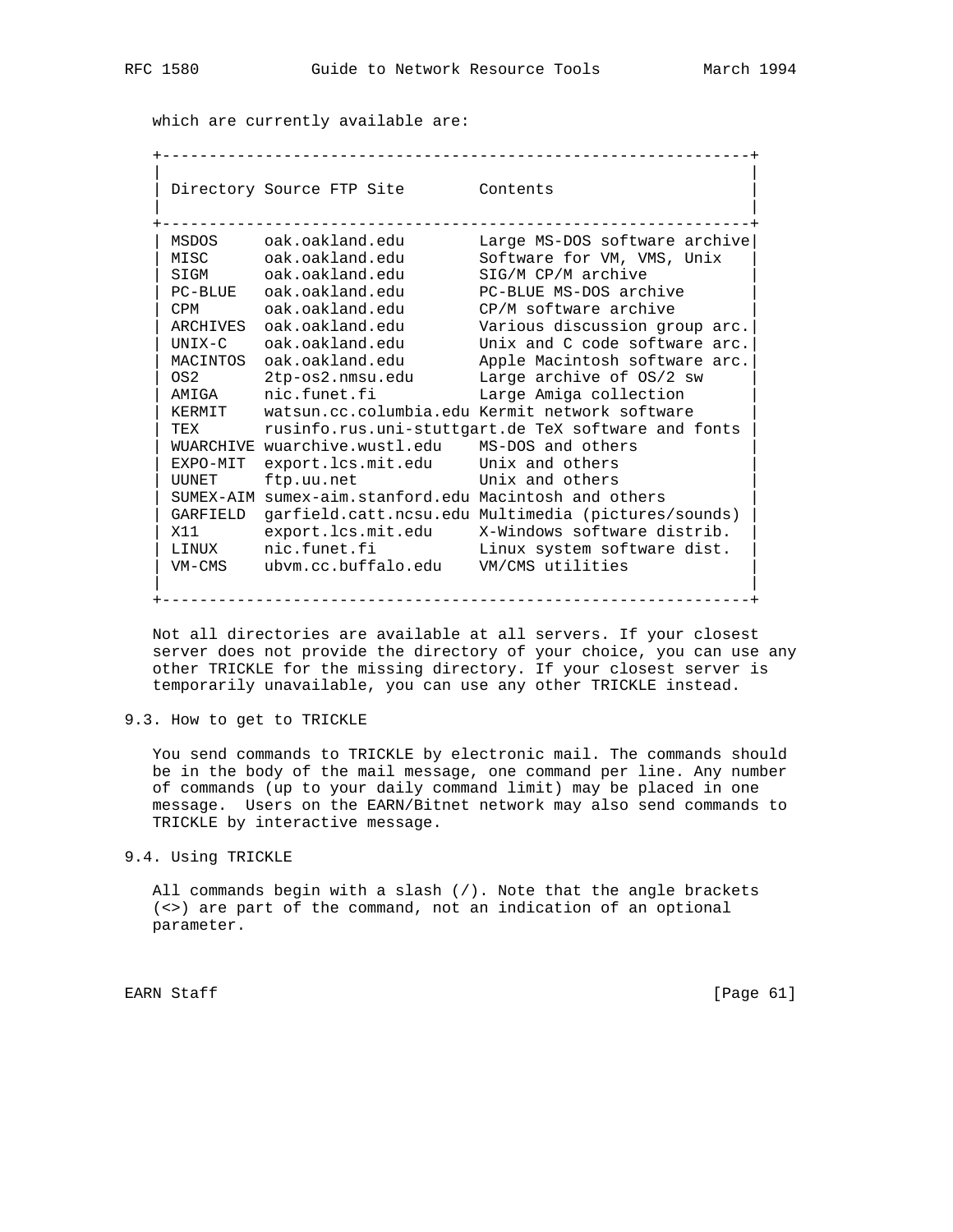Use the /PDDIR command to obtain directory listings.

 +---------------------------------------------------------------+ | | | /PDDIR | | | | /PDDIR <dirname> | | | | /PDDIR <dirname.subdirname>pattern | | |

+---------------------------------------------------------------+

where:

 dirname is the name of a main directory,

 subdirname is the name of a subdirectory,

 pattern is part of a filename.

 Use /PDDIR without any parameters to get a listing of the main directories. With PDDIR <dirname> you will get a listing of the subdirectories under that directory. If you specify both directory and subdirectory, it will list the files that are available in that subdirectory. With pattern, you will get a listing of only those files that match or begin with that pattern. Wildcards "?" and "\*" may be imbedded into subdirname and pattern ("?" matches any single character; "\*" matches any number of characters).

Use the /PDGET command to get files.

 +---------------------------------------------------------------+ | | | /PDGET <dirname.subdirname>filename ( delivery-option | | | +---------------------------------------------------------------+

where:

 dirname is the name of a main directory,

 subdirname is the name of a subdirectory,

EARN Staff [Page 62]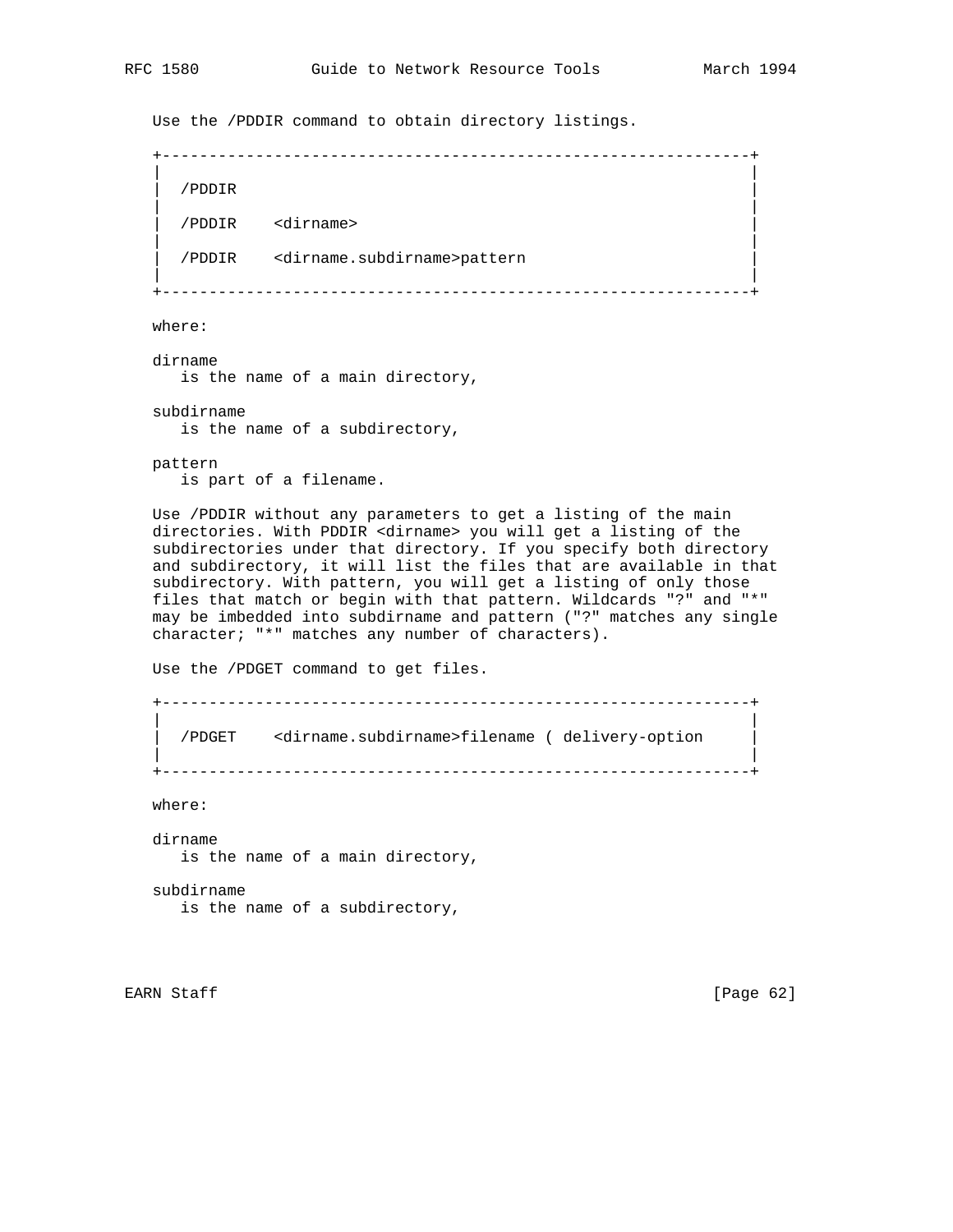filename

is the name of a file.

 delivery-option specifies the format to which the file(s) should be translated before being sent to you. The possible values are:

EBC80 UUE XXE HEX BTOA

 The option EBC80 should be used to get text files if you work on an IBM mainframe system. The other options are formats for translating binary files so that they can be sent via electronic mail. You will need a program to translate the file back to its original form. The default for EARN/Bitnet users is to send the file as-is. The default for others is UUE.

 Wildcards "?" and "\*" may be imbedded into subdirname and filename ("?" matches any single character; "\*" matches any number of characters) to get several files.

 The /SUB command is used to subscribe to directories or to individual files.

 +---------------------------------------------------------------+ | | | /SUB <dirname> | | | | /SUB <dirname.subdirname>pattern | | | | /SUB QUERY | | | +---------------------------------------------------------------+

where:

 dirname is the name of a main directory,

 subdirname is the name of a subdirectory,

 pattern is part of a filename.

 If you subscribe to a directory, you will get a summary of added files about once a week, depending on how active the FTP site is. This listing shows the names, sizes and dates of each file added. If you subscribe to a file, as soon as TRICKLE is informed that a new

EARN Staff [Page 63]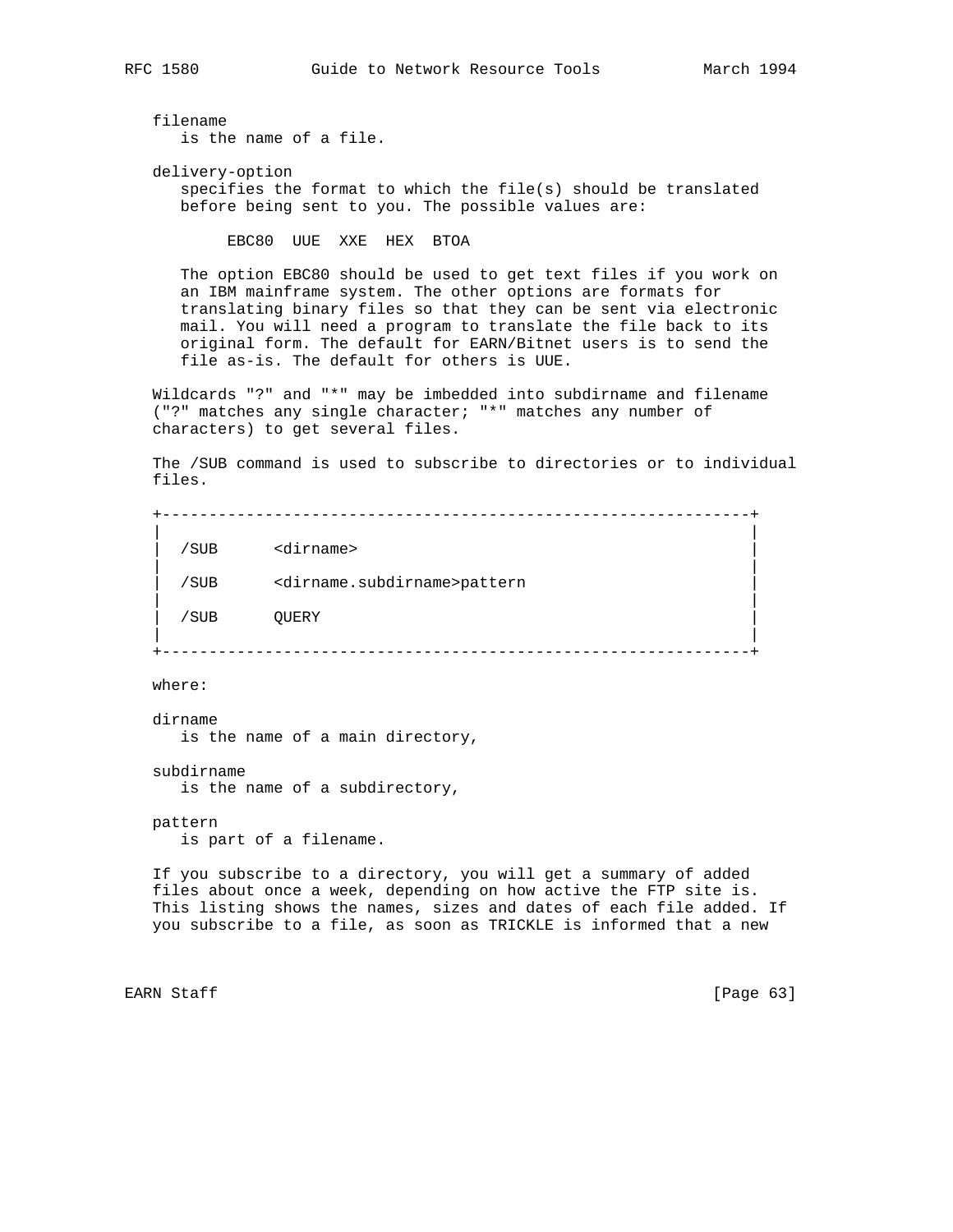version of the file has been stored at its FTP site, a copy of the file will be sent to you.

 Note that since filenames usually reflect the version number of the file, it is a good idea to omit the number when specifying a pattern. For example, it is better to send the command:

/SUB <MSDOS.VIRUS>SCANV

rather than

/SUB <MSDOS.VIRUS>SCANV106

 since, as new versions of the file are stored, the name might change to SCANV107, SCANV108, etc.

Wildcards are not allowed with the /SUB command.

 The /SUB QUERY command allows you to get a list of the files you are subscribed to.

The /UNSUB command may be used to cancel a subscription.

 +---------------------------------------------------------------+ | |

| |

| |

| /UNSUB <dirname> |

| /UNSUB <dirname.subdirname>pattern |

+---------------------------------------------------------------+

where:

 dirname is the name of a main directory,

subdirname

is the name of a subdirectory,

pattern

is part of a filename.

 The command /UNSUB \* may be used to terminate all your directory and file subscriptions.

EARN Staff [Page 64]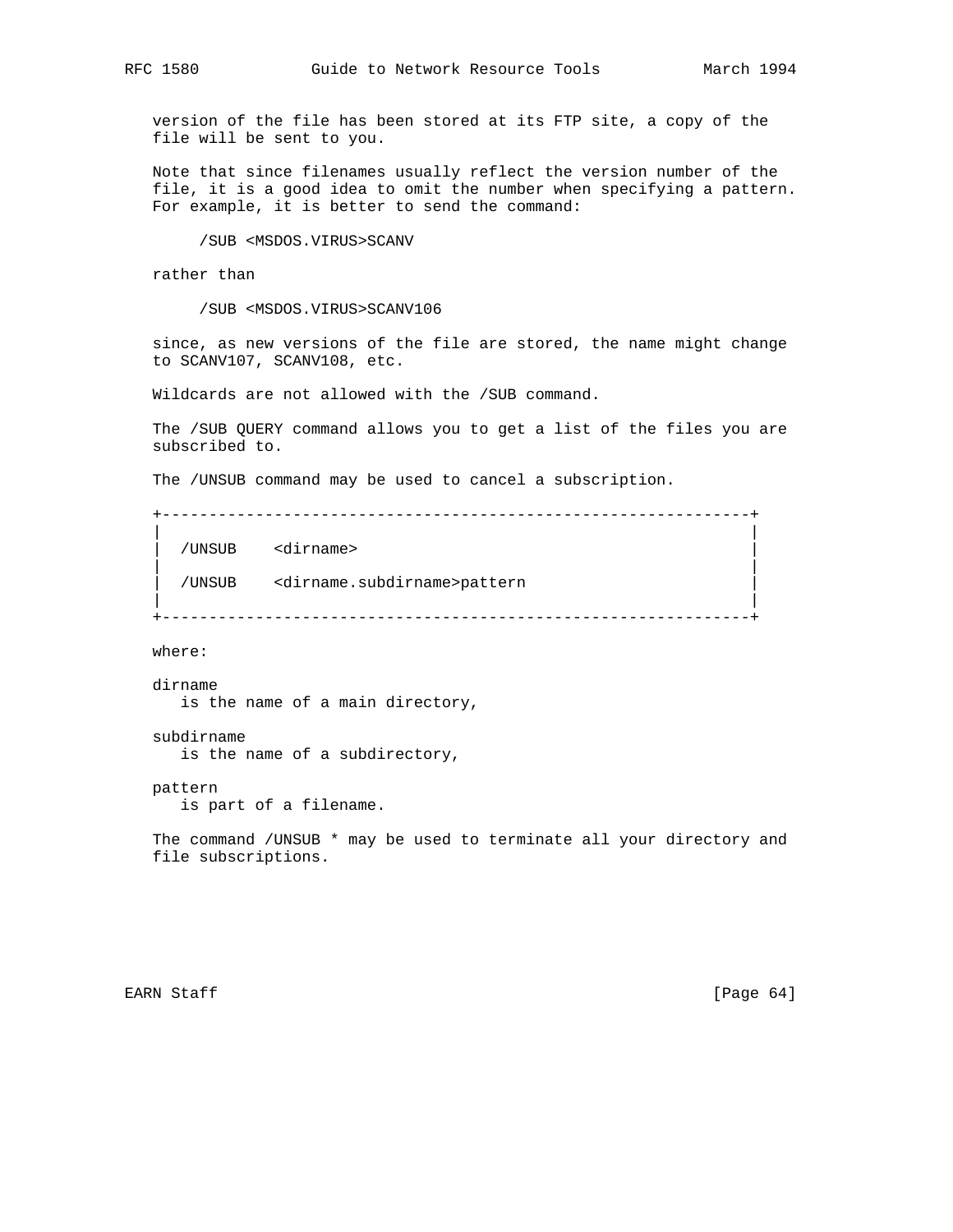9.5. Examples

 For a listing of the files in the VIRUS subdirectory of (the MSDOS directory, send the command:

/PDDIR <MSDOS.VIRUS>

 To get the file 00-INDEX.TXT from <MSDOS.VIRUS> in EBCDIC format, send the command:

/PDGET <MSDOS.VIRUS>00-INDEX.TXT ( EBC80

 If you are not sure of the exact name of the file, you can use wildcards:

/PDGET <MSDOS.VIR\*>\*INDEX\* ( EBC80

 To subscribe to automatically get new versions of the SCANV software from <MSDOS.VIRUS>, send the command:

/SUB <MSDOS.VIRUS>SCANV

 To unsubscribe from all files in the VIRUS subdirectory, send the command:

/UNSUB <MSDOS.VIRUS>\*

9.6. Learning more about TRICKLE

 The /HELP command may be sent to any TRICKLE server to obtain a very detailed help file from the server.

 A brief guide to TRICKLE is available from the EARN documentation filelist. Send mail to LISTSERV@EARNCC.EARN.NET (or LISTSERV@EARNCC.BITNET). In the body of the message, write:

GET TRICKLE MEMO

10. BITFTP

10.1. What is BITFTP

 BITFTP, BITNET FTP Server, allows users of EARN, Bitnet and associated networks to access FTP sites on the Internet.

 The BITFTP server provides a mail interface between a user on the EARN/Bitnet network to FTP sites on the Internet. BITFTP handles this task by passing the commands specified in the mail message from the

EARN Staff [Page 65]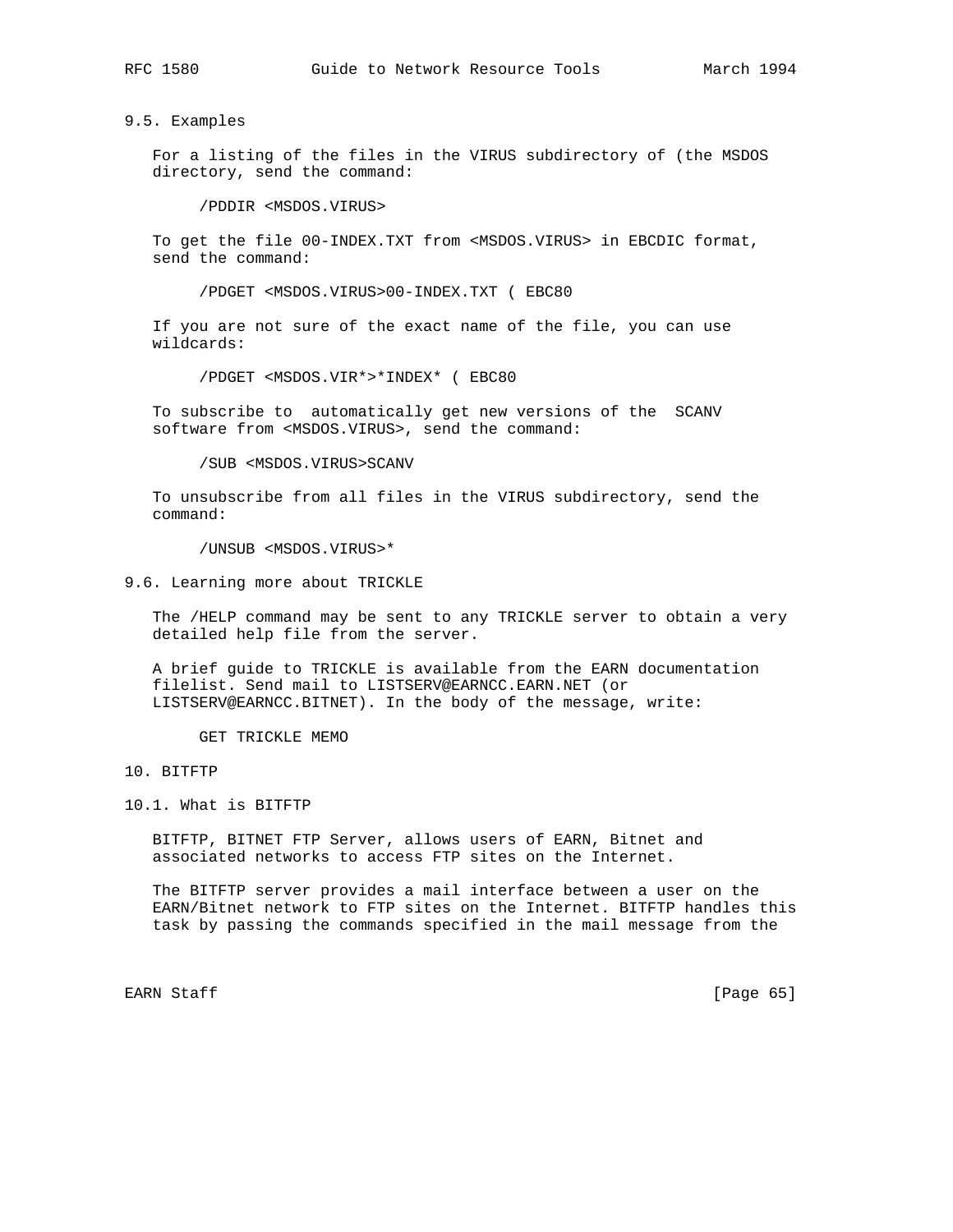user to another server that actually makes the connection to the FTP sites. When the server finishes the interaction with the FTP site, or fails due to an error, a transcript of the result is sent back to the user, as well as the requested file(s), if any.

 The format of the files sent to the user can be defined within the mail message. BITFTP can deliver files in netdata and uuencode formats.

10.2. Who can use BITFTP

 BITFTP is currently available only to users on EARN, Bitnet and other regional NJE networks. BITFTP does not support multiple file requests via the mget command nor does it support sending files to FTP sites (the put command).

10.3. How to get to BITFTP

There are BITFTP servers currently running at:

 +---------------------------------------------------------------+ | | BITFTP@DEARN.BITNET or BITFTP@VM.GMD.DE Germany BITFTP@PUCC.BITNET or BITFTP@PUCC.PRINCETON.EDU USA | | +---------------------------------------------------------------+

 Users on the EARN/Bitnet international network only may use the US server. Only users from EARN member countries may use the server in Germany. Servers at other locations are planned.

 BITFTP accepts requests via electronic mail, including IBM NOTE and PROFS-format messages, as well as by NJE file transfer.

10.4. Using BITFTP

 BITFTP implements a large subset of the FTP commands of the IBM's TCP/IP for VM, using the same syntax. This software is documented in the IBM manual TCP/IP for VM User's Guide. In the following, angle brackets (<>) indicate an optional parameter.

 Use the ftp command to specify which host to connect to. This command must be the first command in your mail file. You can also specify the file format that you wish BITFTP to use to deliver files to you.

EARN Staff [Page 66]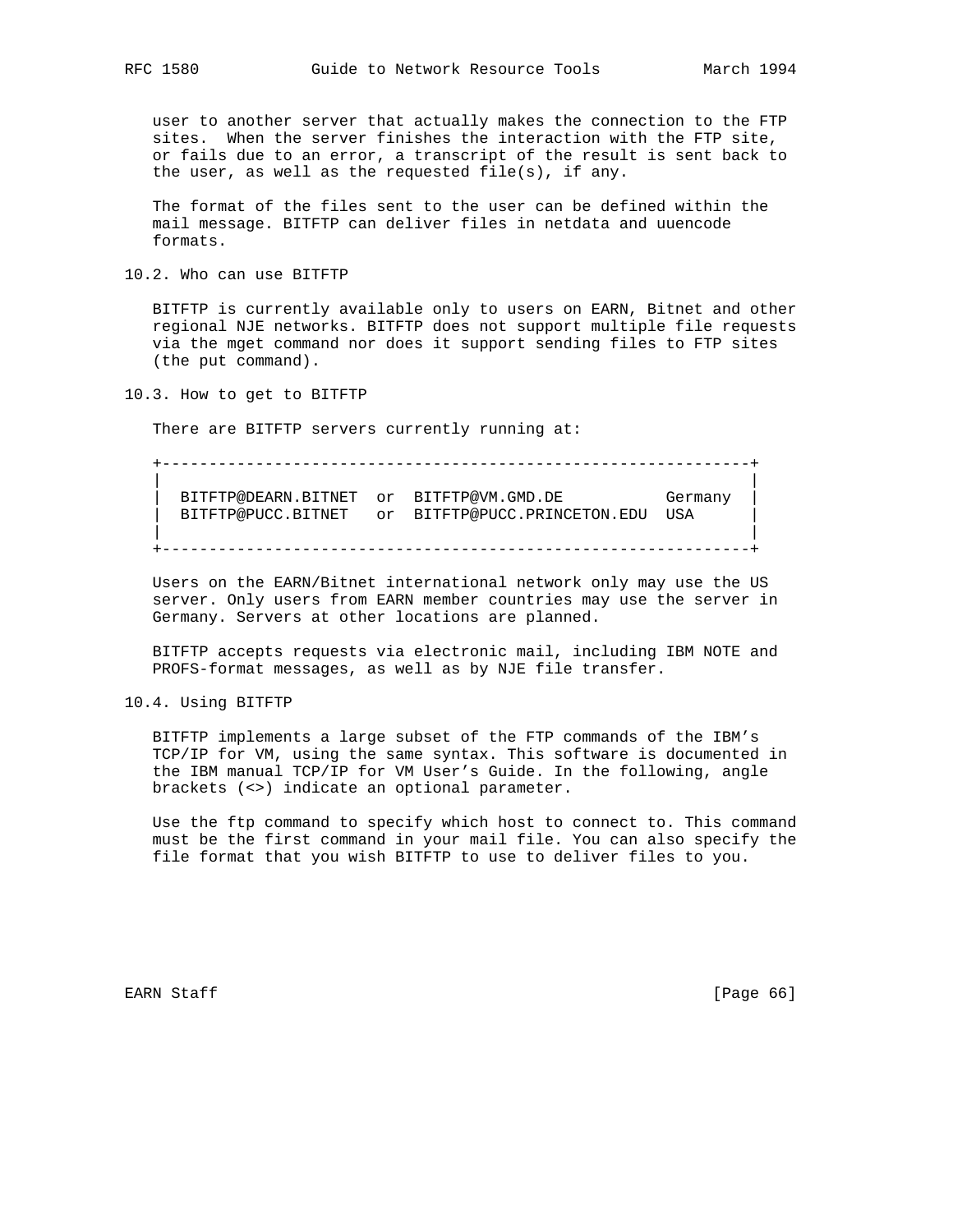+---------------------------------------------------------------+ | | | ftp hostname <fileformat> | | | +---------------------------------------------------------------+ where: hostname is either the IP address or the domain name of the host to connect to, fileformat is the format in which BITFTP should deliver files to you. It can be either netdata or uuencode. Use the user command to tell the host the username and the password to be used for the FTP connection. Note that on many FTP sites, both username and password are case-sensitive. +---------------------------------------------------------------+ | | user username password | | +---------------------------------------------------------------+ where: username is the user-id to use for the FTP connection, password is the password for the username you specified. It can be omitted if you specified anonymous for the userid. Use the cd command to select a particular directory as current directory. +---------------------------------------------------------------+ | | cd directory-name | | +---------------------------------------------------------------+ where: directory-name is the name of the directory to be selected.

EARN Staff [Page 67]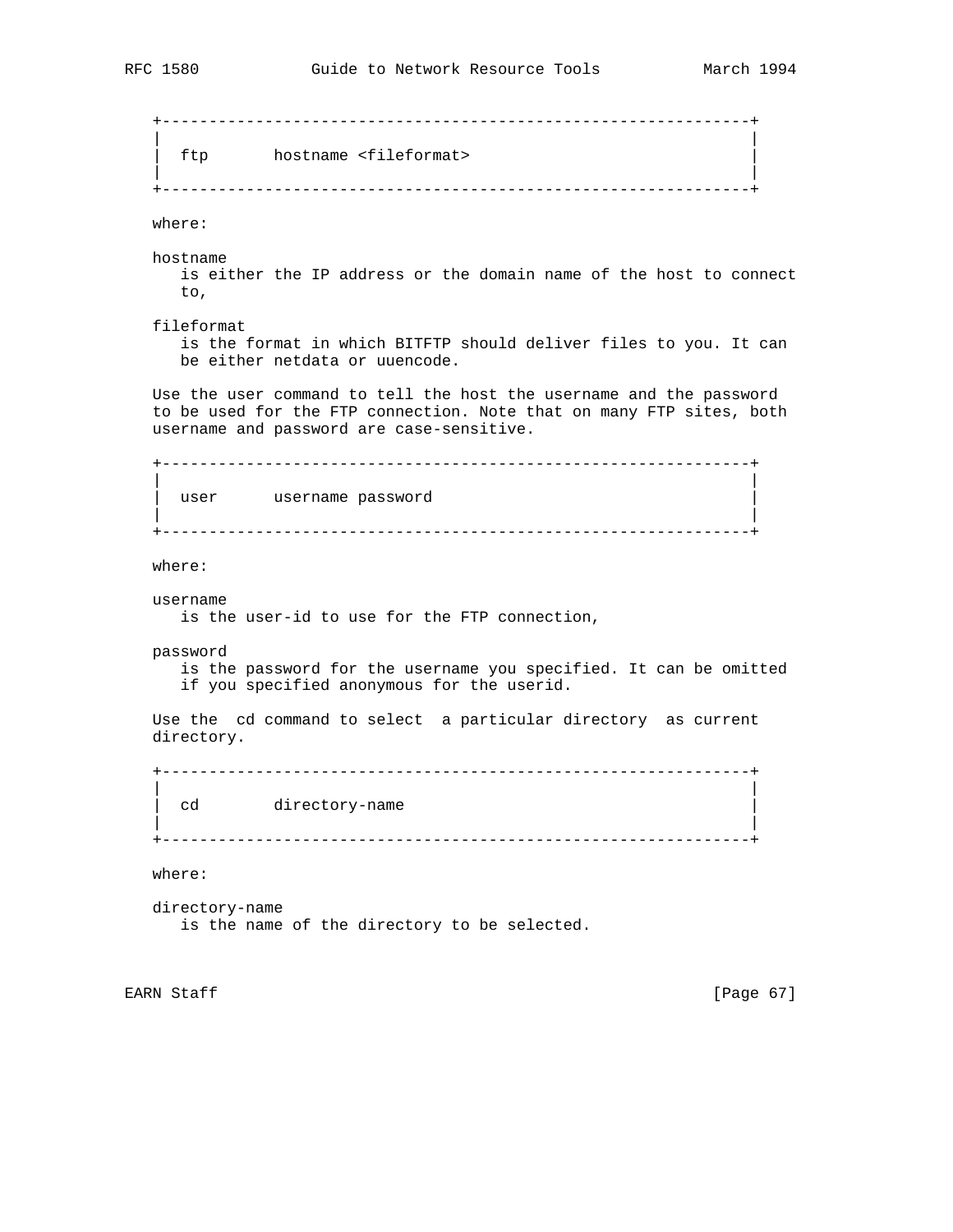Use the dir command to display a list of the files in the current, or specified, directory. The file names, and depending on the site, the file size, file creation date and other information will be listed. +---------------------------------------------------------------+ | | dir <pattern> | |

+---------------------------------------------------------------+

where:

pattern

 is a pattern that defines which file names should be displayed. Many FTP sites are case-sensitive, thus care must be used with the pattern. The pattern may contain any number of characters, and the wildcard character "\*" (asterisk) may be used to represent any characters.

 The ls command is similar to the dir command, except that with most FTP sites, it only displays the filenames, without any other information. The pattern specification is identical to dir.

 +---------------------------------------------------------------+ | | ls <pattern> | | +---------------------------------------------------------------+

Use the get command to obtain a file from the current host.

 +---------------------------------------------------------------+ | | get foreignname <localname> | |

+---------------------------------------------------------------+

# where:

foreignname

 is the filename of the file, as stored at the FTP site. With many sites, the case of the filename must be respected.

localname

 is an optional local filename. If you specify a localname, it must be in the form: filename.filetype where neither part is longer than eight characters.

EARN Staff [Page 68]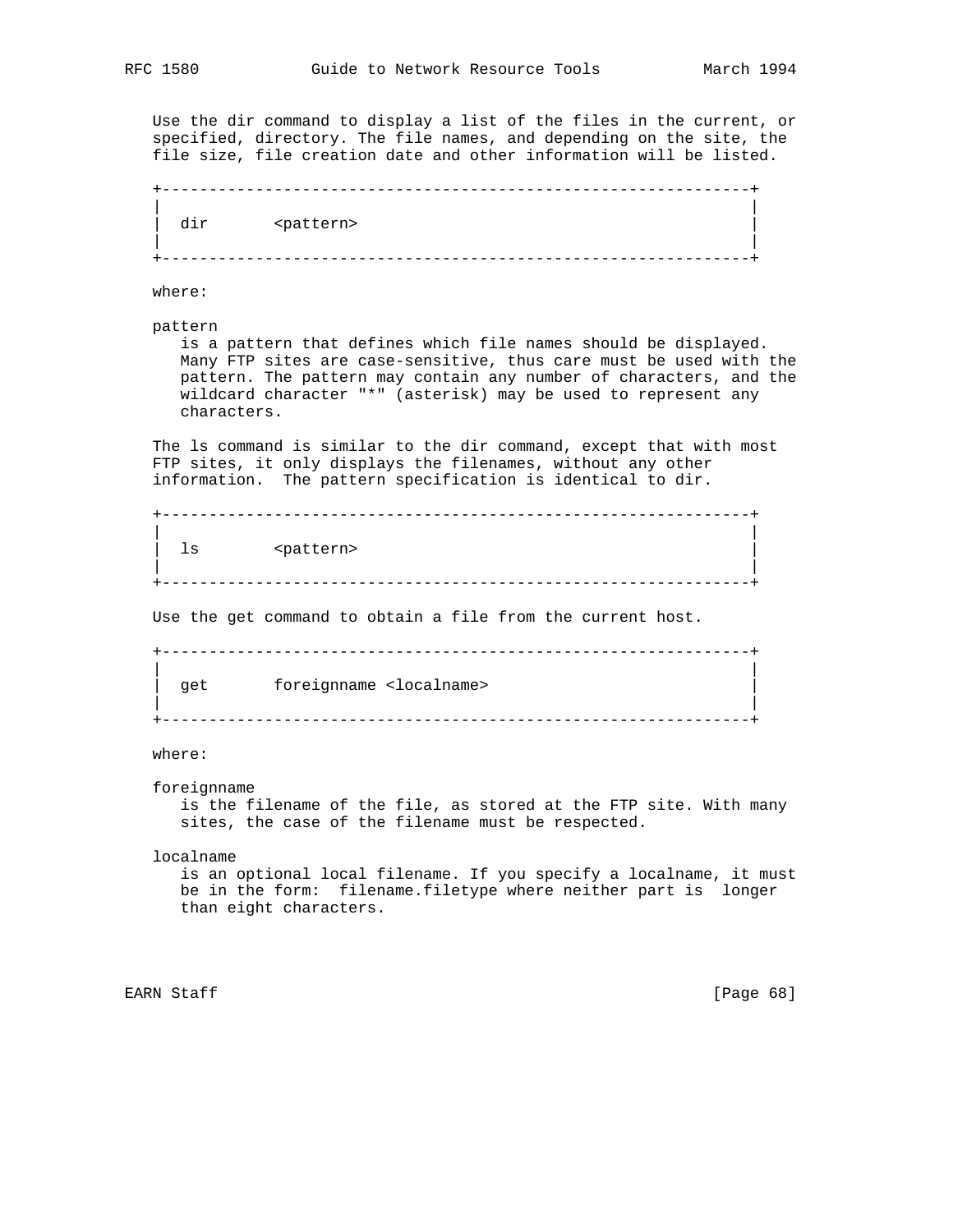Use the binary command to set the FTP transfer mode. If this option is set then no EBCDIC-ASCII translation will take place. This should be used for non-text files.

 +---------------------------------------------------------------+ | | | binary | | | +---------------------------------------------------------------+

 Use the quit command to close the connection to the host, and to terminate the BITFTP session.

 +---------------------------------------------------------------+ | |  $\left| \begin{array}{ccc} \text{quit} & \text{[} & \text{[} & \text{[} & \text{[} & \text{[} & \text{[} & \text{[} & \text{[} & \text{[} & \text{[} & \text{[} & \text{[} & \text{[} & \text{[} & \text{[} & \text{[} & \text{[} & \text{[} & \text{[} & \text{[} & \text{[} & \text{[} & \text{[} & \text{[} & \text{[} & \text{[} & \text{[} & \text{[} & \text{[} & \text{[} & \text{[} & \text{[} & \text{[} & \text{[} &$  | | +---------------------------------------------------------------+

10.5. Examples

 To get the file how.to.ftp.guide from the directory /pub/nic/network.service.guides at the anonymous FTP site nic.sura.net, and to get a listing of the files in that directory, you could send the following commands by e-mail to BITFTP:

 ftp nic.sura.net user anonymous cd pub/nic/network.service.guides get how.to.ftp.guide dir quit

 In response you will receive an e-mail containing the following lines (some lines have been removed for brevity):

 > ftp nic.sura.net > user anonymous >> OPEN NIC.SURA.NET >> USER anonymous > cd pub/nic/network.service.guides >> CD pub/nic/network.service.guides > get how.to.ftp.guide >>>> "how.to.ftp.guide" sent as "HOWTO FTPGUIDE".

> dir

EARN Staff [Page 69]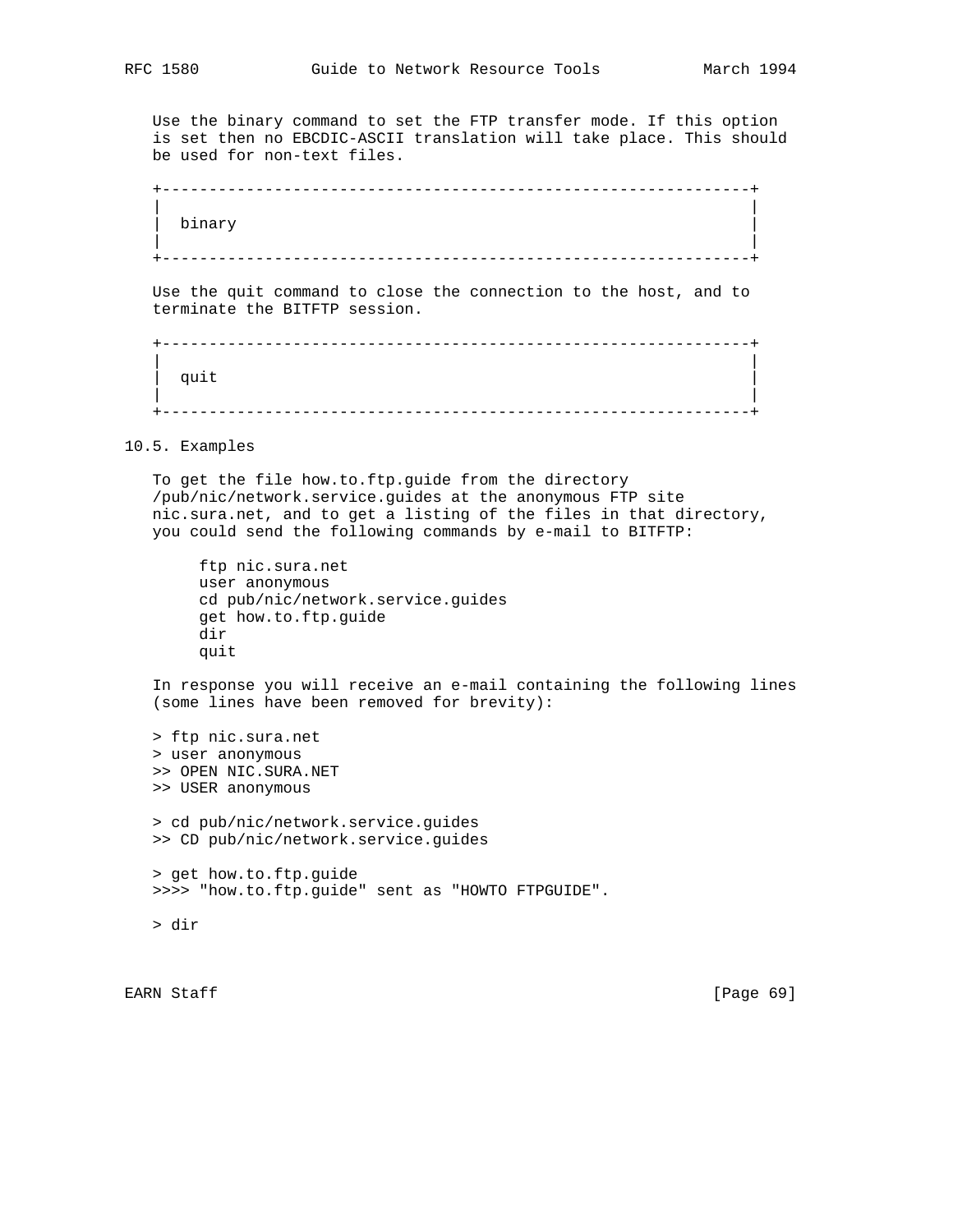total 60

| $-rw-rw-r--$ 1 mtaranto 120 344 Apr 14 1992 README |  |  |  |                                                                  |
|----------------------------------------------------|--|--|--|------------------------------------------------------------------|
|                                                    |  |  |  | $-rw-rw-r--$ 1 mtaranto 120 12759 Oct 30 1992 how.to.email.guide |
|                                                    |  |  |  | $-rw-rw-r--$ 1 mtaranto 120 6327 Mar 24 13:28 how.to.ftp.guide   |
|                                                    |  |  |  | $-rw-rw-r--$ 1 root 120 2818 Mar 4 1992 how.to.telnet.quide      |
|                                                    |  |  |  | $-rw-rw-r--$ 1 mtaranto 120 6136 Oct 30 1992 how.to.use.vi.quide |
| $-rw-r--r--$ 1 1086 120 0 Aug 18 21:23 plane.      |  |  |  |                                                                  |

 The above directory listing is typical of the format of Unix FTP sites. There is information on file permissions and ownership as well as the size of the file in bytes, the time and date of its last change, and the file name.

 You could request the first two files by once again sending mail to BITFTP with the following commands:

 ftp nic.sura.net user anonymous cd pub/nic/network.service.guides get README get how.to.email.guide quit

10.6. Learning more about BITFTP

 A four-page instruction to the BITFTP service can be obtained by sending a help command in the body of a mail message to either BITFTP server.

 Additional information on BITFTP may be obtained from EARN (NETHELP@EARNCC.EARN.NET or NETHELP@EARNCC.BITNET). More information about TCP/IP and FTP in general can be obtained from a wide variety of sources, such as the documents mentioned in the example above.

11. LISTSERV (Version 1.7f)

11.1. What is LISTSERV

 LISTSERV is a distribution list management package. It runs on IBM VM/CMS systems in the international NJE network (EARN/ Bitnet). It allows groups of computer users with a common interest to communicate among themselves, while making efficient use of computer and network resources. It makes it easy for even novice users to discover, join, and participate in these interest group mailing lists. LISTSERV also provides facilities for logging and archiving of mail traffic, file server functions, and database searches of archives and files.

EARN Staff [Page 70]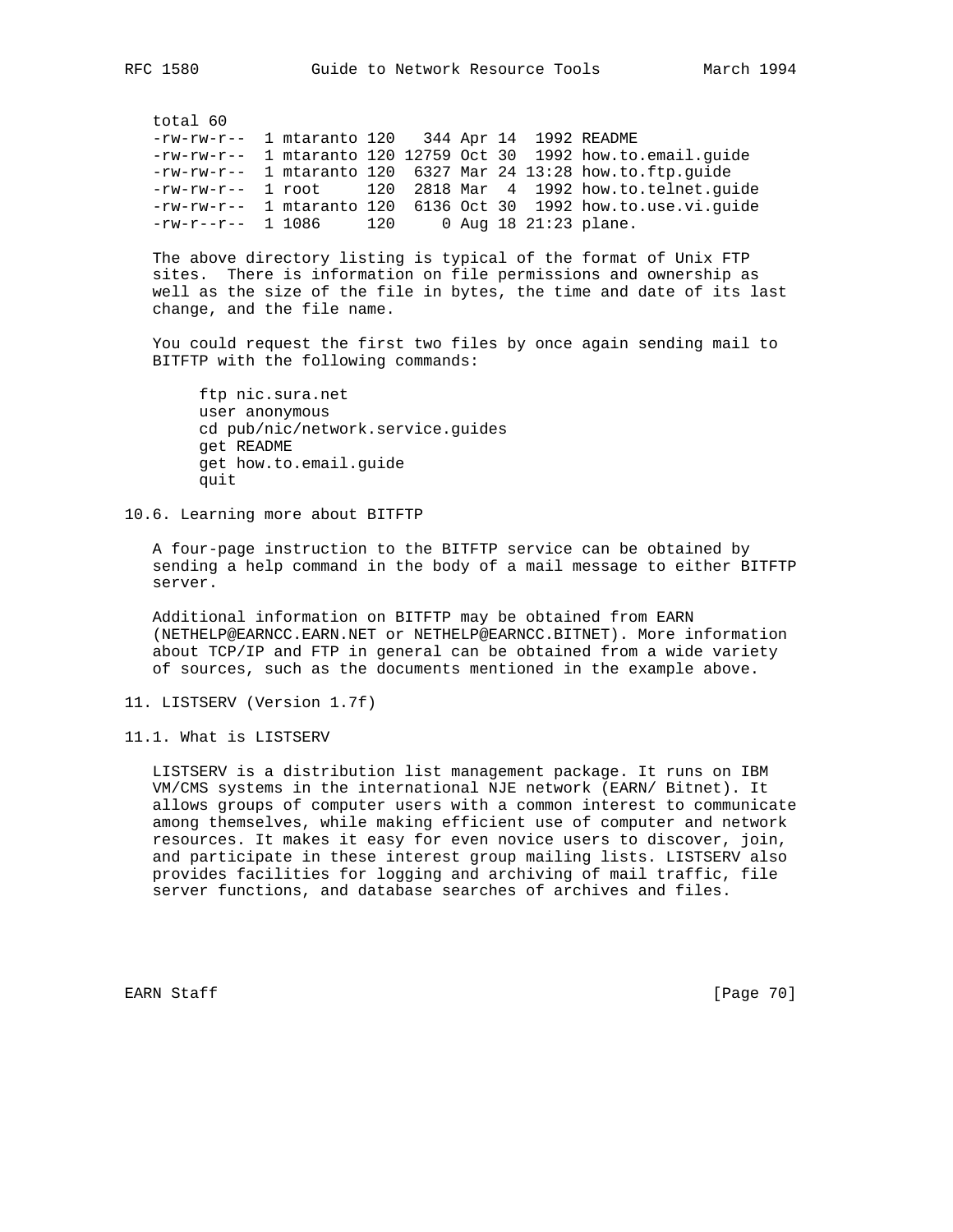There are LISTSERV lists on every subject under the sun, with names ranging from AARPUB-L (AAR Electronic Publication list) to Z3950IW (Z39.50 Implementors Workshop). LISTSERV lists are international and eclectic. You will find lists in every imaginable field, for every audience, in many different countries and in many different languages. See the description of the List command in the section Using LISTSERV section for instructions on getting an up-to-date list of lists.

11.2. Who can use LISTSERV

 Anyone who can send electronic mail to an EARN/Bitnet address can participate in a mailing list and access other LISTSERV facilities, as long as the e-mail format is valid (according to the RFC822 standard), and has a usable return address. Every day, people use LISTSERV from HEPnet, Internet, Compuserve, MCIMail and many other networks throughout the world.

 If you don't know how to send electronic mail to EARN/Bitnet, ask your local support people for help.

11.3. How to get to LISTSERV

 To use LISTSERV facilities, send electronic mail with your LISTSERV commands to: LISTSERV@host-id where host-id is the host computer's NJE address (for example, TAUNIVM.BITNET) or its Internet domain name (in this case, VM.TAU.AC.IL). There may be some local variation on the format needed to send mail to Bitnet or Internet addresses. Check with your local support personnel.

 More than one command can be sent to LISTSERV in the same mail message. Each command must be on a separate line. LISTSERV will ignore the Subject: line of the mail header, so ensure that your commands are in the body of the e-mail.

 For EARN/Bitnet users, interactive messages are the fastest and most convenient way to send commands to LISTSERV, but bear in mind that interactive messages only work when the links between your computer and LISTSERV are up; if the message fails, you can always send your command via mail.

 To facilitate communications with the LISTSERV servers on the EARN/Bitnet network, a special LISTSERV computer node has been defined. This means that any EARN/Bitnet user can address their commands to the userid LISTSERV at the special node LISTSERV.

 All non-EARN/Bitnet users may address their command mail to the userid LISTSERV at the special node LISTSERV.NET. Note that if this

EARN Staff [Page 71]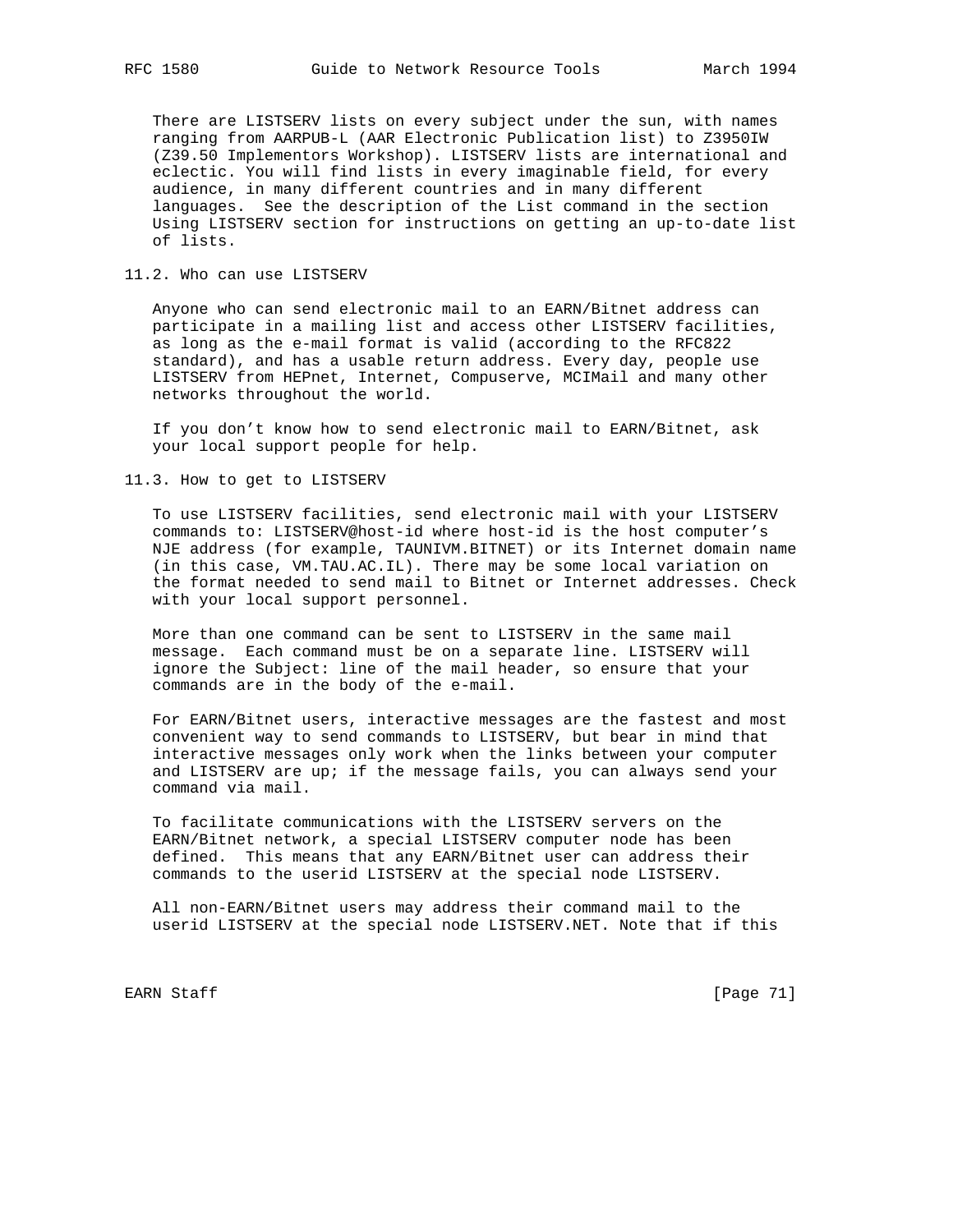node is not yet defined on your network, you may also try LISTSERV%LISTSERV.BITNET@CUNYVM.CUNY.EDU. For example, if you wanted to join the 3D-L mailing list that discusses 3D computer graphics but are not sure of the address of the LISTSERV server hosting this list. You could send a subscription request to either of the following addresses:

 LISTSERV@LISTSERV.NET LISTSERV@LISTSERV (on BITNET)

 Your subscription request will be automatically forwarded on to the LISTSERV server hosting the 3D-L mailing list (in this case, at the computer node ARIZVM1 or ARIZVM1.CCIT.ARIZONA.EDU).

 You may also utilize the special LISTSERV address to send e-mail to any LISTSERV mailing list if you are unsure of its address. For example, if you wanted to send mail to the BITFTP-L mailing list to request a copy of the BITFTP product, you could do so by addressing your e-mail to BITFTP-L@LISTSERV.NET. It will automatically be forwarded to the list's real address (in this case, BITFTP-L@EARNCC.EARN.NET) when it reaches the LISTSERV node. Once you know the real address of a list, it should be used for all future mail sent to that list.

 There are more than 250 sites in over 30 countries throughout the world running LISTSERV as part of the world-wide network. Here are a few of the LISTSERV sites:

 +---------------------------------------------------------------+ | | NJE Domain Site Site Country | Host Address | | | +---------------------------------------------------------------+ EARNCC EARNCC.EARN.NET EARN Office, Paris France DEARN VM.GMD.DE | GMD, Bonn Germany| HEARN HEARN.NIC.SURFNET.NL Katholieke Universiteit Nijmegen Metherlands SEARN SEARN.SUNET.SE Kungliga Tekniska Hoegskolan, Stockholm Sweden BITNIC BINTIC.CREN.NET BITNET Network Information Center GAS PUCC PUCC.PRINCETON.EDU Princeton University, New Jersey  $USA$ +---------------------------------------------------------------+

EARN Staff [Page 72]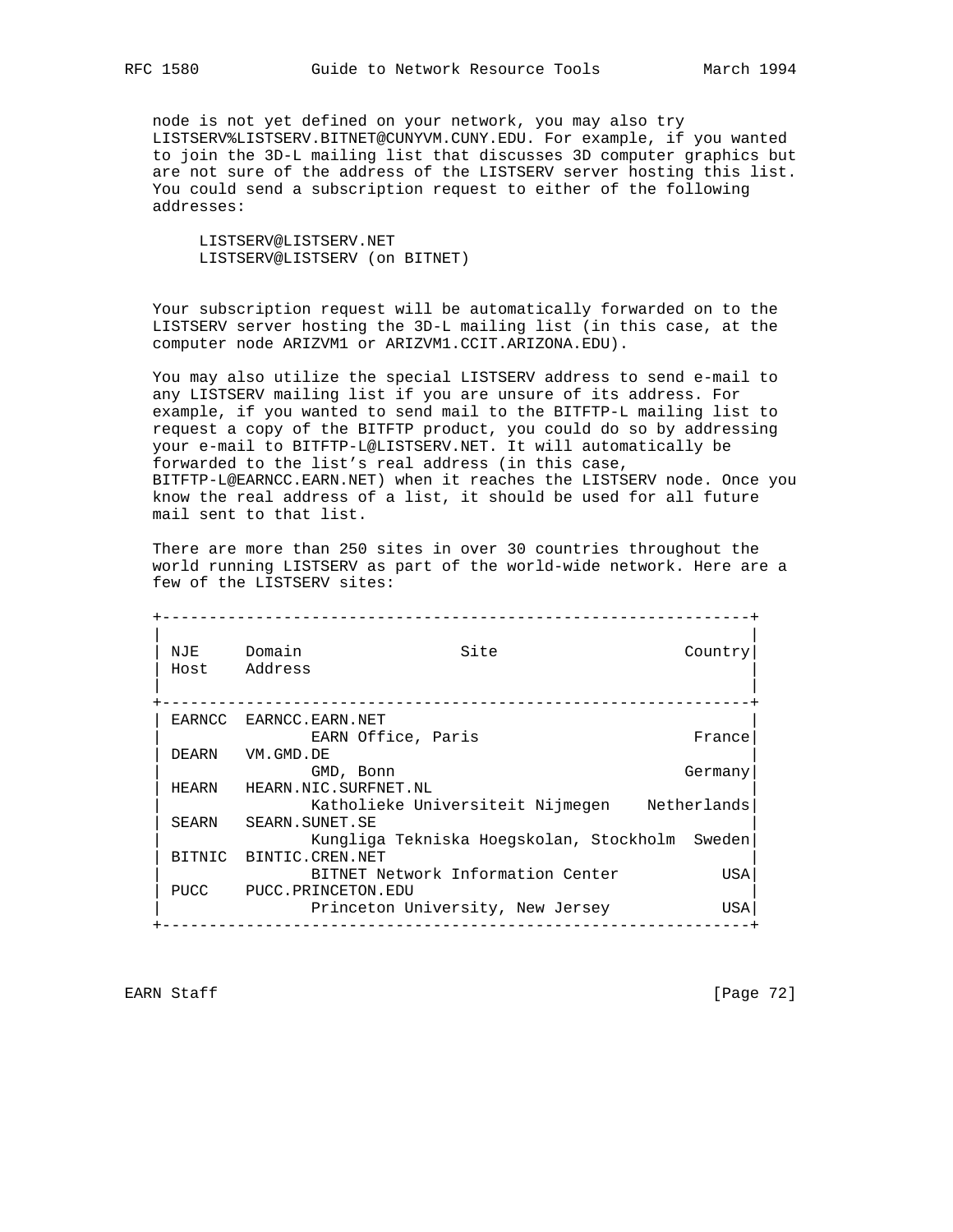#### 11.4. Using LISTSERV

 The commands given here are available for everyone and require no special LISTSERV command privileges. Only the most common commands are described. For a complete list of non-privileged LISTSERV commands, retrieve the LISTSERV User Guide in the DOC FILELIST from LISTSERV@EARNCC.EARN.NET (or LISTSERV@EARNCC.BITNET).

 Commands are presented in a particular format: CAPITAL letters indicate acceptable abbreviation, angle brackets (<>) indicate an optional parameter, and vertical bar (|) indicates a choice of parameters. All parameters are fully explained in each command description.

 There is a standard set of command keywords available for use in some LISTSERV commands. They may be used with any commands where they appear as optional parameters in the command description. The important standard keywords are:

#### PW= password

 This keyword is used to specify a password in a command. If you have registered a personal password on a LISTSERV server, you will then have to validate certain commands by using the PW= command keyword in the command text. This feature is designed to prevent impostors from issuing commands while using your e-mail address. The use of passwords is strongly recommended for this reason. See the PW command for details on registering personal passwords. Once you have registered a personal password at a LISTSERV server, you will be obliged to include the PW= command keyword in all commands where it appears as an option.

#### F= format

 This keyword controls the file format (or internal file structure) in which files will be sent to you. If you are not a member of the EARN/Bitnet network, then LISTSERV will always use the default file format of MAIL. Otherwise, the default file format is dependent upon the information held in the BITEARN NODES file regarding your computer. The BITEARN NODES file is a special network definition file used in the EARN/Bitnet network. Any user may ask for a file format other than their default by specifying it in the F= command keyword in the commands where it appears as an option. Note that this will not permanently change your default file format, its effect is only for those commands where it is specified. Following is a list of file formats that are valid for all users:

XXE UUe MIME/text MIME/Appl MAIL

EARN Staff [Page 73]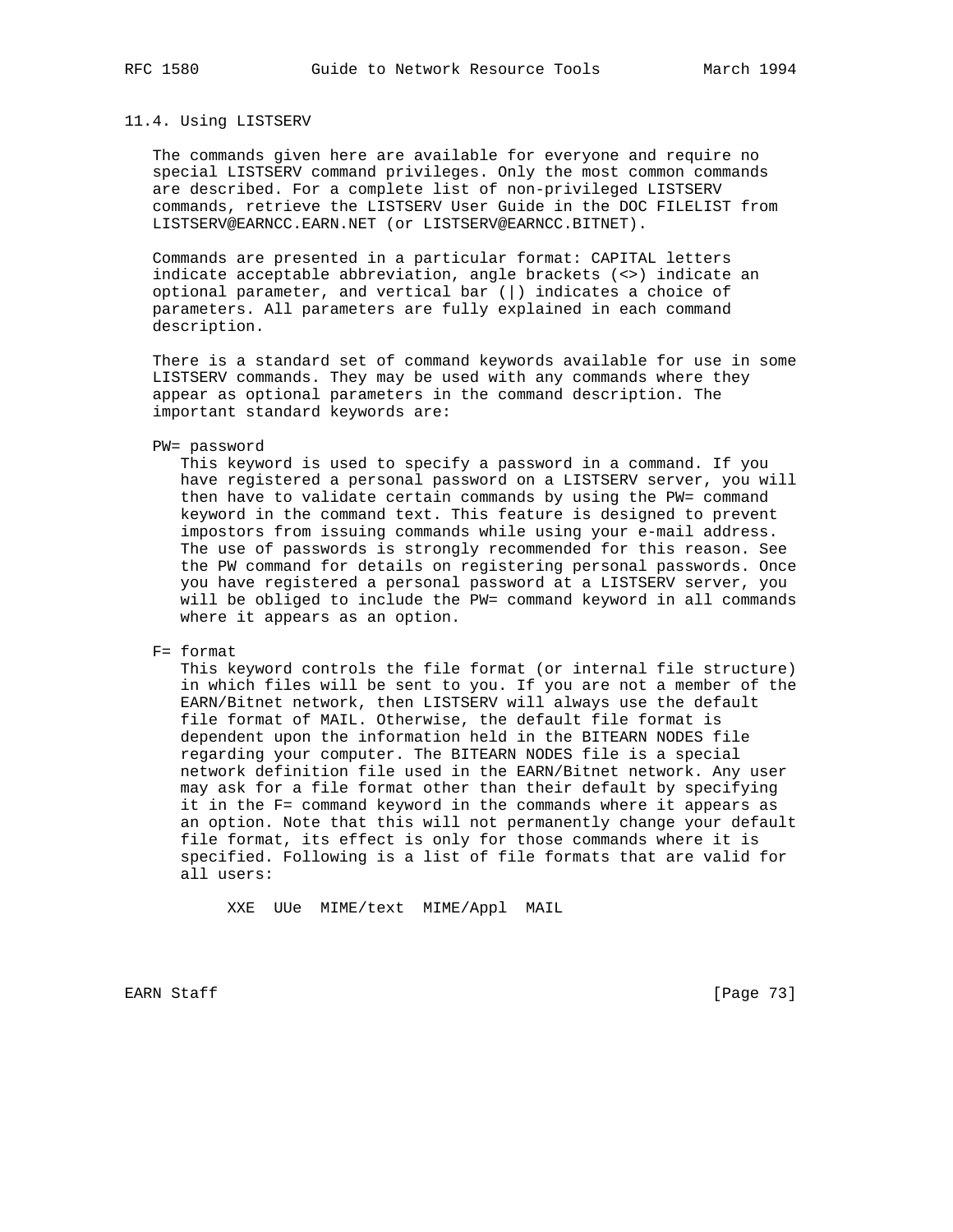In addition, EARN/Bitnet users may specify:

Netdata Card Disk Punch LPunch VMSdump

 Contact your local support personnel for more information about the file formats supported on your computer.

11.4.1. Commands for LISTS:

 The primary function of LISTSERV is to operate mailing lists (also referred to as distribution lists). Mailing lists are used to distribute the e-mail sent to them to a list a recipients. They provide the means for a group of users to establish an e-mail forum on any topic or area of common interest. This service provides an extremely convenient means for the exchange of ideas and information between list members since LISTSERV (and not the mail sender) manages the distribution of e-mail to all of its final recipients. Users need only to remember one list address to which they send their mail in order to communicate to a potentially large number of users. Due to the efficiency with which LISTSERV distributes e-mail to list members, discussions or debates with a world-wide audience may be conducted.

 The following commands are designed for use with LISTSERV mailing lists. With them you may do things such as finding the names and addresses of lists, signing on to or off lists, reviewing lists or changing your personal options for any mailing list to which you are subscribed.

 +---------------------------------------------------------------+ | | | SUBscribe list-name <full-name> | | | +---------------------------------------------------------------+

 Use the SUBscribe command to join a mailing list. You can also use this command to alter the name (but not e-mail address) by which you are known on a mailing list you have already joined. The list-name parameter is the name of the list to which you want to subscribe. For example, the EARN User Group list located at the node IRLEARN has a list name of EARN-UG. Do not confuse this with the list's address (EARN-UG@IRLEARN) which should not be used. The optional full-name parameter allows you to give a name by which you want to be known on a mailing list. If specified, it should be your full, real name (at least your first name and last name) and not your e-mail address. If you send this command to LISTSERV via command mail, the name for the full-name option will be taken from the name given in the From: mail header should it be omitted from

EARN Staff [Page 74]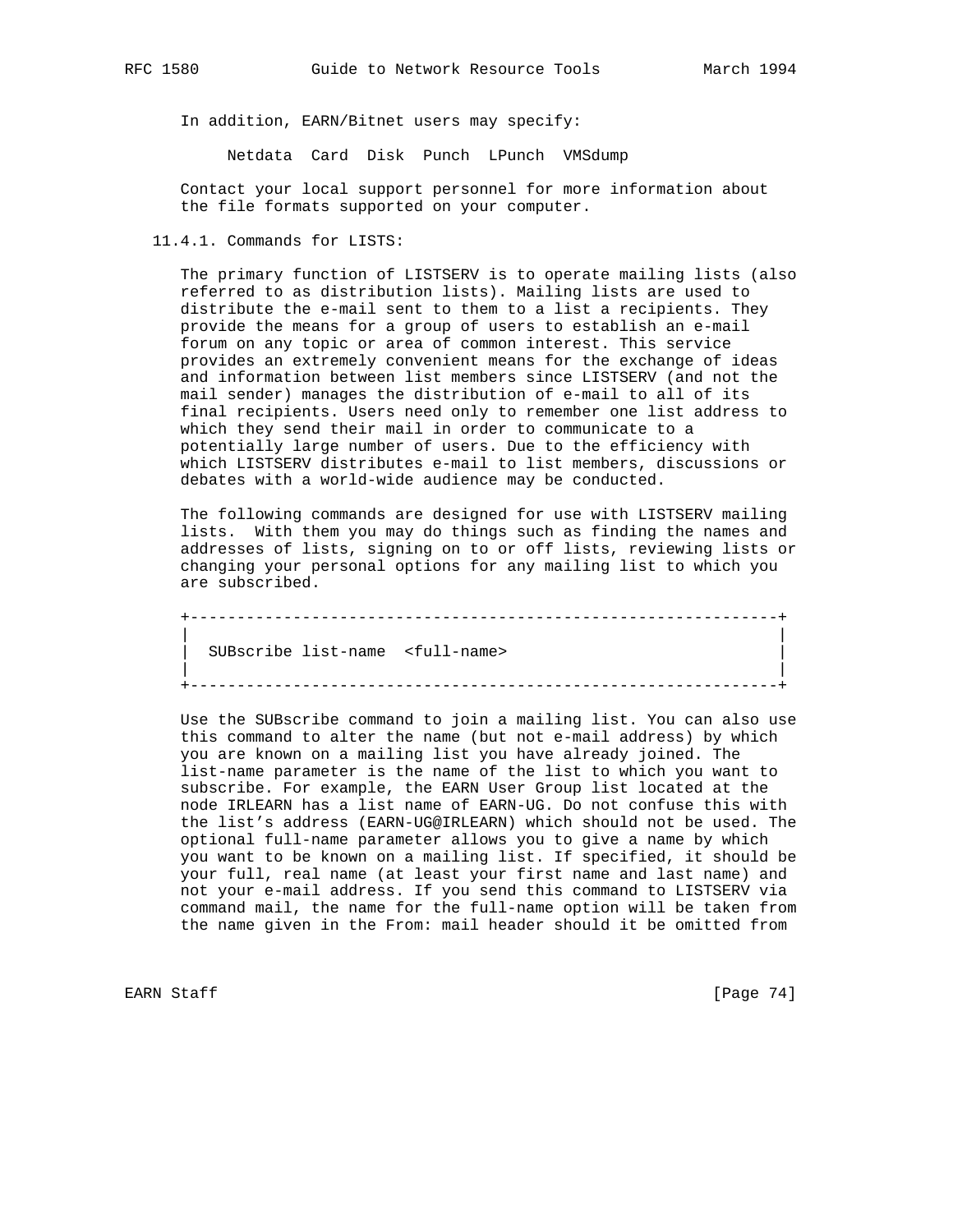the command text. If you send a SUBscribe command for a list to which you already belong, then LISTSERV will interpret the command as a request to change your full-name on the list.

 A request to join a mailing list can be processed in three ways: subscription to a list may be OPEN, CLOSED, or BY-OWNER. If it is OPEN, you will be automatically added to the list and sent notification. If it is CLOSED, you will not be added to the list, and LISTSERV will send you a message telling you that your request has been rejected. If it is BY-OWNER, your subscription request will be forwarded to the list owner(s), who will decide whether or not to add you to the list (LISTSERV will inform you to whom your request has been forwarded). To see what kind of subscription a list has, use the REView command.

 +---------------------------------------------------------------+ | | | UNSubscribe list-name | \* <(NETWIDE> | | | +---------------------------------------------------------------+

 Use the UNSubscribe command to leave a mailing list. The listname parameter is the name of a mailing list from which you want to remove your subscription. You can signoff all the lists to which you are a member at any particular LISTSERV site by using the "\*" (asterisk) character in the place of a list name. If you want your UNSubscribe command to be propagated to all LISTSERV servers on the network, include the (NETWIDE option. Use this option if you are changing your e-mail address or are leaving your computer for an extended period.

 +---------------------------------------------------------------+ | | List <options> <F= format> | | +---------------------------------------------------------------+

 Use the List command to get a listing of available mailing lists at a LISTSERV server. The options parameter may be any of the following:

Short

 This option displays a summary of all the lists managed by a LISTSERV in a brief, one line description. This is the default.

EARN Staff [Page 75]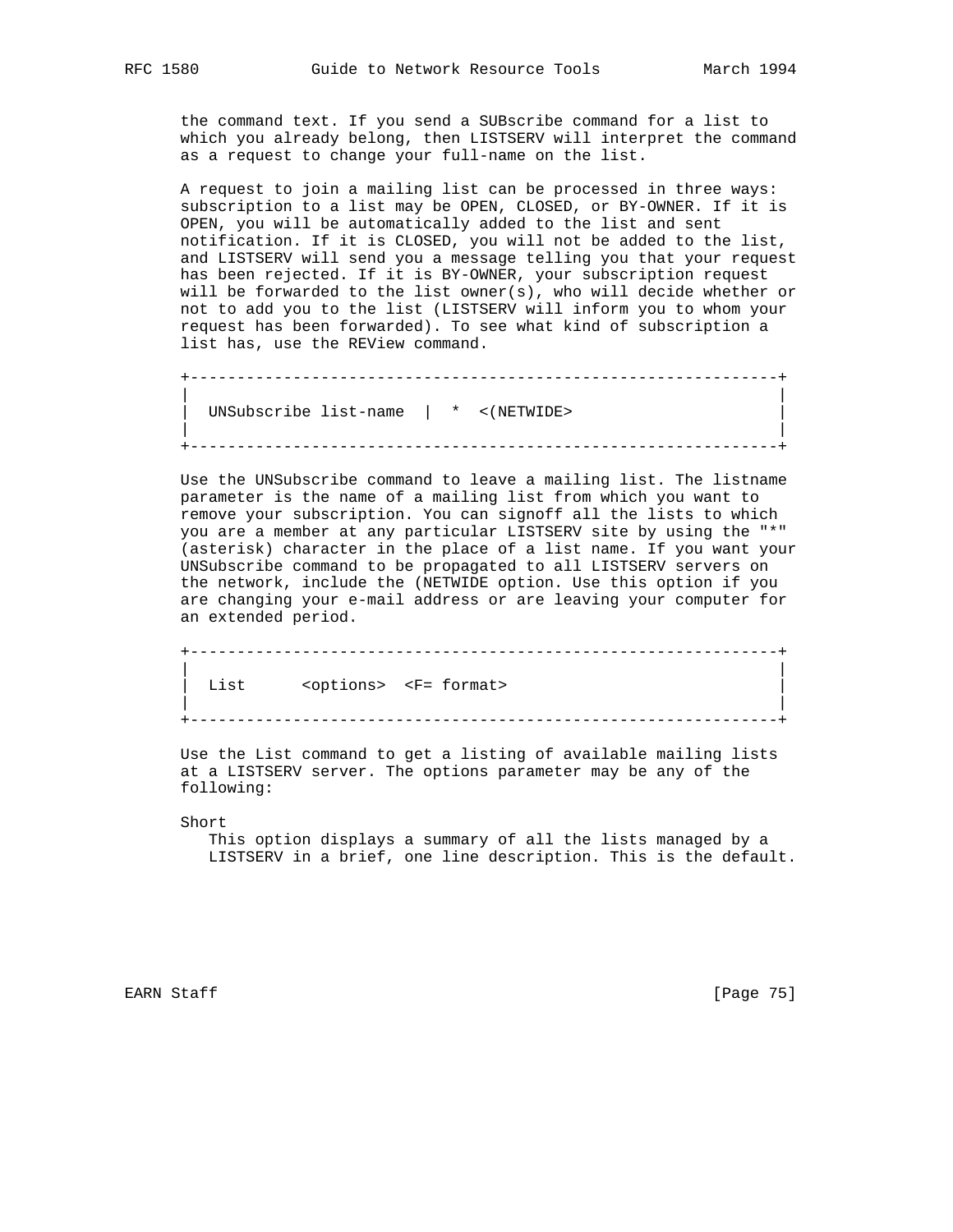Long

 The Long (or Detailed) option will send a file (called node-name LISTS) to you that contains a comprehensive description of the lists managed by a LISTSERV server.

Global <pattern>

 This option gives a complete list of all known LISTSERV mailing lists at all servers at the time the command is issued. A file (called LISTSERV LISTS) will be sent to you containing the names, titles and e-mail addresses of these lists. This is a very large file, so make sure you have the necessary disk space to accommodate its size before you use the Global option. The optional pattern parameter can be used to match any string in the list name, list title or list address.

 +---------------------------------------------------------------+ | | REView list-name <(> <options> | | +---------------------------------------------------------------+

 Use the REView command to receive a listing of a mailing list. It will be sent to you as a file called list-name LIST (or list-name node-name for peered lists). A mailing list is comprised of two parts: a control section and a subscription section. The control section holds the definition parameters for a list which includes information such as who is authorized to review or join a list and whether or not it is archived. The subscription section holds the e-mail addresses and names of all list members. The REView command allows you to receive a listing of either or both of these sections (the default is both) for any list, provided you are authorized to do so. Note that at the discretion of the list owner(s), the REView command can be restricted in use to list members only. In this case, you will not be authorized to review a mailing list if you are not a member of that list yourself. Also, individual list members can restrict the appearance of their e-mail address and name in response to a REView command if they have set the CONCEAL mailing list option (see the SET command for more details). The list-name parameter is the name of the LISTSERV list you wish to review. The important options are:

Short

 This option restricts the information you receive to the control section of a list (giving its definition parameters) and does not return the subscription section of a list (giving the list members).

EARN Staff [Page 76]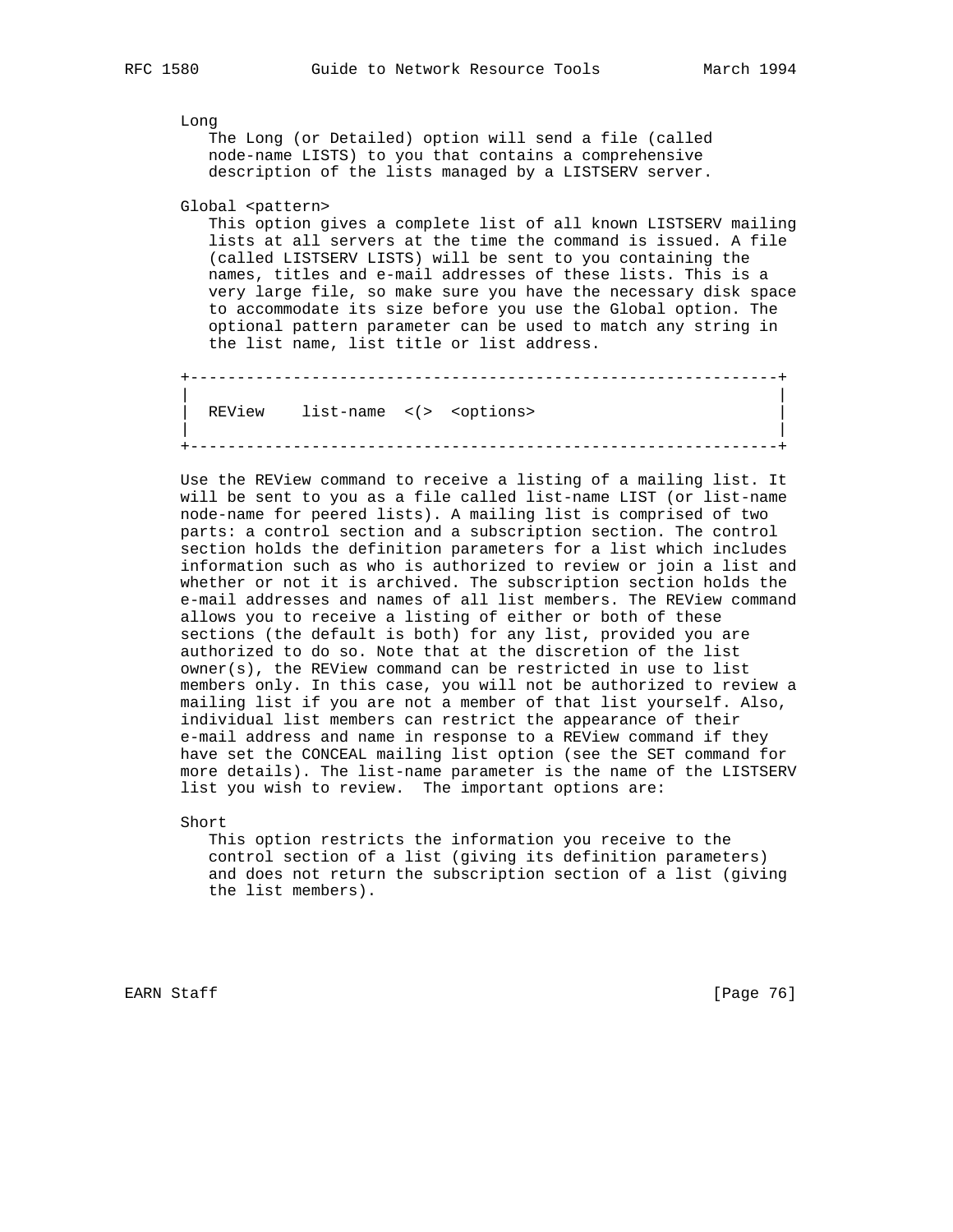Countries If you use this option, the list of members will be by the nationality given in their e-mail.

LOCal

 If the list is peered (that is, it is linked to other mailing lists of the same name but on different LISTSERV servers), you will receive listings of all of these mailing lists in response to a REView command. The LOCal option can be used to suppress the propagation of the REView command to the LISTSERV servers hosting these peered mailing lists. In this case, you will receive a listing only from the server to which you send the REView command and not the others.

 +---------------------------------------------------------------+ | | | Query list-name | \* | | | +---------------------------------------------------------------+

 When you join any mailing list, you will be assigned a default set of list options that control such things as way you received mail when it is distributed and the type of notification LISTSERV will give you when it distributes mail you have sent to a list. These are the personal list options that may be altered on any mailing list to which you are subscribed to suite your circumstances. See the SET command for a complete descriptions of these options. The Query command can be used to review the personal list options you have in effect at any mailing list. The listname parameter is the name of a list to which you are subscribed. If you use an "\*" (asterisk) character instead of a list name, you will receive information about your personal options for all lists to which you belong at the LISTSERV to which you send the command.

 +---------------------------------------------------------------+ | | SET list-name | \* options | | +---------------------------------------------------------------+

 Use the SET command to change your personal options for a mailing list. These options will remain in effect until they are explicitly changed. The Query command can be used to display your current optional settings for any list to which you are subscribed. The list-name parameter is the name of the mailing list for which you are changing your options. You may change your options for a specific list or for all the lists you belong to at a particular LISTSERV by using the "\*" (asterisk) character in

EARN Staff [Page 77]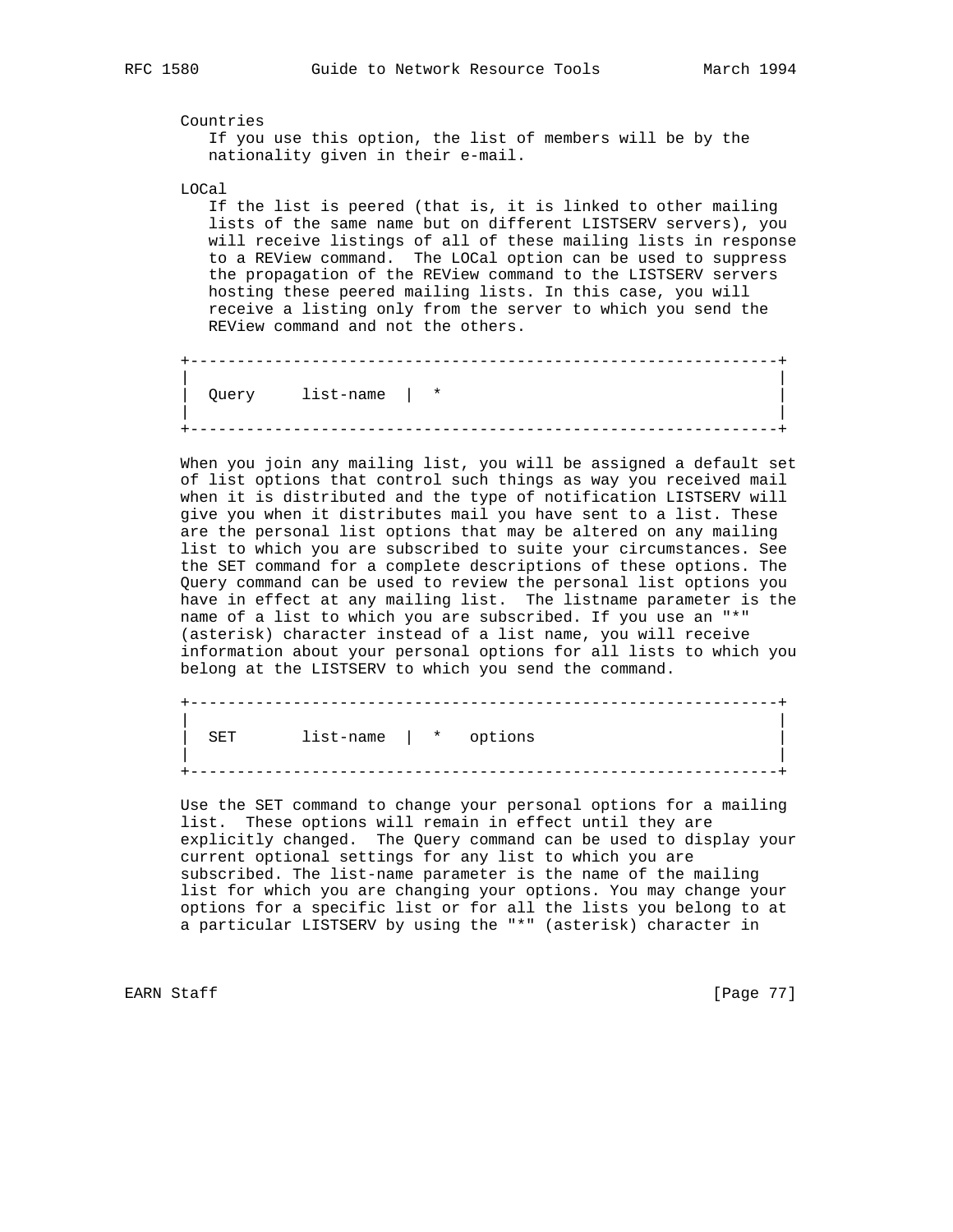place of a list name. After processing your SET command, LISTSERV will send you conformation of the successful alteration of your mailing list options via e-mail. The important options are:

Mail | DIGests | INDex | NOMail

 These options of the SET command alter the way in which you receive mail from a mailing list. The Mail option means that you wish to have list mail distributed to you as mail. This is the default. The DIGests and INDex options are available only if a list has had these features enabled by its owner(s). Digests hold all the mail messages sent to a list over a certain period of time. Instead of receiving each mail individually as it is distributed to list members, you will receive all the mail in one batch for a given day, week or month. You may then browse through these mail messages at your leisure. Note that mail is not edited with the DIGests option, you will receive copies of all the mail messages in their entirety. The INDex option will provide you with only the date, time, subject, number of lines and the sender's name and address for all mail messages sent to a list. The text of the mail message will not be included. You may then select and retrieve any mail that interests you from the list archive. Both the DIGests and INDex options provide a means of listening in to discussions on mailing lists without having to deal with large quantities of incoming mail messages. The NOMail option means that mail sent to the list will not be distributed to you. This is useful when you are leaving your computer for an extended period of time and you do not want mail from the list to fill your mailbox. When you return, you can send the SET command with the Mail option to restore mail service.

#### SHORThdr | FULLhdr | IETFhdr | DUALhdr

 All mail messages are comprised of header and body sections. The header section provides details such as the recipients, the original sender and the date and time a mail message was sent. The mail body section contains the text of a mail message. These options of the SET command indicate the type of mail headers you want to receive in the mail distributed from a mailing list. SHORThdr means that the mail header will include only the essential informational headers (for instance the Date:, To:, From:, Subject:, Sender: and Reply-to: headers). This is the default. You may change this to FULLhdr, which means that all (including non-essential) mail headers will be present in e-mail. The IETFhdr option means that LISTSERV will not change the headers of a mail message it distributes to you other than to add a Received: mail header (and also a Message-id: and Sender: headers if either of these were not already present). This option is designed specifically for

EARN Staff [Page 78]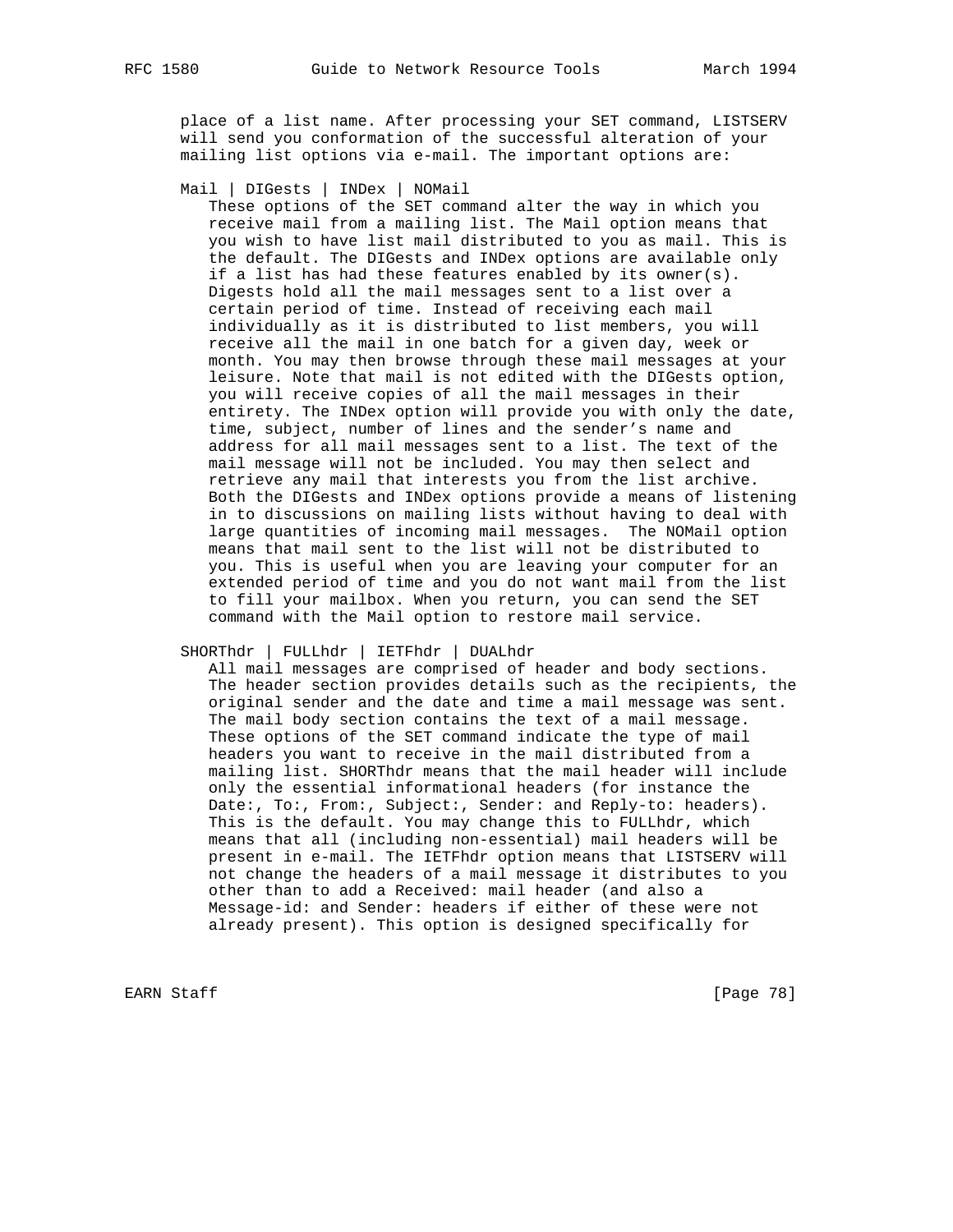compatibility with SMTP exploders (as used, for instance, on the Internet network). Lastly, DUALhdr is very similar to the SHORThdr option except that LISTSERV will also insert mail headers at the beginning of the mail body. Therefore, when the mail is received and read by a recipient using this option, it will start with this information (for instance, the first three lines of a mail message may contain the To:, From: and Subject: mail headers). This option is useful for users of some PC based mail packages that will not display this information from the real mail headers.

CONCEAL | NOCONCEAL

 Indicates whether or not you want your name and mail address to appear in the display of list members which is given in response to a REView command. The default is NOCONCEAL. Note that a complete list of members is always given to list owners and LISTSERV administrators regardless of this option.

+-------------------------------------------------------------+

+-------------------------------------------------------------+

 | | | CONFIRM list-name | | |

 Use the CONFIRM command to renew your subscription to a list. Some mailing lists require subscription renewal at regular intervals (usually once a year). A mail message is automatically sent to list members indicating that they must send a CONFIRM command within a given number of days or they will be removed from the list. This command must be sent from the same e-mail address that received the confirmation notice. The list-name parameter is the name of the mailing list to which you are confirming your subscription. LISTSERV will send a message that your subscription has been confirmed.

11.4.2. Commands for FILES:

 LISTSERV also functions as a file server. That is, files can be stored at a LISTSERV server and made available for retrieval by users upon their request. These files are stored in LISTSERV under a hierarchical system of filelists. As the name suggests, a filelist is a special file that holds a list of files. Each entry in a filelist describes a file that is available for retrieval and gives details such as the file's name and size and also a file's access code (also known as a FAC) which describes who is authorized to retrieve it. These files may themselves be filelists, in which case they too will hold information about available files or further filelists. In this way, filelists are

EARN Staff [Page 79]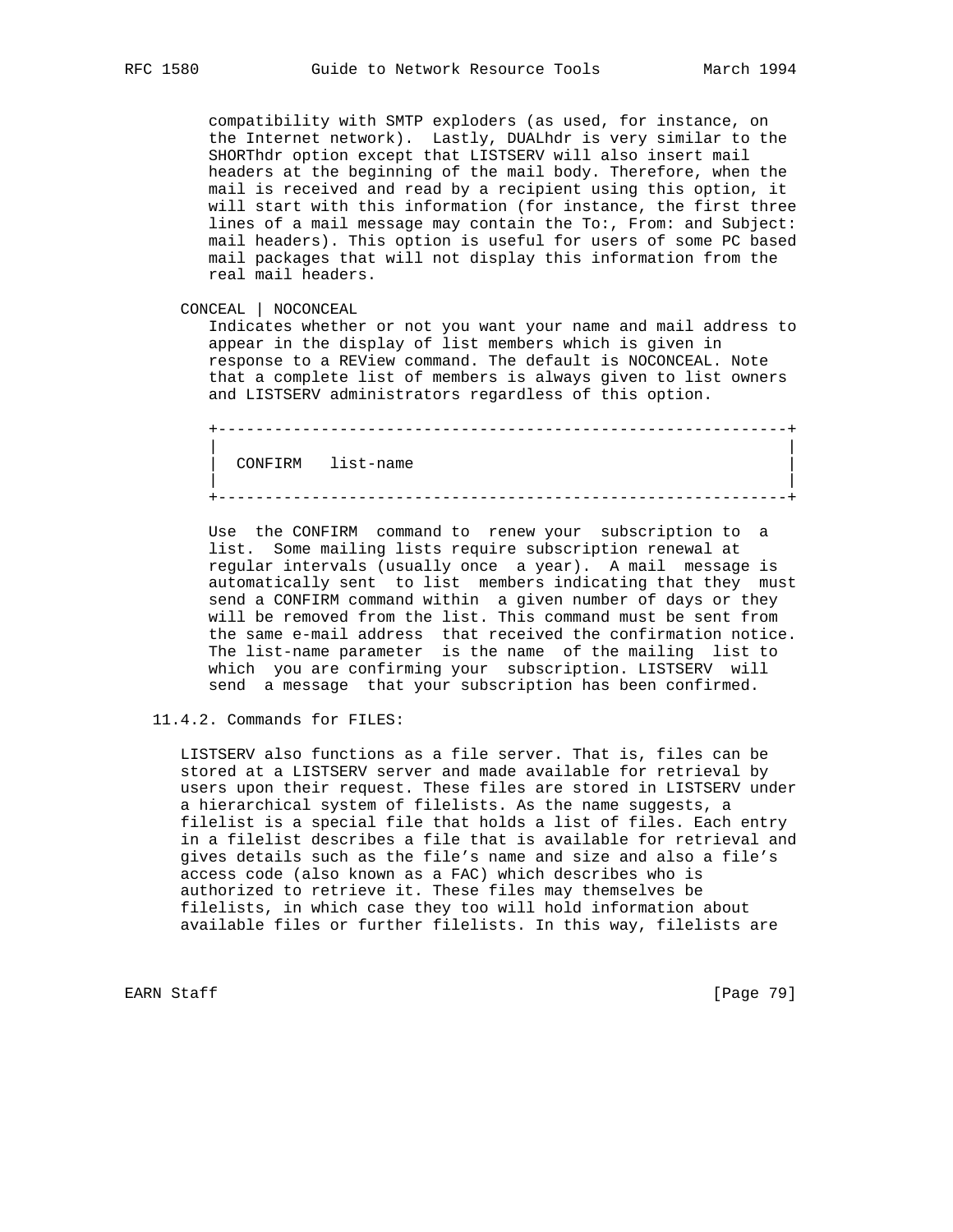organized in a hierarchical or tree structure.

 There are two basic types of filelists on LISTSERV servers. The first type holds files that have been specifically placed there by file owners or LISTSERV administrators. These files may be documents, maps or diagrams, or even programs. The second type of filelist is associated with a LISTSERV mailing list. These are referred to as list filelists and retain copies of all e-mail distributed on a particular mailing list. They consist of a series of files, each of which holds a copy of the mail messages distributed on a list over an interval of time (usually, one month). These files may then be retrieved to recover any list mail distributed during a specific period. Note that e-mail distributed on a mailing list may also be retrieved via the database functions of LISTSERV. Not all mailing lists have an associated list filelist; this is enabled at a list owner's discretion.

 A further aspect of the file server functions of LISTSERV is the concept of packages. A package consists of one or more files that appear in a filelist. These may be, for example, a series of files that go to make up a software package. A package is declared in a LISTSERV filelist through a file that has the special name of package-name \$PACKAGE. Within it will be a list of all the files that comprise the package. This list can be reviewed by sending a retrieval request for that file. However, all the files that comprise the package may also be retrieved through a request for the file: package-name PACKAGE. Note that in this case, the "\$" (dollar) symbol is dropped from the name. The files that go to make up the package will then automatically be sent to the requestor. This enables users to retrieve an entire set of files that belong to a package with only one command, instead of having to retrieve each of these files individually through a series of commands.

 The following LISTSERV commands enable general users to manipulate files that are stored at a server. This includes commands to search for, retrieve and subscribe to files. When sending file server commands to LISTSERV, you must address them to the server and not to any mailing lists. Note that where the PW= keyword appears in a command description, this need only be included in the command text if you have defined a personal password at the server to which you are sending file server commands. Otherwise, it need not be used. The optional F= command keyword may included as desired.

EARN Staff [Page 80]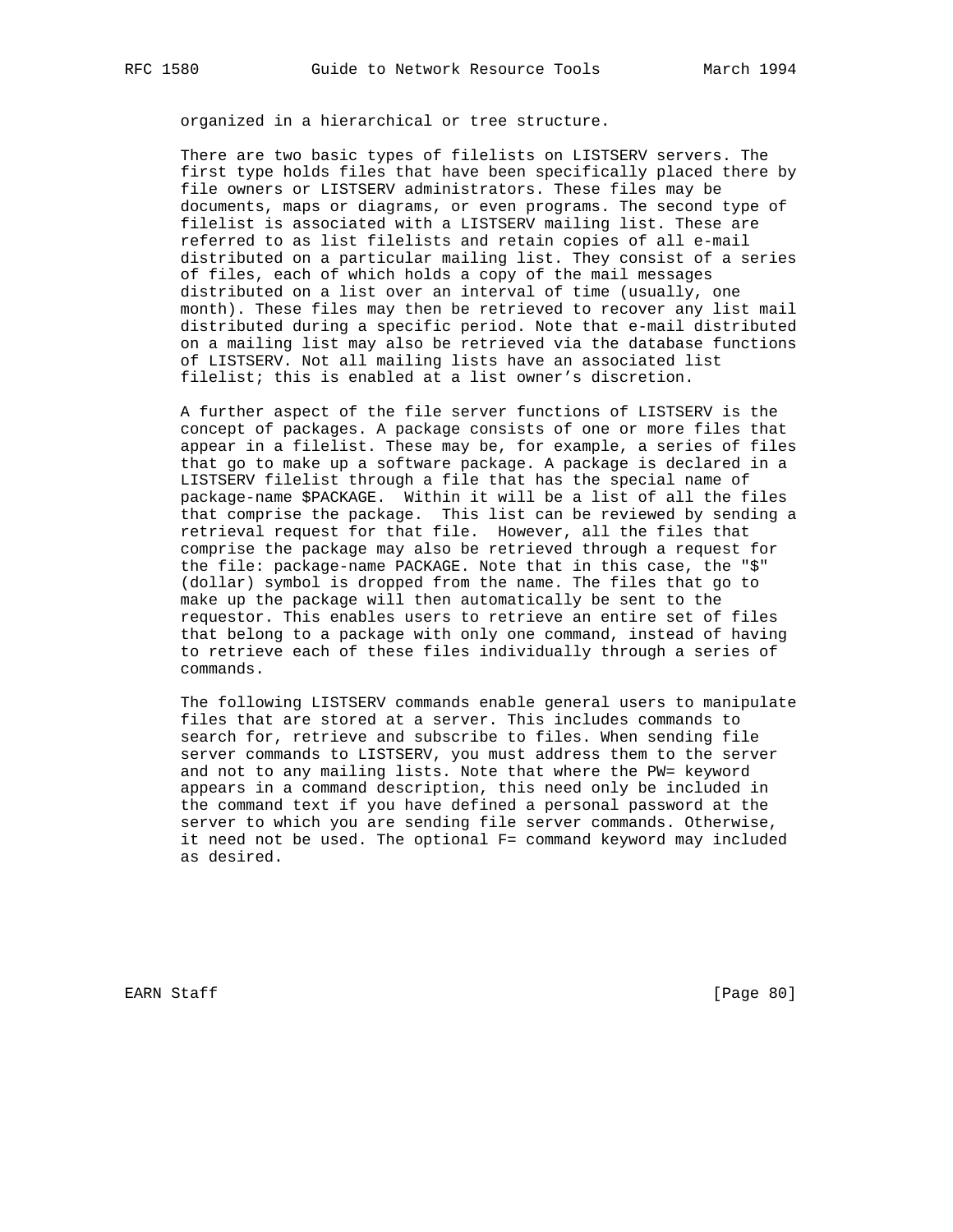+---------------------------------------------------------------+ | | | INDex <filelist> <F= format> | | | +---------------------------------------------------------------+

 Use the INDex command to get a listing of the files in a particular filelist. The filelist parameter specifies the name of the filelist you wish to get. If no name is specified, an index of the root filelist (called LISTSERV FILELIST) will be sent to you.

 +---------------------------------------------------------------+ | | GET filename filetype <filelist> <F= format> | | +---------------------------------------------------------------+

 The GET command is used to retrieve a specific file or package from a filelist, provided you are authorized to do so. The filename and filetype parameters identify the file or package you wish to retrieve. The optional filelist parameter identifies the filelist within which the file or package resides. If it is not supplied in the command, LISTSERV will determine the filelist through a search of its own internal filelist index.

 +---------------------------------------------------------------+ | | AFD options | | +---------------------------------------------------------------+

 AFD is an acronym for Automatic File Distribution. This command enables you to subscribe to a file or package in a filelist. Every time this file or package is updated in its filelist, you will then automatically be sent of copy of it by the LISTSERV server. You may subscribe to any number of files for packages from any filelist with the AFD command. You may also review or delete your subscriptions at any LISTSERV server. The options must be one of the following:

 ADD filename filetype <filelist> <text> <PW= password> <F=format> The ADD option allows you to subscribe to a file or package. This means that a copy will henceforth be sent to you automatically by LISTSERV when it is updated on its filelist. The filename and filetype parameters identify a file or package to which you want to subscribe. The filelist option allows you to specify the name of the filelist in which it is located. If

EARN Staff [Page 81]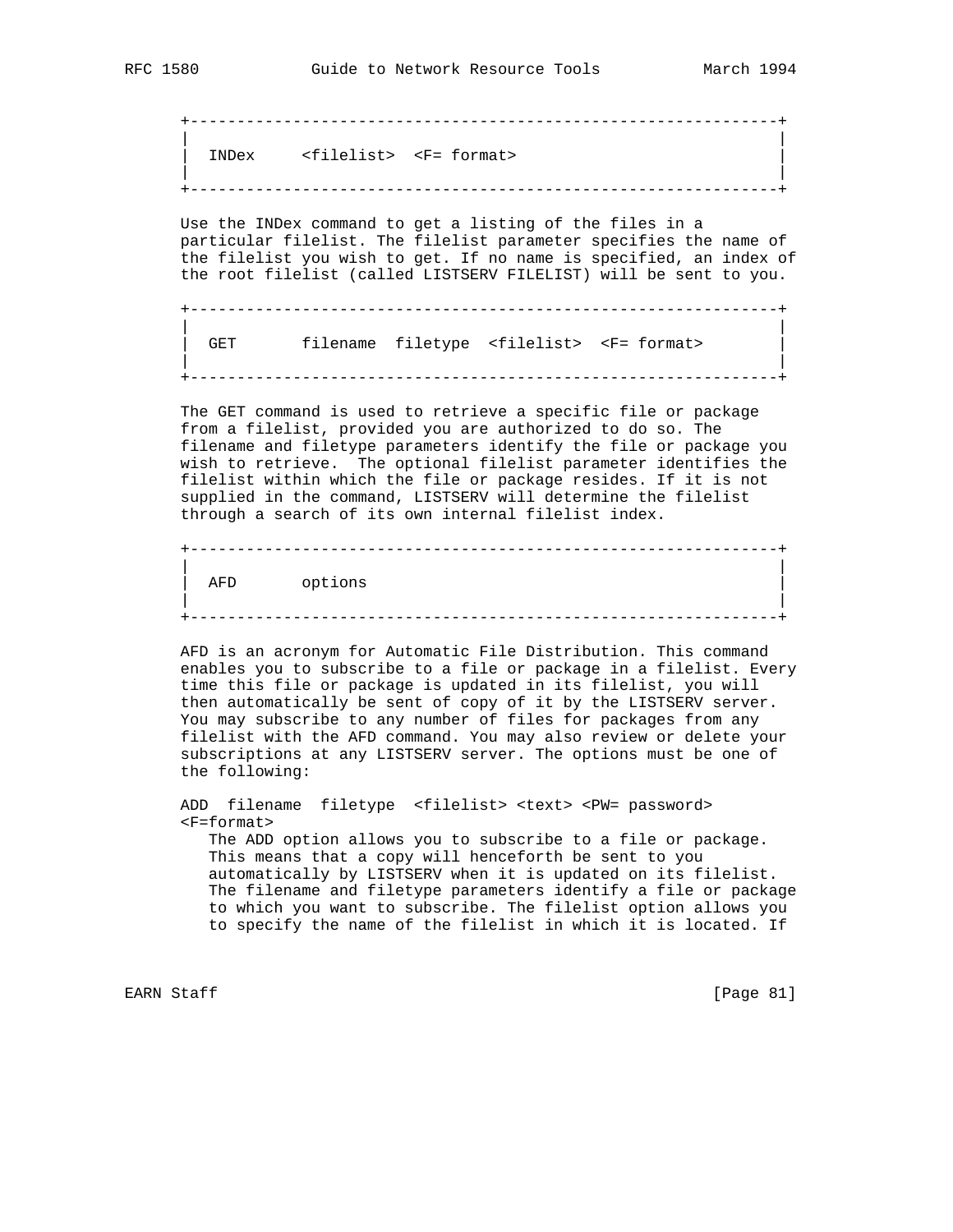this is not specified in the command, LISTSERV will locate the filelist through a search of its own internal filelist index. Also, if you wish to have an informational text message inserted automatically at the top of the file or package when it is sent to you, you may use the text parameter. Note that if you omit the filelist option, the text you provide in the text parameter must be enclosed in double quotes ("). This parameter is most commonly used by network server applications that subscribe to files at a LISTSERV on behalf of users. If you are subscribing to files directly from LISTSERV yourself, you should not need to use this option.

 DELete filename filetype <filelist> <PW= password> Remove your subscription to a file or package for which you have an AFD. The filename and filetype parameters identify a file or package to which you wish to remove an AFD. These names may also include the "\*" (asterisk) wildcard character so that multiple files or packages may be removed with one DELete command. The filelist option allows you to specify the name of the filelist in which it is located. If this is not specified in the command, LISTSERV will locate the filelist through a search of its own internal filelist index.

List <(FORMAT>

 The List option shows the files or packages to which you are currently subscribed at a LISTSERV. If you include the (FORMAT option, then the file format to be used when a file or package is sent to you will also be displayed.

 +---------------------------------------------------------------+ | | FUI options | | +---------------------------------------------------------------+

 FUI is an acronym for File Update Information. It enables you to subscribe to a file or package in a filelist. Every time this file for package is updated in its filelist, you will then automatically be informed of this by the LISTSERV server. This command is similar to the AFD command, except you will only be sent notification of an update rather than the updated file or package itself. You may subscribe to any number of files for packages from any filelist with the FUI command. You may also review or delete your subscriptions at any LISTSERV server. The options parameter must be one of the following:

EARN Staff [Page 82]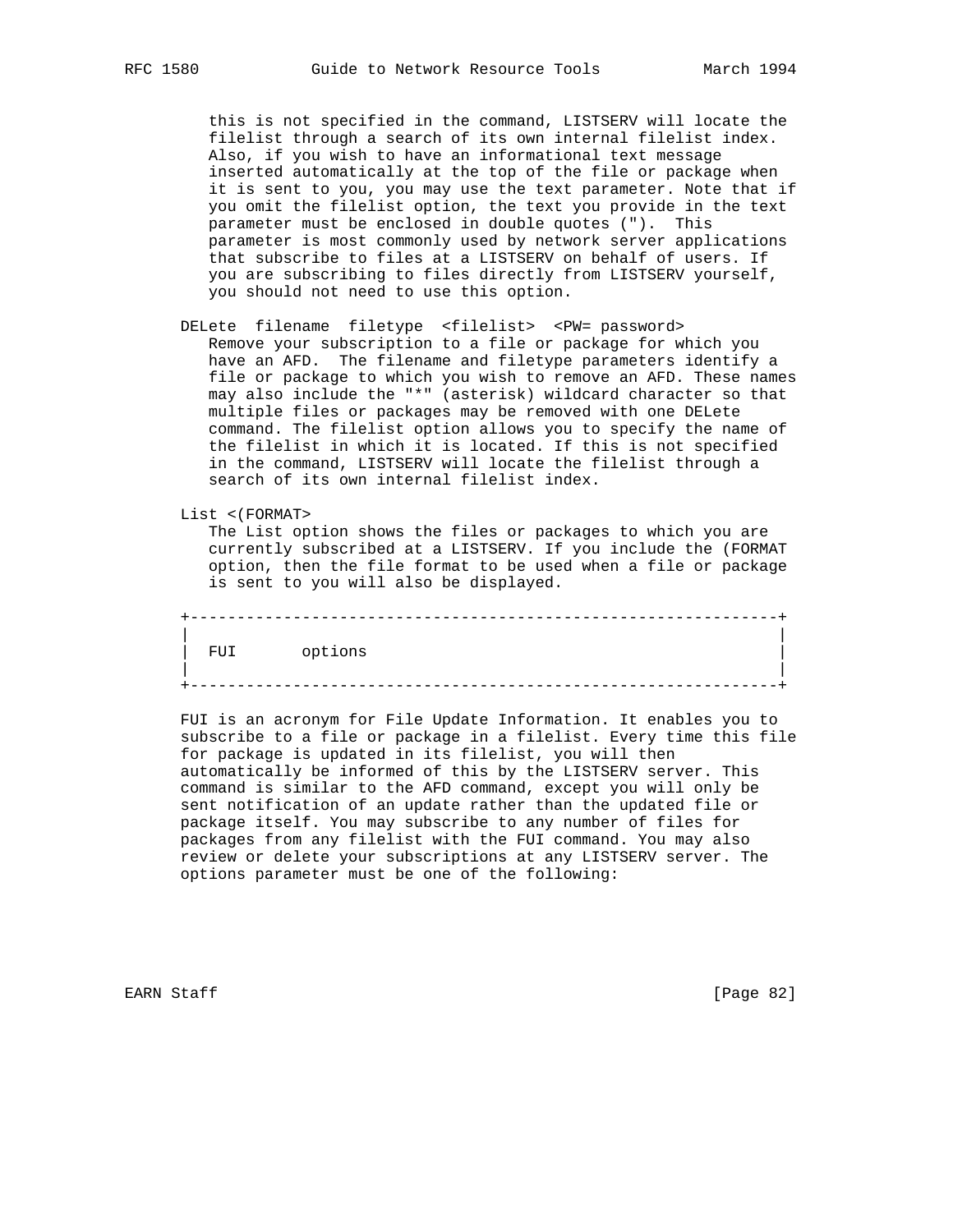- ADD filename filetype <filelist> <PW= password> The ADD option allows you to subscribe to a file or package by adding an FUI to it. The filename and filetype parameters identify a file or package to which you want to add an FUI subscription. The filelist option allows you to specify the name of the filelist in which it is located. If this is not given in the command, LISTSERV will locate the filelist through a search of its own internal filelist index.
- DELete filename filetype <filelist> <PW= password> Remove your subscription from a file or package for which you have an FUI. The filename and filetype parameters identify a file or package to which you want to delete an FUI. The filelist option allows you to specify the name of the filelist in which it is located. If this is not specified in the command, LISTSERV will locate the filelist through a search of its own internal filelist index.

List

 The List option shows the files or packages for which you currently have an FUI subscription at a LISTSERV server.

+---------------------------------------------------------------+

 | | | Query File filename filetype <filelist> <(FLags> | | | +---------------------------------------------------------------+

 This command can be used to get update information on various files. Update information about the file or package specified in the filename and filetype parameters will be given. Optionally, you may include a filelist name in the filelist parameter. If it is omitted, LISTSERV will locate the filelist through a search of its own internal filelist index. You may also specify the (FLags option to display additional technical data about the file (which can be useful when reporting problems to LISTSERV administrators).

 +---------------------------------------------------------------+ | | PW options | | +---------------------------------------------------------------+

 The PW command enables you to add, change or delete a personal password on any LISTSERV server. A personal password is designed to give you added command security on a LISTSERV since it helps prevent impostors using your e-mail address. The use of personal passwords is strongly encouraged for this reason. Every server

EARN Staff [Page 83]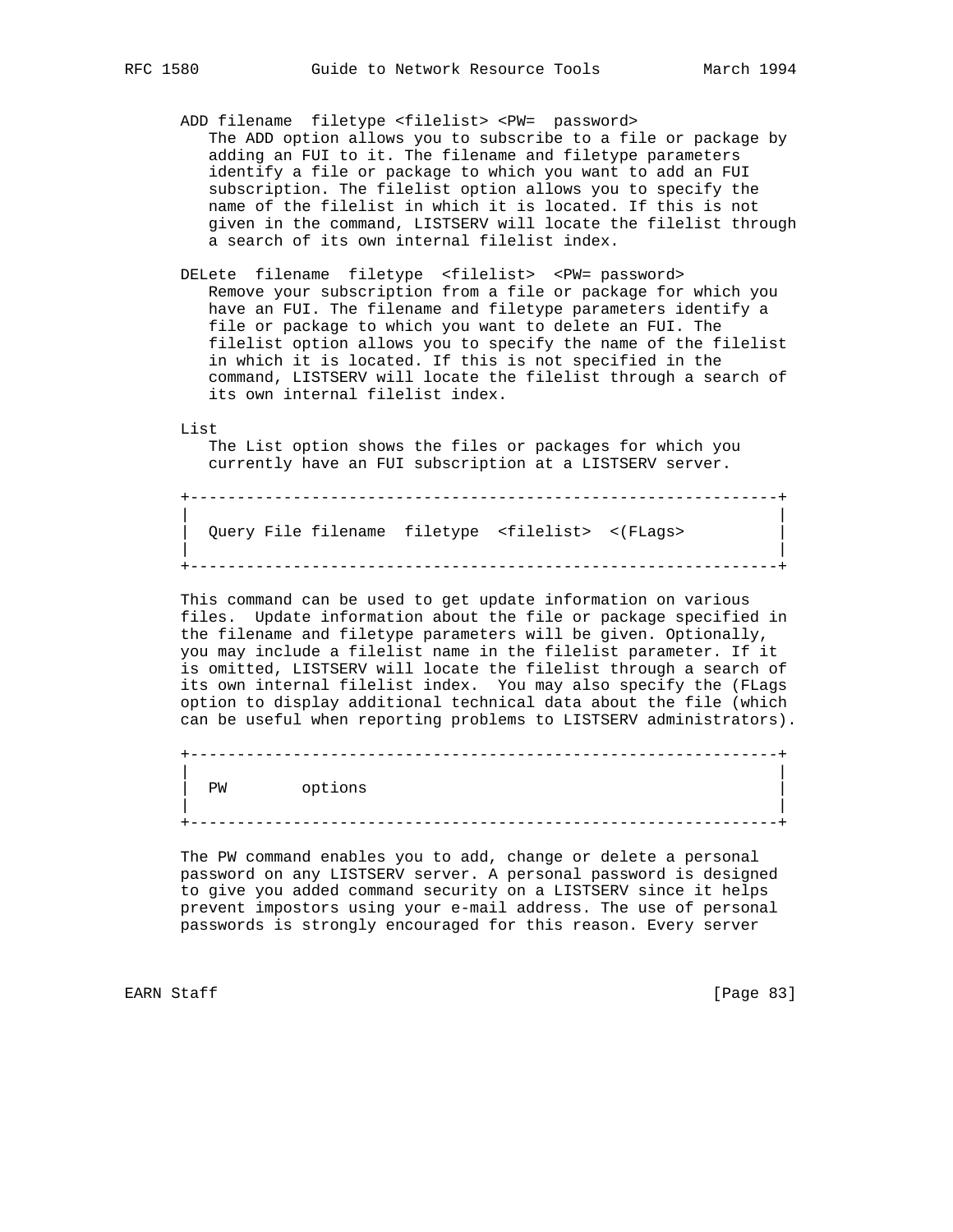will accept a password registration request from you at any time. Passwords are comprised of one to eight alphanumeric characters. You may change or delete your password at any time. The options parameter must be one of the following:

ADD new-password

 Add a new personal password on the LISTSERV processing your command. Once you have registered a password on a LISTSERV server, you will be obliged to use the PW= command keyword in the commands where it appears as an option.

 CHange old-password new-password Change your personal password on a LISTSERV server where you already have one.

 DELete old-password Remove your personal password from a LISTSERV where you already have one. Once you have removed a password from a LISTSERV server, you will no longer be obliged to use the PW= command

keyword in the commands where it appears as an option.

#### 11.4.3. LISTSERV DATABASE Functions

 LISTSERV provides the facility for users to retrieve old mail that has been distributed on mailing lists. Each mailing list has an associated database (called a notebook or list archive database) in which list mail is stored. Note that databases may not be maintained for every mailing list, this is done at the discretion of a list owner. The notebook databases are the most commonly used of the LISTSERV databases. However, every LISTSERV server also has a database of all the EARN/Bitnet computer nodes (called the BITEARN database). This is available to all LISTSERV users. The backbone LISTSERV servers also have a database of all the LISTSERV computer nodes (called the PEERS database). In addition to these databases, a LISTSERV server may have any number of different databases that have been created locally. To find out what databases are accessible at a particular LISTSERV site, send following command to that server:

## DATABASE LIST

 To perform a database search, you can send mail to LISTSERV containing a batch database job which contains your database query. In addition, EARN/Bitnet users on VM or VMS systems can access the database facilities interactively via the LDBASE program. For more details on the LISTSERV database facilities, send an Info DATABASE command to your nearest (or any) LISTSERV server (see the section Commands for INFORMATION) or consult the

EARN Staff [Page 84]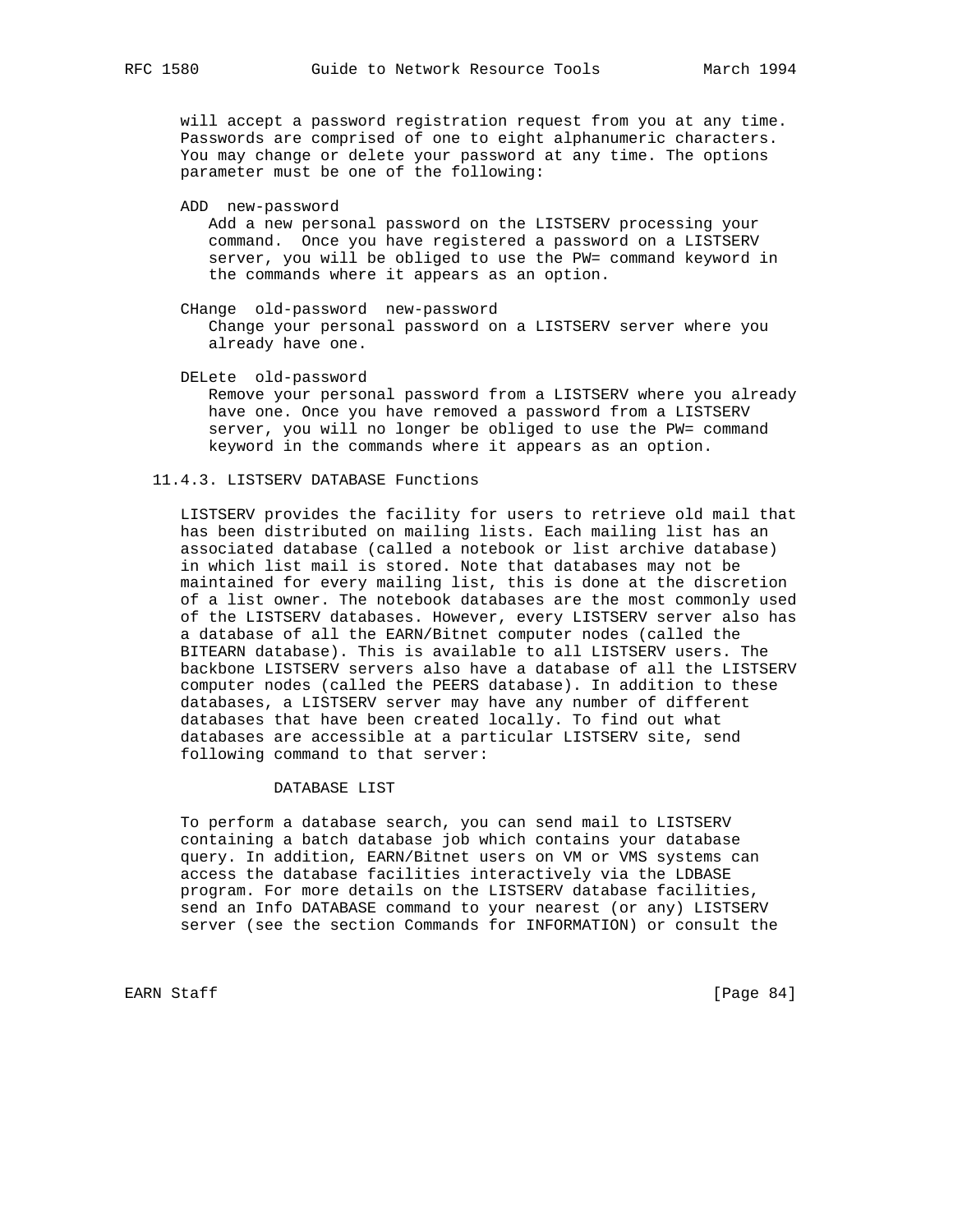LISTSERV DATABASE Functions chapter in the LISTSERV User Guide.

11.4.4. Commands for INFORMATION:

 The LISTSERV server can provide a diverse range of information to the general user. This includes help files, release levels of the server and important configuration files, statistics and information pertaining to the EARN/Bitnet network. When sending these commands to LISTSERV, they must be addressed to the server and not to any mailing lists it may manage. For those commands that result in files being sent to the requestor (for example the Info command), the format of the file can be specified by the optional command keyword F= in the command text (see the section LISTSERV Command Keywords for more information).

```
 +---------------------------------------------------------------+
 | |
\vert Help \vert | |
   +---------------------------------------------------------------+
```
 Use this command to get a brief description of the most commonly used LISTSERV commands and also the name and e-mail address of the server's postmaster.

```
 +---------------------------------------------------------------+
 | |
    Info <topic> <F= format>
 | |
    +---------------------------------------------------------------+
```
 Use this command to get an informational (or help) file from a LISTSERV server. The topic option should specify the topic for which an informational file will be sent to you. You may get a list of valid topics by sending the Info command with no parameters to your nearest (or any) LISTSERV.

11.5. Examples

 You wish to subscribe to the EARNEWS list which is located at the node FRMOP11. Your full name is Mark P. Waugh. Send the following command to LISTSERV@FRMOP11.CNUSC.FR (or LISTSERV@FRMOP11.BITNET):

SUBSCRIBE EARNEWS Mark P. Waugh

 You wish to leave the INFO-MAC mailing list (to which you have already subscribed) at the node CEARN (or CEARN.CERN.FR). The command:

EARN Staff [Page 85]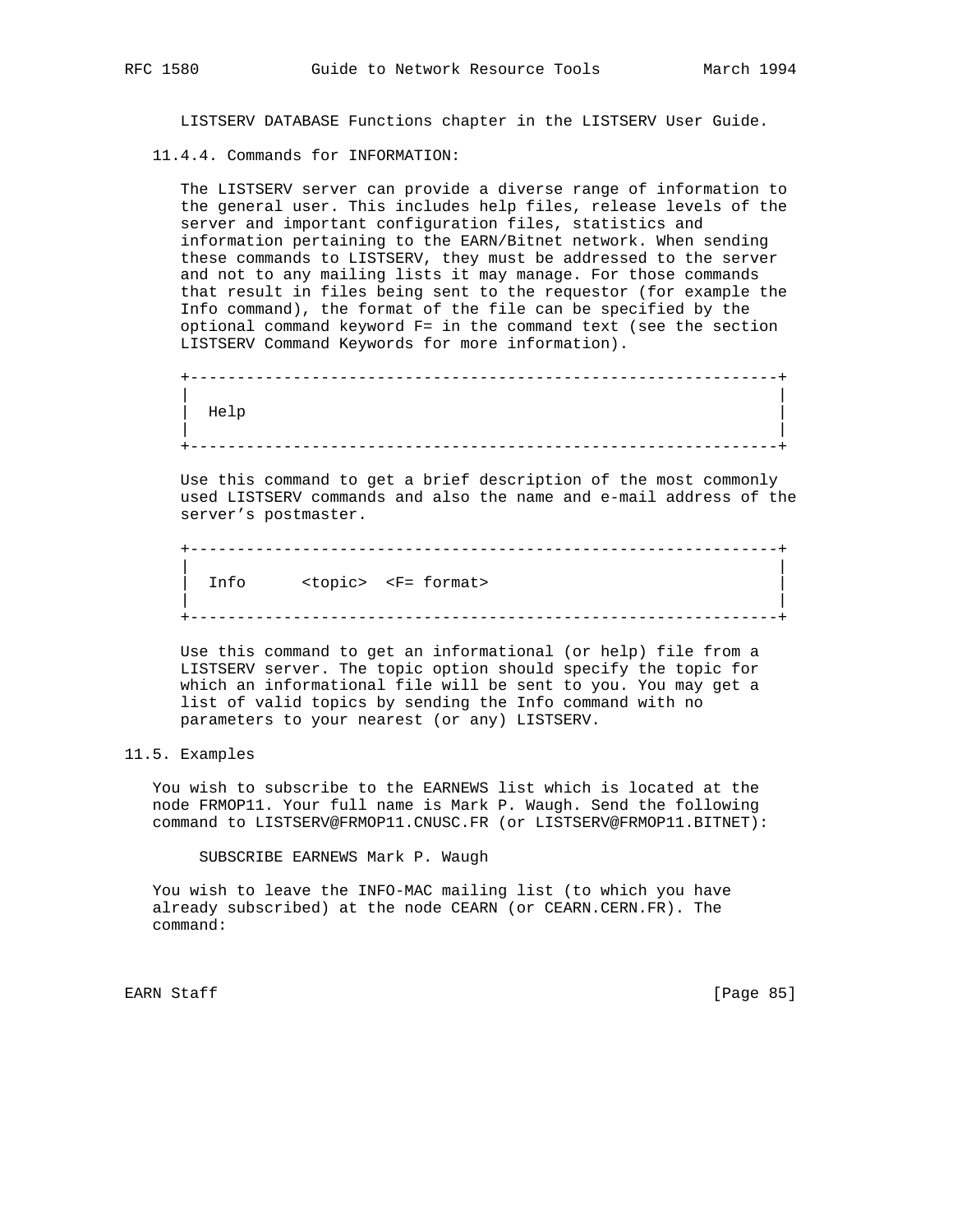## UNSUBSCRIBE INFO-MAC

 should be sent to the LISTSERV server at CEARN (or CEARN.CERN.FR) which manages the INFO-MAC list. To leave all the LISTSERV lists you belong to throughout the network, send the following command to your nearest (or any) LISTSERV:

UNSUBSCRIBE \* (NETWIDE

 You wish to receive a listing of all mailing lists that have the text europe in their name or title. Send the following command to your nearest (or any) LISTSERV server:

LIST GLOBAL EUROPE

 You want to stop receiving mail from all the lists at SEARN (or SEARN.SUNET.SE) to which you belong. Send the following command to the LISTSERV server at SEARN (or SEARN.SUNET.SE):

SET \* NOMAIL

 You have received a message from the LISTSERV server at IRLEARN (or IRLEARN.UCD.IE) asking you to confirm your subscription to the EARN- UG list. Send the following command to that server:

CONFIRM EARN-UG

 You wish to receive a listing of the files in the DOC FILELIST The command:

INDEX DOC

 should be sent to the LISTSERV server at EARNCC (or EARNCC.EARN.NET) where this filelist is located. Note that the above command is the same as issuing a GET DOC FILELIST command.

 You wish to retrieve the file PCPROG ZIP from a filelist and have it sent to you in XXE file format. Send the following command to the LISTSERV server that holds this file:

GET PCPROG ZIP F=XXE

 You want to retrieve all the files that make up a package called PROGRAM (as listed in a file called PROGRAM \$PACKAGE) from a filelist called SAMPLE. Send the command:

GET PROGRAM PACKAGE SAMPLE

EARN Staff [Page 86]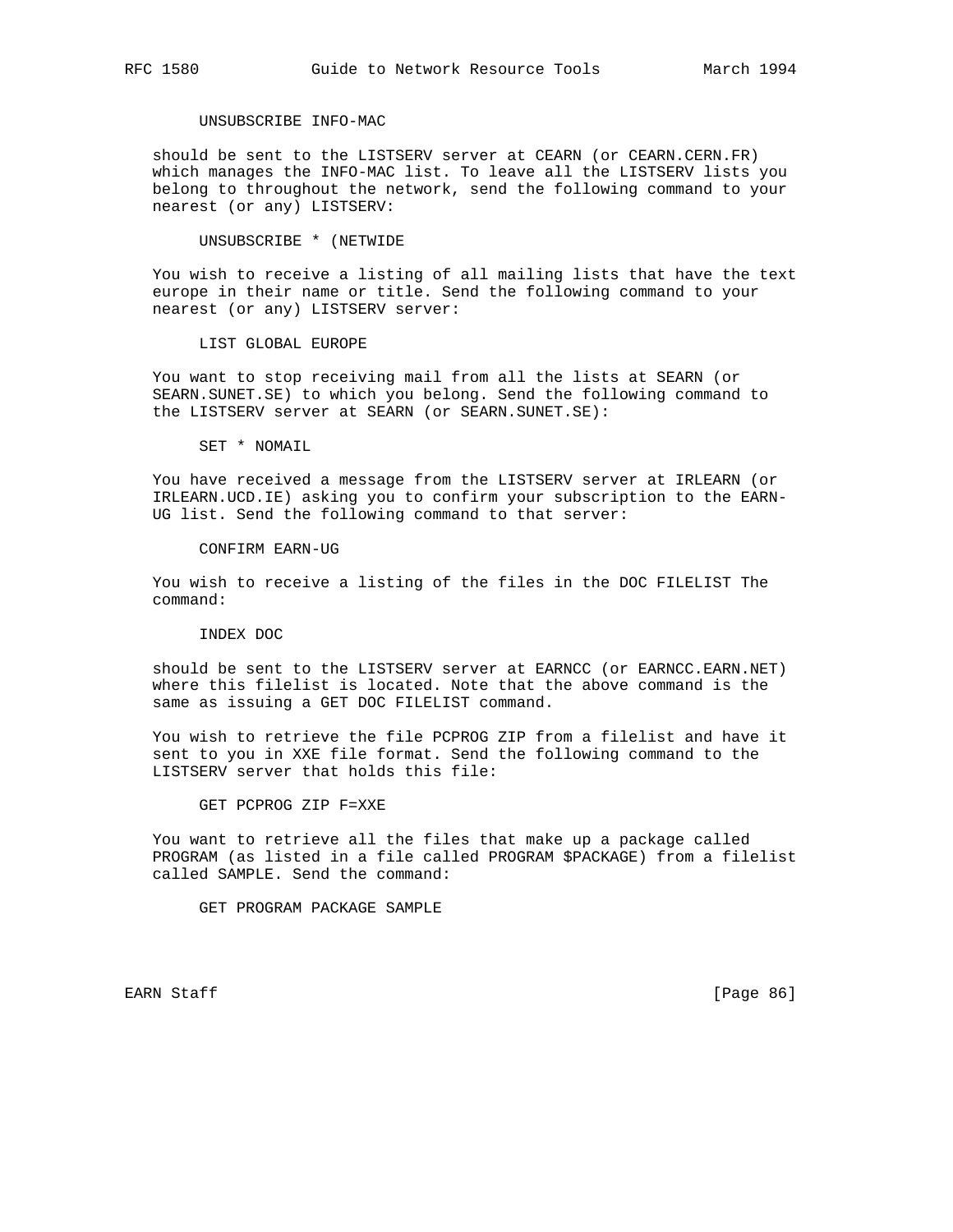You wish to subscribe to a file called BUGDET MEMO in a filelist called EXPENSES with an AFD:

AFD ADD BUDGET MEMO EXPENSES

 To subscribe to a file called VM EMAIL in the DOC FILELIST with an FUI, you would send the following command to LISTSERV at node EARNCC (or EARNCC.EARN.NET):

FUI ADD VM EMAIL DOC

#### 11.6. Learning more about LISTSERV

 A standard set of help files are available upon request from each LISTSERV server. To get a copy of these files, use the INFO command (see the section Commands for INFORMATION).

 Detailed documentation on LISTSERV (and related services) is available from the DOC FILELIST at LISTSERV@EARNCC.EARN.NET (or LISTSERV@EARNCC.BITNET). This includes the LISTSERV User Guide which is available in both postscript and plain text formats. To obtain a list of available documents use the INDex command (see the section Commands for FILES).

 There are several mailing lists for discussion of technical LISTSERV issues. They are not intended for casual users, but they should be of interest to advanced users. They are:

 LSTSRV-L Technical forum on LISTSERV LSTOWN-L LISTSERV list owners' forum LDBASE-L Forum on LISTSERV database search capabilities

## 12. NETNEWS (USENET)

12.1. What is NETNEWS

 Netnews, or Usenet as it is more commonly called, is a message sharing system that exchanges messages electronically around the world in a standard format. Messages exchanged on Usenet are arranged by topic into categories called newsgroups. Netnews is, thus, a huge collection of messages, being passed from machine to machine. The messages may contain both plain text and encoded binary information. The messages also contain header lines that define who the message came from, when the message was posted, where it was posted, where it has passed, and other administrative information.

EARN Staff [Page 87]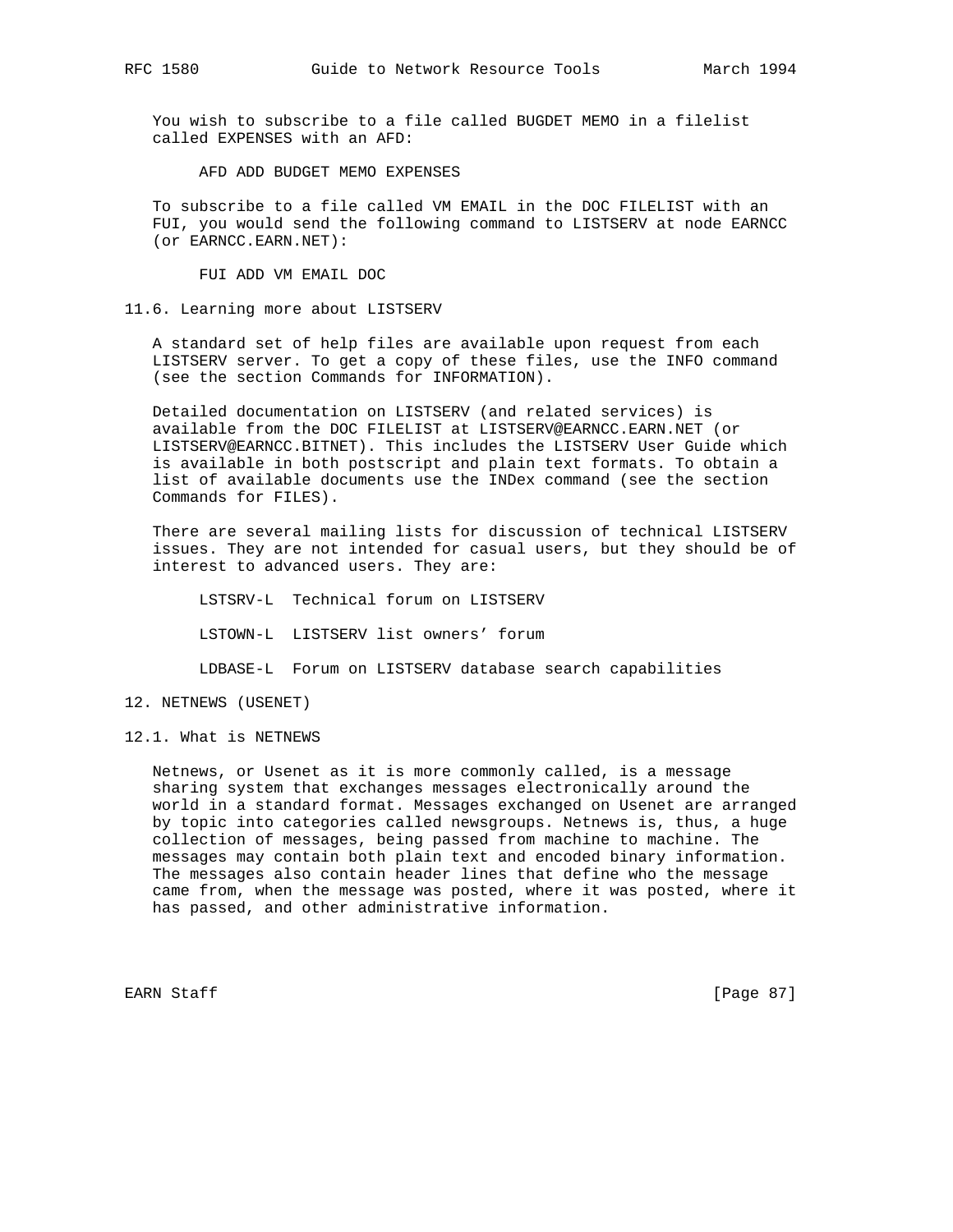The major, hierarchical categories of Usenet newsgroups which are distributed throughout the world are alt, comp, misc, news, rec, sci, soc, and talk. There are many other major categories which may be topical (e.g., bionet, biz, vmsnet) and are usually distributed worldwide as well, or geographical and even organizational (e.g., ieee) or commercial (e.g., clari). The latter categories are usually distributed only with their area of interest. The messages of many Bitnet LISTSERV mailing lists are also distributed in Usenet under the major category bit.

 The major categories are further broken down into more than 1200 newsgroups on different subjects which range from education for the disabled to Star Trek and from environmental science to politics in the former Soviet Union. The quality of the discussion in newsgroups is not guaranteed to be high. Some newsgroups have a moderator who scans the messages for the group before they are distributed and decides which ones are appropriate for distribution.

 Usenet was originally developed for Unix systems in 1979. Within a year, fifty Unix sites were participating. Now, there are thousands of sites running a number of operating systems on a variety of hardware platforms communicating via Usenet around the globe.

### 12.2. Who can use NETNEWS

 Usenet newsgroups can be read at thousands of sites around the world. In addition, there are several sites that provide public dial-up service so that people who are not at a Usenet site can have access to newsgroups as well. If you don't know if your site has Usenet access, check with your local computer support people.

 Protocols and software for the distribution of news are in use in several networks, such as the Internet, UUCP, EARN/Bitnet and Fidonet.

 If you have e-mail service only, then you can not access Usenet. However, many newsgroups are connected to mailing lists which you could join. For a list of these newsgroups and their associated mailing lists, send mail to LISTSERV@AMERICAN.EDU with the line: GET NETGATE GATELIST. Moreover, many of the documents which appear periodically in newsgroups are available by e-mail from mail-server@rtfm.mit.edu. For instructions, send a message with the subject: HELP.

EARN Staff [Page 88]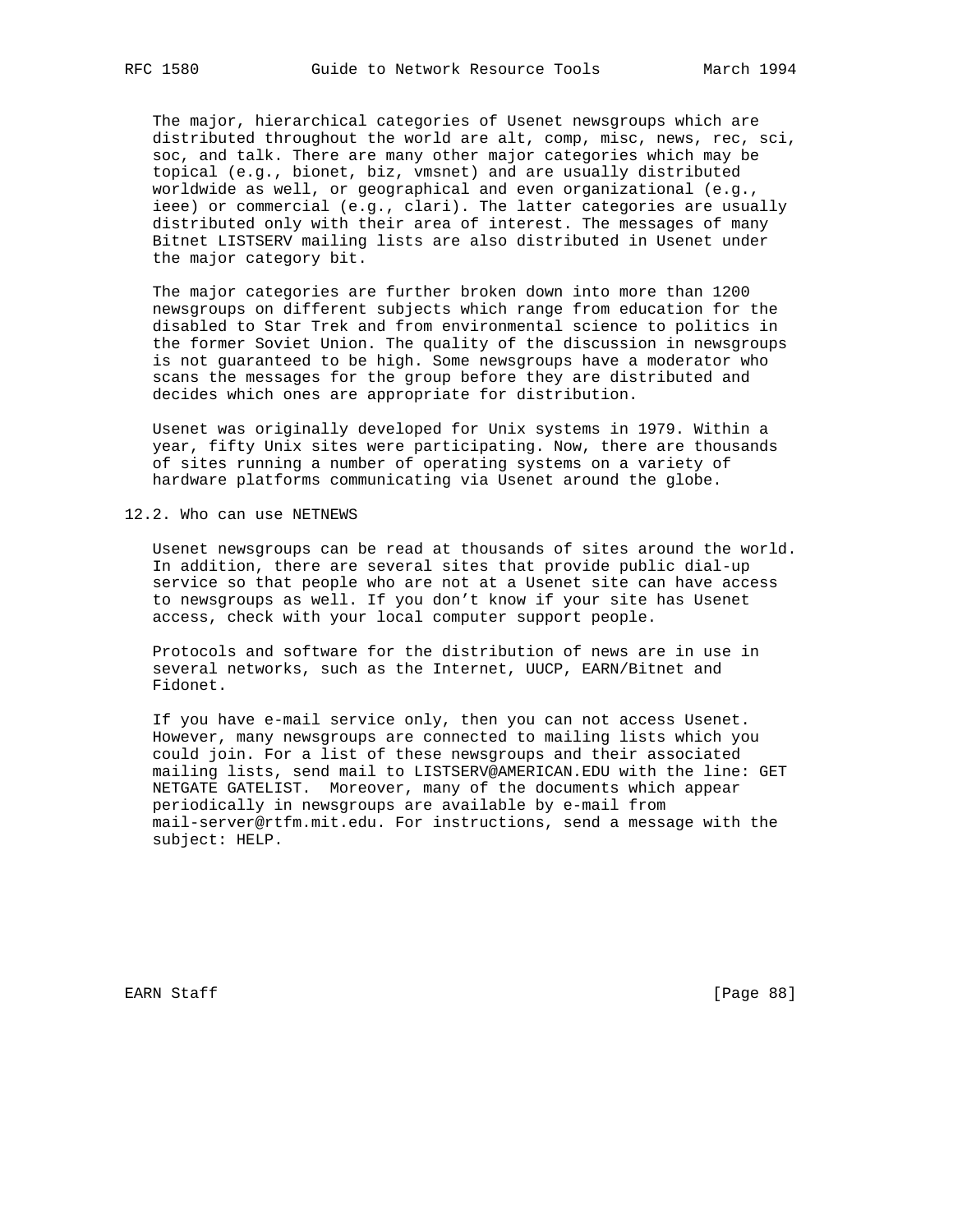#### 12.3. How to get to NETNEWS

 If your site provides Usenet access, then you just need to use one of the many software packages available for reading news (at least one is probably available on your computer). These packages either access a local news spool, or use the Network News Transfer Protocol (NNTP) to access the news spool on some other computer in the network.

 Within EARN, a network of Netnews distribution has been developed, providing efficient distribution of Usenet traffic while minimizing the load on the network for the participating countries.

 If Usenet is not available to you and you would like to arrange access for your site, contact your system administrator. You should also read the article How to become a USENET site which is posted periodically to the news.answers newsgroup. It is also available by anonymous FTP from rtfm.mit.edu as /pub/usenet/news.answers/site-setup or by mail to: mail-server@rtfm.mit.edu with the line: send usenet/news.answers/site-setup.

## 12.4. Using NETNEWS

 There are many software packages available for reading and distributing Netnews on a variety of operating systems (Unix, VMS, VM/CMS, MVS, Macintosh, MS-DOS and OS/2) and environments (Emacs, X-Windows, MS-Windows). See the list of freely available news reader software packages in Appendix A. Note that the number of software packages available to run news, especially on PCs, is increasing.

 In addition to the software packages specifically designed to be news readers, many other communications programs, particular mail interfaces, provide the possibility for Usenet access in addition to their main function.

 Most, if not all, of the news readers provide the same basic abilities:

- \* Subscribing to newsgroups: This means that your news reading software will make these groups immediately accessible, so that you can choose to read the postings of groups that interest you quickly and easily.
- \* Unsubscribing from newsgroups: Removing groups from your easy access list.

EARN Staff [Page 89]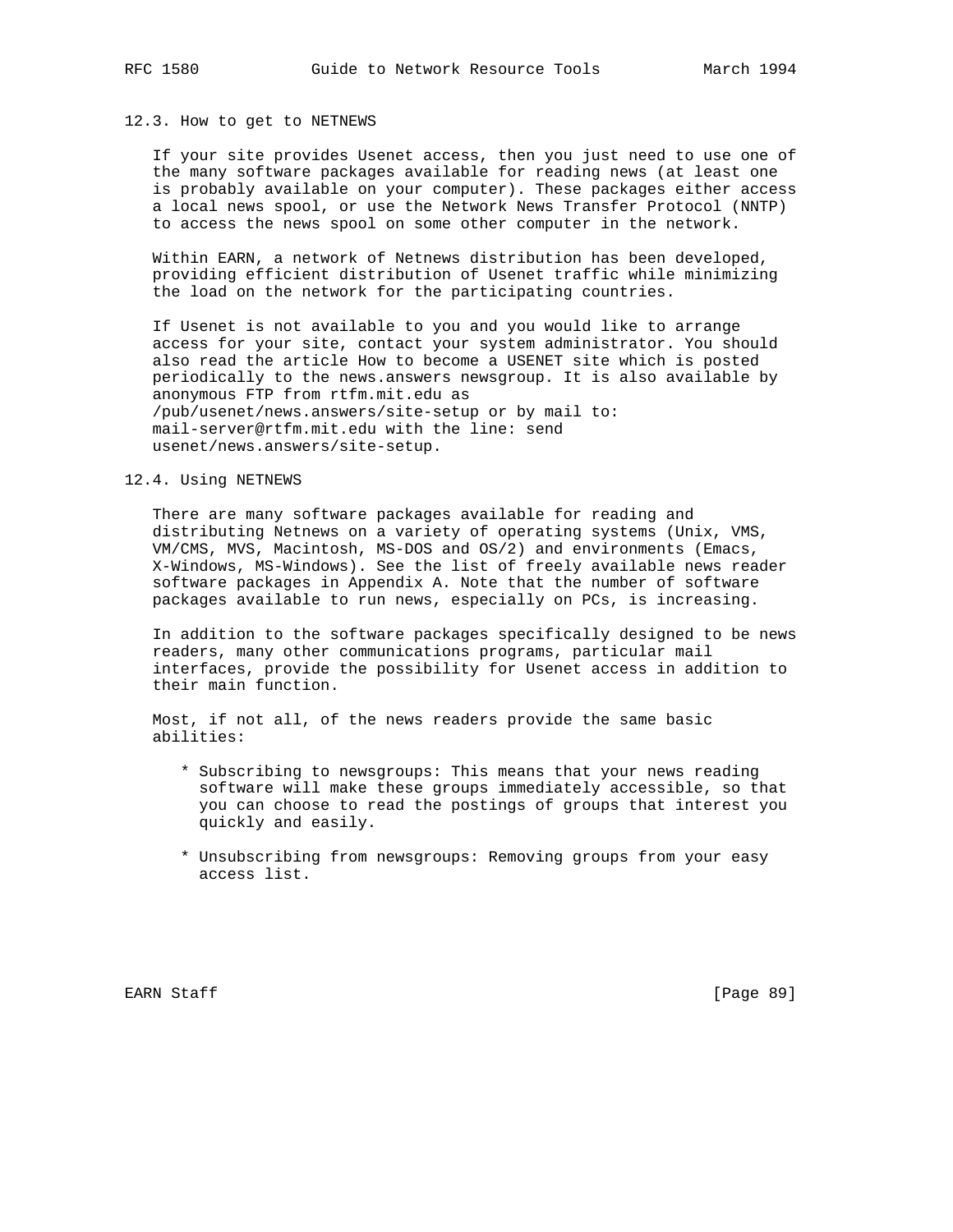- \* Reading newsgroup postings: Your news reader presents postings to you and keeps track of which postings you have and have not read.
- \* Threads of discussion: You can follow groups of postings that deal with the same subject easily.
- \* Posting to news groups: You can participate in group discussions; your news reader knows where to send your posting.
- \* Responding to a posting: You can send a response to the newsgroup (often called follow-up) or to the author of a posting (often called reply).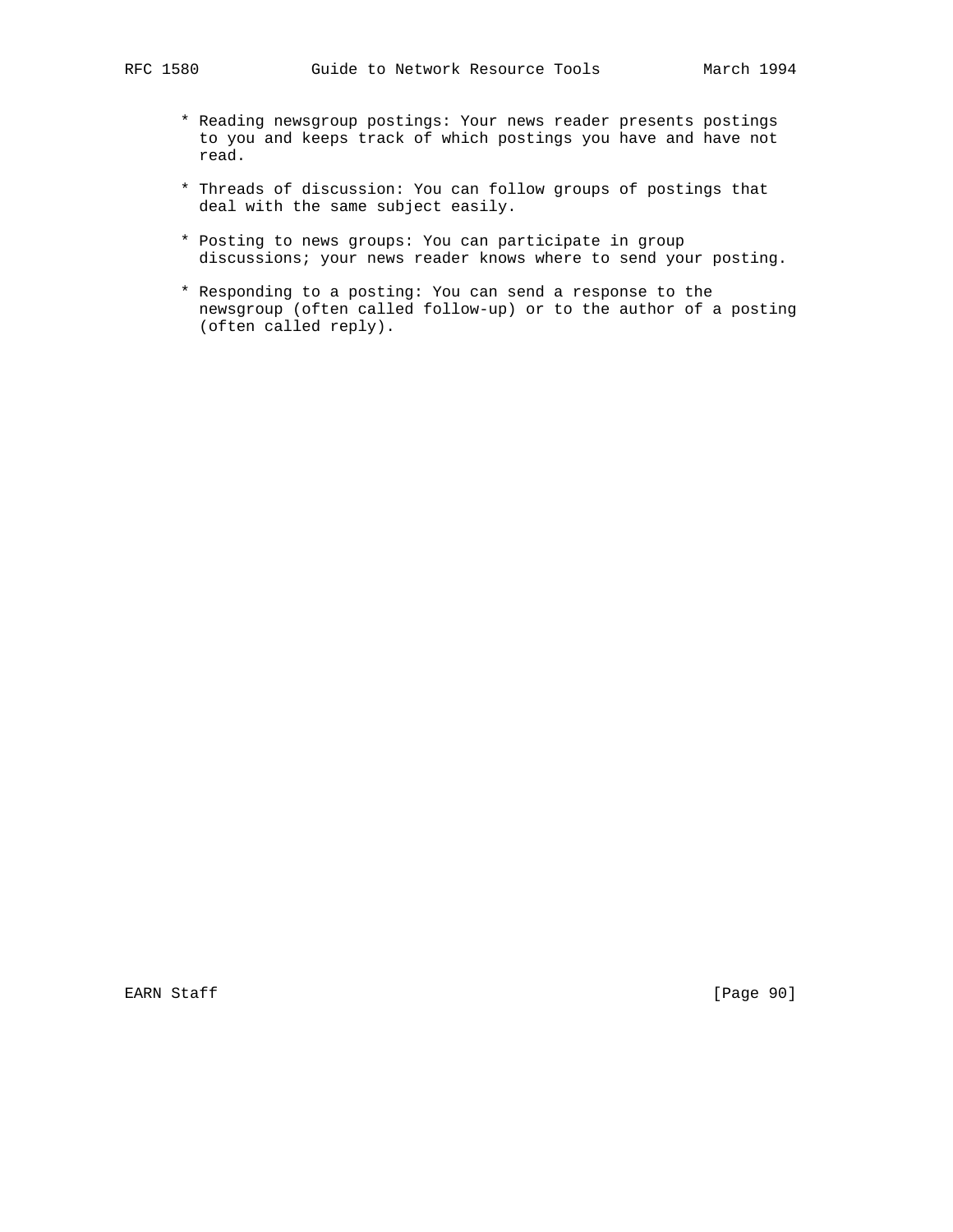## 12.5. Examples

 When you enter the tin news reader, you get a listing of the newsgroups to which you are subscribed:

 ----------------------------------------------------------------- Group Selection (9) h=help 1 30637 bit.listserv.novell local list 2 1106 comp.mail.misc General discussions about compu 3 8031 comp.protocols.tcp-ip TCP and IP network protocols. 4 840 comp.sys.mac 5 8789 news.answers Repository for periodic USENET -> 6 29 news.lists News-related statistics and lis 7 15056 rec.woodworking Hobbyists interested in woodwor 8 7094 sci.psychology Topics related to psychology. 9 13093 soc.culture.celtic Celtic, Irish, & Welsh culture \*\*\* End of Groups \*\*\* ---------------------------------------------------------------- In tin, selecting a newsgroup is done with the arrow keys. When you select a group, you get a listing of the articles: --------------------------------------------------------------- comp.mail.misc (41T 64A 0K 0H) h=help 1 + RIPEM Frequently Noted Vulnerabilities Marc VanHeyningen 2 + RIPEM Frequently Asked Questions Marc VanHeyningen 3 + Mail Archive Server software list Jonathan I. Kamen 4 + 1 UNIX Email Software Survey FAQ Chris Lewis 5 + 2 PC Eudora and Trumpet Winsock problem Jim Graham 6 + X11 mail reader Dominique Marant 7 + MIME supporting e-mail Tim Goodwin 8 + 1 IBM User name and Address Server Wes Spears 9 + 5 Newbie needs MHS/SMTP question answered Chris Pearce 10 + FAQ - pine Bruce Lilly 11 + FAQ: International E-mail accessibility Olivier M.J. Crep -> 12 + PC E-Mail and Dial-in Fig. Edward Vielmetti 13 + Prodigy Mail Manager "01/07" an33127@anon.pene 14 + Prodigy Mail Manager "02/07" an33127@anon.pene 15 + Prodigy Mail Manager "03/07" an33127@anon.pene

----------------------------------------------------------------

EARN Staff [Page 91]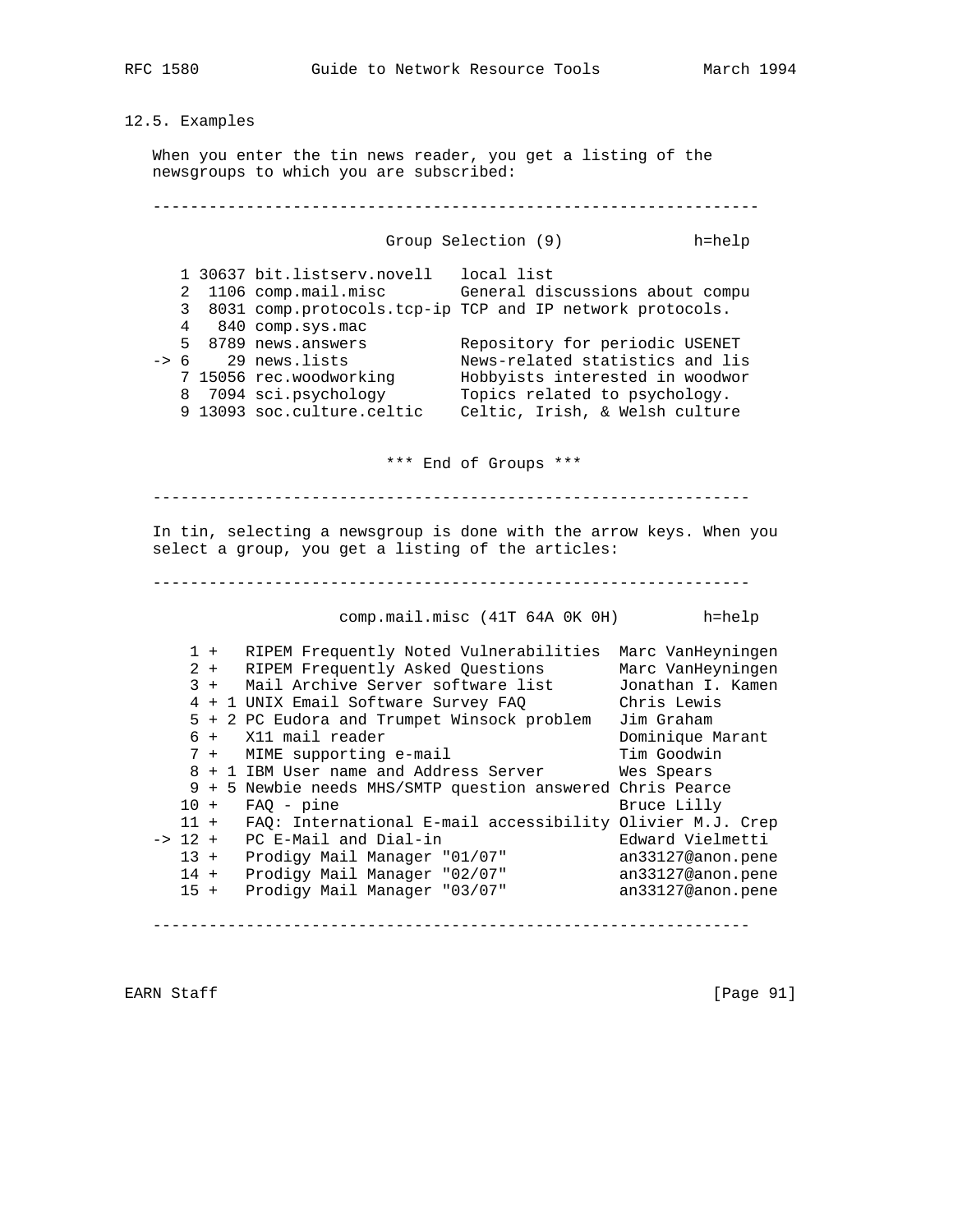tins is a threaded news reader: replies to a posting are grouped together with the original posting, so that the reader can follow a thread of discussion. Above, you see the threads, the number of replies in each thread, the subject and the author. The plus sign (+) indicates that not all postings in the thread have been read. Other news readers show other details. When you select an item, it appears on your screen:

----------------------------------------------------------------

 Wed, 01 Sep 1993 07:05:49 comp.mail.misc Thread 13 of 41 Lines 27 Re: PC E-Mail and Dial-in No responses emv@garnet.msen.com Edward Vielmetti at Msen, Inc. -- Ann Arbor

Sherry H. Lake (slake@mason1.gmu.edu) wrote:

 : I am looking for an email package that will allow a user to : dial-in to his mail machine download any messages to his local : PC, delete the messages from the server and then automatically : sign him off. The user can then use his client software (local) : to read, compose and reply. He then would have to dial-in again : to so his outgoing mail will be uploaded to the server. Various POP clients for PCs or Windows Sockets will do roughly this. You should look at:

- NUPOP (MS-DOS)
- Eudora for Windows (Windows)
- WinQVT/Net (Windows)
- various commercial POP clients listed in the 'alt.winsock' directory of commercial Windows systems

 You'll want to look particularly for dial up IP software (SLIP or PPP) that makes the process of connecting minimally onerous, e.g. by scripting the session so that the users don't have to type anything, perhaps by automatically dialing for you when you go to read or otherwise open a network connection, and offering a reasonable way to disconnect.

 Edward Vielmetti, vice president for research, Msen Inc. emv@Msen.com Msen Inc., 628 Brooks, Ann Arbor MI 48103 +1 313 998 4562 (fax: 998 4563)

----------------------------------------------------------------

EARN Staff [Page 92]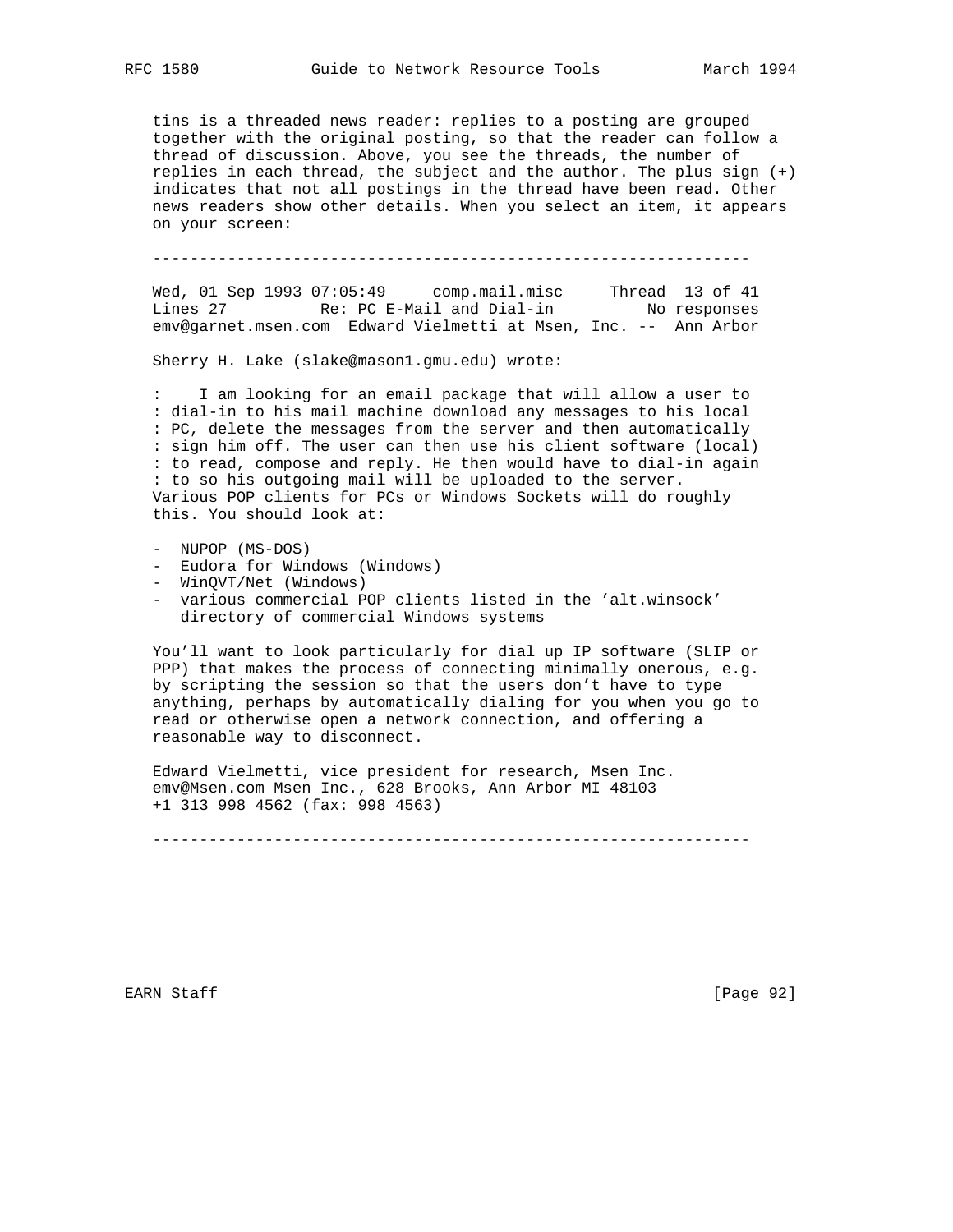12.6. Learning more about NETNEWS

 News programs communicate with each other according to standard protocols, some of which are described by Internet Request For Comments (RFC). Copies of RFCs are often posted to the network and obtainable from archive sites. Current news-related RFCs include the following:

RFC 977 specifies NNTP, the Network News Transfer Protocol,

RFC 1036 specifies the format of Usenet articles.

 Some newsgroups carry articles and discussions on the use of Usenet, notably: news.announce.newusers, news.answers and news.newusers.questions.

 Many of the articles which appear periodically in these newsgroups or in others are also available from rtfm.mit.edu by anonymous FTP or by mail to: mail-server@rtfm.mit.edu

- 13. OTHER TOOLS OF INTEREST
- 13.1. ASTRA
- 13.1.1. What is ASTRA

 The ASTRA service allows users to retrieve documents from databases known by ASTRA throughout the network. Users can send their queries to the ASTRA server which in turn forwards the query to the related database servers. This provides an easy-to-use uniform access method to a large number of databases.

 ASTRA provides the same user interface for all databases it can access, even if the database servers have different access languages, such as STAIRS, ISIS or SQL.

 Each database defined in ASTRA has an abstract which holds information about the database: title, name of the maintainers, a brief description of the database, the main topics of the database and its language. Users are advised to look at the abstracts before sending requests, to avoid sending requests to the wrong databases.

 Some databases actually combine several different databases that deal with the same topics. When a user sends a request for such a database, the request is forwarded to all related databases.

EARN Staff [Page 93]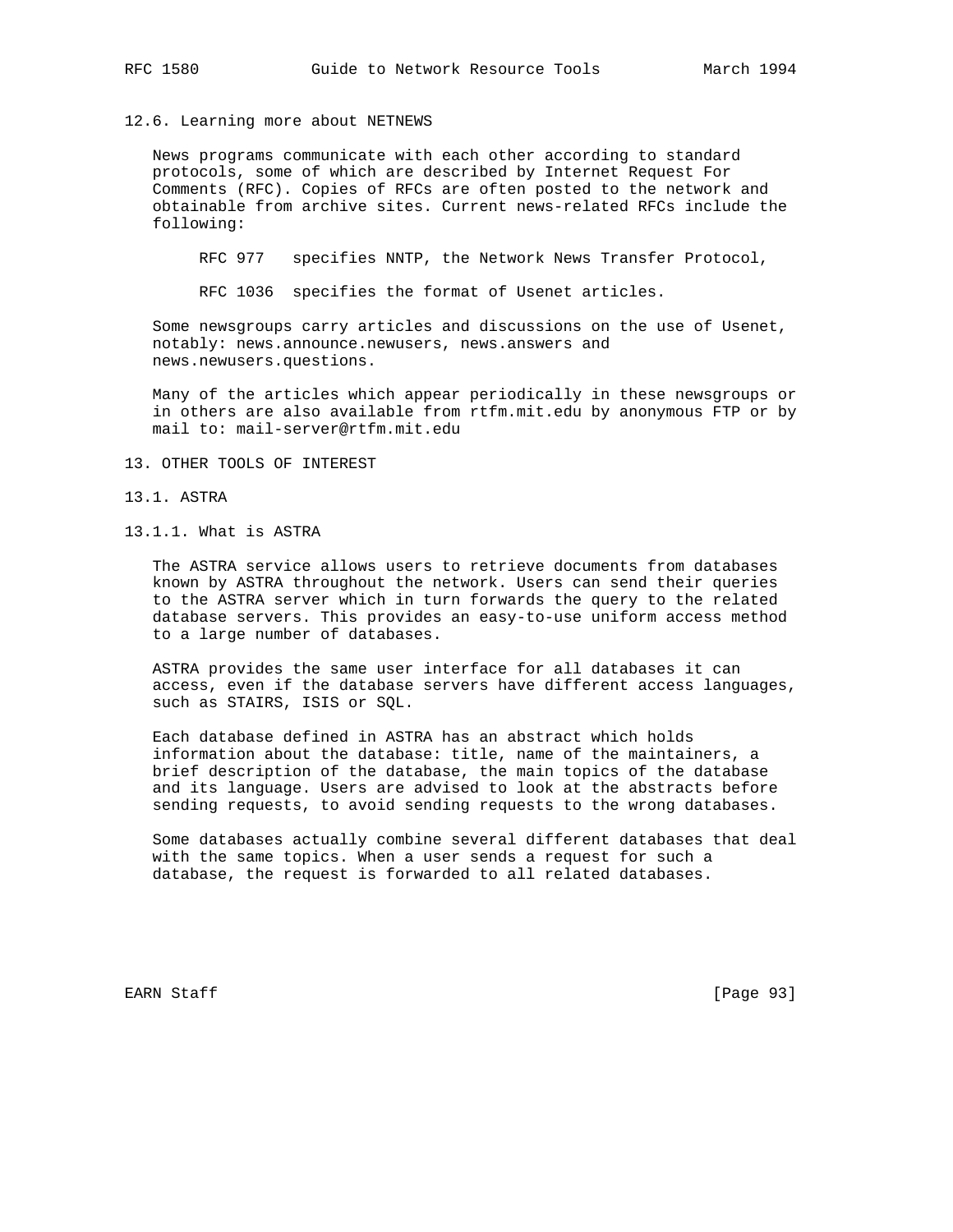13.1.2. How to get to ASTRA

 Anyone who can send electronic mail to EARN/Bitnet can access ASTRA. Interactive user interfaces (clients) to ASTRA are available for VM and VMS systems on the EARN/Bitnet network. For all other users, there is a batch language that permits batch queries using e-mail.

 Currently there are five ASTRA servers installed at the following addresses:

 +---------------------------------------------------------------+ | | ASTRADB@ICNUCEVM.BITNET or ASTRADB@VM.CNUCE.CNR.IT | ASTRASQL@ICNUCEVM.BITNET or ASTRASQL@VM.CNUCE.CNR.IT | | ASTRADB@IFIBDP.BITNET | | ASTRADB@IFIIDG.BITNET or ASTRADB@IDG.FI.CNR.IT | | ASTRADB@IRMKANT.BITNET or ASTRADB@IRMKANT.RM.CNR.IT | | | +---------------------------------------------------------------+

13.1.3. Learning more about ASTRA

 An extensive help file is available by sending the command HELP to ASTRADB@VM.CNUCE.CNR.IT (or ASTRADB@ICNUCEVM.BITNET).

 The LISTSERV list ASTRA-UG is used for the distribution of a newsletter about new databases or new versions of the current databases. To subscribe, send the command:

SUB ASTRA-UG Your Name

to LISTSERV@VM.CNUCE.CNR.IT (or LISTSERV@ICNUCEVM.BITNET).

 An ASTRA newsletter is also available by sending the command NEWS to ASTRADB@VM.CNUCE.CNR.IT (or ASTRADB@ICNUCEVM.BITNET).

The developers of the ASTRA service may be contacted at: ASTRA@ICNUCEVM.CNUCE.CNR.IT (or ASTRA@ICNUCEVM.BITNET).

13.2. NETSERV

13.2.1 What is NETSERV

 NETSERV is a server, which allows fast access to data files and programs of interest to the EARN/Bitnet community. NETSERV provides a file repository consisting of information files and programs. It allows users to retrieve files, to store files and to subscribe to the files of their choice. The latter two functions however, require

EARN Staff [Page 94]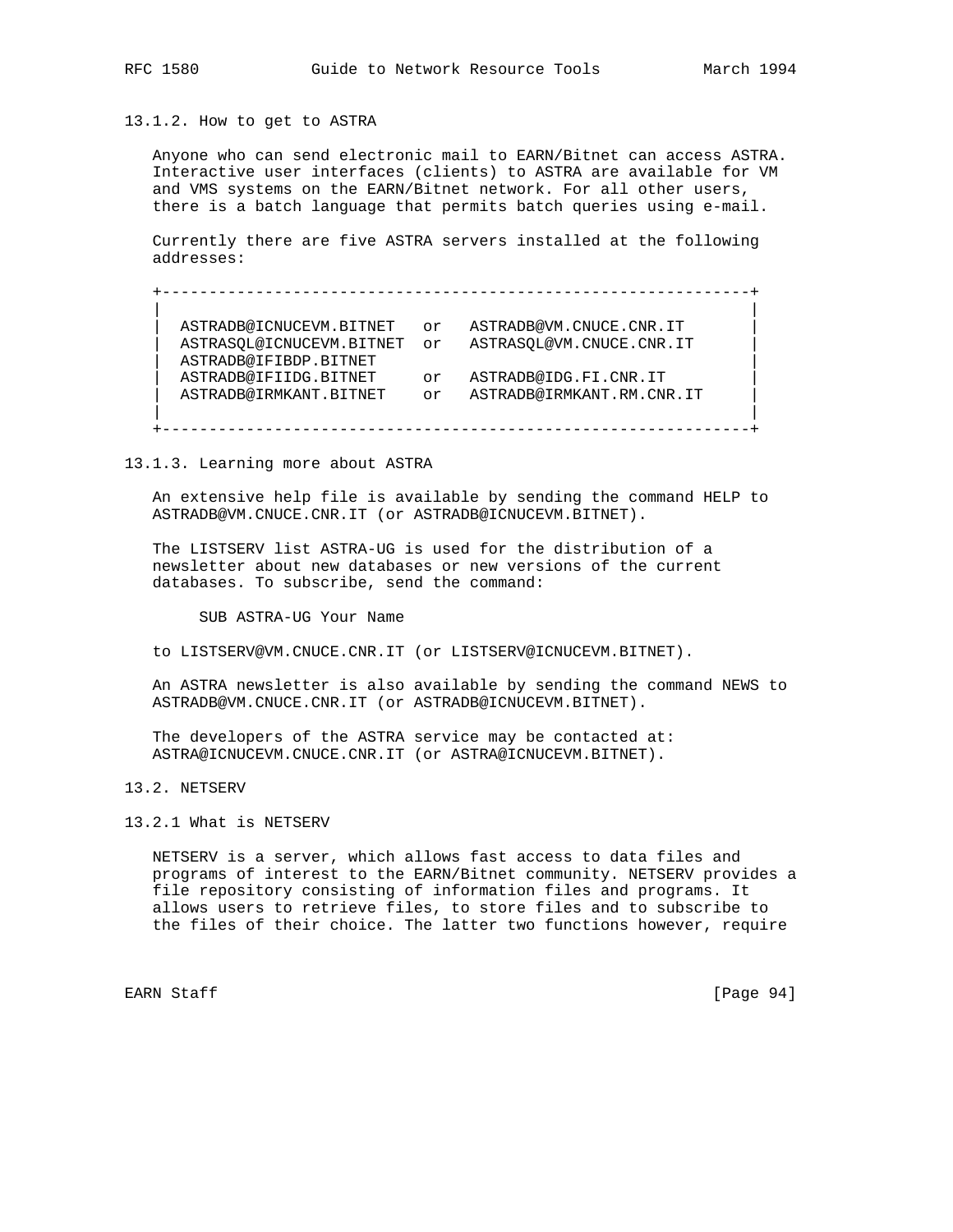that the user have a password for NETSERV (this is called a privileged user).

 In order to achieve a balanced load on the network and a faster response time to users, NETSERV uses a distributed server concept: this is achieved by the installation of a large number of servers on the network to ensure that the user can locate a nearby server. All servers communicate with each other to distribute updated information and make it available from each copy of the server.

 NETSERV's file server functions include retrieving any file present in its filelists, storing new versions of a file, and subscribing to files stored on the server. Its file directories are arranged in an hierarchical method, with NETSERV FILELIST being on top or at the root of the filelists. This filelist can be obtained by sending a GET NETSERV FILELIST command to any NETSERV. Filelists contain short descriptions of the files, and two access codes for each file. These codes represent the get and put privileges required for that file. These codes are explained at the beginning of the NETSERV FILELIST file.

13.2.2 How to get to NETSERV

 The server is available in almost every country. To find the closest server for your area send a QUERY SERVICE command to a server. The following are examples of NETSERV server addresses:

 +---------------------------------------------------------------+ | | NETSERV@FRMOP11.BITNET or NETSERV@FRMOP11.CNUSC.FR NETSERV@HEARN.BITNET or NETSERV@HEARN.NIC.SURFNET.NL | NETSERV@BITNIC.BITNET or NETSERV@BITNIC.CREN.NET | | | +---------------------------------------------------------------+

 In EARN, there is only one NETSERV permitted for one country. However, in some limited cases, such as when the country has a large number of nodes, additional servers may be installed. In any case, the user is not required to run NETSERV to be able to access and use the server.

 NETSERV accepts e-mail access from users on any network. Commands to NETSERV should be placed in the body of the mail file, and not in the Subject: line.

 For users in the EARN/Bitnet network, NETSERV is accessible via interactive message. Commands from privileged users requiring a password must be sent this way.

EARN Staff [Page 95]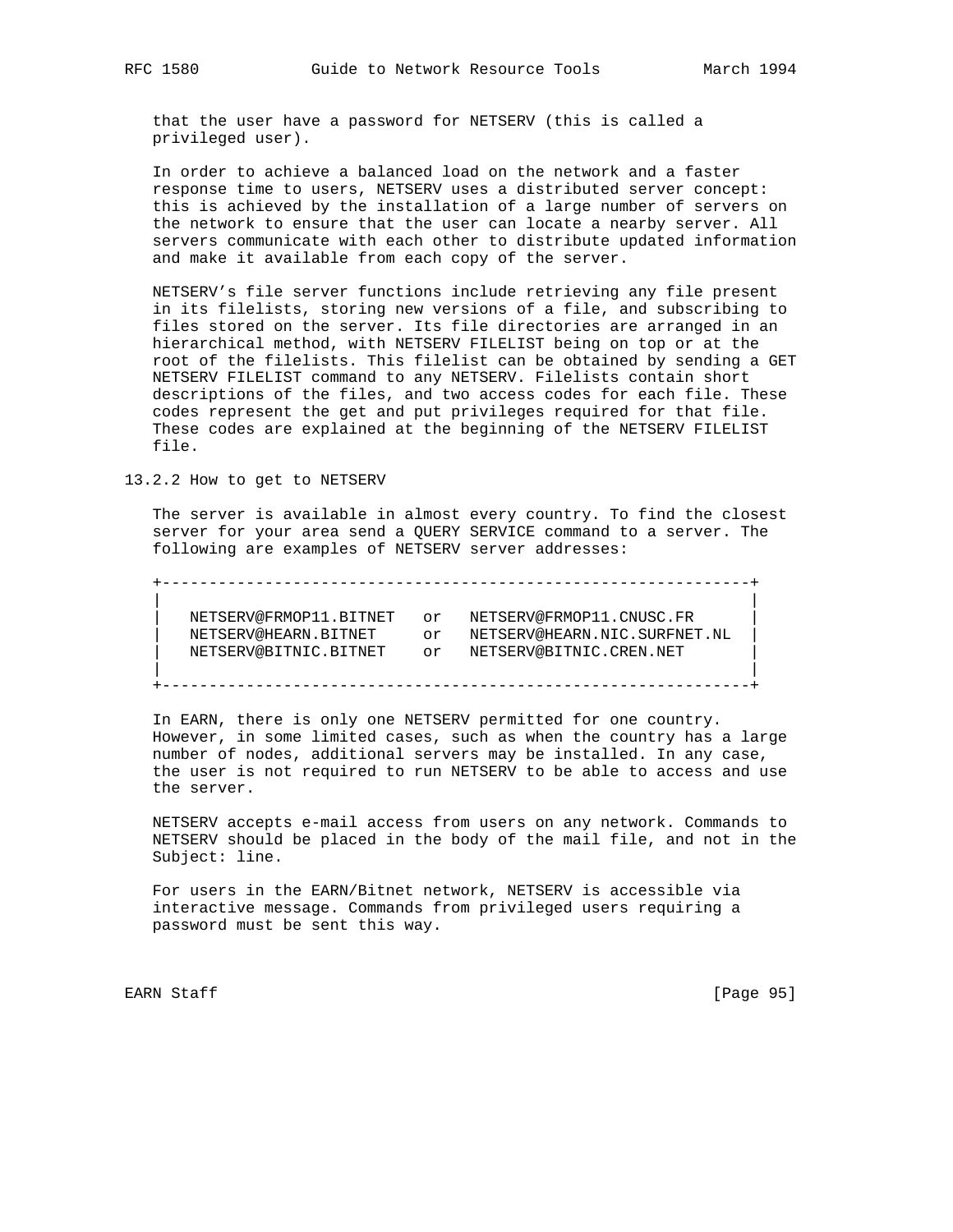NETSERV does not have delivery limitations, except that a file ordered from NETSERV cannot be ordered again on the same day.

13.2.3. Learning more about NETSERV

 The server provides a large helpfile which can be obtained by sending a GET NETSERV HELPFILE command to any NETSERV.

 A list for NETSERV maintainers is available as NETSRV-M@HEARN.NIC.SURFNET.NL (or NETSRV-M@HEARN.BITNET).

 Additional information can be obtained from the NETSERV maintainer, Ulrich Giese at U001212@HEARN.NIC.SURFNET.NL (or U001212@HEARN.BITNET).

13.3. MAILBASE

13.3.1. What is MAILBASE

 MAILBASE is an electronic information service with much of the same functionality as LISTSERV. It allows United Kingdom groups to manage their own discussion topics (Mailbase lists) and associated files. The Mailbase service is run as part of the JANET Networked Information Services Project (NISP) based at Newcastle University.

13.3.2. How to get to MAILBASE

 Commands should be sent in an electronic mail message to mailbase@mailbase.ac.uk. More than one command may appear in a message to Mailbase. Commands may be in any order, in UPPER, lower, or MiXeD case.

13.3.3 Learning more about MAILBASE

 For a summary of Mailbase commands, send the command help in an e-mail message to mailbase@mailbase.ac.uk. For a list of on-line documentation about Mailbase, send the command: index mailbase.

 You can then use the send command to retrieve those documents that interest you. E.g., to retrieve a file of frequently asked questions, send the following command: send mailbase user-faq.

 User support is also available by sending queries in an e-mail message to: mailbase-helpline@mailbase.ac.uk

 Public files on Mailbase are also available by anonymous FTP to mailbase.ac.uk

EARN Staff [Page 96]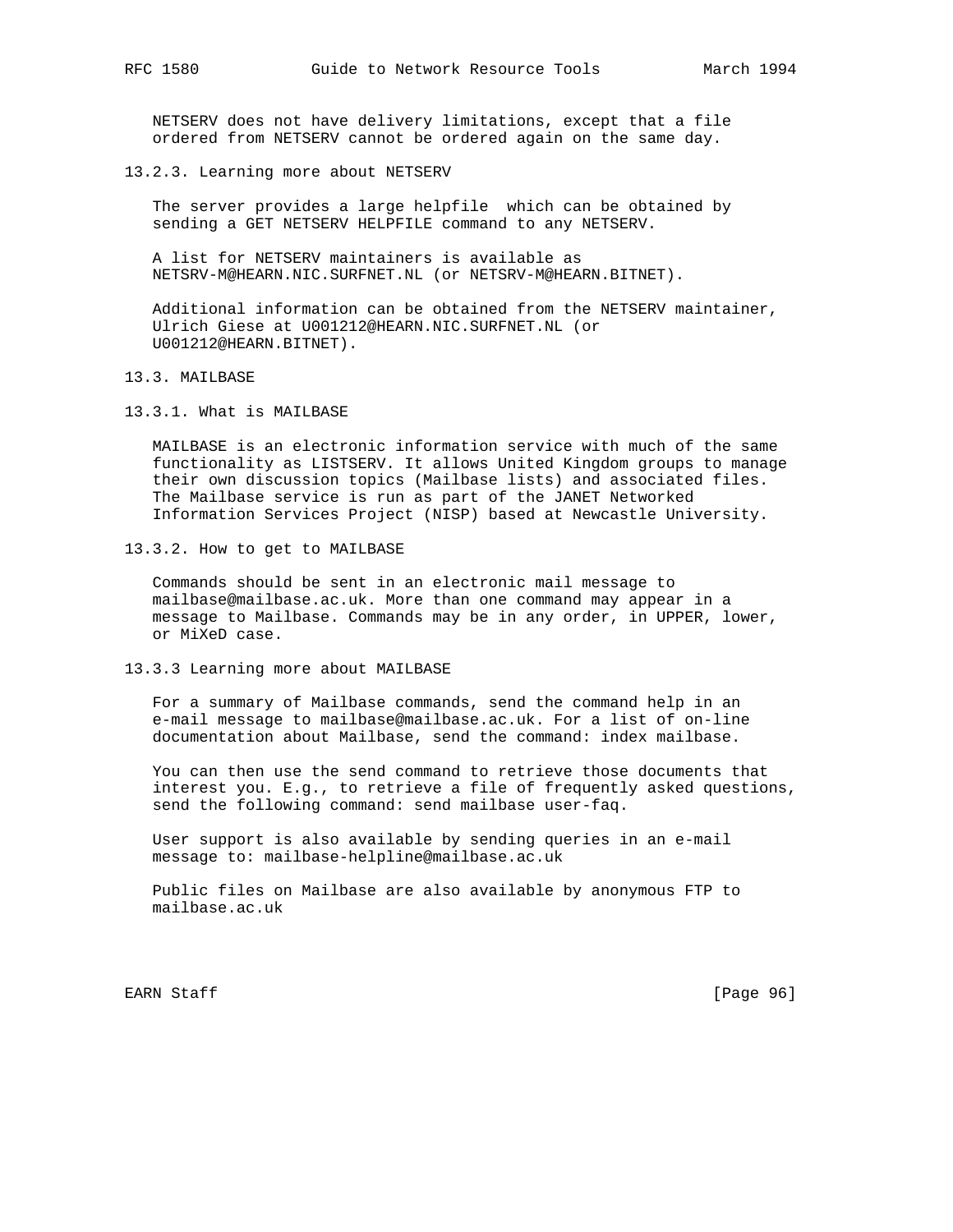# 13.4. PROSPERO

## 13.4.1. What is PROSPERO

 PROSPERO is a distributed file system. It differs from traditional distributed file systems in several ways. In traditional file systems, the mapping of names to files is the same for all users. Prospero supports user centered naming: users construct customized views of the files that are accessible. A virtual system defines this view and controls the mapping from names to files. Objects may be organized in multiple ways and the same object may appear in different virtual systems, or even with multiple names in the same virtual system.

 In Prospero, the global file system consists of a collection of virtual file systems. Virtual file systems usually start as a copy of a prototype. The root contains links to files or directories selected by the user.

 The Prospero file system provides tools that make it easier to keep track of and organize information in large systems. When first created, your virtual file system is likely to contain links to directories that organize information in different ways. As the master copy of each of these directories is updated, you will see the changes. You may customize these directories. The changes you make to a customized directory are only seen from within your own virtual system, but changes made to the master copy will also be visible to you.

 Users are encouraged to organize their own projects and papers in a manner that will allow them to be easily added to the master directory. For example, users should consider creating a virtual directory that contains pointers to copies of each of the papers that they want made available to the outside world. This virtual directory may appear anywhere in the user's virtual system. Once set up, a link may be added to the master author directory. In this manner, others will be able to find this directory. Once added to the master directory, any future changes will be immediately available to other users.

13.4.2. How to get to PROSPERO

 In order to use Prospero, you must be on the international TCP/IP network (the Internet) and you must have Prospero running on your computer.

 Before you can begin using the Prospero file system a virtual system must be created for you. However, Prospero, as shipped, is configured

EARN Staff [Page 97]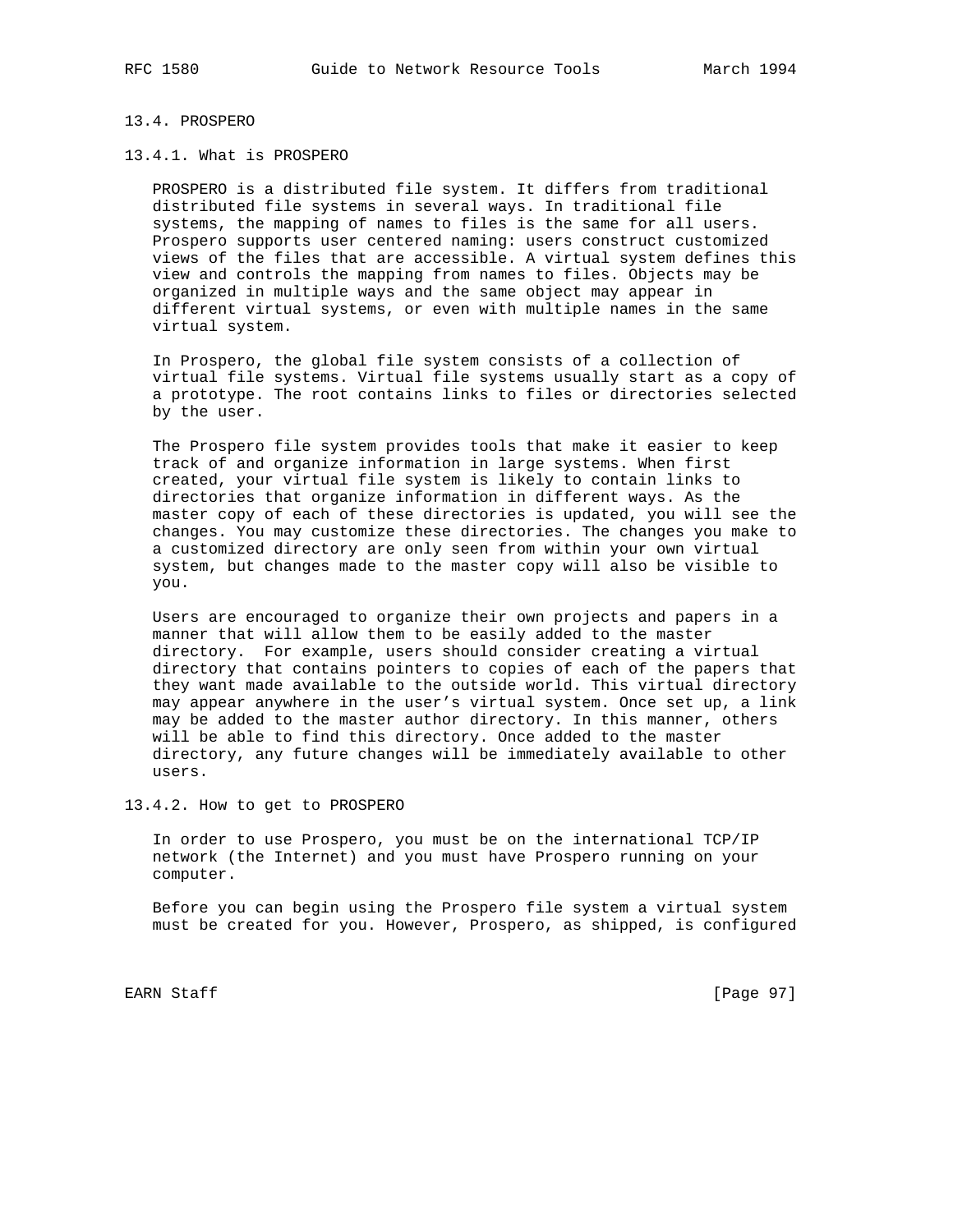so that once you compile the clients you can type: vfsetup guest and start working right out of the box using a guest virtual system at the USC Information Sciences Institute.

 The latest version of PROSPERO is available as file prospero.tar.Z for anonymous FTP from prospero.isi.edu in the directory /pub/prospero.

### 13.4.3. Learning more about PROSPERO

 Prospero is being developed by Clifford Newman. Several documents and articles describing Prospero by Newman and others are available.

 The following files are available via anonymous FTP from prospero.isi.edu. They are also available through Prospero.

\* Anonymous FTP: /pub/papers/prospero/prospero-oir.ps.Z,

 \* Prospero: /papers/subjects/operating-systems/prospero/prospero-oir.ps.Z.

 This is a useful first paper to read. It gives a good overview of Prospero and what it does. It also describes a bit about the Virtual System model, of which Prospero is a prototype implementation. It describes what Prospero does, not how it does it.

\* Anonymous FTP: /pub/papers/prospero/prospero-bii.ps.Z,

 \* Prospero: /papers/subjects/operating-systems/prospero/prospero-bii.ps.Z.

 This paper describes how Prospero can be used to integrate Internet information services, including Gopher, WAIS, archie, and World-Wide Web.

13.5. IRC

13.5.1. What is IRC

 IRC, Internet Relay Chat, is a real-time conversational system. It is similar to the talk command which is available on many machines in the Internet. IRC does everything talk does, but it allows more than 2 users to talk at once, with access throughout the global Internet. It also provides many other useful features.

 IRC is networked over much of North America, Europe, and Asia. When you are talking in IRC, everything you type will instantly be transmitted around the world to other users who are connected at the

EARN Staff [Page 98]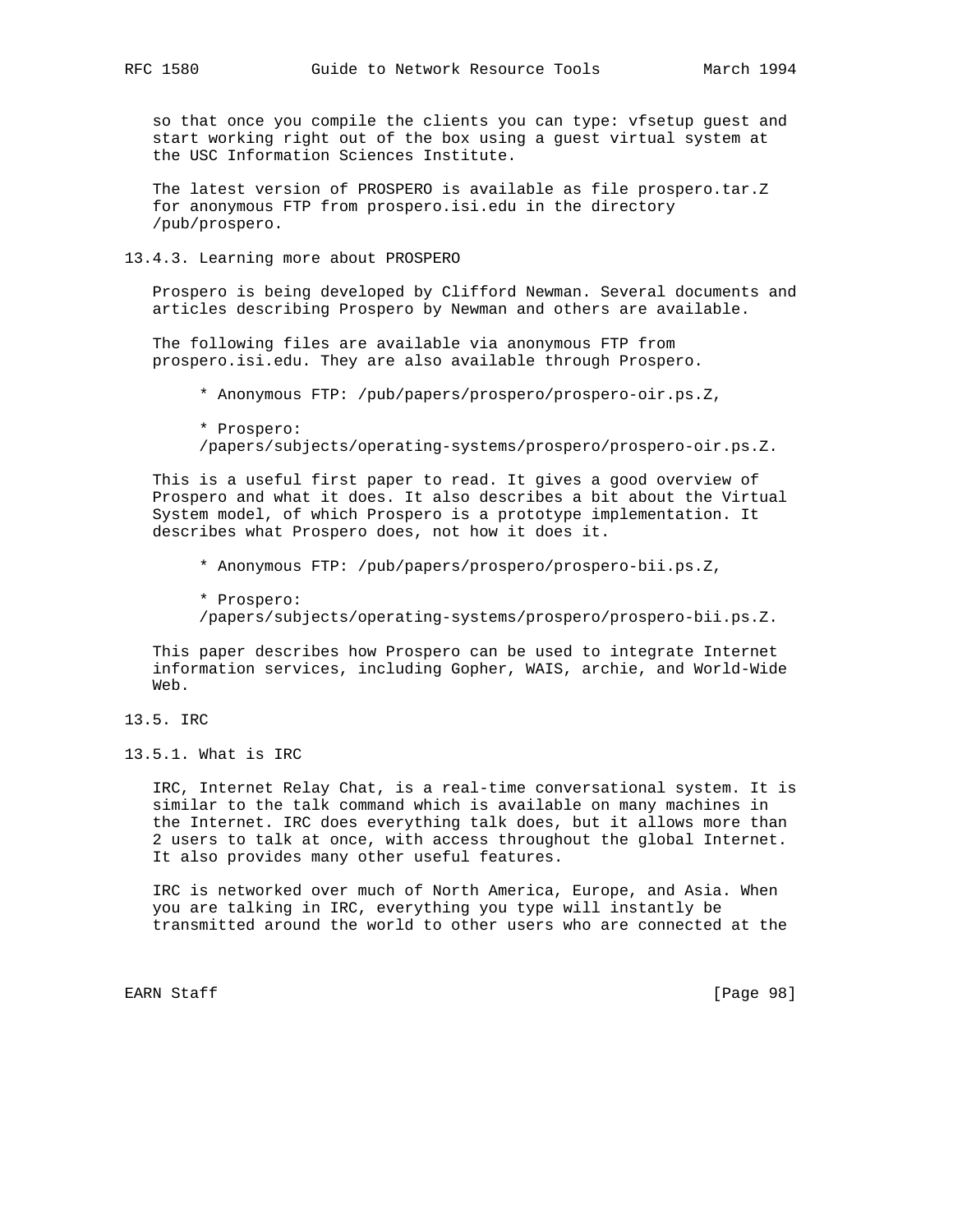time. They can then type something and respond to your messages.

 Topics of discussion on IRC are varied. Technical and political discussions are popular, especially when world events are in progress. IRC is also a way to expand your horizons, as people from many countries and cultures are on, 24 hours a day. Most conversations are in English, but there are always channels in German, Japanese, and Finnish, and occasionally other languages.

13.5.2. How to get to IRC

 Clients and servers for IRC are available via anonymous FTP from cs.bu.edu. A few sites offer public access to IRC via Telnet. Two such sites are wbrt.wb.psu.edu and irc.demon.co.uk. At both sites, you should log in as irc.

 The many server hosts of Internet Relay Chat throughout the network are connected via a tree structure. The various servers relay control and message data among themselves to advertise the existence of other servers, users, and the channels and other resources being occupied by those users.

 Fundamental to the operation of IRC is the concept of a channel. All users are on a channel while inside IRC. You enter the null channel first. You cannot send any messages until you enter a chatting channel, unless you have set up a private conversation in some way. The number of channels is essentially unlimited.

13.5.3. Learning more about IRC

To get help while in IRC, type /help and follow the instructions.

 If you have problems, you can contact Christopher Davis (ckd@eff.org) or Helen Rose (hrose@eff.org) - known on IRC as ckd and Trillian, respectively. You can also ask for help on some of the operator channels on IRC, for example #twilight\_zone and #eu-opers.

 Various documents on IRC, and the archives of IRC-related mailing lists, are available via anonymous FTP from ftp.kei.com.

## 13.6. RELAY

## 13.6.1. What is RELAY

 The RELAY server system is a set of servers in the global EARN/Bitnet network which broadcast interactive messages from one user to other users signed on to the same channel of the RELAY system. A user signed on to the closest available RELAY is also virtually signed on

EARN Staff [Page 99]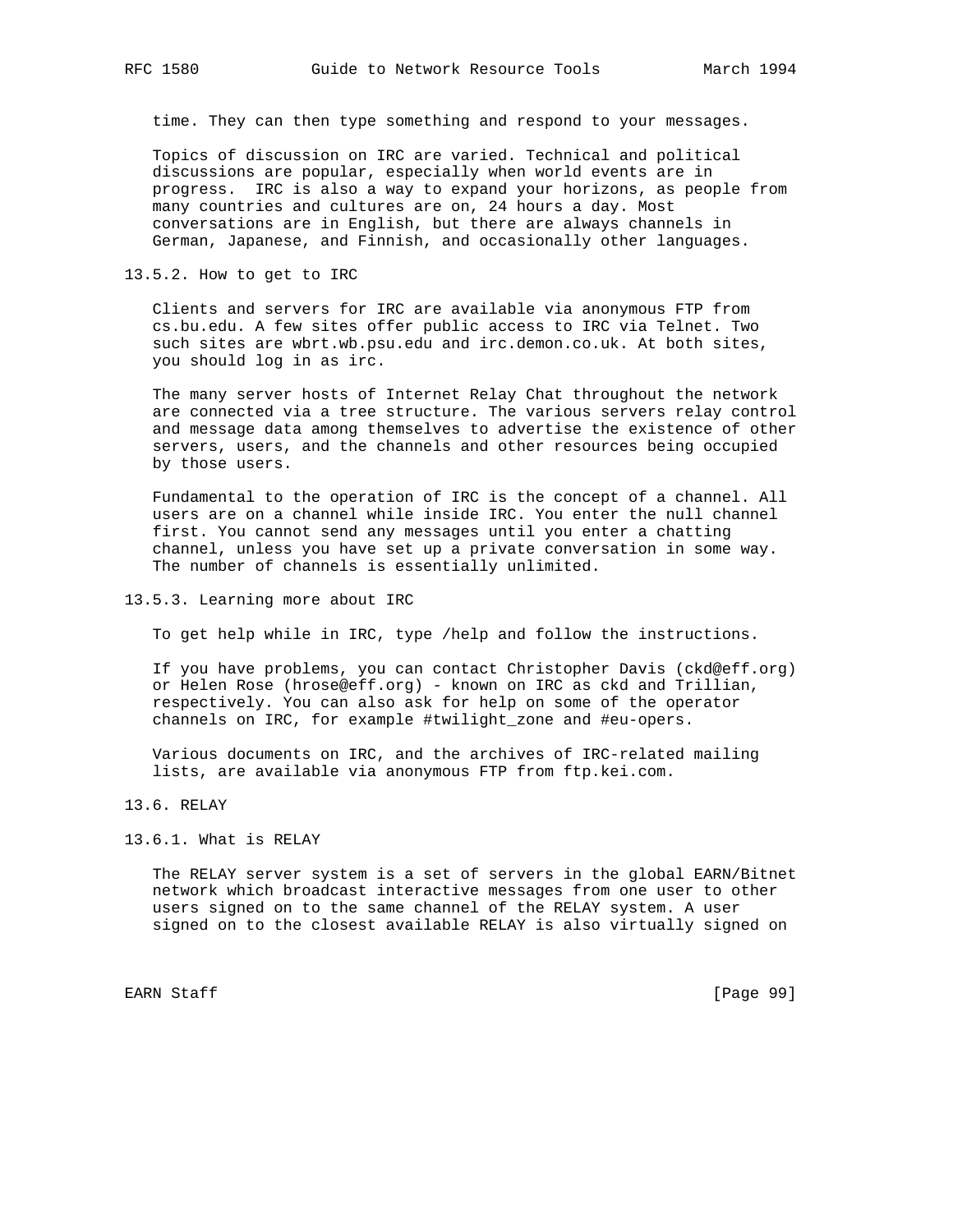to all RELAYs which are linked to it. Most RELAYs are closed during peak hours. Only some RELAYs are up 24 hours a day.

 Each RELAY server provides service to a specific collection of one or more nodes designated as a service area. The functions of RELAY are available to EARN/Bitnet users with access to interactive messages who have not been expressly excluded from the system by RELAY management.

 RELAY is a program which allows several people to talk at the same time. In order to start, you must sign on to a RELAY to place your ID in the current user list. You communicate with RELAY through messages just as you would send messages to a user. RELAY commands start with a slash (/) character; anything not beginning with a slash is considered a message and is sent back out to all other current users.

13.6.2. How to get to RELAY

 RELAY is available at the following EARN/Bitnet addresses, and others. The nickname of the RELAY machine is in parentheses.

+---------------------------------------------------------------+

| RELAY@ASUACAD      | (Sun Devils) | RELAY@PURCCVM        | (Purdue)     |
|--------------------|--------------|----------------------|--------------|
| RELAY@AUVM         | (Wash DC)    | RELAY@SEARN          | (Stockholm)  |
| RELAY@BEARN        | (Belgium)    | RELAY@TAMVM1         | (Aggieland)  |
| RELAY@BNANDP11     | (Namur)      | RELAY@TAUNIVM        | (Israel)     |
| RELAY@CEARN        | (Geneva)     | RELAY@TECMTYVM       | (Monterrey)  |
| RLY@CORNELLC       | (Ithaca_NY)  | RELAY@TREARN         | (EgeRelay    |
| RELAY@CZHRZU1A     | (Zurich)     | <b>MASRELAY@UBVM</b> | (Buffalo)    |
| RELAY@DEARN        | (Germany)    | RELAY@UFRJ           | (RioJaneiro) |
| RELAY@DKTC11       | (Copenhagen) | RELAY@UIUCVMD        | (Urbana IL)  |
| RELAY@FINHUTC      | (Finland)    | RELAY@USCVM          | (LosAngeles) |
| RELAY@GITVM1       | (Atlanta)    | RELAY@UTCVM          | (Tennessee)  |
| RELAY@GREARN       | (Hellas)     | RELAY@UWAVM          | (Seattle)    |
| <b>RELAY@HEARN</b> | (Holland)    | RELAY@VILLVM         | (Philadelph) |
| RELAY@ITESMVF1     | (Mexico)     | RELAY@VMTECORO       | (Oueretaro)  |
| RELAY@JPNSUT00     | (Tokyo)      | RELAY@VTBIT          | (Va Tech)    |
| RELAY@NDSUVM1      | (No Dakota)  | RELAY@WATDCS         | (Waterloo)   |
| RELAY@NYUCCVM      | (NYU)        | RELAY@YALEVM         | (Yale)       |

 RELAY is available to users on the EARN/Bitnet network via interactive message (e.g., the TELL command of VM or the SEND command of VMS/JNET). All RELAY server machines are on IBM VM/CMS systems, but you do not have to be a VM user in order to use RELAY. If you are

EARN Staff [Page 100]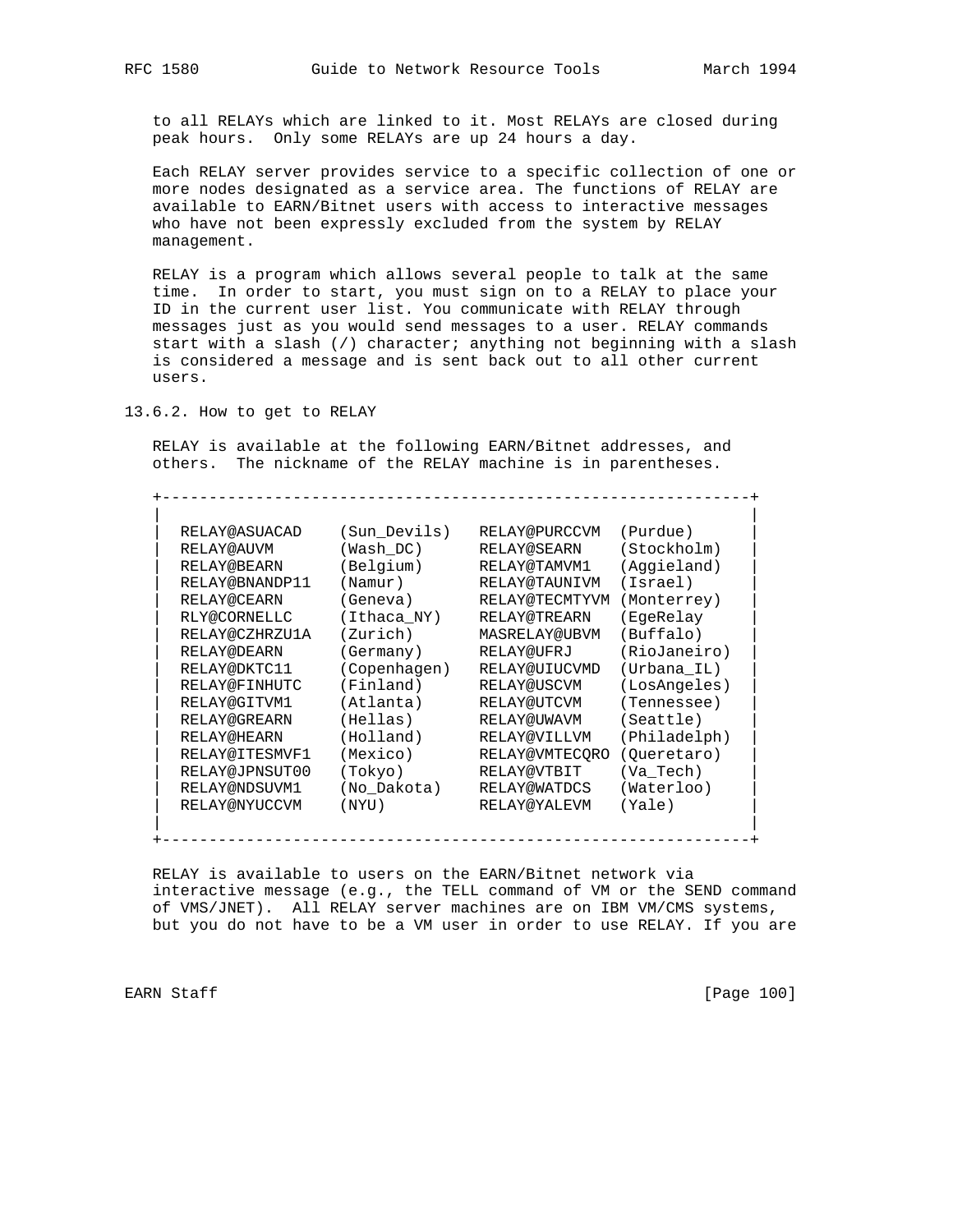not in the EARN/Bitnet network, you can not use RELAY.

 CHAT, a full-screen interface to send and receive TELL messages for VM systems, is particularly useful for users of RELAY. CHAT is available from any NETSERV.

13.6.3. Learning more about RELAY

 Upon registration, the files RELAY INFO and RELAY USERGUIDE are sent to the user. These two files give a comprehensive description of RELAY.

 A brief guide to RELAY is available from the EARN documentation filelist. Send mail to LISTSERV@EARNCC.EARN.NET (or LISTSERV@EARNCC.BITNET). In the body of the message, write: GET RELAY MEMO.

14. Security Considerations

Security issues are not discussed in this memo.

15. References

 Blue Book, Volume VIII - Fascicle VIII.8, Data Communication Networks Directory, Recommendations X.500-X.521, CCITT, 1988, ISBN 92-61- 03731-3

 Schwartz, M., and P. Tsirigotis, "Experience with a Semantically Cognizant Internet White Pages Directory Tool", Journal of Internetworking Research and Experience, March 1991, pp. 23-50.

 Kantor, B., and P. Lapsley, "Network News Transfer Protocol: A Proposed Standard for the Stream-Based Transmission of News", RFC 977, UC San Diego & UC Berkeley, February 1986.

 Horton, M., and R. Adams, "Standard for interchange of USENET messages", RFC 1036, AT&T Bell Laboratories, Center for Seismic Studies, December 1987.

 Lang, R., and R. Wright, "A Catalog of Available X.500 Implementations", FYI 11, RFC 1292, SRI International, Lawrence Berkeley Laboratory, January 1992.

 Weider, C., and J. Reynolds, "Executive Introduction to Directory Services Using the X.500 Protocol", FYI 13, RFC 1308, ANS, ISI, March 1992.

EARN Staff [Page 101]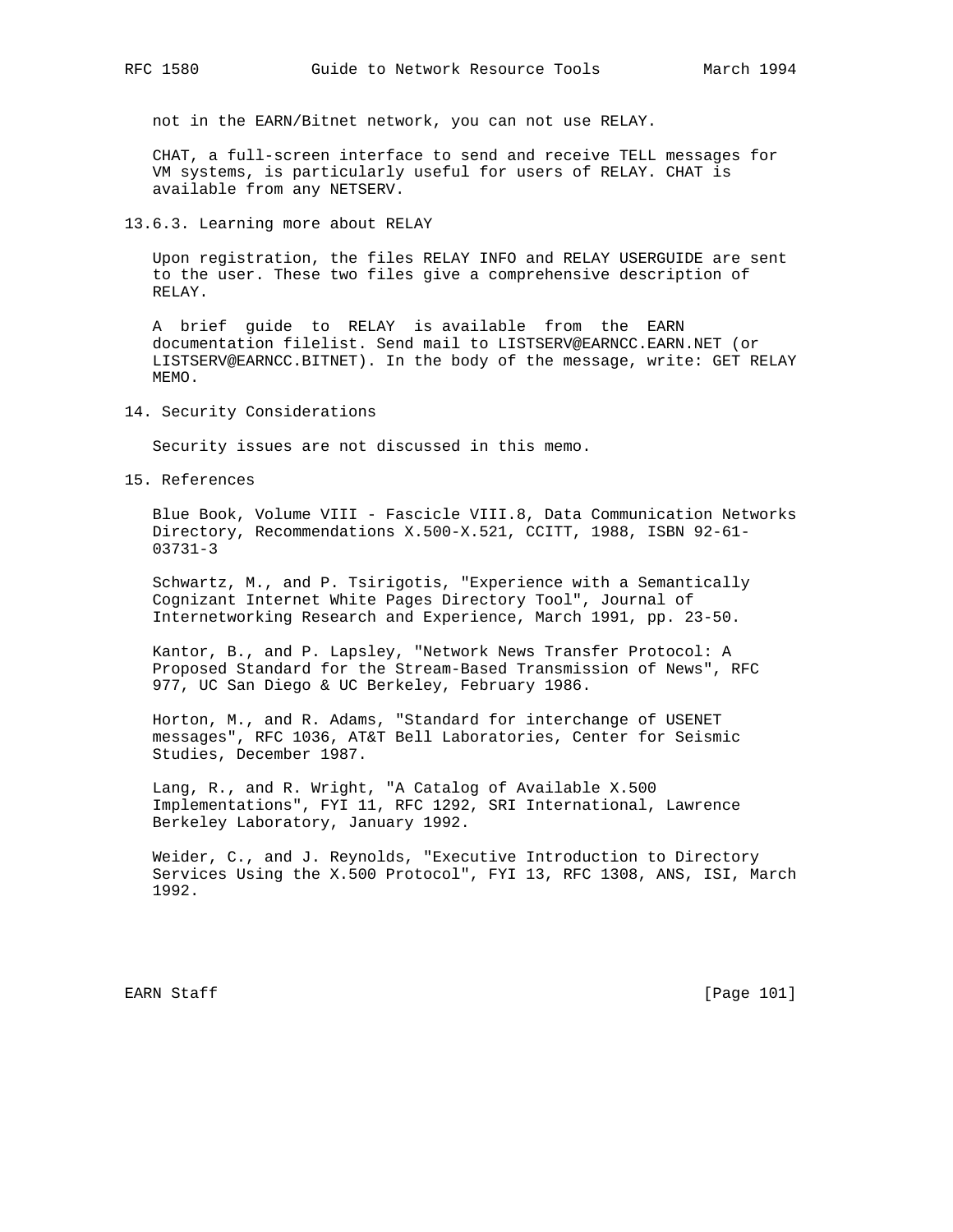Weider, C., Reynolds, J., and S. Heker, "Technical Overview of Directory Services Using the X.500 Protocol", FYI 14, RFC 1309, ANS, ISI, JvNC, March 1992.

 Williamson, S., "Transition and Modernization of the Internet Registration Service", RFC 1400, Network Solutions, Inc., March 1993.

## 16. Acknowledgements

 The work of many people is reflected here, but we owe our greatest debt of thanks to the developers and authors of the network tools and documentation. Their work serves as the basis for this guide.

17. Author's Address

 EARN Staff Daniele Bovio Ulrich Giese Nadine Grange Turgut Kalfaoglu Greg Lloyd David Sitman EARN Office PSI - Batiment 211 91405 Orsay CEDEX France

 Phone: +33 1 6941 2426 Fax: +33 1 6941 6683 EMail: earndoc@earncc.earn.net

EARN Staff [Page 102]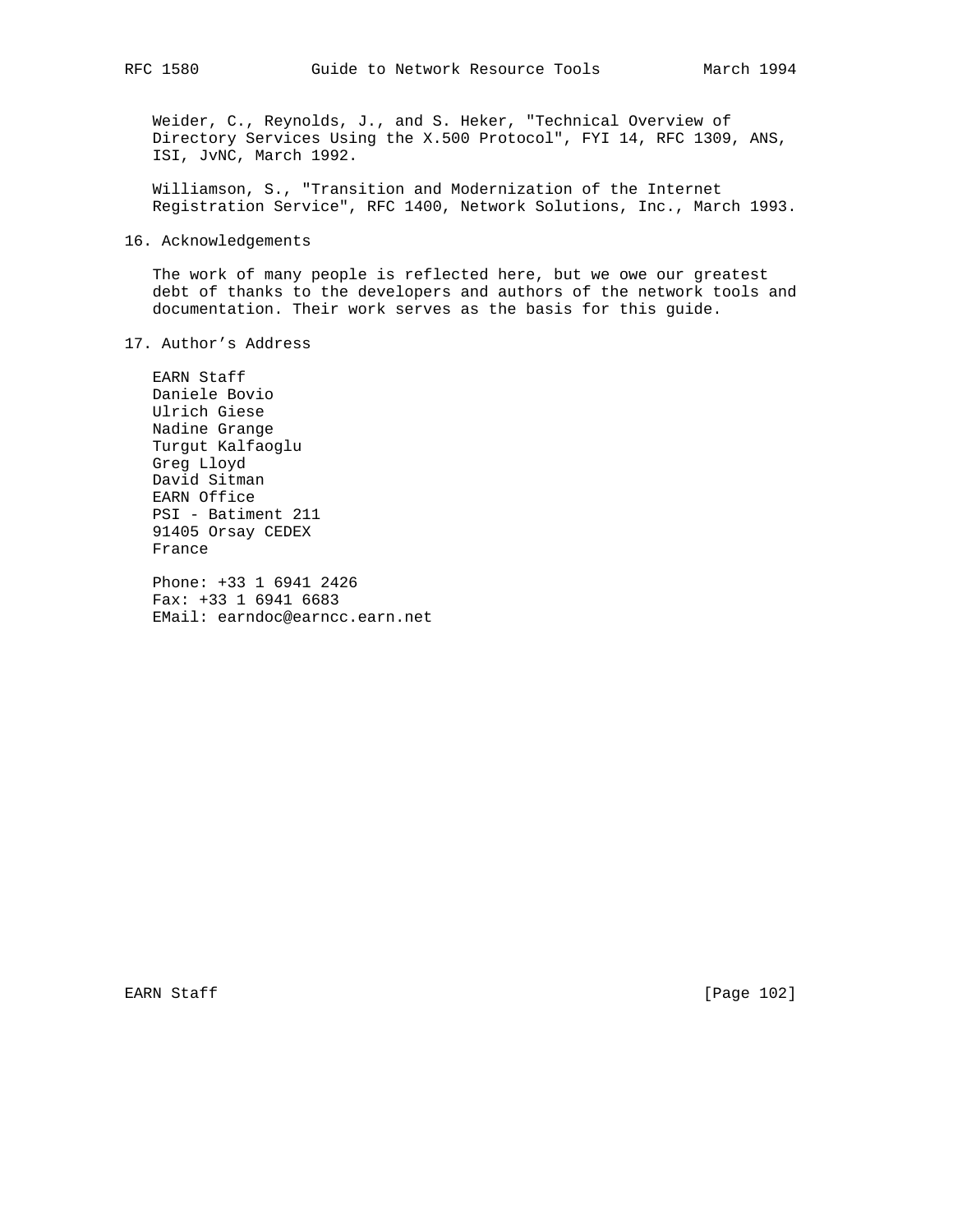18. Appendix A - Freely available networking software

 Below you will find the location of client software for several of the tools described in this guide (Gopher, WWW, WAIS and Netnews). This is not a complete listing of available software for any of these tools.

18.1 Gopher clients

| Environment | FTP site & directory                                       | Comments               |  |  |  |
|-------------|------------------------------------------------------------|------------------------|--|--|--|
| Unix        | boombox.micro.umn.edu<br>/pub/gopher/Unix                  |                        |  |  |  |
| VMS         | boombox.micro.umn.edu<br>/pub/gopher/VMS                   |                        |  |  |  |
|             | job.acs.ohio-state.edu<br>XGOPHER_CLIENT.SHARE             | for Wollongong or UCX  |  |  |  |
| VM/CMS      | boombox.micro.umn.edu<br>/pub/gopher/Rice_CMS              |                        |  |  |  |
|             | boombox.micro.umn.edu<br>/pub/gopher/VieGOPHER             |                        |  |  |  |
| MVS         | boombox.micro.umn.edu<br>/pub/gopher/mvs                   |                        |  |  |  |
| Macintosh   | boombox.micro.umn.edu<br>/pub/gopher/Macintosh-TurboGopher |                        |  |  |  |
|             | ftp.cc.utah.edu<br>/pub/gopher/Macintosh                   | requires MacTCP        |  |  |  |
|             | ftp.bio.indiana.edu<br>/util/gopher/gopherapp              | requires MacTCP        |  |  |  |
| OS/2        | boombox.micro.umn.edu<br>/pub/gopher/os2                   |                        |  |  |  |
| MS-DOS      | boombox.micro.umn.edu<br>/pub/gopher/PC client             | requires packet driver |  |  |  |
|             | oac.hsc.uth.tmc.edu<br>/public/dos/misc                    | dosgopher, for PC/TCP  |  |  |  |

EARN Staff [Page 103]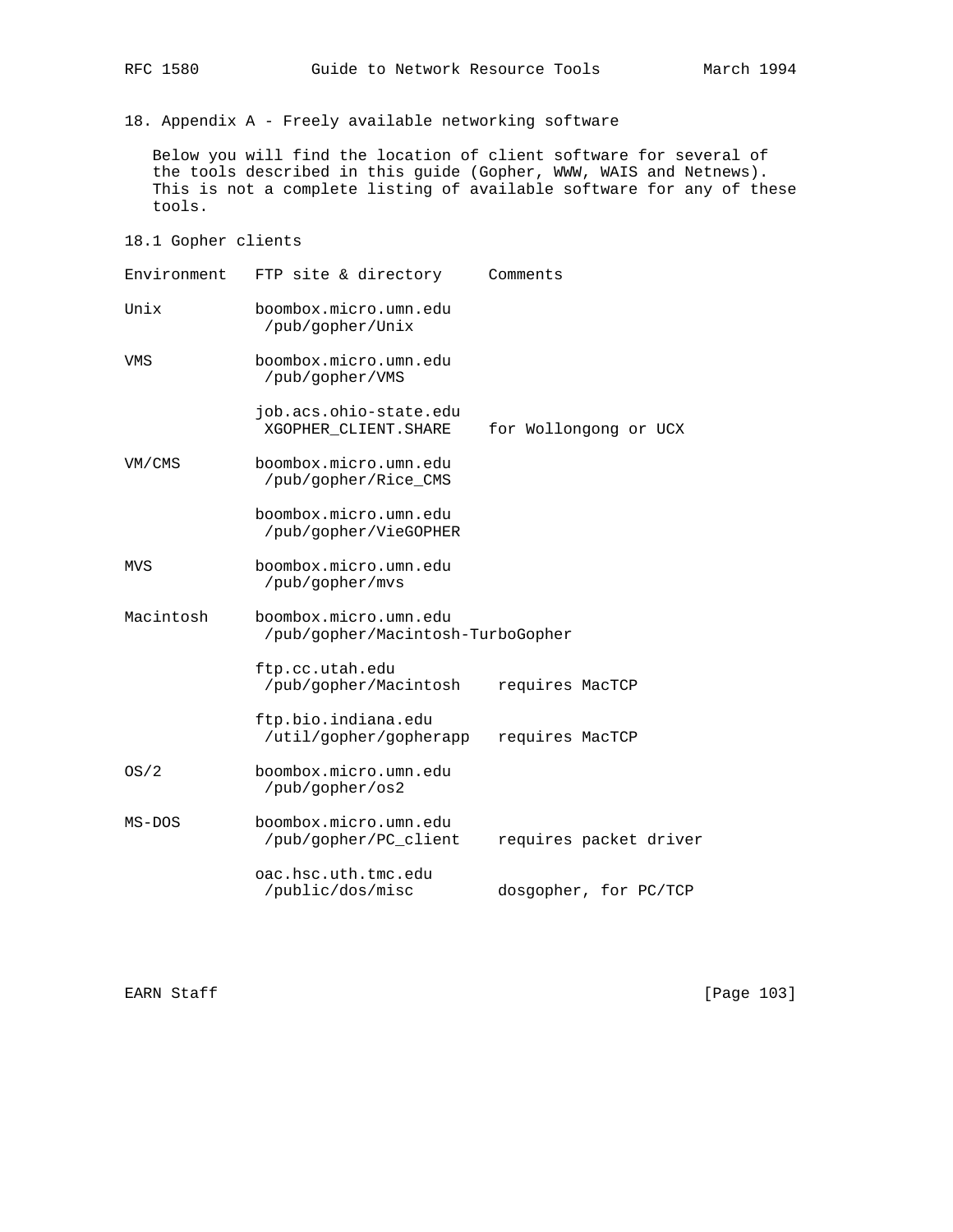|             | bcm.tmc.edu<br>/nfs/qopher.exe                                 | for PC-NFS                        |
|-------------|----------------------------------------------------------------|-----------------------------------|
|             | lennon.itn.med.umich.edu<br>/dos/gopher                        | for LAN Workplace for DOS         |
| MS-Windows  | sunsite.unc.edu<br>/pub/micro/pc-stuff/ms-windows/winsock/apps | Gopherbook                        |
| X-Windows   | boombox.micro.umn.edu<br>/pub/gopher/Unix                      | xgopher (Athena widgets)          |
|             | boombox.micro.umn.edu<br>/pub/gopher/Unix                      | moog (Motif)                      |
|             | boombox.micro.umn.edu<br>/pub/gopher/Unix/xvgopher             | or Xview                          |
| NeXT        | boombox.micro.umn.edu<br>/pub/gopher/NeXT                      |                                   |
|             | 18.2. World-Wide Web clients                                   |                                   |
| Environment | FTP site & directory                                           | Comments                          |
| Unix        | info.cern.ch<br>/pub/www/src                                   | WWW line-mode browser             |
|             | ftp2.cc.ukans.edu<br>/pub/WWW/lynx                             | Lynx browser for vt100 terminals  |
|             | archive.cis.ohio-state.edu<br>/pub/w3browser                   | tty-based browser written in perl |
| VMS         | info.cern.ch<br>/pub/www/bin/vms                               | port of NCSA Mosaic for X         |
| Macintosh   | info.cern.src<br>/pub/www/bin/mac                              | requires MacTCP                   |

EARN Staff [Page 104]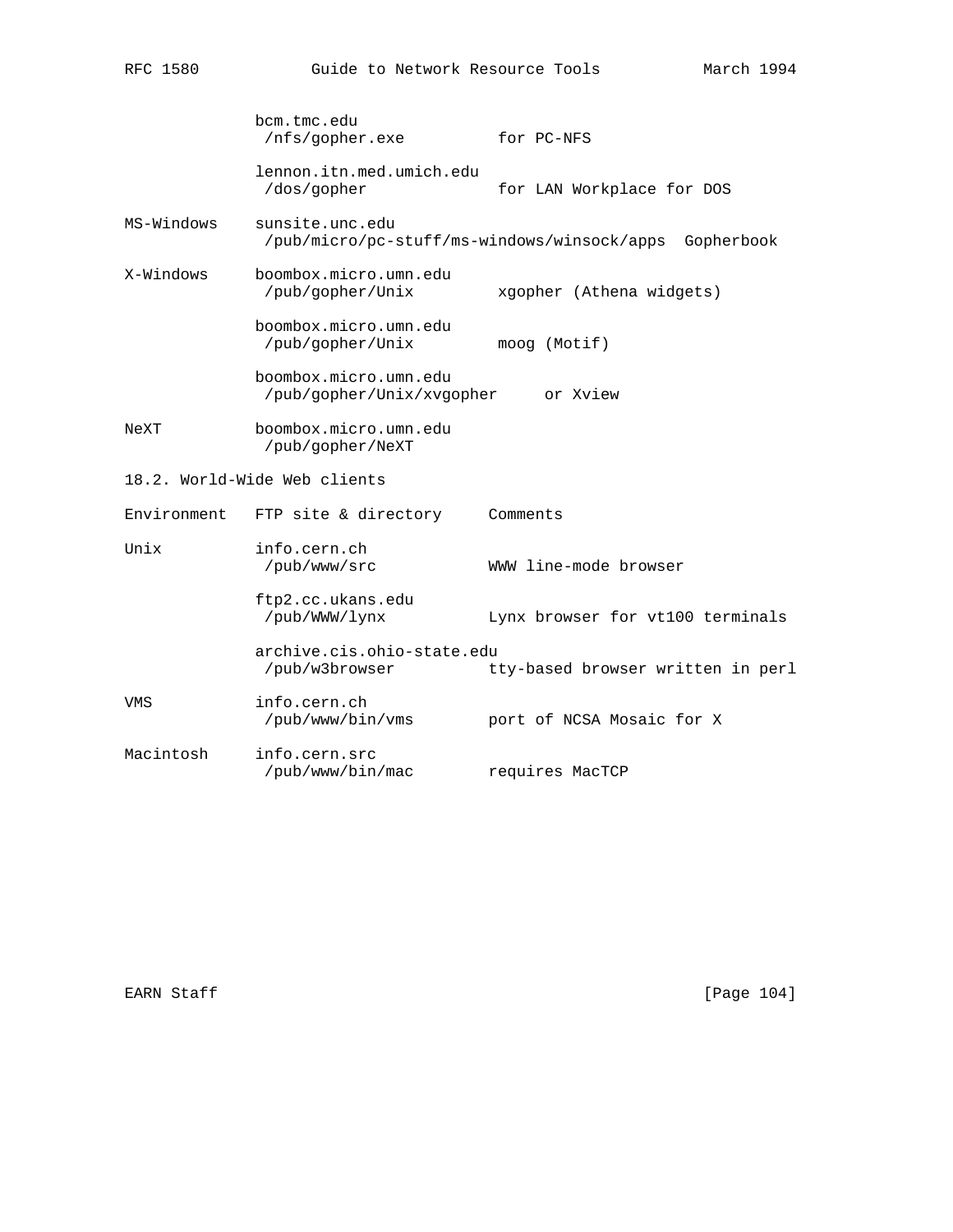| RFC 1580           | Guide to Network Resource Tools         |                                   | March 1994 |
|--------------------|-----------------------------------------|-----------------------------------|------------|
| MS-Windows         | fatty.law.cornell.edu<br>/pub/LII/Cello | Cello                             |            |
| Emacs              | moose.cs.indiana.edu<br>/pub/elisp/w3   |                                   |            |
| X-Windows          | info.cern.ch<br>/pub/www/src            | tkWWW Browser/Editor              |            |
|                    | info.cern.ch<br>/pub/www/src            | MidasWWW Browser for X/Motif      |            |
|                    | info.cern.ch<br>/pub/www/src            | ViolaWWW Browser for X11          |            |
|                    | ftp.ncsa.uiuc.edu<br>/Web               | NCSA Mosaic Browser for X11/Motif |            |
| NeXT               | info.cern.ch<br>/pub/www/bin/next       | Browser and Editor                |            |
| 18.3. WAIS clients |                                         |                                   |            |
| Environment        | FTP site & directory                    | Comments                          |            |
| Unix               | ftp.wais.com<br>/pub/freeware/unix-src  | swais                             |            |
| VMS                | ftp.wais.com<br>/pub/freeware/vms       |                                   |            |
| MVS                | ftp.wais.com<br>/pub/freeware/ibm-mvs   |                                   |            |
| Macintosh          | ftp.wais.com<br>/pub/freeware/mac       |                                   |            |
| OS/2               | ftp.wais.com<br>/pub/freeware/os2       |                                   |            |
| $MS-DOS$           | sunsite.unc.edu<br>/pub/wais/DOS        |                                   |            |
|                    | hilbert.wharton.upenn.edu<br>/pub/tcpip | PCWAIS                            |            |
| MS-Windows         | ftp.wais.com<br>/pub/freeware/windows   | WNWAIS                            |            |

EARN Staff [Page 105]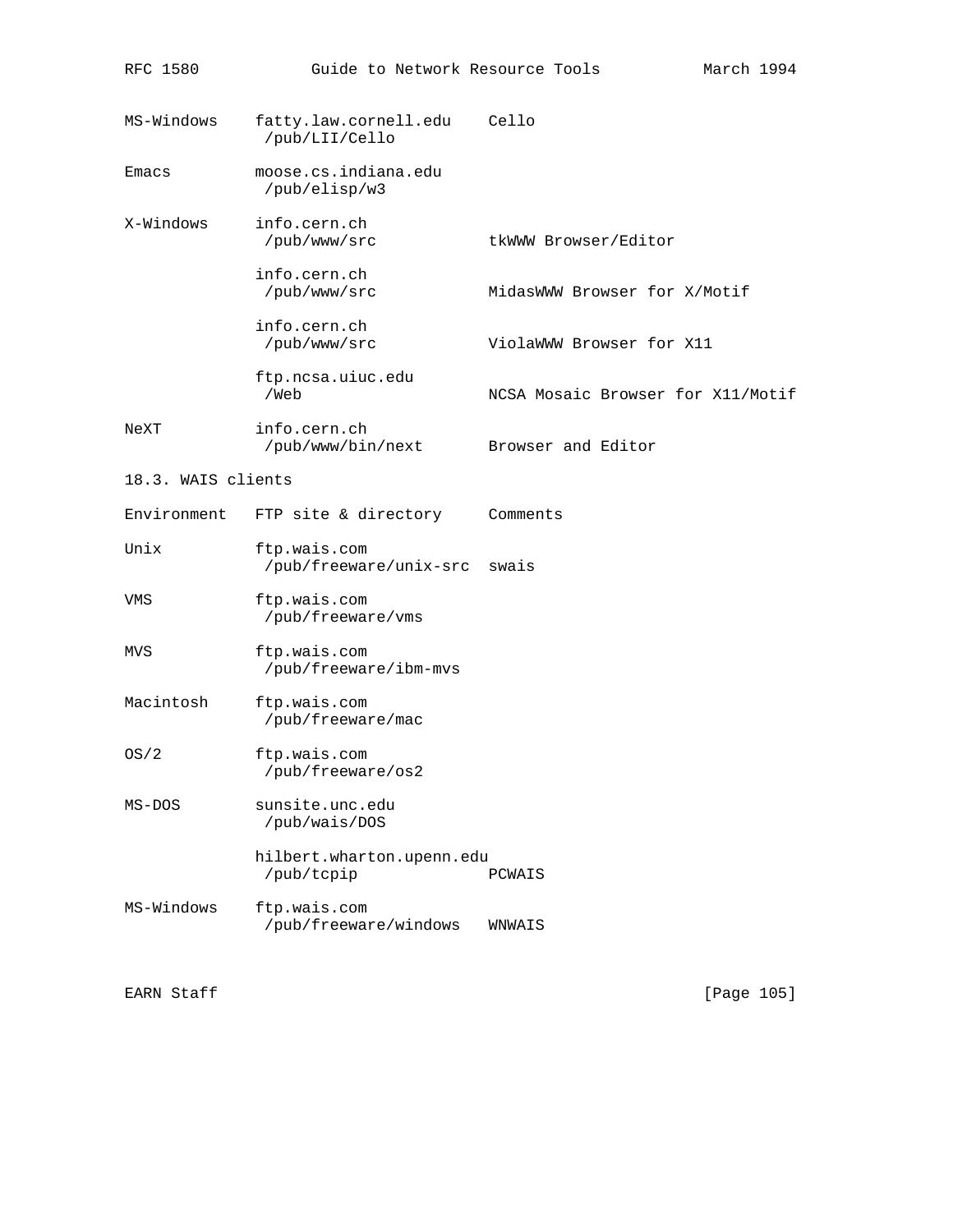|             | ftp.cnidr.org<br>/pub/NIDR.tools/wais/pc/windows |                                                                |
|-------------|--------------------------------------------------|----------------------------------------------------------------|
| Emacs       | ftp.wais.com<br>/pub/freeware/unix-src           | qwais                                                          |
| X-Windows   | ftp.wais.com<br>/pub/freeware/unix-src           | xwais                                                          |
| NeXT        | ftp.wais.com<br>/pub/freeware/next               |                                                                |
|             | 18.4. Netnews - news reader software             |                                                                |
| Environment | FTP site                                         | Name & Comments                                                |
| Unix        | lib.tmc.edu                                      | rn also available via e-mail to:<br>archive-server@bcn.tmc.edu |
|             | ftp.coe.montana.edu                              | trn                                                            |
|             | dkuug.dk                                         | nn                                                             |
|             | ftp.germany.eu.net                               | tin                                                            |
| VMS         | kuhub.cc.ukans.edu                               | ANU-NEWS                                                       |
|             | arizona.edu                                      | VMS/VNEWS                                                      |
| VM/CMS      | psuvm.psu.edu                                    | NetNews<br>also available from LISTSERV@PSUVM                  |
|             | ftp.uni-stuttgart.de                             | NNR                                                            |
|             | ccl.kuleuven.ac.be                               | VMNNTP                                                         |
| MVS         | ftp.uni-stuttgart.de                             | NNMVS                                                          |
| Macintosh   | ftp.apple.com                                    | News                                                           |
| MS-DOS      | ftp.utas.edu.au                                  | Trumpet                                                        |
| MS-Windows  | ftp.utas.edu.au                                  | WTrumpet                                                       |
| X-Windows   | many FTP sites                                   | xrn                                                            |
|             | export.lcs.mit.edu                               | xvnews                                                         |

RFC 1580 Guide to Network Resource Tools March 1994